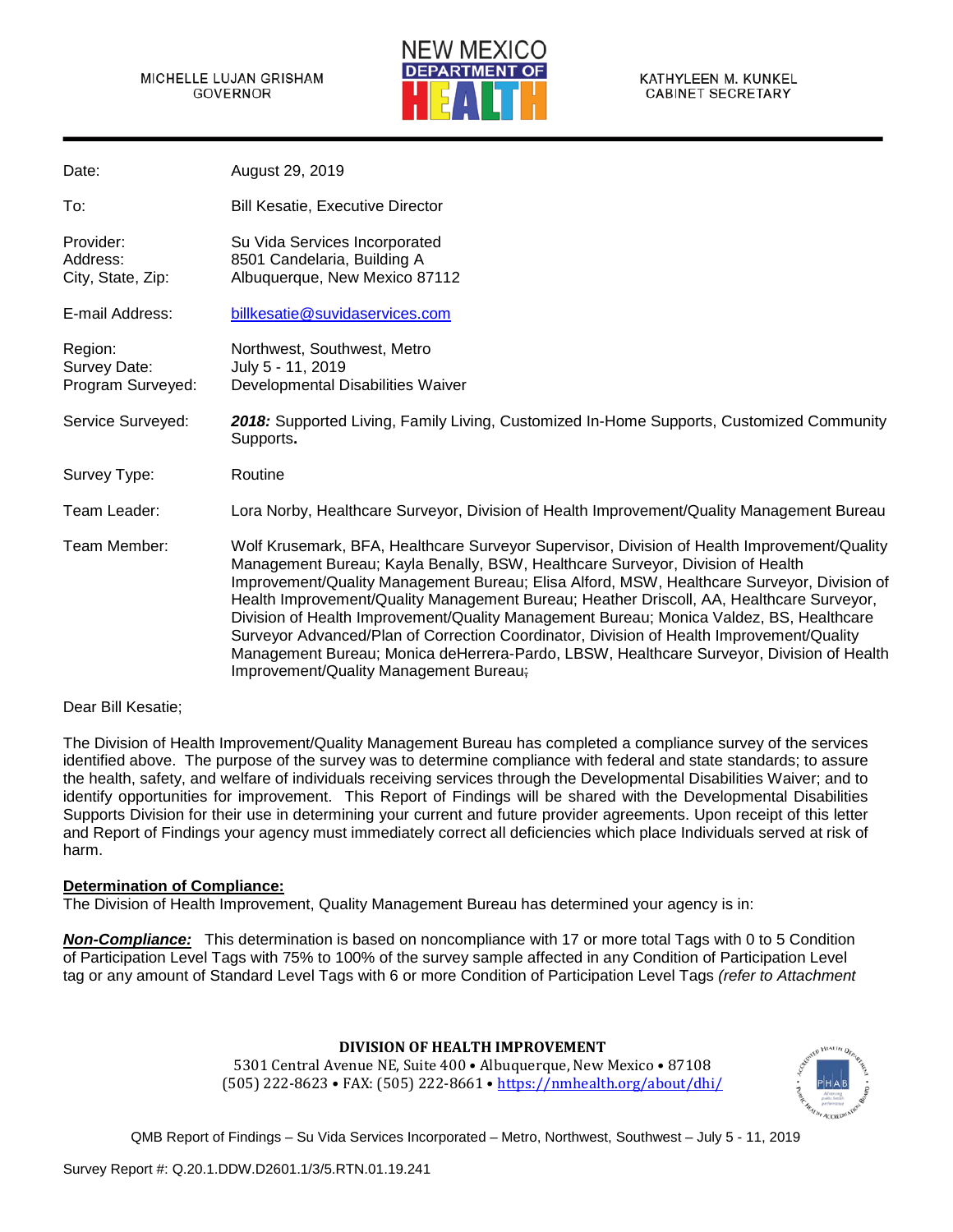*D for details)*. The attached QMB Report of Findings indicates Standard Level and Condition of Participation Level deficiencies identified and requires completion and implementation of a Plan of Correction.

The following tags are identified as Condition of Participation Level:

- Tag # 1A32 Administrative Case File: Individual Service Plan Implementation
- Tag # LS14 Residential Service Delivery Site Case File (ISP and Healthcare requirements)
- Tag # 1A22 Agency Personnel Competency
- Tag # 1A05 General Provider Requirements/Agency Policy and Procedures Requirements
- Tag # 1A15 Healthcare Documentation Nurse Availability / Knowledge
- Tag # 1A31 Client Rights/Human Rights

The following tags are identified as Standard Level:

- Tag # 1A08 Administrative Case File (Other Required Documents)
- Tag # 1A08.1 Administrative and Residential Case File: Progress Notes
- Tag # 1A08.3 Administrative Case File: Individual Service Plan/ISP Components
- Tag # 1A32.1 Administrative Case File: Individual Service Plan Implementation (Not Completed at Frequency)
- Tag # 1A32.2 Individual Service Plan Implementation (Residential Implementation)
- Tag # 1A38 Living Care Arrangement / Community Inclusion Reporting Requirements
- Tag # IS04 Community Life Engagement
- Tag # LS14.1 Residential Service Delivery Site Case File (Other Required Documentation)
- Tag # 1A20 Direct Support Personnel Training
- Tag # 1A37 Individual Specific Training
- Tag # 1A43.1 General Events Reporting Individual Reporting
- Tag # 1A09 Medication Delivery Routine Medication Administration
- Tag # 1A09.0 Medication Delivery Routine Medication Administration
- Tag # 1A09.1 Medication Delivery PRN Medication Administration
- Tag # 1A09.1.0 Medication Delivery PRN Medication Administration
- Tag # 1A15.2 Administrative Case File: Healthcare Documentation (Therap and Required Plans)
- Tag # 1A29 Complaints / Grievances Acknowledgement
- Tag # LS06 Family Living Requirements
- Tag # LS25 Residential Health and Safety (Supported Living & Family Living)
- Tag # LS26 Supported Living Reimbursement

## **Plan of Correction:**

The attached Report of Findings identifies the deficiencies found during your agency's on-site compliance review. You are required to complete and implement a Plan of Correction. Your agency has a total of 45 business days (10 business days to submit your POC for approval and 35 days to implement your *approved* Plan of Correction) from the receipt of this letter.

You were provided information during the exit meeting portion of your on-site survey. Please refer to this information (Attachment A) for specific instruction on completing your Plan of Correction. At a minimum your Plan of Correction should address the following for each Tag cited:

#### **Corrective Action for Current Citation**:

• How is the deficiency going to be corrected? (i.e. obtained documents, retrain staff, individuals and/or staff no longer in service, void/adjusts completed, etc.) This can be specific to each deficiency cited or if possible an overall correction, i.e. all documents will be requested and filed as appropriate.

#### **On-going Quality Assurance/Quality Improvement Processes:**

- What is going to be done on an ongoing basis? (i.e. file reviews, etc.)
- How many individuals is this going to effect? (i.e. percentage of individuals reviewed, number of files reviewed, etc.)
- How often will this be completed? (i.e. weekly, monthly, quarterly, etc.)
- Who is responsible? (responsible position within your agency)

QMB Report of Findings – Su Vida Services Incorporated – Metro, Northwest, Southwest – July 5 - 11, 2019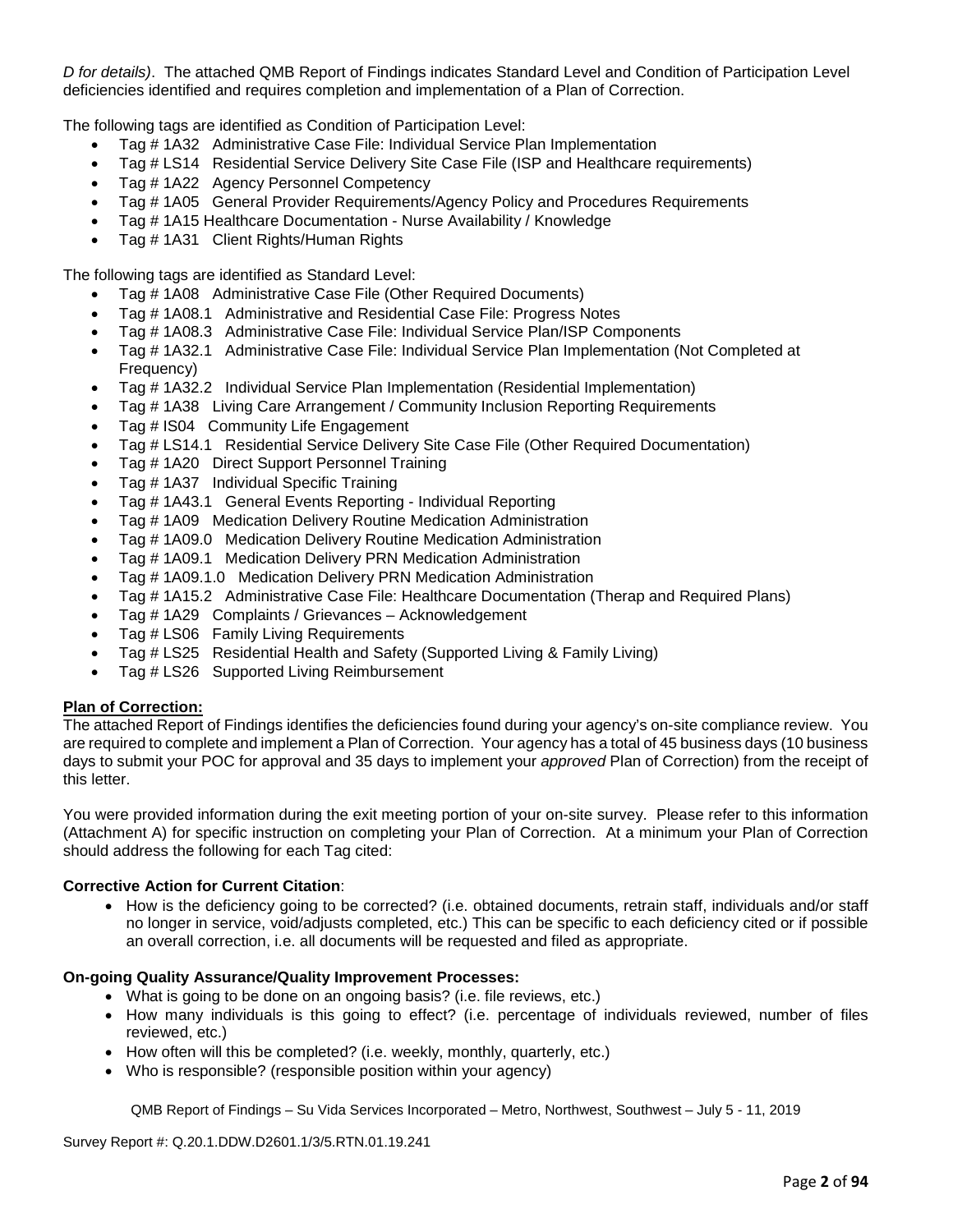- What steps will be taken if issues are found? (i.e. retraining, requesting documents, filing RORA, etc.)
- How is this integrated in your agency's QIS, QI Committee reviews and annual report?

## **Submission of your Plan of Correction:**

Please submit your agency's Plan of Correction in the available space on the two right-hand columns of the Report of Findings. *(See attachment "A" for additional guidance in completing the Plan of Correction)*.

Within 10 business days of receipt of this letter your agency Plan of Correction must be submitted to the parties below:

**1. Quality Management Bureau, Attention: Monica Valdez, Plan of Correction Coordinator 5301 Central Ave NE Suite 400, Albuquerque, New Mexico 87108**

**2. Developmental Disabilities Supports Division Regional Office for region of service surveyed**

Upon notification from QMB that your *Plan of Correction has been approved*, you must implement all remedies and corrective actions to come into compliance. If your Plan of Correction is denied, you must resubmit a revised plan as soon as possible for approval, as your POC approval and all remedies must be completed within 45 business days of the receipt of this letter.

Failure to submit your POC within the allotted 10 business days or complete and implement your Plan of Correction within the total 45 business days allowed may result in the imposition of a \$200 per day Civil Monetary Penalty until it is received, completed and/or implemented.

## **Billing Deficiencies:**

If you have deficiencies noted in this report of findings under the *Service Domain: Medicaid Billing/Reimbursement*, you must complete a "Void/Adjust" claim or remit the identified overpayment via a check within 30 calendar days of the date of this letter to HSD/OIG/PIU, *though this is not the preferred method of payment*. If you choose to pay via check, please include a copy of this letter with the payment. Make the check payable to the New Mexico Human Services Department and mail to:

> Attention: *Lisa Medina-Lujan* HSD/OIG/Program Integrity Unit 1474 Rodeo Road Santa Fe, New Mexico 87505

If you have questions and would like to speak with someone at HSD/OIG/PIU, please contact:

*Lisa Medina-Lujan [\(Lisa.medina-lujan@state.nm.us\)](mailto:Lisa.medina-lujan@state.nm.us) OR Jennifer Goble [\(Jennifer.goble2@state.nm.us\)](mailto:Jennifer.goble2@state.nm.us)*

Please be advised that there is a one-week lag period for applying payments received by check to Void/Adjust claims. During this lag period, your other claim payments may be applied to the amount you owe even though you have sent a refund, reducing your payment amount. For this reason, we recommend that you allow the system to recover the overpayment instead of sending in a check.

#### **Request for Informal Reconsideration of Findings (IRF):**

If you disagree with a finding of deficient practice, you have 10 business days upon receipt of this notice to request an IRF. Submit your request for an IRF in writing to:

> Request for Informal Reconsideration of Findings 5301 Central Ave NE Suite #400 Albuquerque, NM 87108 Attention: IRF request

See Attachment "C" for additional guidance in completing the request for Informal Reconsideration of Findings. The request for an IRF will not delay the implementation of your Plan of Correction which must be completed within 45 total

QMB Report of Findings – Su Vida Services Incorporated – Metro, Northwest, Southwest – July 5 - 11, 2019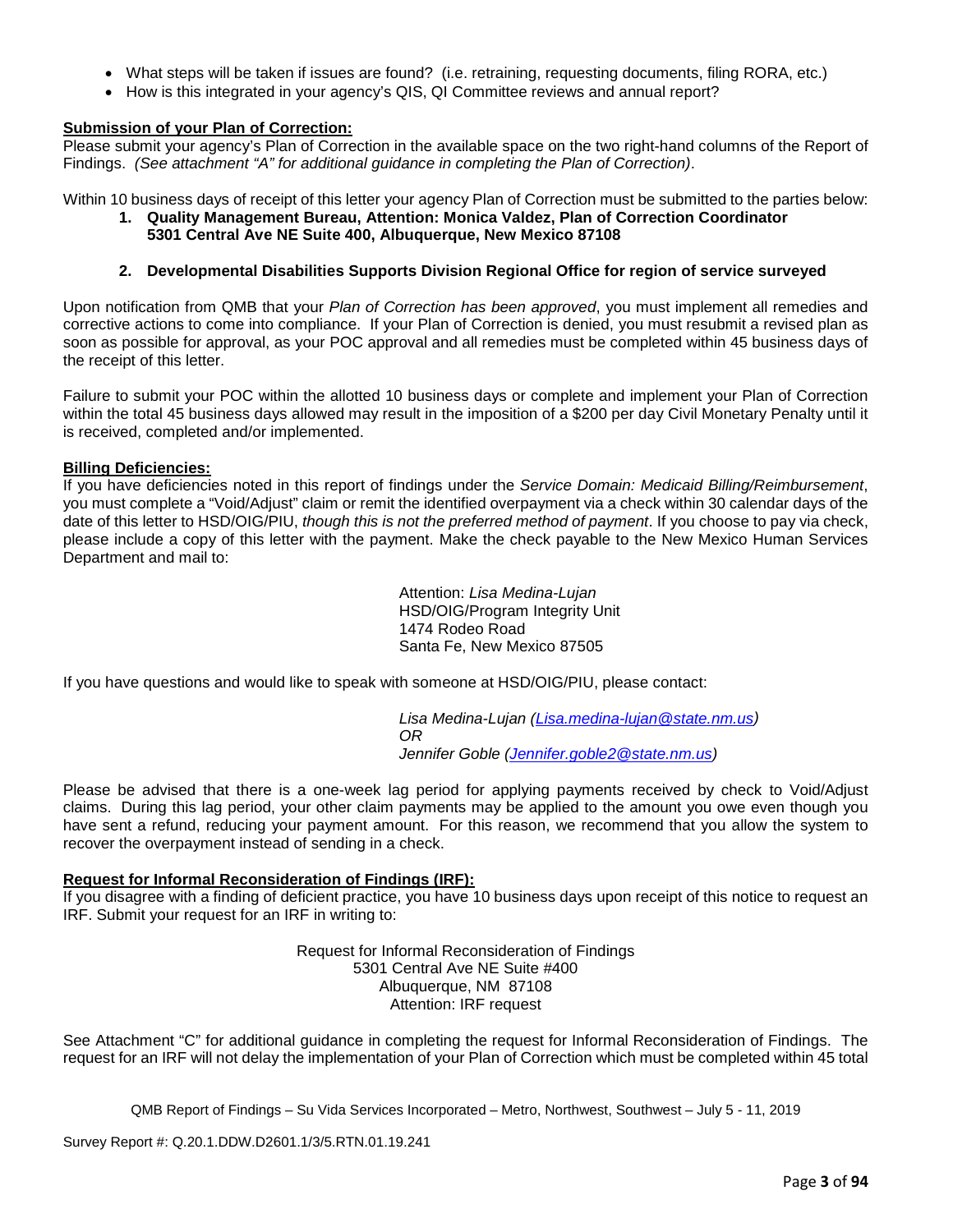business days (10 business days to submit your POC for approval and 35 days to implement your *approved* Plan of Correction). Providers may not appeal the nature or interpretation of the standard or regulation, the team composition or sampling methodology. If the IRF approves the modification or removal of a finding, you will be advised of any changes.

Please call the Plan of Correction Coordinator Monica Valdez at 505-273-1930 if you have questions about the Report of Findings or Plan of Correction. Thank you for your cooperation and for the work you perform.

Sincerely,

Lora Norby,

Lora Norby, Team Lead/Healthcare Surveyor Division of Health Improvement Quality Management Bureau

#### **Survey Process Employed:**

QMB Report of Findings – Su Vida Services Incorporated – Metro, Northwest, Southwest – July 5 - 11, 2019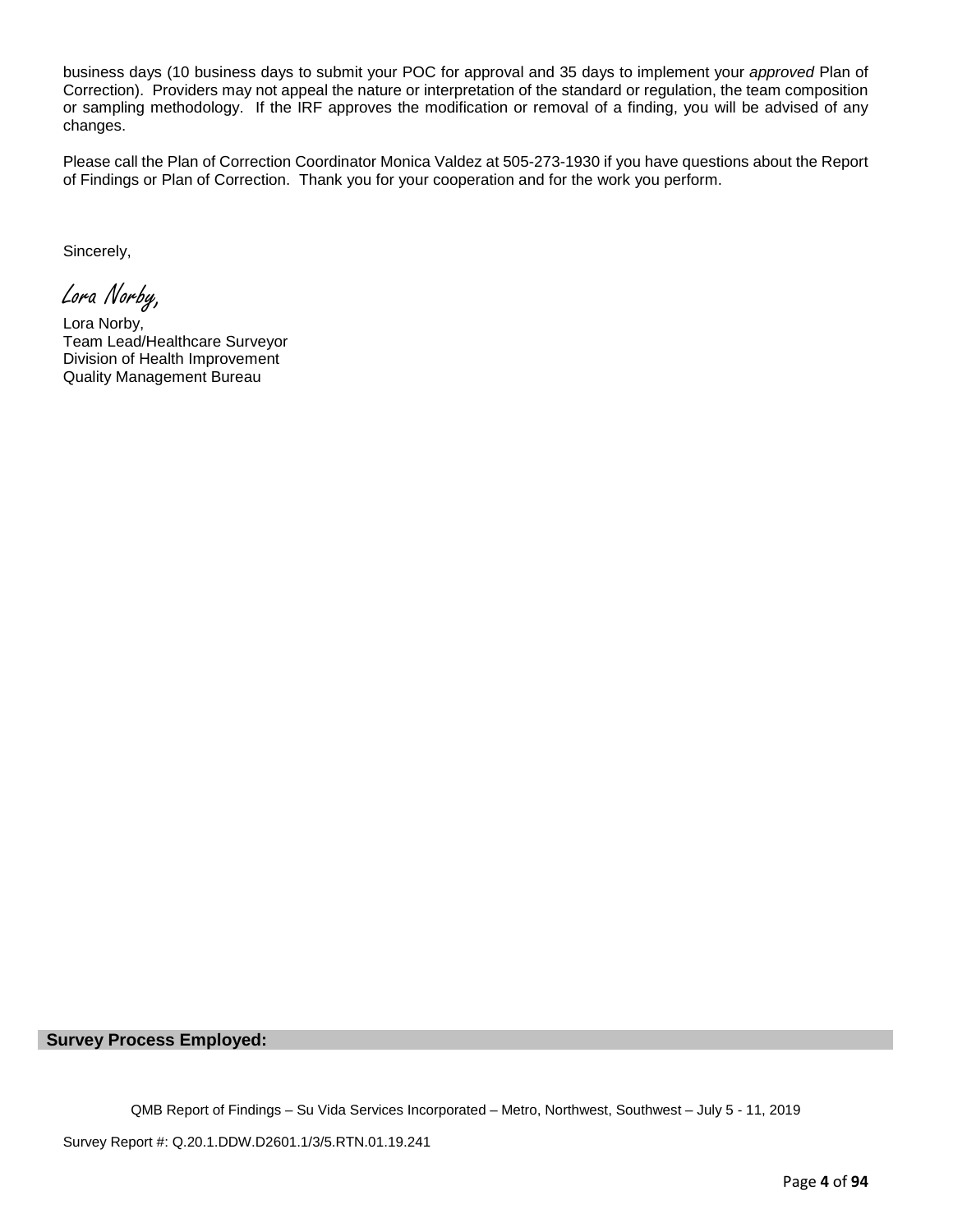#### Administrative Review Start Date: July 5, 2019

On-site Entrance Conference Date: July 8, 2019

Exit Conference Date: July 11, 2019

# Contact: **Su Vida Services Incorporated**

Bill Kesatie, Executive Director

## **DOH/DHI/QMB**

Lora Norby, Team Lead/Healthcare Surveyor

## Present: **Su Vida Services Incorporated**

Bill Kesatie, Executive Director / SC Amanda Martinez, Community Inclusion Coordinator / DSP Vickie Miracle, Chief Financial Officer Brenda Lind, Administration Lydia Henry, Administration JJ Box-Lanciloti, LPN Cynthia Gallegos, Training Coordinator Jan Cullen, Office Manager Patrick Bascock, Board Member Juliette Varela, Service Coordinator

## **DOH/DHI/QMB**

Lora Norby, Healthcare Surveyor Elisa Alford, MSW, Healthcare Surveyor Wolf Krusemark, BFA, Healthcare Surveyor Supervisor Kayla Benally, BSW, Healthcare Surveyor Heather Driscoll, AA, Healthcare Surveyor

#### Present: **Su Vida Services Incorporated**

Bill Kesatie, Executive Director / SC Vicki Miracle, Chief Financial Officer Tim Carbins, Service Coordinator Cynthia Gallegos, Training Coordinator Patrick Bascock, Board Member Amanda Martinez, Community Inclusion Coordinator / DSP Juliette Varela, Service Coordinator JJ Box-Lanciloti, LPN Jan Cullen, Office Manager Brenda Lind, Administration Lydia Henry, Administration

## **DOH/DHI/QMB**

Lora Norby, Healthcare Surveyor Elisa Alford, MSW, Healthcare Surveyor Wolf Krusemark, BFA, Healthcare Surveyor Supervisor Kayla Benally, BSW, Healthcare Surveyor Heather Driscoll, AA, Healthcare Surveyor

## **DDSD – Metro Regional Office**

Rose Mary Williams, Social and Community Services Coordinator

Administrative Locations Visited 1

QMB Report of Findings – Su Vida Services Incorporated – Metro, Northwest, Southwest – July 5 - 11, 2019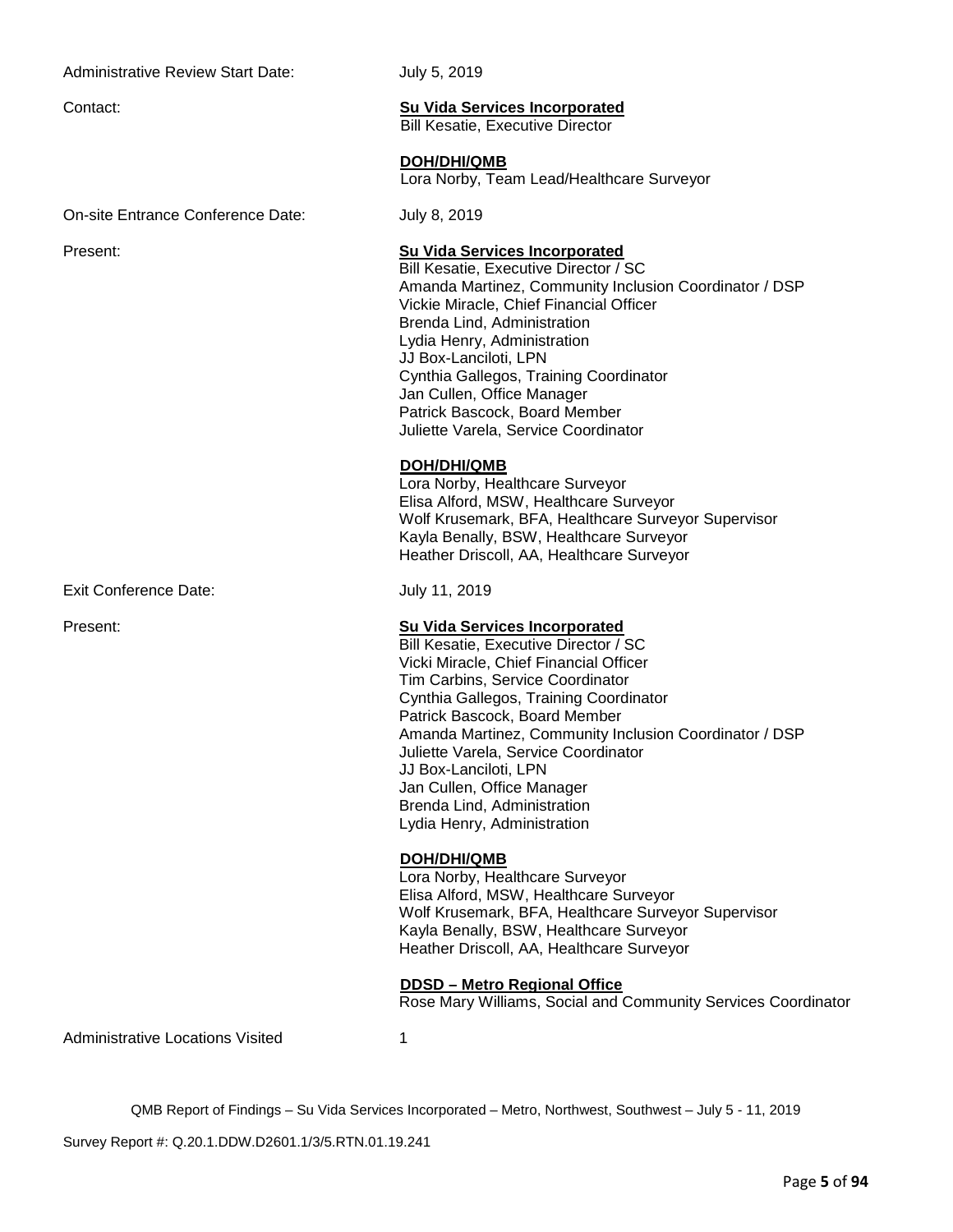| <b>Total Sample Size</b>                                       | 18                                                                                                                  |
|----------------------------------------------------------------|---------------------------------------------------------------------------------------------------------------------|
|                                                                | 18 - Non- <i>Jackson</i> Class Members                                                                              |
|                                                                | 3 - Supported Living<br>11 - Family Living<br>4 - Customized In-Home Supports<br>14 - Customized Community Supports |
| <b>Total Homes Visited</b><br>❖ Supported Living Homes Visited | 11<br>$\overline{2}$<br>Note: The following Individuals share a SL<br>residence:<br>#3, 17<br>⋗                     |
| Family Living Homes Visited<br>❖                               | 9                                                                                                                   |
| <b>Persons Served Records Reviewed</b>                         | 18                                                                                                                  |
| Persons Served Interviewed                                     | 10                                                                                                                  |
| <b>Persons Served Observed</b>                                 | 4 (Four Individuals chose not to participate in the interview process)                                              |
| Persons Served Not Seen and/or Not Available 4                 |                                                                                                                     |
| Direct Support Personnel Interviewed                           | 23 (One Service Coordinator was interviewed as a DSP)                                                               |
| Direct Support Personnel Records Reviewed                      | 97                                                                                                                  |
| Substitute Care/Respite Personnel<br><b>Records Reviewed</b>   | 33                                                                                                                  |
| Service Coordinator Records Reviewed                           | 4                                                                                                                   |
| <b>Nurse Interviews</b>                                        | 1                                                                                                                   |

Administrative Processes and Records Reviewed:

- Medicaid Billing/Reimbursement Records for all Services Provided
- Accreditation Records
- Oversight of Individual Funds
- Individual Medical and Program Case Files, including, but not limited to:
	- o Individual Service Plans
		- o Progress on Identified Outcomes
		- o Healthcare Plans
		- o Medication Administration Records
		- o Medical Emergency Response Plans
		- o Therapy Evaluations and Plans
		- o Healthcare Documentation Regarding Appointments and Required Follow-Up
	- o Other Required Health Information
	- Internal Incident Management Reports and System Process / General Events Reports
- Personnel Files, including nursing and subcontracted staff
- Staff Training Records, Including Competency Interviews with Staff
- Agency Policy and Procedure Manual
- Caregiver Criminal History Screening Records
- Consolidated Online Registry/Employee Abuse Registry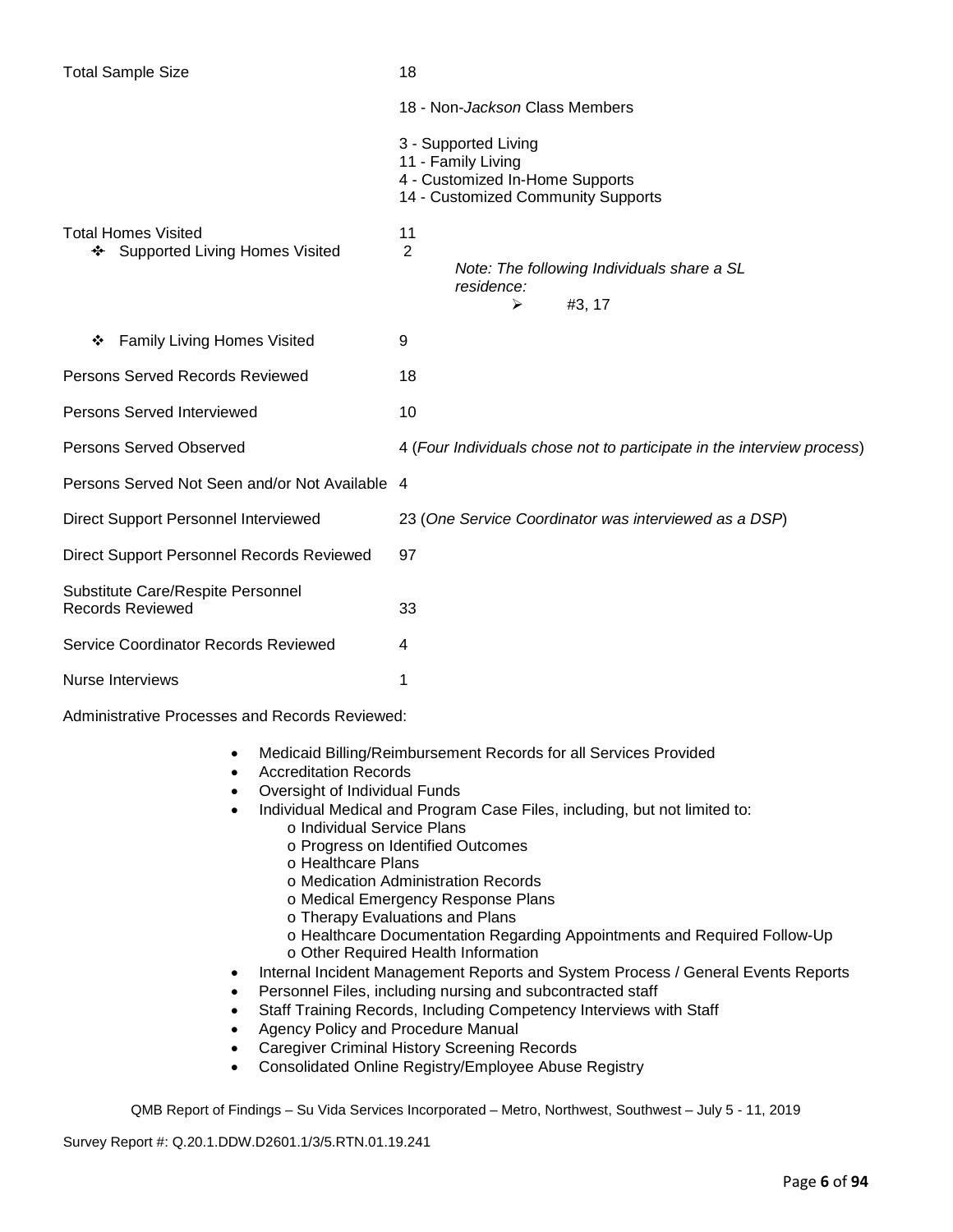- Human Rights Committee Notes and Meeting Minutes
- Evacuation Drills of Residences and Service Locations
- Quality Assurance / Improvement Plan

| CC: Distribution List: | DOH - Division of Health Improvement               |
|------------------------|----------------------------------------------------|
|                        | DOH - Developmental Disabilities Supports Division |
|                        | DOH - Office of Internal Audit                     |
|                        | HSD - Medical Assistance Division                  |
|                        | NM Attorney General's Office                       |

**Attachment A**

QMB Report of Findings – Su Vida Services Incorporated – Metro, Northwest, Southwest – July 5 - 11, 2019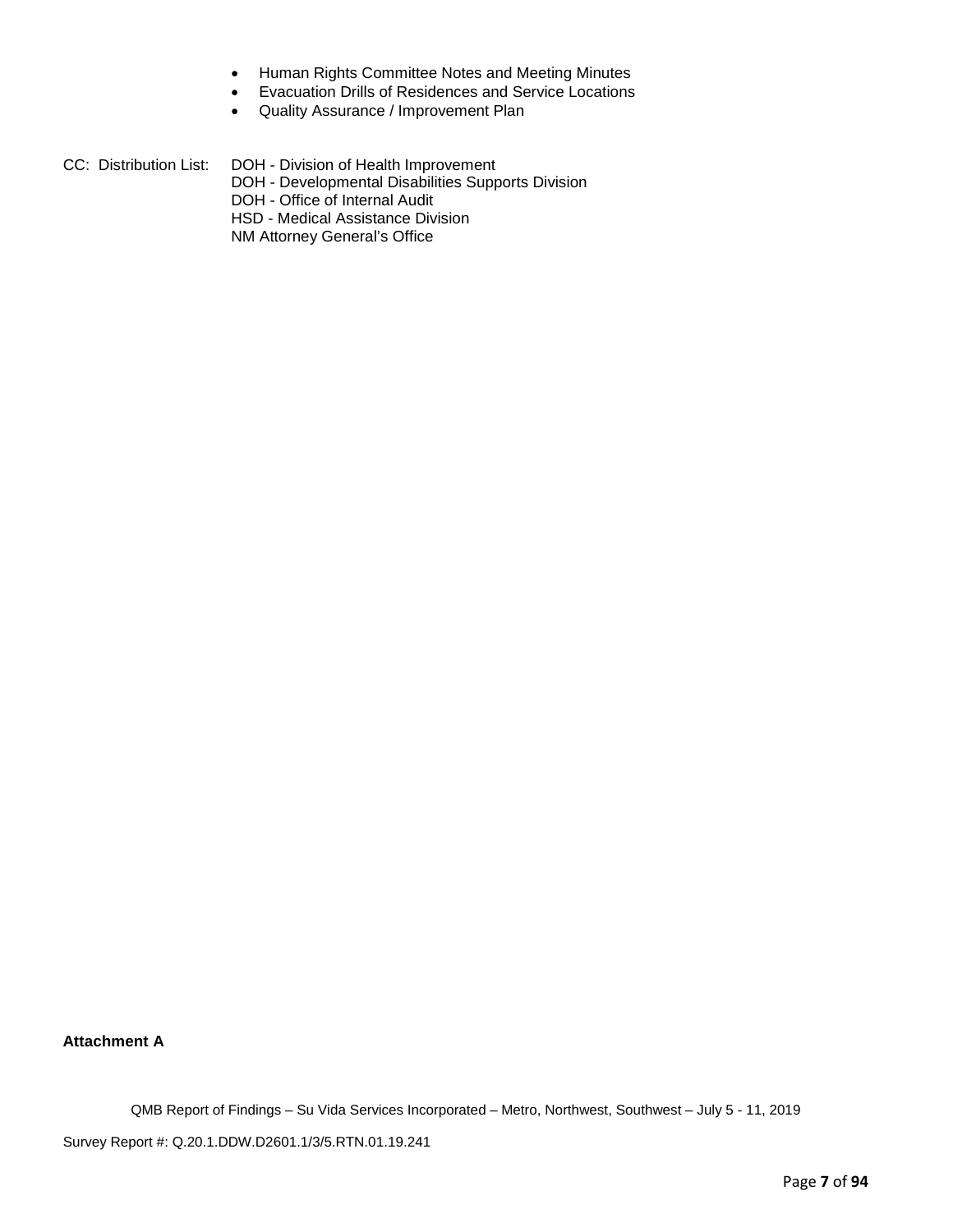## **Provider Instructions for Completing the QMB Plan of Correction (POC) Process**

### *Introduction:*

After a QMB Compliance Survey, your QMB Report of Findings will be sent to you via e-mail.

Each provider must develop and implement a Plan of Correction (POC) that identifies specific quality assurance and quality improvement activities the agency will implement to correct deficiencies and prevent continued deficiencies and non-compliance.

Agencies must submit their Plan of Correction within ten (10) business days from the date you receive the QMB Report of Findings. (Providers who do not submit a POC within 10 business days may be referred to the DDSD Regional Office for purposes of contract management or the Internal Review Committee [IRC] for possible actions or sanctions).

Agencies must fully implement their approved Plan of Correction within 45 business days (10 business days to submit your POC for approval and 35 days to implement your approved Plan of Correction) from the date they receive the QMB Report of Findings. Providers who fail to complete a POC within the 45-business days allowed will be referred to the IRC for possible actions or sanctions.

If you have questions about the Plan of Correction process, call the Plan of Correction Coordinator at 505-273-1930 or email at [MonicaE.Valdez@state.nm.us.](mailto:MonicaE.Valdez@state.nm.us) Requests for technical assistance must be requested through your Regional DDSD Office.

The POC process cannot resolve disputes regarding findings. If you wish to dispute a finding on the official Report of Findings, you must file an Informal Reconsideration of Findings (IRF) request within ten (10) business days of receiving your report. Please note that you must still submit a POC for findings that are in question (see Attachment C).

#### *Instructions for Completing Agency POC:*

#### *Required Content*

Your Plan of Correction should provide a step-by-step description of the methods to correct each deficient practice cited to prevent recurrence and information that ensures the regulation cited comes into and remains in compliance. The remedies noted in your POC are expected to be added to your Agency's required, annual Quality Assurance (QA) Plan.

If a deficiency has already been corrected since the on-site survey, the plan should state how it was corrected, the completion date (date the correction was accomplished), and how possible recurrence of the deficiency will be prevented.

*The following details should be considered when developing your Plan of Correction:*

#### *The Plan of Correction must address each deficiency cited in the Report of Findings unless otherwise noted with a "No Plan of Correction Required statement." The Plan of Correction must address the five (5) areas listed below:*

- 1. How the specific and realistic corrective action will be accomplished for individuals found to have been affected by the deficient practice.
- 2. How the agency will identify other individuals who have the potential to be affected by the same deficient practice, and how the agency will act to protect those individuals in similar situations.
- 3. What Quality Assurance measures will be put into place and what systemic changes made to ensure the deficient practice will not recur.
- 4. Indicate how the agency plans to monitor its performance to make certain solutions are sustained. The agency must develop a QA plan for ensuring correction is achieved and sustained. This QA plan must be implemented, and the corrective action is evaluated for its effectiveness. The plan of correction is integrated into the agency quality assurance system; and
- 5. Include dates when corrective actions will be completed. The corrective action completion dates must be acceptable to the State.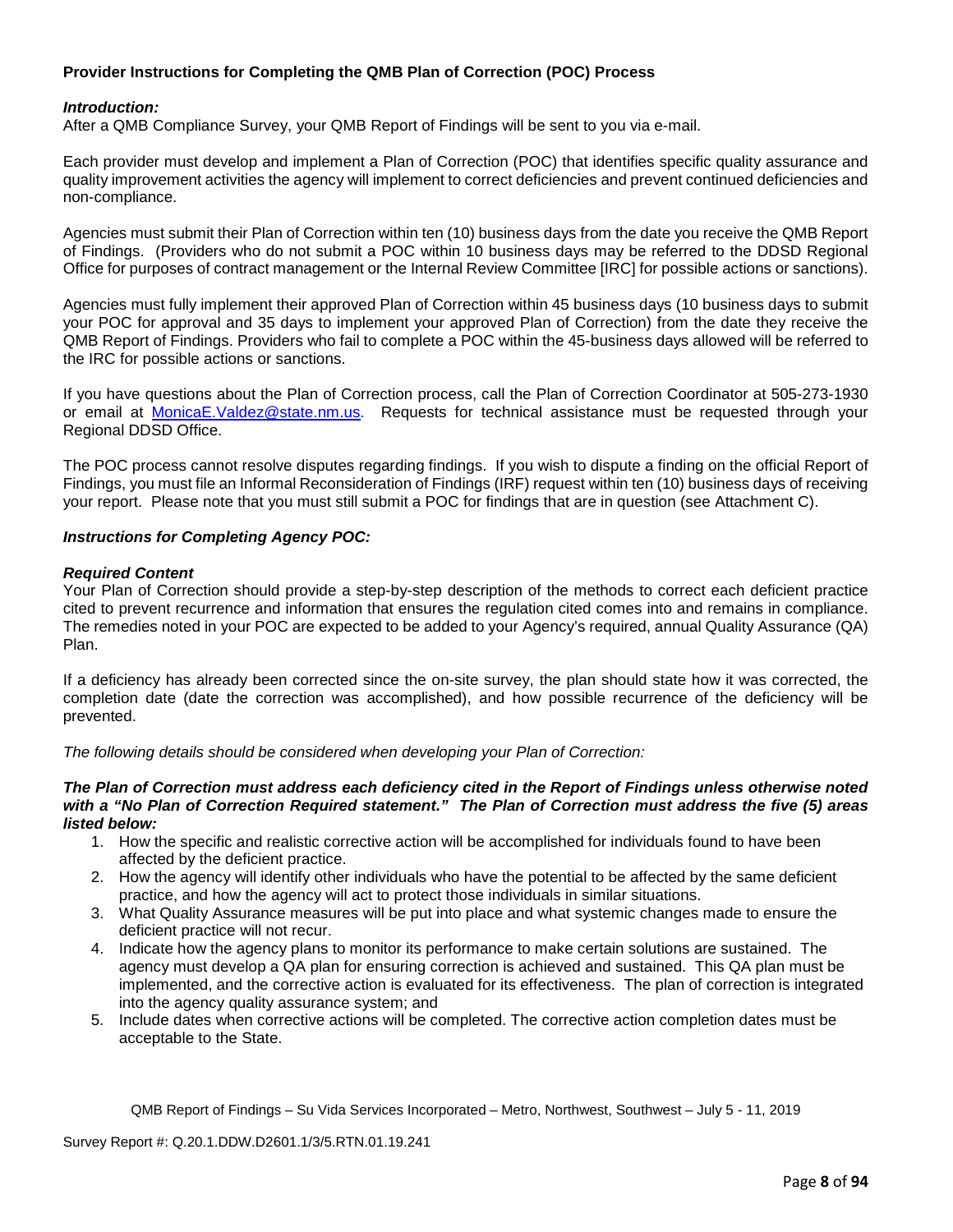*The following details should be considered when developing your Plan of Correction:*

- Details about how and when Individual Served, agency personnel and administrative and service delivery site files are audited by agency personnel to ensure they contain required documents;
- Information about how medication administration records are reviewed to verify they contain all required information before they are distributed to service sites, as they are being used, and after they are completed;
- Your processes for ensuring that all required agency personnel are trained on required DDSD required trainings;
- How accuracy in billing/reimbursement documentation is assured;
- How health, safety is assured;
- For Case Management providers, how Individual Service Plans are reviewed to verify they meet requirements, how the timeliness of level of care (LOC) packet submissions and consumer visits are tracked;
- Your process for gathering, analyzing and responding to quality data indicators; and,
- Details about Quality Targets in various areas, current status, analyses about why targets were not met, and remedies implemented.

*Note:* **Instruction or in-service of staff alone may not be a sufficient plan of correction.** This is a good first step toward correction, but additional steps must be taken to ensure the deficiency is corrected and will not recur.

#### *Completion Dates*

- The plan of correction must include a **completion date** (entered in the far right-hand column) for each finding. Be sure the date is **realistic** in the amount of time your Agency will need to correct the deficiency; not to exceed 45 total business days.
- Direct care issues should be corrected immediately and monitored appropriately.
- Some deficiencies may require a staged plan to accomplish total correction.
- Deficiencies requiring replacement of equipment, etc., may require more time to accomplish correction but should show reasonable time frames.

### *Initial Submission of the Plan of Correction Requirements*

- 1. The Plan of Correction must be completed on the official QMB Survey Report of Findings/Plan of Correction Form and received by QMB within ten (10) business days from the date you received the report of findings.
- 2. For questions about the POC process, call the POC Coordinator, Monica Valdez at 505-273-1930 or email at [MonicaE.Valdez@state.nm.us](mailto:MonicaE.Valdez@state.nm.us) for assistance.
- 3. For Technical Assistance (TA) in developing or implementing your POC, contact your Regional DDSD Office.
- 4. Submit your POC to Monica Valdez, POC Coordinator in any of the following ways:
	- a. Electronically at [MonicaE.Valdez@state.nm.us](mailto:MonicaE.Valdez@state.nm.us) *(preferred method)*
	- b. Fax to 505-222-8661, or
	- c. Mail to POC Coordinator, 5301 Central Ave NE Suite 400, Albuquerque, New Mexico 87108
- 5. *Do not submit supporting documentation* (evidence of compliance) to QMB *until after* your POC has been approved by the QMB.
- 6. QMB will notify you when your POC has been "approved" or "denied."
	- a. During this time, whether your POC is "approved," or "denied," you will have a maximum of 45-business days from the date of receipt of your Report of Findings to correct all survey deficiencies.
	- b. If your POC is denied, it must be revised and resubmitted as soon as possible, as the 45-business day limit is in effect.
	- c. If your POC is denied a second time your agency may be referred to the Internal Review Committee.
	- d. You will receive written confirmation when your POC has been approved by QMB and a final deadline for completion of your POC.
	- e. Please note that all POC correspondence will be sent electronically unless otherwise requested.
- 7. Failure to submit your POC within 10 business days without prior approval of an extension by QMB will result in a referral to the Internal Review Committee and the possible implementation of monetary penalties and/or sanctions.

#### *POC Document Submission Requirements*

QMB Report of Findings – Su Vida Services Incorporated – Metro, Northwest, Southwest – July 5 - 11, 2019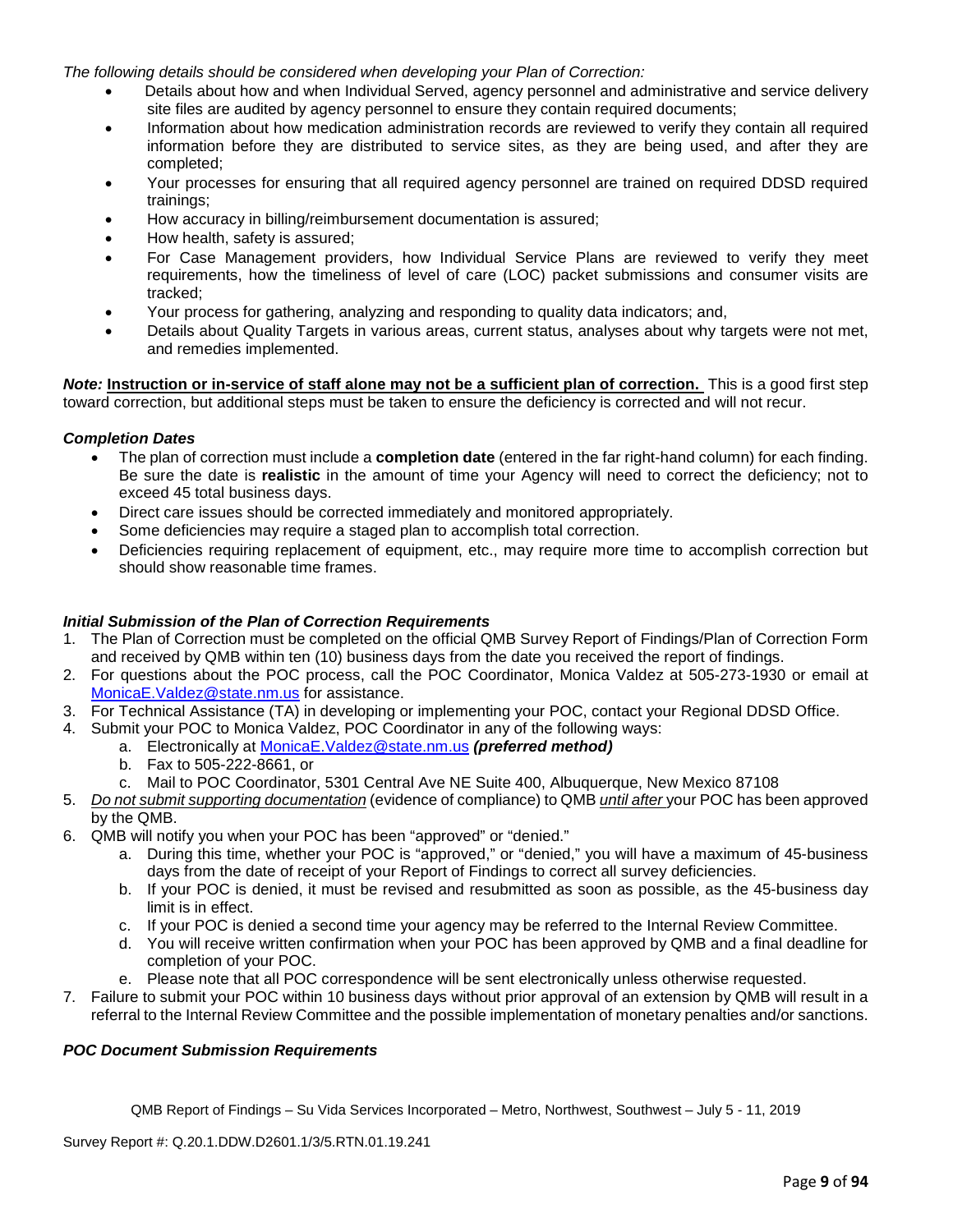Once your POC has been approved by the QMB Plan of Correction Coordinator you must submit copies of documents as evidence that all deficiencies have been corrected, as follows.

- 1. Your internal documents are due within a *maximum* of 45-business days of receipt of your Report of Findings.
- 2. It is preferred that you submit your documents via USPS or other carrier (scanned and saved to CD/DVD disc, flash drive, etc.). If documents containing HIPAA Protected Health Information (PHI) documents must be submitted through S-Comm (Therap), Fax or Postal System, do not send PHI directly to NMDOH email accounts. If the documents do not contain protected Health information (PHI) then you may submit your documents electronically scanned and attached to e-mails.
- 3. All submitted documents *must be annotated*; please be sure the tag numbers and Identification numbers are indicated on each document submitted. Documents which are not annotated with the Tag number and Identification number may not be accepted.
- 4. Do not submit original documents; Please provide copies or scanned electronic files for evidence. Originals must be maintained in the agency file(s) per DDSD Standards.
- 5. In lieu of some documents, you may submit copies of file or home audit forms that clearly indicate cited deficiencies have been corrected, other attestations of correction must be approved by the Plan of Correction Coordinator prior to their submission.
- 6. When billing deficiencies are cited, you must provide documentation to justify billing and/or void and adjust forms submitted to Xerox State Healthcare, LLC for the deficiencies cited in the Report of Findings.

**Revisions, Modifications or Extensions to your Plan of Correction (post QMB approval) must be made in writing and submitted to the Plan of Correction Coordinator, prior to the due date and are approved on a case-by-case basis. No changes may be made to your POC or the timeframes for implementation without written approval of the POC Coordinator.**

**Attachment B**

**Department of Health, Division of Health Improvement QMB Determination of Compliance Process**

QMB Report of Findings – Su Vida Services Incorporated – Metro, Northwest, Southwest – July 5 - 11, 2019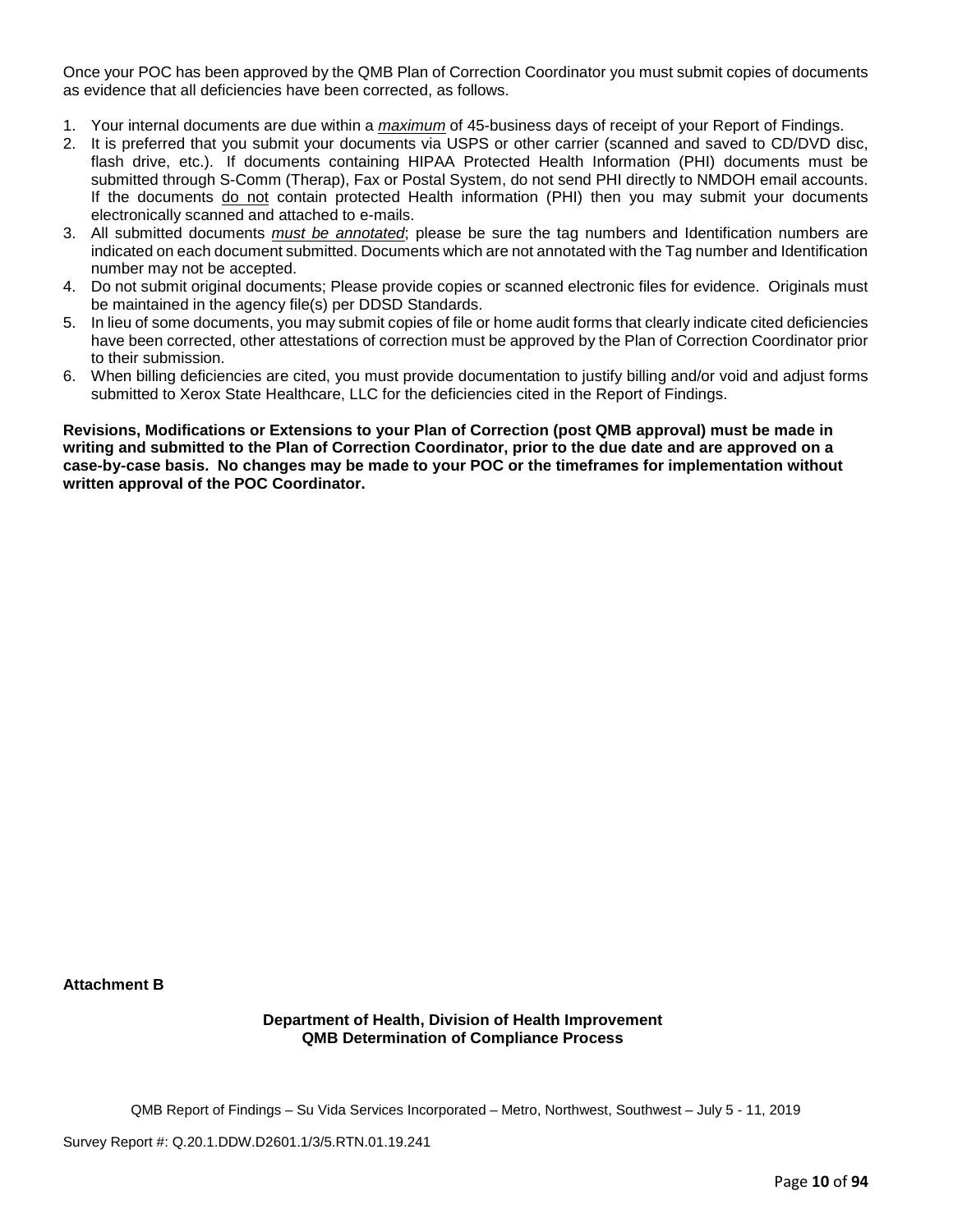The Division of Health Improvement, Quality Management Bureau (QMB) surveys compliance of the Developmental Disabilities Waiver (DDW) standards and other state and federal regulations. For the purpose of the LCA / CI survey the CMS waiver assurances have been grouped into four (4) Service Domains: Plan of Care (ISP Implementation); Qualified Providers; Health, Welfare and Safety; and Administrative Oversight (note that Administrative Oversight listed in this document is not the same as the CMS assurance of Administrative Authority. Used in this context it is related to the agency's operational policies and procedures, Quality Assurance system and Medicaid billing and reimbursement processes.)

The QMB Determination of Compliance process is based on provider compliance or non-compliance with standards and regulations identified during the on-site survey process and as reported in the QMB Report of Findings. All areas reviewed by QMB have been agreed to by DDSD and DHI/QMB and are reflective of CMS requirements. All deficiencies (non-compliance with standards and regulations) are identified and cited as either a Standard level deficiency or a Condition of Participation level deficiency in the QMB Reports of Findings. All deficiencies require corrective action when non-compliance is identified.

Each deficiency in your Report of Findings has been predetermined to be a Standard Level Deficiency, a Condition of Participation Level Deficiency, if below 85% compliance or a non-negotiable Condition of Participation Level Deficiency. Your Agency's overall Compliance Determination is based on a Scope and Severity Scale which takes into account the number of Standard and Condition Level Tags cited as well as the percentage of Individuals affected in the sample.

## **Conditions of Participation (CoPs)**

CoPs are based on the Centers for Medicare and Medicaid Services, Home and Community-Based Waiver required assurances, in addition to the New Mexico Developmental Disability Waiver (DDW) Service Standards. The Division of Health Improvement (DHI), in conjunction with the Developmental Disability Support Division (DDSD), has identified certain deficiencies that have the potential to be a Condition of Participation Level, if the tag falls below 85% compliance based on the number of people affected. Additionally, there are what are called nonnegotiable Conditions of Participation, regardless if one person or multiple people are affected. In this context, a CoP is defined as an essential / fundamental regulation or standard, which when out of compliance directly affects the health and welfare of the Individuals served. If no deficiencies within a Tag are at the level of a CoP, it is cited as a Standard Level Deficiency.

## *Service Domains and CoPs for Living Care Arrangements and Community Inclusion are as follows:*

**Service Domain: Service Plan: ISP Implementation -** *Services are delivered in accordance with the service plan, including type, scope, amount, duration and frequency specified in the service plan.*

#### **Potential Condition of Participation Level Tags, if compliance is below 85%:**

- **1A08.3 –** Administrative Case File: Individual Service Plan / ISP Components
- **1A32 –** Administrative Case File: Individual Service Plan Implementation
- **LS14 –** Residential Service Delivery Site Case File (ISP and Healthcare Requirements)
- **IS14 –** CCS / CIES Service Delivery Site Case File (ISP and Healthcare Requirements)

**Service Domain: Qualified Providers -** *The State monitors non-licensed/non-certified providers to assure adherence to waiver requirements. The State implements its policies and procedures for verifying that provider training is conducted in accordance with State requirements and the approved waiver.*

#### **Potential Condition of Participation Level Tags, if compliance is below 85%:**

- **1A20 -** Direct Support Personnel Training
- **1A22 -** Agency Personnel Competency
- **1A37 –** Individual Specific Training

#### **Non-Negotiable Condition of Participation Level Tags (one or more Individuals are cited):**

• **1A25.1 –** Caregiver Criminal History Screening

QMB Report of Findings – Su Vida Services Incorporated – Metro, Northwest, Southwest – July 5 - 11, 2019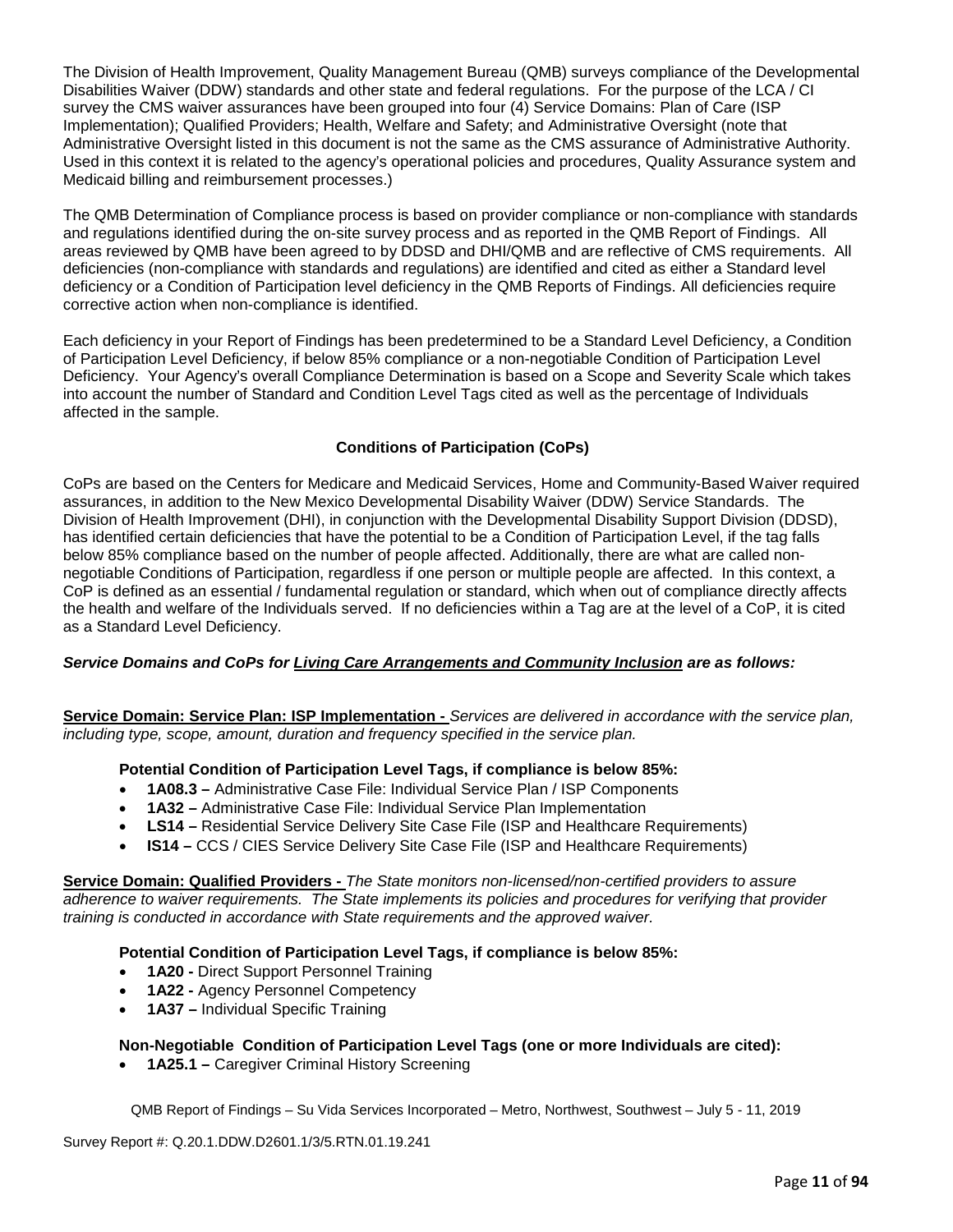• **1A26.1 –** Consolidated On-line Registry Employee Abuse Registry

**Service Domain: Health, Welfare and Safety -** *The State, on an ongoing basis, identifies, addresses and seeks to prevent occurrences of abuse, neglect and exploitation. Individuals shall be afforded their basic human rights. The provider supports individuals to access needed healthcare services in a timely manner.*

## **Potential Condition of Participation Level Tags, if compliance is below 85%:**

- **1A08.2 –** Administrative Case File: Healthcare Requirements & Follow-up
- **1A09 –** Medication Delivery Routine Medication Administration
- **1A09.1 –** Medication Delivery PRN Medication Administration
- **1A15.2 –** Administrative Case File: Healthcare Documentation (Therap and Required Plans)

### **Non-Negotiable Condition of Participation Level Tags (one or more Individuals are cited):**

- **1A05 –** General Requirements / Agency Policy and Procedure Requirements
- **1A07 –** Social Security Income (SSI) Payments
- **1A09.2 –** Medication Delivery Nurse Approval for PRN Medication
- **1A15 –** Healthcare Documentation Nurse Availability / Knowledge
- **1A31 –** Client Rights/Human Rights
- **LS25.1 –** Residential Reqts. (Physical Environment Supported Living / Family Living / Intensive Medical Living)

**Attachment C**

**Guidelines for the Provider Informal Reconsideration of Finding (IRF) Process**

**Introduction:**

QMB Report of Findings – Su Vida Services Incorporated – Metro, Northwest, Southwest – July 5 - 11, 2019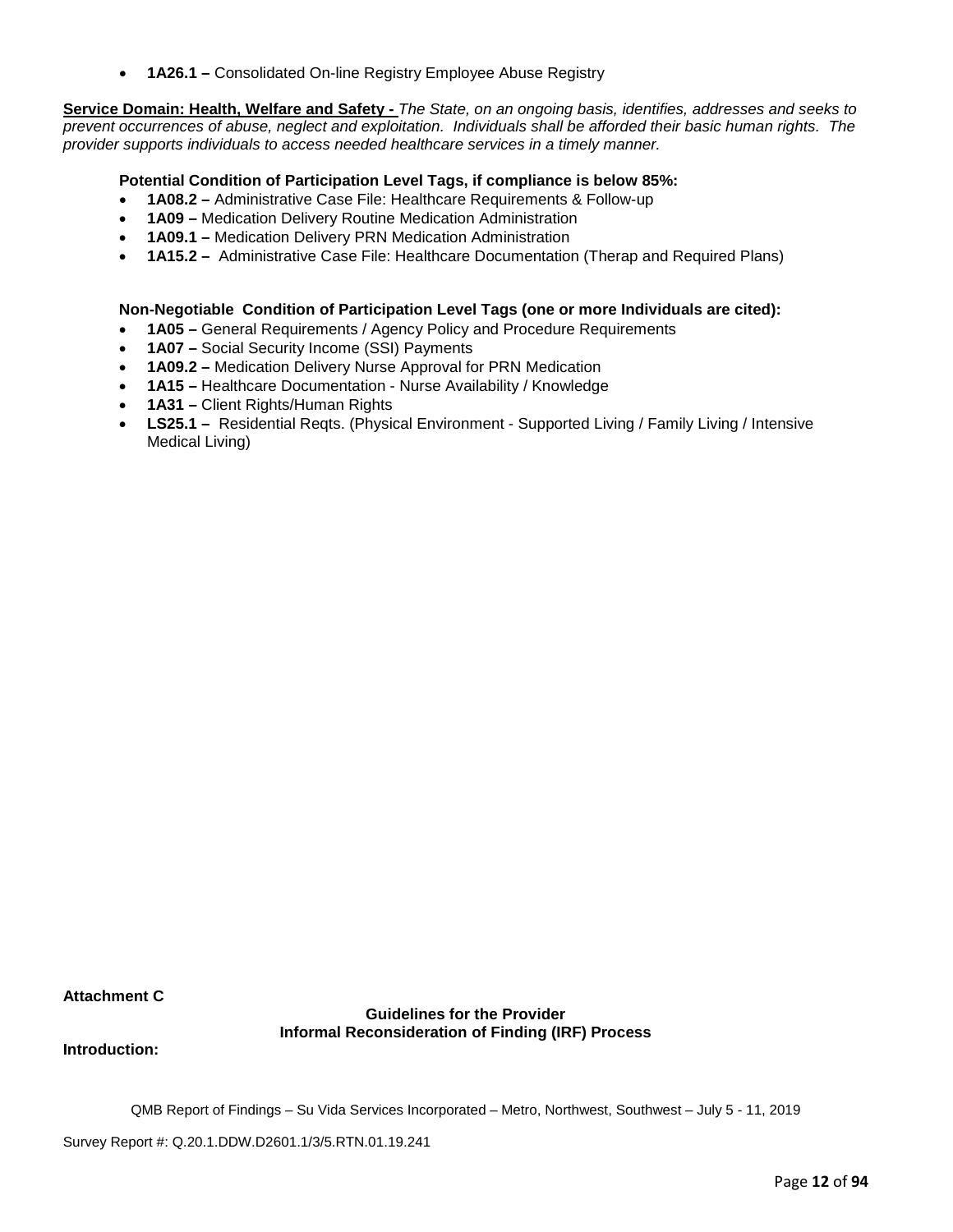Throughout the QMB Survey process, surveyors are openly communicating with providers. Open communication means surveyors have clarified issues and/or requested missing information before completing the review through the use of the signed/dated "Document Request," or "Administrative Needs," etc. forms. Regardless, there may still be instances where the provider disagrees with a specific finding. Providers may use the following process to informally dispute a finding.

## **Instructions:**

- 1. The Informal Reconsideration of the Finding (IRF) request must be received in writing to the QMB Deputy Bureau Chief **within 10 business days** of receipt of the final Report of Findings (*Note: No extensions are granted for the IRF)*.
- 2. The written request for an IRF *must* be completed on the QMB Request for Informal Reconsideration of Finding form available on the QMB website: <https://nmhealth.org/about/dhi/cbp/irf/>
- 3. The written request for an IRF must specify in detail the request for reconsideration and why the finding is inaccurate.
- 4. The IRF request must include all supporting documentation or evidence.
- 5. If you have questions about the IRF process, email the IRF Chairperson, Crystal Lopez-Beck a[t Crystal.Lopez-](mailto:Crystal.Lopez-Beck@state.nm.us)[Beck@state.nm.us](mailto:Crystal.Lopez-Beck@state.nm.us) for assistance.

## **The following limitations apply to the IRF process:**

- The written request for an IRF and all supporting evidence must be received within 10 business days.
- Findings based on evidence requested during the survey and not provided may not be subject to reconsideration.
- The supporting documentation must be new evidence not previously reviewed or requested by the survey team.
- Providers must continue to complete their Plan of Correction during the IRF process
- Providers may not request an IRF to challenge the sampling methodology.
- Providers may not request an IRF based on disagreement with the nature of the standard or regulation.
- Providers may not request an IRF to challenge the team composition.
- Providers may not request an IRF to challenge the DHI/QMB determination of compliance or the length of their DDSD provider contract.

A Provider forfeits the right to an IRF if the request is not received within 10 business days of receiving the report and/or does not include all supporting documentation or evidence to show compliance with the standards and regulations.

The IRF Committee will review the request; the Provider will be notified in writing of the ruling; no face-to-face meeting will be conducted.

When a Provider requests that a finding be reconsidered, it does not stop or delay the Plan of Correction process. **Providers must continue to complete the Plan of Correction, including the finding in dispute regardless of the IRF status.** If a finding is removed or modified, it will be noted and removed or modified from the Report of Findings. It should be noted that in some cases a Plan of Correction may be completed prior to the IRF process being completed. The provider will be notified in writing on the decisions of the IRF committee.

#### **Attachment D**

#### **QMB Determinations of Compliance**

QMB Report of Findings – Su Vida Services Incorporated – Metro, Northwest, Southwest – July 5 - 11, 2019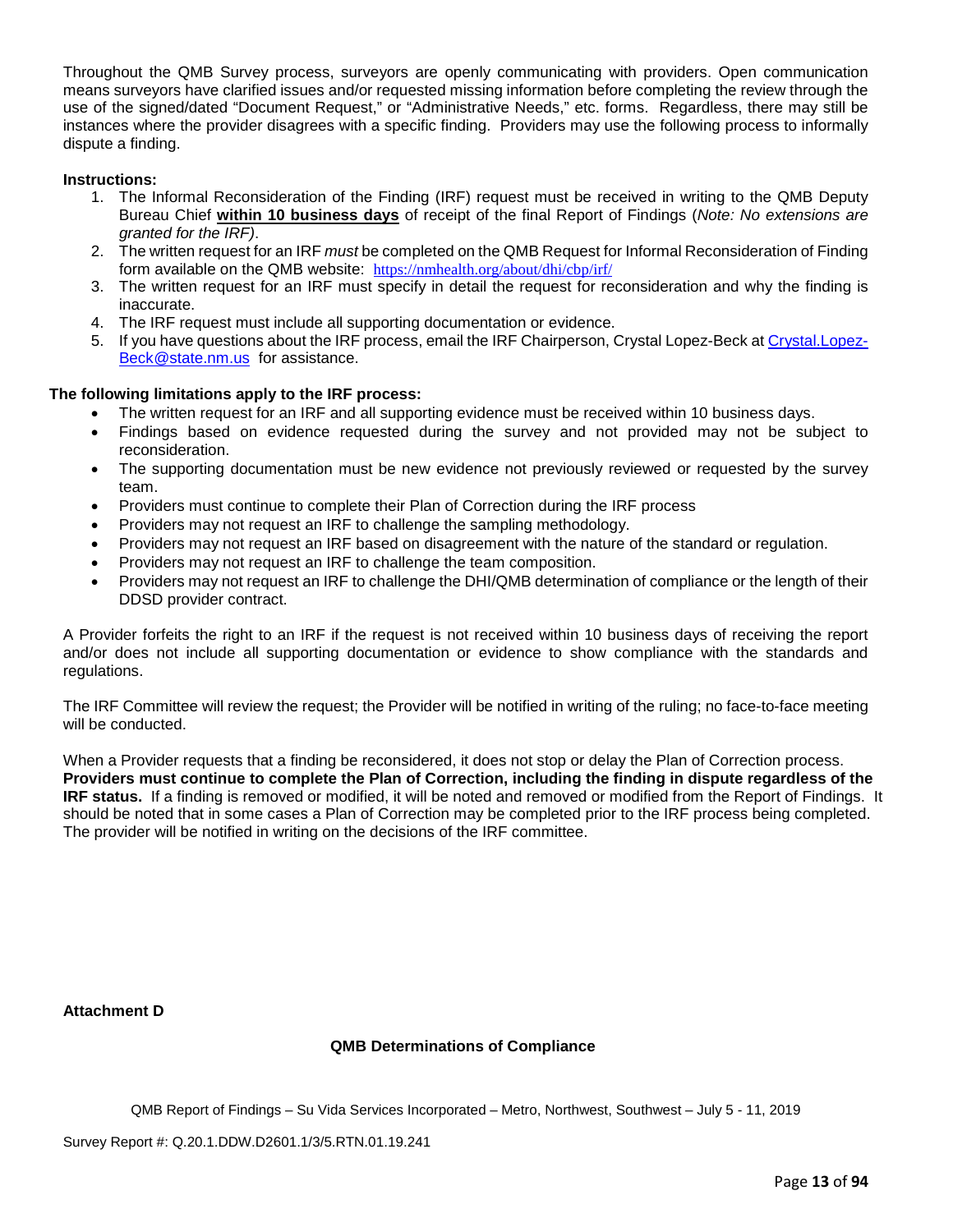## **Compliance:**

The QMB determination of *Compliance* indicates that a provider has either no deficiencies found during a survey or that no deficiencies at the Condition of Participation Level were found. The agency has obtained a level of compliance such that there is a minimal potential for harm to individuals' health and safety. To qualify for a determination of *Compliance*, the provider must have received no Conditions of Participation Level Deficiencies and have a minimal number of Individuals on the sample affected by the findings indicated in the Standards Level Tags.

## **Partial-Compliance with Standard Level Tags:**

The QMB determination of *Partial-Compliance with Standard Level Tags* indicates that a provider is in compliance with all Condition of Participation Level deficiencies but is out of compliance with a certain percentage of Standard Level deficiencies. This partial-compliance, if not corrected, may result in a negative outcome or the potential for more than minimal harm to individuals' health and safety. There are two ways to receive a determination of Partial Compliance with Standard Level Tags:

- 1. Your Report of Findings includes 16 or fewer Standards Level Tags with between 75% and 100% of the survey sample affected in any tag.
- 2. Your Report of Findings includes 17 or more Standard Level Tags with between 50% to 74% of the survey sample affected in any tag.

## **Partial-Compliance with Standard Level Tags and Condition of Participation Level Tags:**

The QMB determination of *Partial-Compliance with Standard Level Tags and Condition of Participation Level Tags*  indicates that a provider is out of compliance with one to five  $(1 - 5)$  Condition of Participation Level Tags. This partial-compliance, if not corrected, may result in a serious negative outcome or the potential for more than minimal harm to individuals' health and safety.

### **Non-Compliance:**

The QMB determination of *Non-Compliance* indicates a provider is significantly out of compliance with both Standard Level deficiencies and Conditions of Participation level deficiencies. This non-compliance, if not corrected, may result in a serious negative outcome or the potential for more than minimal harm to individuals' health and safety. There are three ways an agency can receive a determination of Non-Compliance:

- 1. Your Report of Findings includes 17 or more total Tags with 0 to 5 Condition of Participation Level Tags with 75% to 100% of the survey sample affected in any Condition of Participation Level tag.
- 2. Your Report of Findings includes any amount of Standard Level Tags with 6 or more Condition of Participation Level Tags.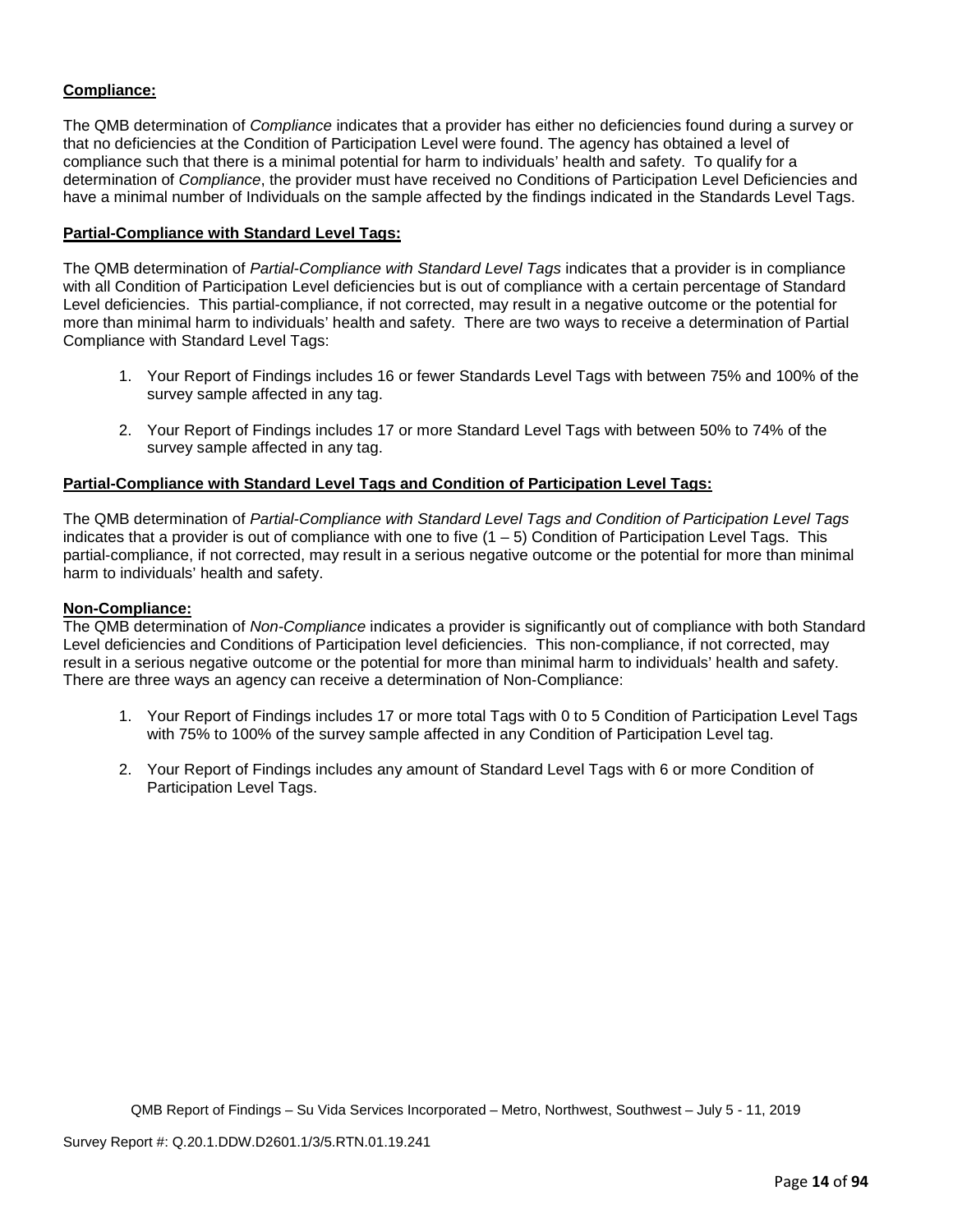| <b>Compliance</b>                                                                                                    |                                                                                                                               |                                                                                                                               |                                                                                                                                | Weighting                                                                                                                 |                                                                                                                         |                                                                                                                                     |                                                                                                               |
|----------------------------------------------------------------------------------------------------------------------|-------------------------------------------------------------------------------------------------------------------------------|-------------------------------------------------------------------------------------------------------------------------------|--------------------------------------------------------------------------------------------------------------------------------|---------------------------------------------------------------------------------------------------------------------------|-------------------------------------------------------------------------------------------------------------------------|-------------------------------------------------------------------------------------------------------------------------------------|---------------------------------------------------------------------------------------------------------------|
| <b>Determination</b>                                                                                                 |                                                                                                                               | <b>LOW</b>                                                                                                                    |                                                                                                                                | <b>MEDIUM</b>                                                                                                             |                                                                                                                         |                                                                                                                                     | <b>HIGH</b>                                                                                                   |
| <b>Total Tags:</b>                                                                                                   | up to 16                                                                                                                      | 17 or more                                                                                                                    | up to $16$                                                                                                                     | 17 or more                                                                                                                | <b>Any Amount</b>                                                                                                       | 17 or more                                                                                                                          | <b>Any Amount</b>                                                                                             |
|                                                                                                                      | and                                                                                                                           | and                                                                                                                           | and                                                                                                                            | and                                                                                                                       | And/or                                                                                                                  | and                                                                                                                                 | And/or                                                                                                        |
| COP Level Tags:                                                                                                      | 0 COP                                                                                                                         | 0 COP                                                                                                                         | $0$ COP                                                                                                                        | 0 COP                                                                                                                     | 1 to 5 COP                                                                                                              | 0 to 5 CoPs                                                                                                                         | 6 or more<br><b>COP</b>                                                                                       |
|                                                                                                                      | and                                                                                                                           | and                                                                                                                           | and                                                                                                                            | and                                                                                                                       |                                                                                                                         | and                                                                                                                                 |                                                                                                               |
| Sample Affected:                                                                                                     | 0 to 74%                                                                                                                      | 0 to 49%                                                                                                                      | 75 to 100%                                                                                                                     | 50 to 74%                                                                                                                 |                                                                                                                         | 75 to 100%                                                                                                                          |                                                                                                               |
| "Non-<br>Compliance"                                                                                                 |                                                                                                                               |                                                                                                                               |                                                                                                                                |                                                                                                                           |                                                                                                                         | 17 or more<br><b>Total Tags</b><br>with $75$ to<br>$100\%$ of the<br>Individuals in<br>the sample<br>cited in any<br>CoP Level tag. | Any Amount of<br><b>Standard Level</b><br>Tags and 6 or<br>more Conditions<br>of Participation<br>Level Tags. |
| "Partial<br>Compliance with<br><b>Standard Level tags</b><br>and Condition of<br><b>Participation Level</b><br>Tags" |                                                                                                                               |                                                                                                                               |                                                                                                                                |                                                                                                                           | <b>Any Amount</b><br><b>Standard Level</b><br>Tags, plus 1 to 5<br><b>Conditions of</b><br>Participation<br>Level tags. |                                                                                                                                     |                                                                                                               |
| "Partial<br>Compliance with<br><b>Standard Level</b><br>tags"                                                        |                                                                                                                               |                                                                                                                               | up to 16<br><b>Standard Level</b><br>Tags with 75<br>to $100\%$ of the<br>individuals in<br>the sample<br>cited in any<br>tag. | 17 or more<br><b>Standard Level</b><br>Tags with 50<br>to $74\%$ of the<br>individuals in<br>the sample<br>cited any tag. |                                                                                                                         |                                                                                                                                     |                                                                                                               |
| "Compliance"                                                                                                         | Up to $16$<br><b>Standard Level</b><br>Tags with 0 to<br>$74%$ of the<br>individuals in<br>the sample<br>cited in any<br>tag. | 17 or more<br><b>Standard Level</b><br>Tags with 0 to<br>$49%$ of the<br>individuals in<br>the sample<br>cited in any<br>tag. |                                                                                                                                |                                                                                                                           |                                                                                                                         |                                                                                                                                     |                                                                                                               |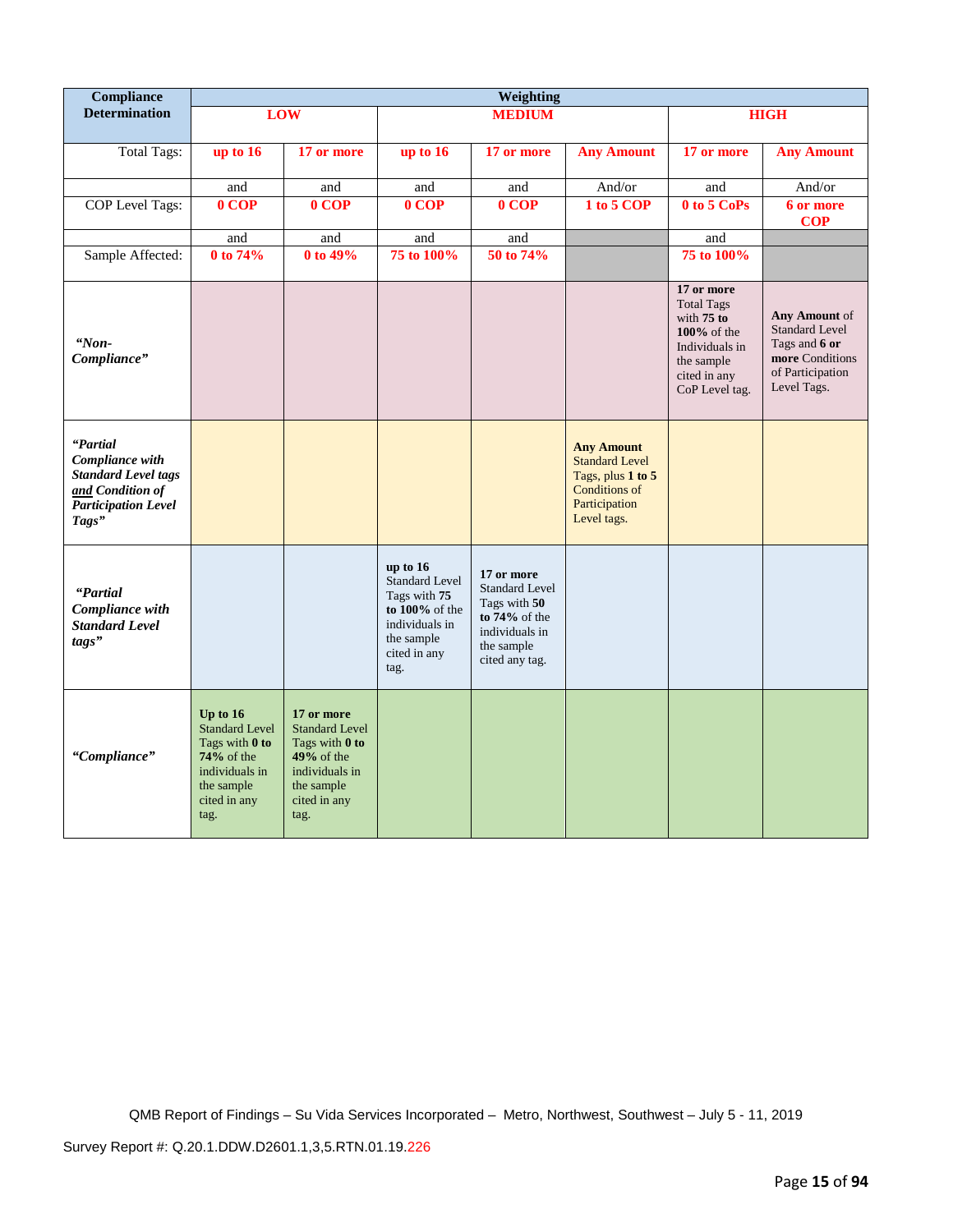| Agency:             | Su Vida Services Incorporated – Metro, Northwest, Southwest                                       |
|---------------------|---------------------------------------------------------------------------------------------------|
| Program:            | Developmental Disabilities Waiver                                                                 |
| Service:            | 2018: Supported Living, Family Living, Customized In-Home Supports, Customized Community Supports |
| <b>Survey Type:</b> | Routine                                                                                           |
| <b>Survey Date:</b> | July 5 - 11, 2019                                                                                 |

| <b>Standard of Care</b>                                                                                                                                                                                                                                                                                                                                                                                                                                                                                                                                                                                                                                                                                                                                                                                                   | <b>Deficiencies</b>                                                                                                                                                                                                                                                                                                                                                       | Agency Plan of Correction, On-going QA/QI<br>& Responsible Party                                                                                                                                                                                                                                                                                          | <b>Date</b><br><b>Due</b> |
|---------------------------------------------------------------------------------------------------------------------------------------------------------------------------------------------------------------------------------------------------------------------------------------------------------------------------------------------------------------------------------------------------------------------------------------------------------------------------------------------------------------------------------------------------------------------------------------------------------------------------------------------------------------------------------------------------------------------------------------------------------------------------------------------------------------------------|---------------------------------------------------------------------------------------------------------------------------------------------------------------------------------------------------------------------------------------------------------------------------------------------------------------------------------------------------------------------------|-----------------------------------------------------------------------------------------------------------------------------------------------------------------------------------------------------------------------------------------------------------------------------------------------------------------------------------------------------------|---------------------------|
|                                                                                                                                                                                                                                                                                                                                                                                                                                                                                                                                                                                                                                                                                                                                                                                                                           |                                                                                                                                                                                                                                                                                                                                                                           | Service Domain: Service Plans: ISP Implementation - Services are delivered in accordance with the service plan, including type, scope, amount, duration and                                                                                                                                                                                               |                           |
| frequency specified in the service plan.                                                                                                                                                                                                                                                                                                                                                                                                                                                                                                                                                                                                                                                                                                                                                                                  |                                                                                                                                                                                                                                                                                                                                                                           |                                                                                                                                                                                                                                                                                                                                                           |                           |
| Tag #1A08 Administrative Case File (Other                                                                                                                                                                                                                                                                                                                                                                                                                                                                                                                                                                                                                                                                                                                                                                                 | <b>Standard Level Deficiency</b>                                                                                                                                                                                                                                                                                                                                          |                                                                                                                                                                                                                                                                                                                                                           |                           |
| <b>Required Documents)</b>                                                                                                                                                                                                                                                                                                                                                                                                                                                                                                                                                                                                                                                                                                                                                                                                |                                                                                                                                                                                                                                                                                                                                                                           |                                                                                                                                                                                                                                                                                                                                                           |                           |
| Developmental Disabilities (DD) Waiver Service<br>Standards 2/26/2018; Re-Issue: 12/28/2018; Eff<br>1/1/2019<br><b>Chapter 20: Provider Documentation and</b><br><b>Client Records: 20.2 Client Records</b><br>Requirements: All DD Waiver Provider Agencies<br>are required to create and maintain individual<br>client records. The contents of client records<br>vary depending on the unique needs of the<br>person receiving services and the resultant                                                                                                                                                                                                                                                                                                                                                              | Based on record review, the Agency did not<br>maintain a complete and confidential case file at<br>the administrative office for 2 of 18 individuals.<br>Review of the Agency administrative individual<br>case files revealed the following items were not<br>found, incomplete, and/or not current:<br><b>Physical Therapy Plan (Therapy Intervention</b><br>Plan TIP): | Provider:<br><b>State your Plan of Correction for the</b><br>deficiencies cited in this tag here (How is the<br>deficiency going to be corrected? This can be<br>specific to each deficiency cited or if possible an<br>overall correction?): $\rightarrow$                                                                                               |                           |
| information produced. The extent of<br>documentation required for individual client<br>records per service type depends on the location<br>of the file, the type of service being provided,<br>and the information necessary.<br>DD Waiver Provider Agencies are required to<br>adhere to the following:<br>1. Client records must contain all documents<br>essential to the service being provided and<br>essential to ensuring the health and safety of the<br>person during the provision of the service.<br>2. Provider Agencies must have readily<br>accessible records in home and community<br>settings in paper or electronic form. Secure<br>access to electronic records through the Therap<br>web based system using computers or mobile<br>devices is acceptable.<br>3. Provider Agencies are responsible for | • Not Found $(#4)$<br>• Not Current (#7)                                                                                                                                                                                                                                                                                                                                  | <b>Provider:</b><br><b>Enter your ongoing Quality</b><br><b>Assurance/Quality Improvement processes</b><br>as it related to this tag number here (What is<br>going to be done? How many individuals is this<br>going to affect? How often will this be completed?<br>Who is responsible? What steps will be taken if<br>issues are found?): $\rightarrow$ |                           |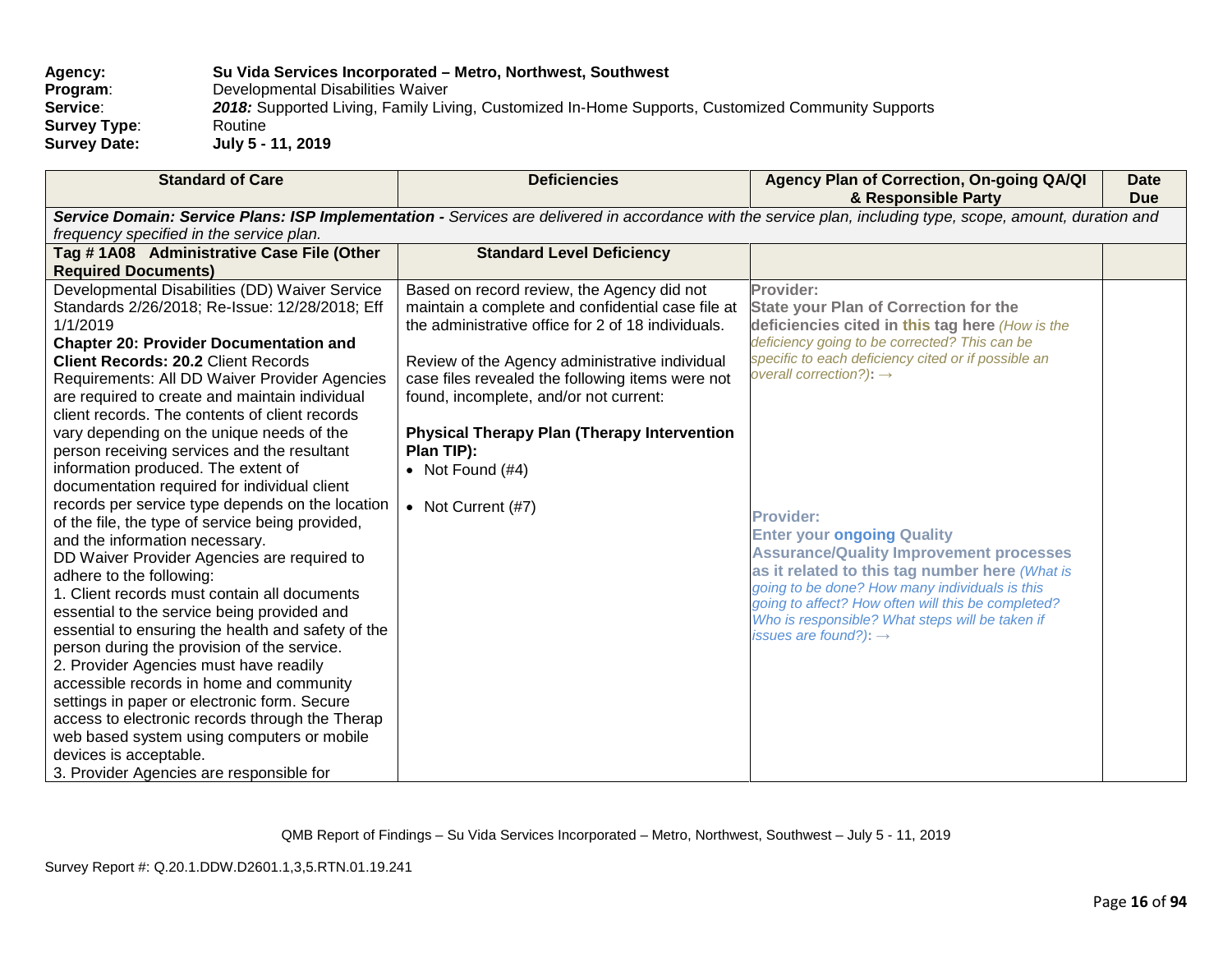| ensuring that all plans created by nurses, RDs,                                      |  |  |
|--------------------------------------------------------------------------------------|--|--|
| therapists or BSCs are present in all needed                                         |  |  |
| settings.                                                                            |  |  |
| 4. Provider Agencies must maintain records of                                        |  |  |
| all documents produced by agency personnel or                                        |  |  |
| contractors on behalf of each person, including                                      |  |  |
| any routine notes or data, annual assessments,                                       |  |  |
| semi-annual reports, evidence of training                                            |  |  |
| provided/received, progress notes, and any                                           |  |  |
| other interactions for which billing is generated.                                   |  |  |
| 5. Each Provider Agency is responsible for                                           |  |  |
| maintaining the daily or other contact notes                                         |  |  |
| documenting the nature and frequency of                                              |  |  |
|                                                                                      |  |  |
| service delivery, as well as data tracking only for                                  |  |  |
| the services provided by their agency.<br>6. The current Client File Matrix found in |  |  |
|                                                                                      |  |  |
| Appendix A Client File Matrix details the                                            |  |  |
| minimum requirements for records to be stored                                        |  |  |
| in agency office files, the delivery site, or with                                   |  |  |
| DSP while providing services in the community.                                       |  |  |
| 7. All records pertaining to JCMs must be                                            |  |  |
| retained permanently and must be made                                                |  |  |
| available to DDSD upon request, upon the                                             |  |  |
| termination or expiration of a provider                                              |  |  |
| agreement, or upon provider withdrawal from                                          |  |  |
| services.                                                                            |  |  |
|                                                                                      |  |  |
| 20.5.1 Individual Data Form (IDF):                                                   |  |  |
| The Individual Data Form provides an overview                                        |  |  |
| of demographic information as well as other key                                      |  |  |
| personal, programmatic, insurance, and health                                        |  |  |
| related information. It lists medical information;                                   |  |  |
| assistive technology or adaptive equipment;                                          |  |  |
| diagnoses; allergies; information about whether                                      |  |  |
| a guardian or advance directives are in place;                                       |  |  |
| information about behavioral and health related                                      |  |  |
| needs; contacts of Provider Agencies and team                                        |  |  |
| members and other critical information. The IDF                                      |  |  |
| automatically loads information into other fields                                    |  |  |
| and forms and must be complete and kept                                              |  |  |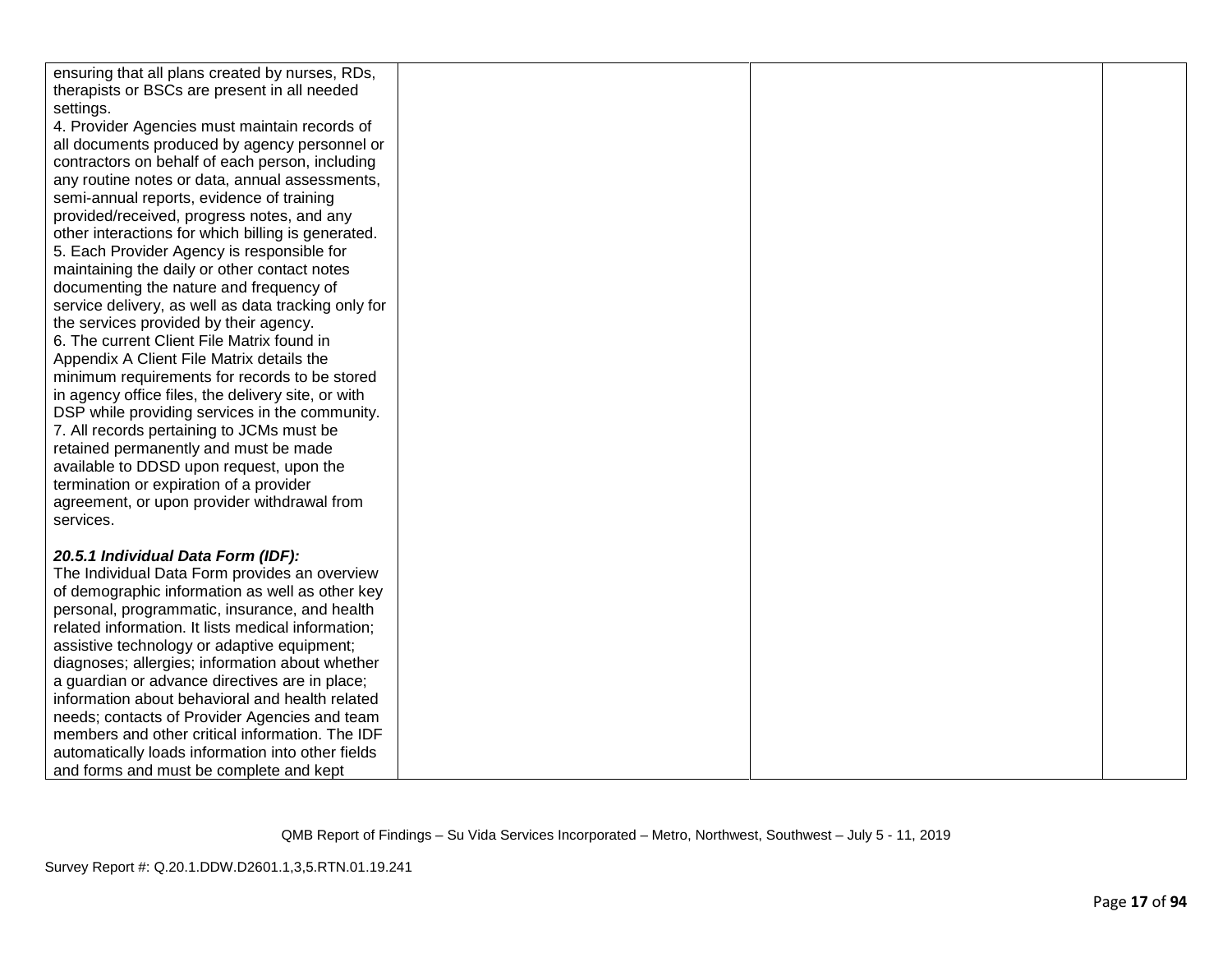| current. This form is initiated by the CM. It must<br>be opened and continuously updated by Living<br>Supports, CCS- Group, ANS, CIHS and case<br>management when applicable to the person in<br>order for accurate data to auto populate other<br>documents like the Health Passport and<br>Physician Consultation Form. Although the<br>Primary Provider Agency is ultimately<br>responsible for keeping this form current, each<br>provider collaborates and communicates critical<br>information to update this form.                                                                                                                                                                                                                                                                                                                                                                                                                                                                                                                                                      |  |  |
|--------------------------------------------------------------------------------------------------------------------------------------------------------------------------------------------------------------------------------------------------------------------------------------------------------------------------------------------------------------------------------------------------------------------------------------------------------------------------------------------------------------------------------------------------------------------------------------------------------------------------------------------------------------------------------------------------------------------------------------------------------------------------------------------------------------------------------------------------------------------------------------------------------------------------------------------------------------------------------------------------------------------------------------------------------------------------------|--|--|
| Chapter 3: Safeguards 3.1.2 Team<br>Justification Process: DD Waiver participants<br>may receive evaluations or reviews conducted<br>by a variety of professionals or clinicians. These<br>evaluations or reviews typically include<br>recommendations or suggestions for the<br>person/guardian or the team to consider. The<br>team justification process includes:<br>1. Discussion and decisions about non-health<br>related recommendations are documented on<br>the Team Justification form.<br>2. The Team Justification form documents that<br>the person/guardian or team has considered the<br>recommendations and has decided:<br>a. to implement the recommendation;<br>b. to create an action plan and revise the ISP, if<br>necessary; or<br>c. not to implement the recommendation<br>currently.<br>3. All DD Waiver Provider Agencies participate<br>in information gathering, IDT meeting<br>attendance, and accessing supplemental<br>resources if needed and desired.<br>4. The CM ensures that the Team Justification<br>Process is followed and complete. |  |  |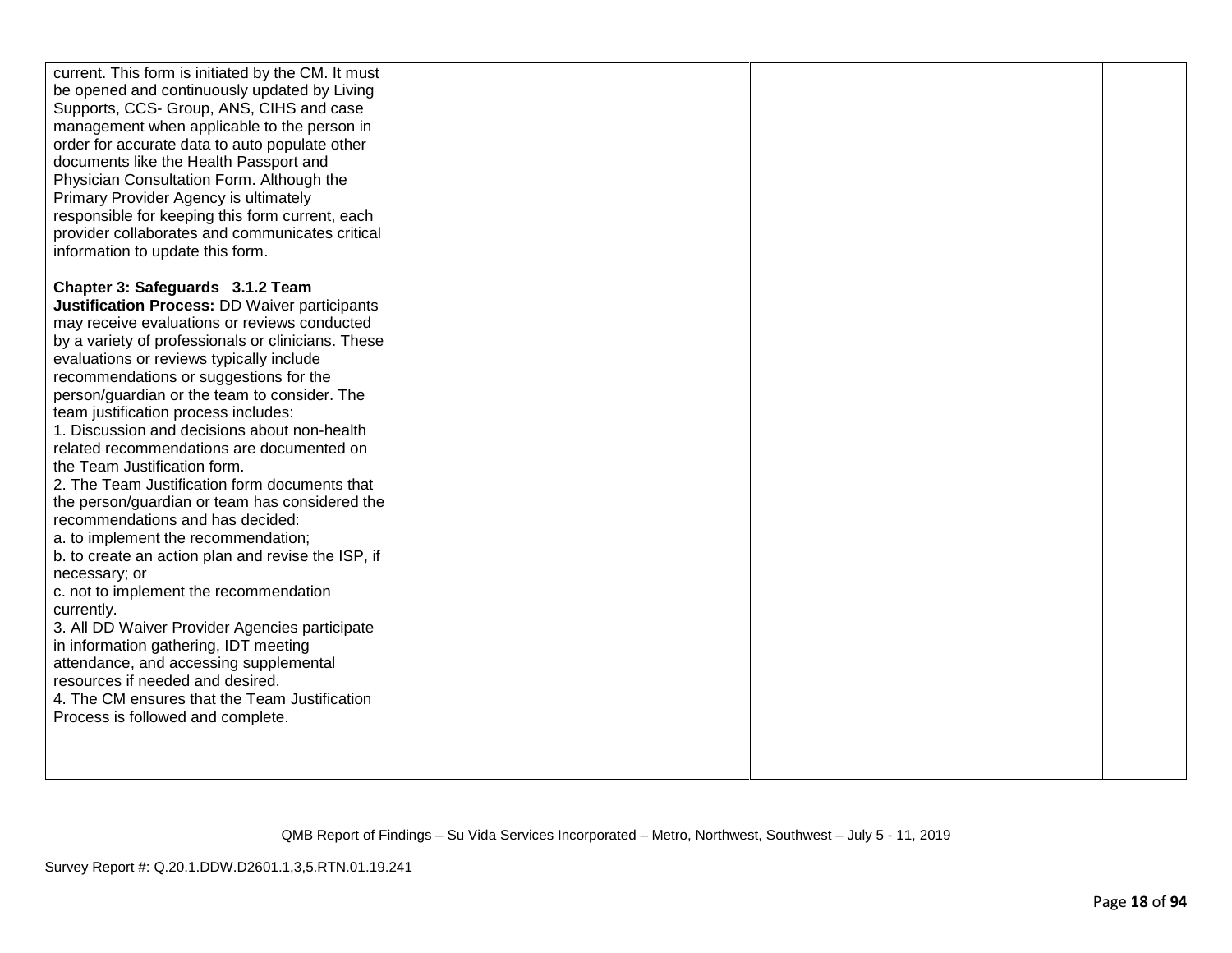| Tag #1A08.1 Administrative and Residential         | <b>Standard Level Deficiency</b>                           |                                                                                                      |  |
|----------------------------------------------------|------------------------------------------------------------|------------------------------------------------------------------------------------------------------|--|
| <b>Case File: Progress Notes</b>                   |                                                            |                                                                                                      |  |
| Developmental Disabilities (DD) Waiver Service     | Based on record review, the Agency did not                 | <b>Provider:</b>                                                                                     |  |
| Standards 2/26/2018; Re-Issue: 12/28/2018; Eff     | maintain progress notes and other service                  | <b>State your Plan of Correction for the</b>                                                         |  |
| 1/1/2019                                           | delivery documentation for 6 of 18 Individuals.            | deficiencies cited in this tag here (How is the                                                      |  |
| <b>Chapter 20: Provider Documentation and</b>      |                                                            | deficiency going to be corrected? This can be                                                        |  |
| <b>Client Records 20.2 Client Records</b>          | Review of the Agency individual case files                 | specific to each deficiency cited or if possible an                                                  |  |
| Requirements: All DD Waiver Provider               | revealed the following items were not found:               | overall correction?): $\rightarrow$                                                                  |  |
| Agencies are required to create and maintain       |                                                            |                                                                                                      |  |
| individual client records. The contents of client  | <b>Administrative Case File:</b>                           |                                                                                                      |  |
| records vary depending on the unique needs of      |                                                            |                                                                                                      |  |
| the person receiving services and the resultant    | <b>Supported Living Progress Notes/Daily</b>               |                                                                                                      |  |
| information produced. The extent of                | <b>Contact Logs</b>                                        |                                                                                                      |  |
| documentation required for individual client       | $\bullet$ Individual #3 - None found for $5/4$ - 8, 2019.  |                                                                                                      |  |
| records per service type depends on the location   |                                                            |                                                                                                      |  |
| of the file, the type of service being provided,   | <b>Residential Case File:</b>                              | <b>Provider:</b>                                                                                     |  |
| and the information necessary.                     |                                                            | <b>Enter your ongoing Quality</b>                                                                    |  |
| DD Waiver Provider Agencies are required to        | <b>Family Living Progress Notes/Daily Contact</b>          | <b>Assurance/Quality Improvement processes</b>                                                       |  |
| adhere to the following:                           | Logs                                                       | as it related to this tag number here (What is                                                       |  |
| 1. Client records must contain all documents       | • Individual #5 - None found for $7/1 - 8$ , 2019.         | going to be done? How many individuals is this<br>going to affect? How often will this be completed? |  |
| essential to the service being provided and        | (Date of home visit: 7/9/2019)                             | Who is responsible? What steps will be taken if                                                      |  |
| essential to ensuring the health and safety of the |                                                            | issues are found?): $\rightarrow$                                                                    |  |
| person during the provision of the service.        | • Individual $#8$ - None found for $7/1$ - 7, 2019.        |                                                                                                      |  |
| 2. Provider Agencies must have readily             | (Date of home visit: 7/8/2019)                             |                                                                                                      |  |
| accessible records in home and community           |                                                            |                                                                                                      |  |
| settings in paper or electronic form. Secure       | $\bullet$ Individual #10 - None found for $7/1$ - 9, 2019. |                                                                                                      |  |
| access to electronic records through the Therap    | (Date of home visit: 7/10/2019)                            |                                                                                                      |  |
| web-based system using computers or mobile         |                                                            |                                                                                                      |  |
| devices is acceptable.                             | $\bullet$ Individual #17 - None found for $7/1$ - 9, 2019. |                                                                                                      |  |
| 3. Provider Agencies are responsible for           | (Date of home visit: 7/10/2019)                            |                                                                                                      |  |
| ensuring that all plans created by nurses, RDs,    |                                                            |                                                                                                      |  |
| therapists or BSCs are present in all needed       | $\bullet$ Individual #19 - None found for $7/1$ - 9, 2019. |                                                                                                      |  |
| settings.                                          | (Date of home visit: 7/10/2019)                            |                                                                                                      |  |
| 4. Provider Agencies must maintain records of      |                                                            |                                                                                                      |  |
| all documents produced by agency personnel or      |                                                            |                                                                                                      |  |
| contractors on behalf of each person, including    |                                                            |                                                                                                      |  |
| any routine notes or data, annual assessments,     |                                                            |                                                                                                      |  |
| semi-annual reports, evidence of training          |                                                            |                                                                                                      |  |
| provided/received, progress notes, and any         |                                                            |                                                                                                      |  |
| other interactions for which billing is generated. |                                                            |                                                                                                      |  |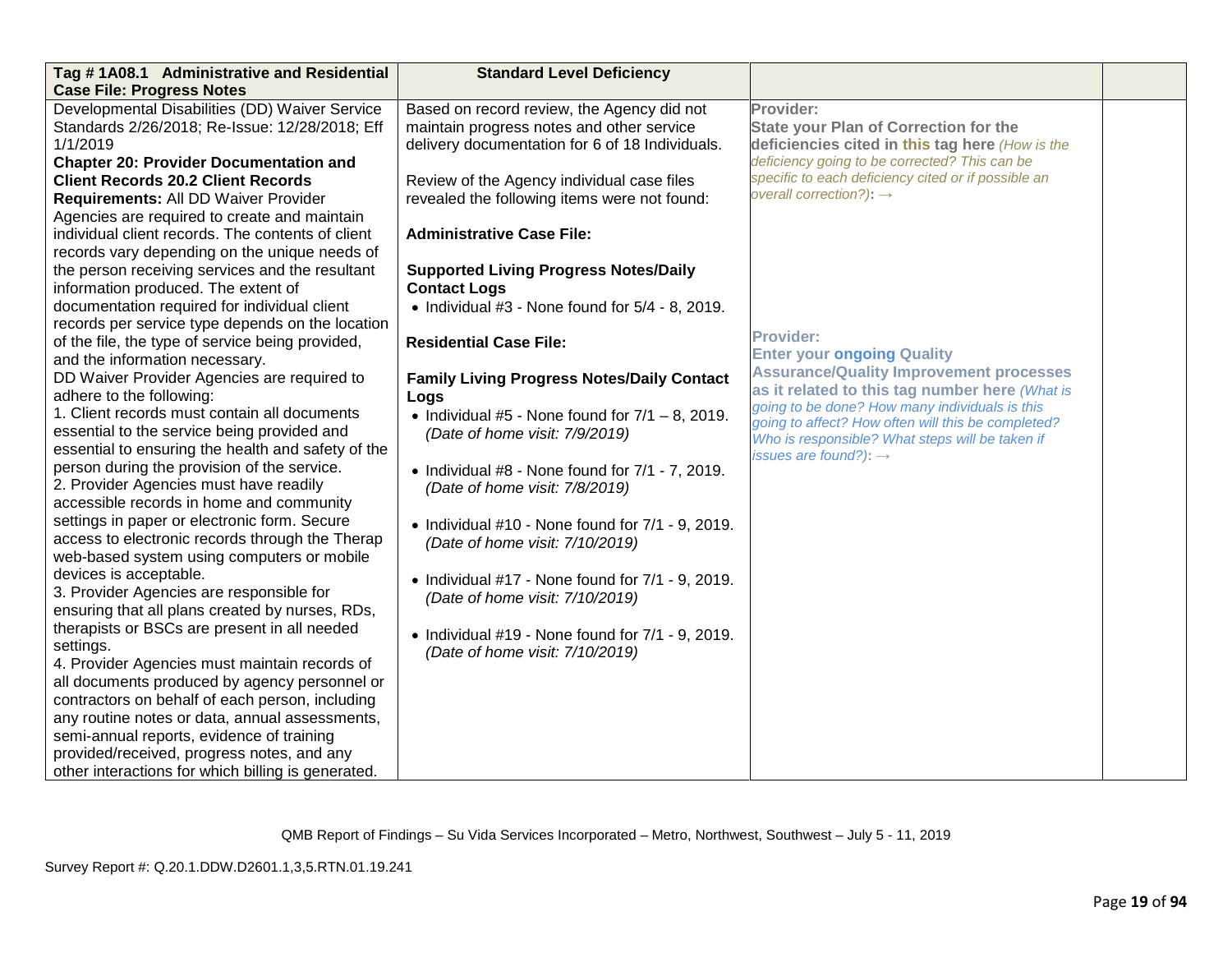| 5. Each Provider Agency is responsible for          |  |  |
|-----------------------------------------------------|--|--|
| maintaining the daily or other contact notes        |  |  |
| documenting the nature and frequency of             |  |  |
| service delivery, as well as data tracking only for |  |  |
| the services provided by their agency.              |  |  |
| 6. The current Client File Matrix found in          |  |  |
| Appendix A Client File Matrix details the           |  |  |
| minimum requirements for records to be stored       |  |  |
| in agency office files, the delivery site, or with  |  |  |
| DSP while providing services in the community.      |  |  |
| 7. All records pertaining to JCMs must be           |  |  |
| retained permanently and must be made               |  |  |
| available to DDSD upon request, upon the            |  |  |
| termination or expiration of a provider             |  |  |
| agreement, or upon provider withdrawal from         |  |  |
| services.                                           |  |  |
|                                                     |  |  |
|                                                     |  |  |
|                                                     |  |  |
|                                                     |  |  |
|                                                     |  |  |
|                                                     |  |  |
|                                                     |  |  |
|                                                     |  |  |
|                                                     |  |  |
|                                                     |  |  |
|                                                     |  |  |
|                                                     |  |  |
|                                                     |  |  |
|                                                     |  |  |
|                                                     |  |  |
|                                                     |  |  |
|                                                     |  |  |
|                                                     |  |  |
|                                                     |  |  |
|                                                     |  |  |
|                                                     |  |  |
|                                                     |  |  |
|                                                     |  |  |
|                                                     |  |  |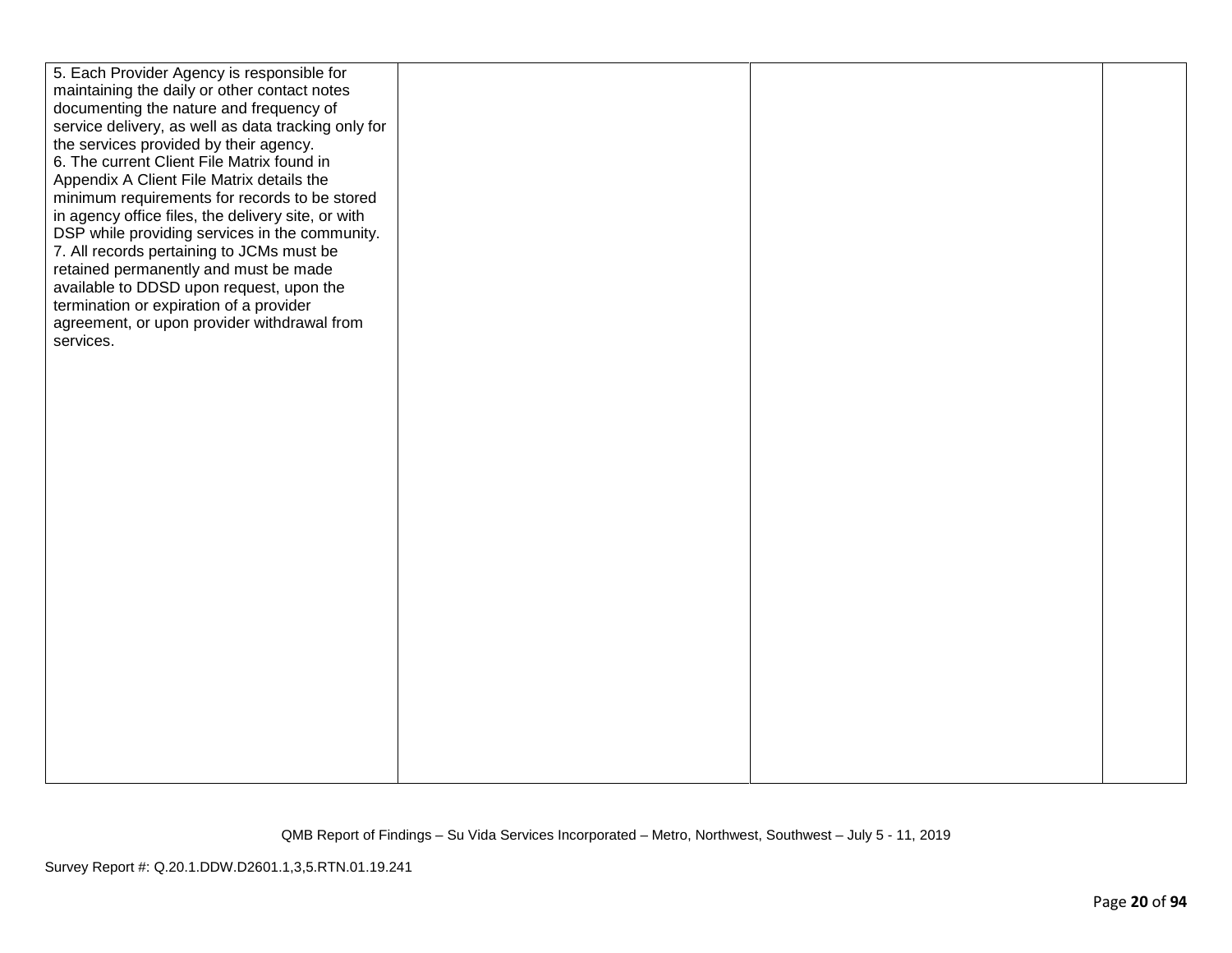| Tag #1A08.3 Administrative Case File:<br><b>Individual Service Plan/ISP Components</b>                                                                                                                                                                                                                                                                                                              | <b>Standard Level Deficiency</b>                                                                                                                                     |                                                                                                                                                                                                                                                                                                                                                           |  |
|-----------------------------------------------------------------------------------------------------------------------------------------------------------------------------------------------------------------------------------------------------------------------------------------------------------------------------------------------------------------------------------------------------|----------------------------------------------------------------------------------------------------------------------------------------------------------------------|-----------------------------------------------------------------------------------------------------------------------------------------------------------------------------------------------------------------------------------------------------------------------------------------------------------------------------------------------------------|--|
| <b>NMAC 7.26.5 SERVICE PLANS FOR</b><br>INDIVIDUALS WITH DEVELOPMENTAL<br>DISABILITIES LIVING IN THE COMMUNITY.                                                                                                                                                                                                                                                                                     | Based on record review, the Agency did not<br>maintain a complete client record at the<br>administrative office for 1 of 18 individuals.                             | Provider:<br><b>State your Plan of Correction for the</b><br>deficiencies cited in this tag here (How is the<br>deficiency going to be corrected? This can be                                                                                                                                                                                             |  |
| NMAC 7.26.5.12 DEVELOPMENT OF THE<br><b>INDIVIDUAL SERVICE PLAN (ISP) -</b><br><b>PARTICIPATION IN AND SCHEDULING OF</b><br><b>INTERDISCIPLINARY TEAM MEETINGS.</b><br>NMAC 7.26.5.14 DEVELOPMENT OF THE<br><b>INDIVIDUAL SERVICE PLAN (ISP) -</b><br><b>CONTENT OF INDIVIDUAL SERVICE PLANS.</b>                                                                                                   | Review of the Agency individual case files<br>revealed the following items were not found,<br>incomplete, and/or not current:<br>Addendum A:<br>• Not Found $(\#17)$ | specific to each deficiency cited or if possible an<br>overall correction?): $\rightarrow$                                                                                                                                                                                                                                                                |  |
| Developmental Disabilities (DD) Waiver Service<br>Standards 2/26/2018; Re-Issue: 12/28/2018; Eff<br>1/1/2019<br><b>Chapter 6 Individual Service Plan: The CMS</b><br>requires a person-centered service plan for<br>every person receiving HCBS. The DD Waiver's<br>person-centered service plan is the ISP.                                                                                        |                                                                                                                                                                      | <b>Provider:</b><br><b>Enter your ongoing Quality</b><br><b>Assurance/Quality Improvement processes</b><br>as it related to this tag number here (What is<br>going to be done? How many individuals is this<br>going to affect? How often will this be completed?<br>Who is responsible? What steps will be taken if<br>issues are found?): $\rightarrow$ |  |
| 6.5.2 ISP Revisions: The ISP is a dynamic<br>document that changes with the person's<br>desires, circumstances, and need. IDT members<br>must collaborate and request an IDT meeting<br>from the CM when a need to modify the ISP<br>arises. The CM convenes the IDT within ten<br>days of receipt of any reasonable request to<br>convene the team, either in person or through<br>teleconference. |                                                                                                                                                                      |                                                                                                                                                                                                                                                                                                                                                           |  |
| 6.6 DDSD ISP Template: The ISP must be<br>written according to templates provided by the<br>DDSD. Both children and adults have<br>designated ISP templates. The ISP template<br>includes Vision Statements, Desired Outcomes,<br>a meeting participant signature page, an<br>Addendum A (i.e. an acknowledgement of                                                                                |                                                                                                                                                                      |                                                                                                                                                                                                                                                                                                                                                           |  |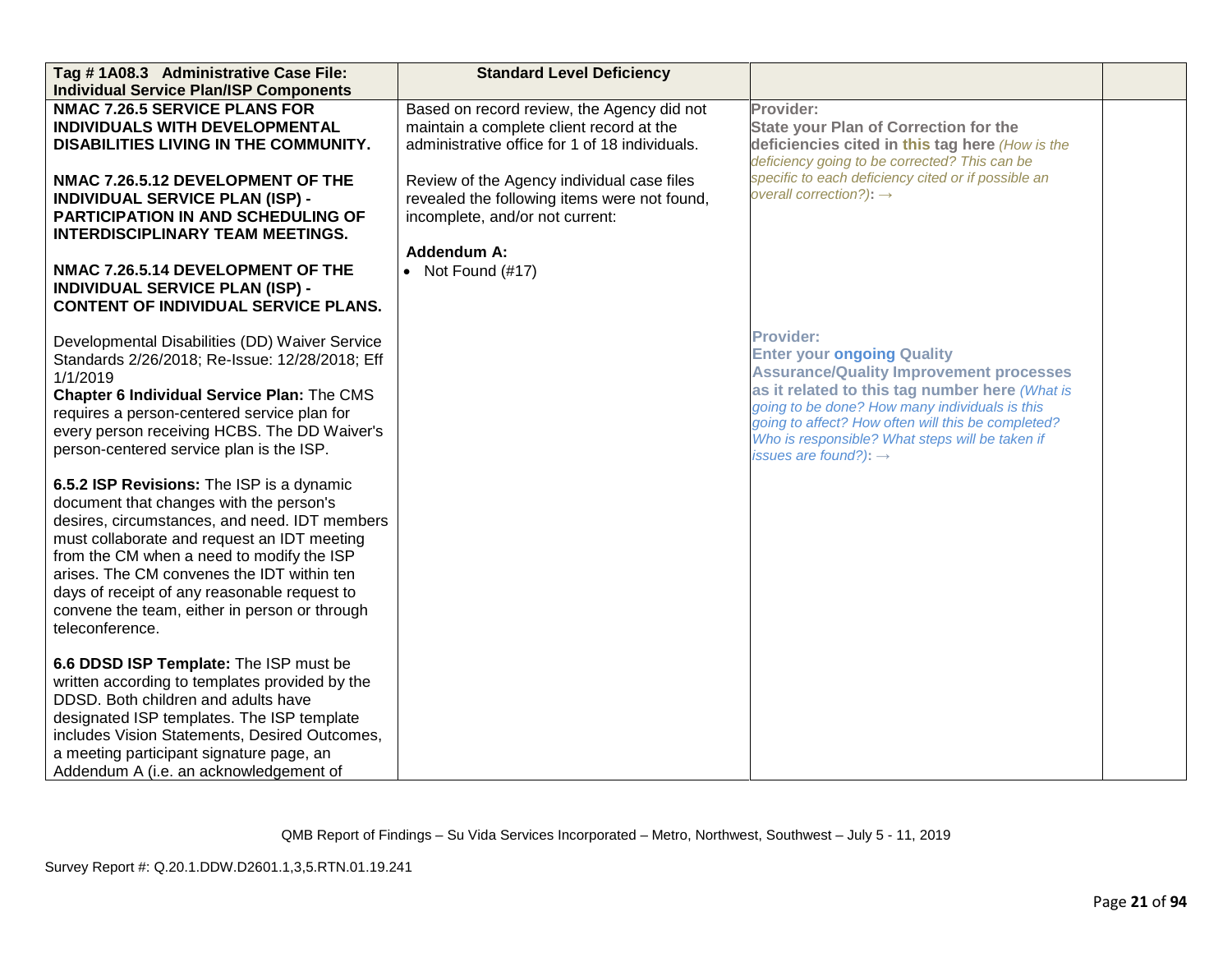| receipt of specific information) and other          |  |  |
|-----------------------------------------------------|--|--|
| elements depending on the age of the individual.    |  |  |
| The ISP templates may be revised and reissued       |  |  |
| by DDSD to incorporate initiatives that improve     |  |  |
| person - centered planning practices.               |  |  |
| Companion documents may also be issued by           |  |  |
| DDSD and be required for use in order to better     |  |  |
| demonstrate required elements of the PCP            |  |  |
| process and ISP development.                        |  |  |
| The ISP is completed by the CM with the IDT         |  |  |
| input and must be completed according to the        |  |  |
| following requirements:                             |  |  |
| 1. DD Waiver Provider Agencies should not           |  |  |
| recommend service type, frequency, and              |  |  |
| amount (except for required case management         |  |  |
| services) on an individual budget prior to the      |  |  |
| Vision Statement and Desired Outcomes being         |  |  |
| developed.                                          |  |  |
| 2. The person does not require IDT                  |  |  |
| agreement/approval regarding his/her dreams,        |  |  |
| aspirations, and desired long-term outcomes.        |  |  |
| 3. When there is disagreement, the IDT is           |  |  |
| required to plan and resolve conflicts in a         |  |  |
| manner that promotes health, safety, and quality    |  |  |
| of life through consensus. Consensus means a        |  |  |
| state of general agreement that allows members      |  |  |
| to support the proposal, at least on a trial basis. |  |  |
| 4. A signature page and/or documentation of         |  |  |
| participation by phone must be completed.           |  |  |
| 5. The CM must review a current Addendum A          |  |  |
| and DHI ANE letter with the person and Court        |  |  |
| appointed guardian or parents of a minor, if        |  |  |
| applicable.                                         |  |  |
|                                                     |  |  |
| 6.6.3 Additional Requirements for Adults:           |  |  |
| Because children have access to other funding       |  |  |
| sources, a larger array of services are available   |  |  |
| to adults than to children through the DD           |  |  |
| Waiver. (See Chapter 7: Available Services and      |  |  |
| Individual Budget Development). The ISP             |  |  |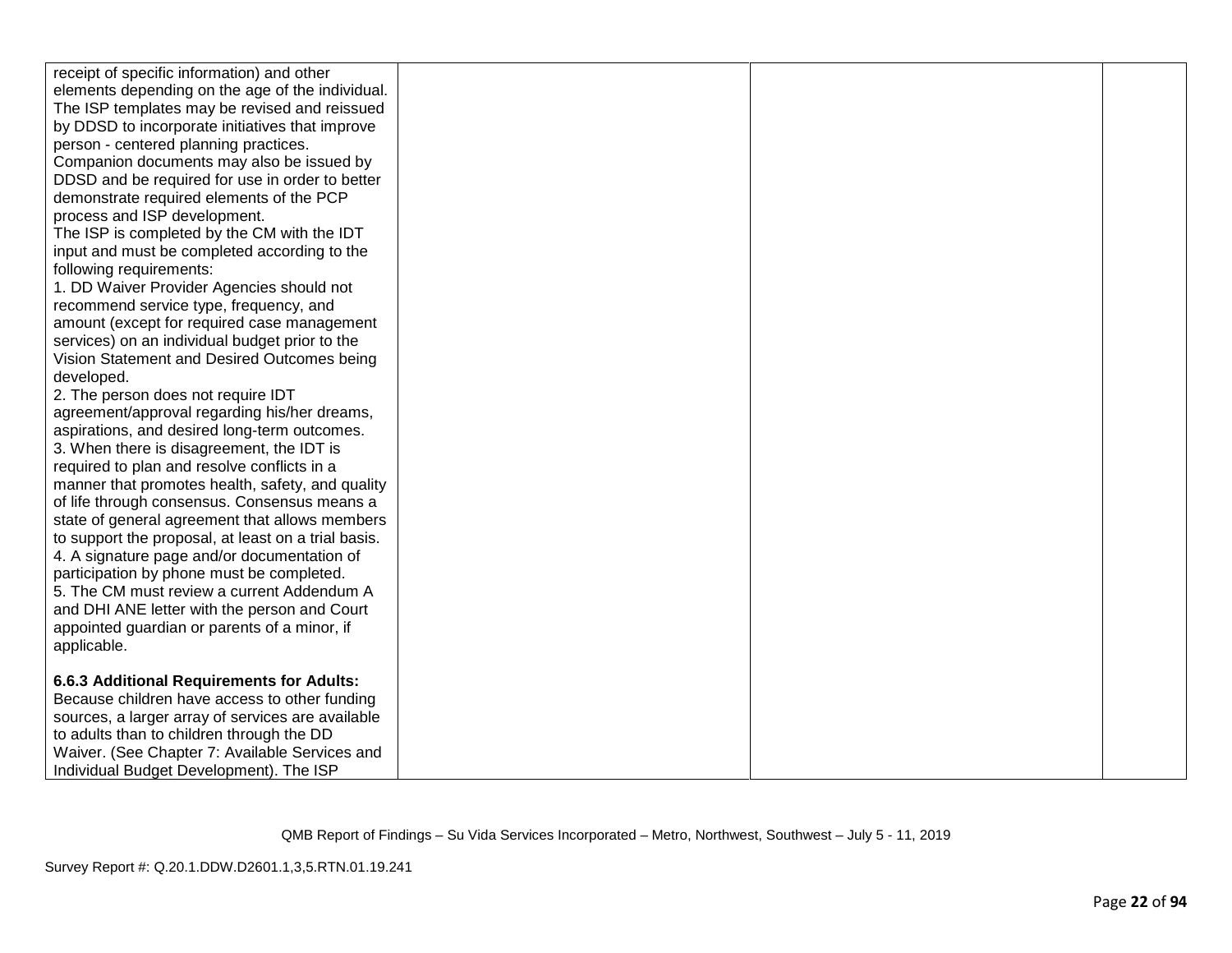| Template for adults is also more extensive,<br>including Action Plans, Teaching and Support<br>Strategies (TSS), Written Direct Support<br>Instructions (WDSI), and Individual Specific<br>Training (IST) requirements.                                                                                                                                                                                                                                                                                                                                                                                                                                                                                                                                                                                                                             |  |  |
|-----------------------------------------------------------------------------------------------------------------------------------------------------------------------------------------------------------------------------------------------------------------------------------------------------------------------------------------------------------------------------------------------------------------------------------------------------------------------------------------------------------------------------------------------------------------------------------------------------------------------------------------------------------------------------------------------------------------------------------------------------------------------------------------------------------------------------------------------------|--|--|
| 6.6.3.1. Action Plan: Each Desired Outcome<br>requires an Action Plan. The Action Plan<br>addresses individual strengths and capabilities<br>in reaching Desired Outcomes. Multiple service<br>types may be included in the Action Plan under<br>a single Desired Outcome. Multiple Provider<br>Agencies can and should be contributing to<br>Action Plans toward each Desired Outcome.<br>1. Action Plans include actions the person will<br>take; not just actions the staff will take.<br>2. Action Plans delineate which activities will be<br>completed within one year.<br>3. Action Plans are completed through IDT<br>consensus during the ISP meeting.<br>4. Action Plans must indicate under<br>"Responsible Party" which DSP or service<br>provider (i.e. Family Living, CCS, etc.) are<br>responsible for carrying out the Action Step. |  |  |
| 6.6.3.2 Teaching and Supports Strategies<br>(TSS) and Written Direct Support<br>Instructions (WDSI): After the ISP meeting, IDT<br>members conduct a task analysis and<br>assessments necessary to create effective TSS<br>and WDSI to support those Action Plans that<br>require this extra detail. All TSS and WDSI<br>should support the person in achieving his/her<br>Vision.                                                                                                                                                                                                                                                                                                                                                                                                                                                                  |  |  |
| 6.6.3.3 Individual Specific Training in the ISP:<br>The CM, with input from each DD Waiver<br>Provider Agency at the annual ISP meeting,<br>completes the IST requirements section of the<br>ISP form listing all training needs specific to the                                                                                                                                                                                                                                                                                                                                                                                                                                                                                                                                                                                                    |  |  |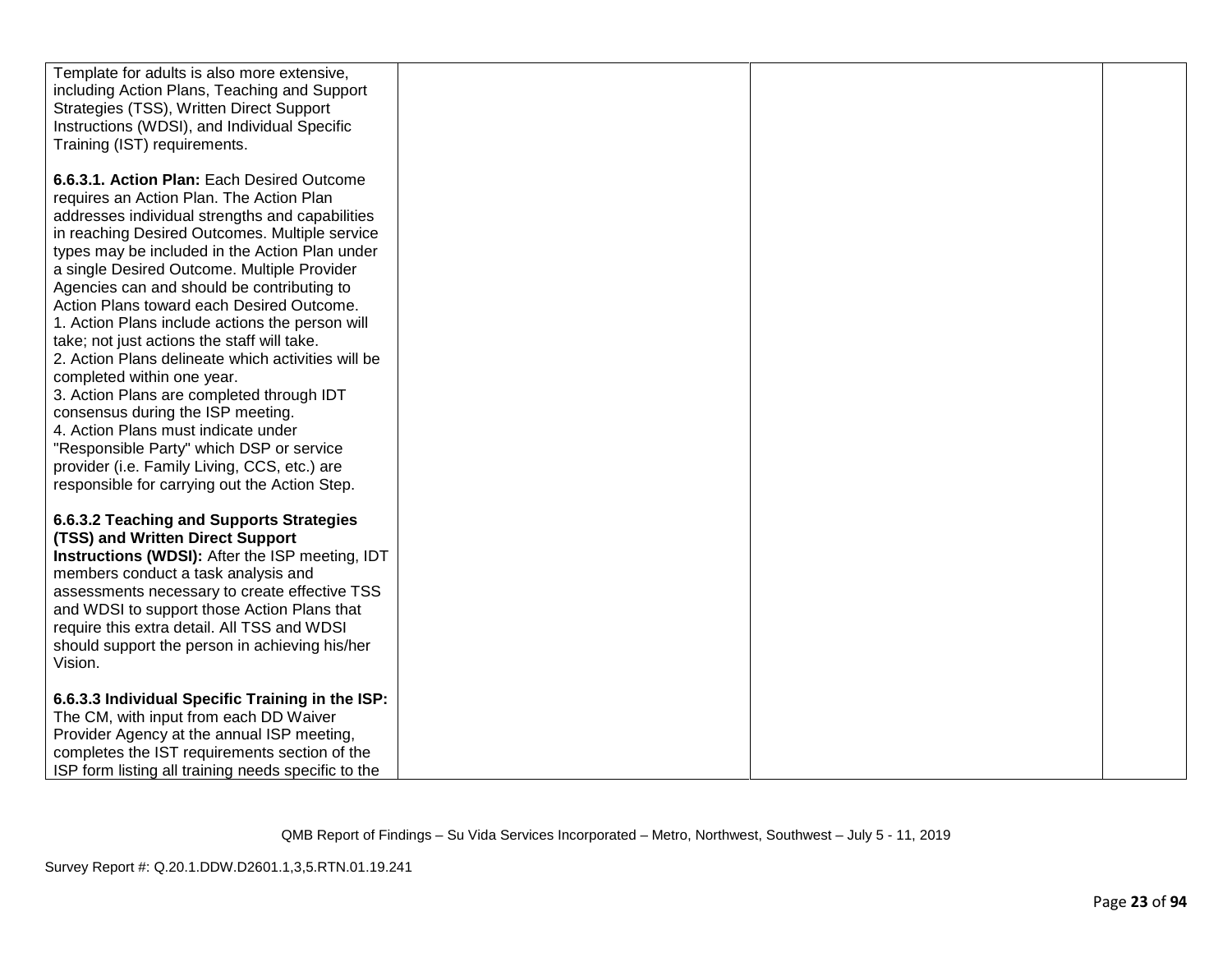| individual. Provider Agencies bring their         |  |  |
|---------------------------------------------------|--|--|
| proposed IST to the annual meeting. The IDT       |  |  |
| must reach a consensus about who needs to be      |  |  |
| trained, at what level (awareness, knowledge or   |  |  |
| skill), and within what timeframe. (See Chapter   |  |  |
| 17.10 Individual-Specific Training for more       |  |  |
| information about IST.)                           |  |  |
|                                                   |  |  |
| 6.8 ISP Implementation and Monitoring: All        |  |  |
| DD Waiver Provider Agencies with a signed         |  |  |
| SFOC are required to provide services as          |  |  |
| detailed in the ISP. The ISP must be readily      |  |  |
|                                                   |  |  |
| accessible to Provider Agencies on the            |  |  |
| approved budget. (See Chapter 20: Provider        |  |  |
| Documentation and Client Records.) CMs            |  |  |
| facilitate and maintain communication with the    |  |  |
| person, his/her representative, other IDT         |  |  |
| members, Provider Agencies, and relevant          |  |  |
| parties to ensure that the person receives the    |  |  |
| maximum benefit of his/her services and that      |  |  |
| revisions to the ISP are made as needed. All DD   |  |  |
| Waiver Provider Agencies are required to          |  |  |
| cooperate with monitoring activities conducted    |  |  |
| by the CM and the DOH. Provider Agencies are      |  |  |
| required to respond to issues at the individual   |  |  |
| level and agency level as described in Chapter    |  |  |
| 16: Qualified Provider Agencies.                  |  |  |
|                                                   |  |  |
| <b>Chapter 20: Provider Documentation and</b>     |  |  |
| <b>Client Records: 20.2 Client Records</b>        |  |  |
| Requirements: All DD Waiver Provider              |  |  |
| Agencies are required to create and maintain      |  |  |
| individual client records. The contents of client |  |  |
| records vary depending on the unique needs of     |  |  |
| the person receiving services and the resultant   |  |  |
| information produced. The extent of               |  |  |
| documentation required for individual client      |  |  |
| records per service type depends on the location  |  |  |
| of the file, the type of service being provided,  |  |  |
| and the information necessary.                    |  |  |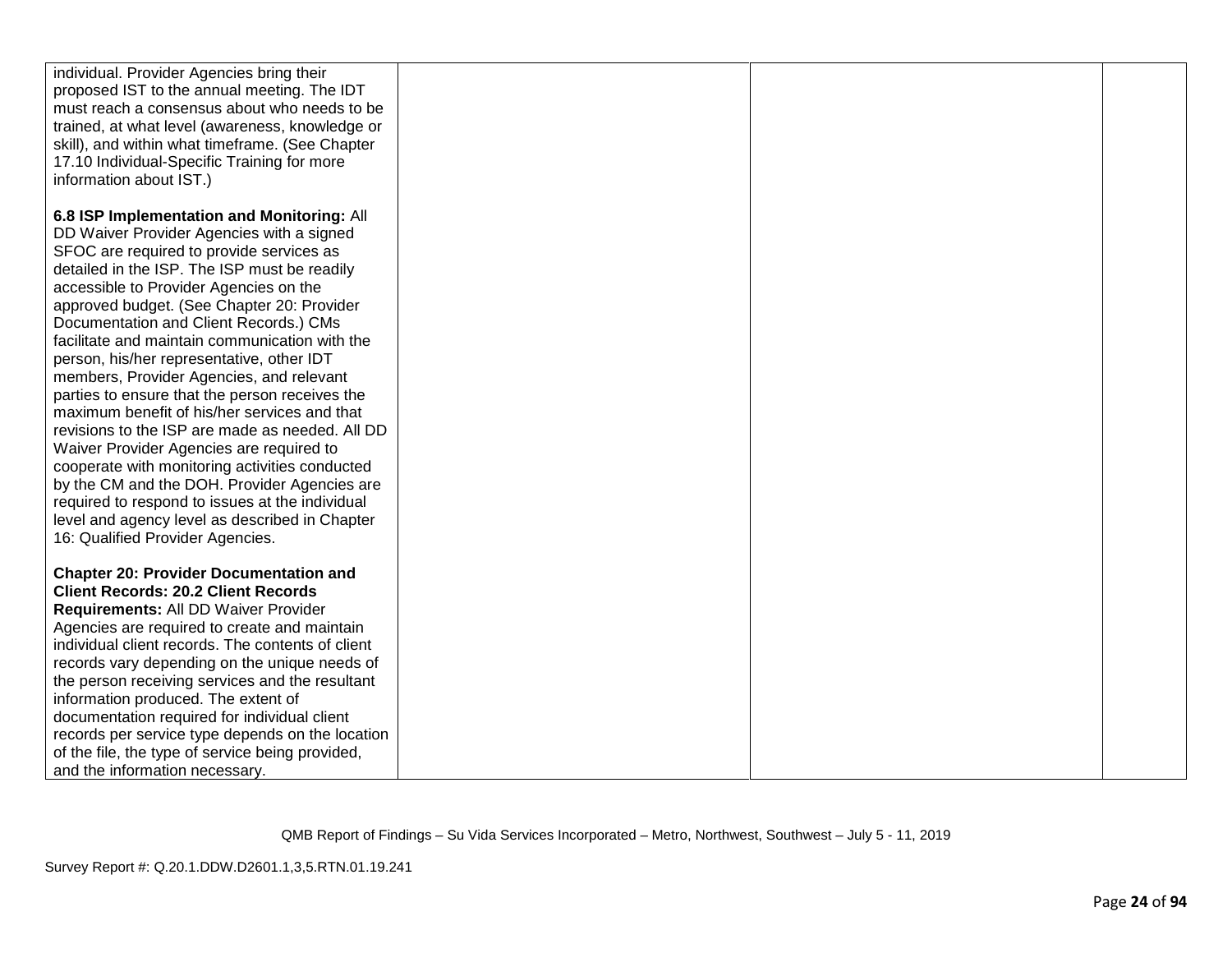| Tag #1A32 Administrative Case File:                  | <b>Condition of Participation Level Deficiency</b> |                                                     |  |
|------------------------------------------------------|----------------------------------------------------|-----------------------------------------------------|--|
| <b>Individual Service Plan Implementation</b>        |                                                    |                                                     |  |
| NMAC 7.26.5.16.C and D Development of the            | After an analysis of the evidence it has been      | Provider:                                           |  |
| ISP. Implementation of the ISP. The ISP shall be     | determined there is a significant potential for a  | <b>State your Plan of Correction for the</b>        |  |
| implemented according to the timelines determined    | negative outcome to occur.                         | deficiencies cited in this tag here (How is the     |  |
| by the IDT and as specified in the ISP for each      |                                                    | deficiency going to be corrected? This can be       |  |
| stated desired outcomes and action plan.             | Based on administrative record review, the         | specific to each deficiency cited or if possible an |  |
|                                                      | Agency did not implement the ISP according to      | overall correction?): $\rightarrow$                 |  |
| C. The IDT shall review and discuss information      | the timelines determined by the IDT and as         |                                                     |  |
| and recommendations with the individual, with the    | specified in the ISP for each stated desired       |                                                     |  |
| goal of supporting the individual in attaining       | outcomes and action plan for 6 of 18 individuals.  |                                                     |  |
| desired outcomes. The IDT develops an ISP based      |                                                    |                                                     |  |
| upon the individual's personal vision statement,     | <b>Supported Living Data Collection/Data</b>       |                                                     |  |
| strengths, needs, interests and preferences. The     |                                                    |                                                     |  |
| ISP is a dynamic document, revised periodically,     | Tracking/Progress with regards to ISP              |                                                     |  |
| as needed, and amended to reflect progress           | Outcomes:                                          | <b>Provider:</b>                                    |  |
| towards personal goals and achievements              |                                                    | <b>Enter your ongoing Quality</b>                   |  |
| consistent with the individual's future vision. This | Individual #17                                     | <b>Assurance/Quality Improvement processes</b>      |  |
| regulation is consistent with standards established  | • None found regarding: Live Outcome/Action        | as it related to this tag number here (What is      |  |
| for individual plan development as set forth by the  | Step: "will utilize adaptive equipment to call     | going to be done? How many individuals is this      |  |
| commission on the accreditation of rehabilitation    | his nighttime staff" for 3/2019. Action step is to | going to affect? How often will this be completed?  |  |
| facilities (CARF) and/or other program               | be completed 1 time per week.                      | Who is responsible? What steps will be taken if     |  |
| accreditation approved and adopted by the            |                                                    | issues are found?): $\rightarrow$                   |  |
| developmental disabilities division and the          | • None found regarding: Fun Outcome/Action         |                                                     |  |
| department of health. It is the policy of the        | Step: "will let staff know he wants to             |                                                     |  |
| developmental disabilities division (DDD), that to   | communicate with his family" for 5/2019.           |                                                     |  |
| the extent permitted by funding, each individual     | Action step is to be completed 1 time per          |                                                     |  |
| receive supports and services that will assist and   | week.                                              |                                                     |  |
| encourage independence and productivity in the       |                                                    |                                                     |  |
| community and attempt to prevent regression or       |                                                    |                                                     |  |
| loss of current capabilities. Services and supports  | <b>Family Living Data Collection/Data</b>          |                                                     |  |
| include specialized and/or generic services,         | Tracking/Progress with regards to ISP              |                                                     |  |
| training, education and/or treatment as determined   | <b>Outcomes:</b>                                   |                                                     |  |
| by the IDT and documented in the ISP.                |                                                    |                                                     |  |
|                                                      | Individual #11                                     |                                                     |  |
| D. The intent is to provide choice and obtain        | • None found regarding: Live Outcome/Action        |                                                     |  |
| opportunities for individuals to live, work and play | Step: "will use the key to open the mail box"      |                                                     |  |
| with full participation in their communities. The    | for 3/2018 - 5/2019. Action step is to be          |                                                     |  |
| following principles provide direction and purpose   | completed 3 times per week.                        |                                                     |  |
| in planning for individuals with developmental       |                                                    |                                                     |  |
| disabilities. [05/03/94; 01/15/97; Recompiled        | • None found regarding: Live Outcome/Action        |                                                     |  |
| 10/31/01]                                            | Step: "will get the mail" for 3/2018 - 5/2019.     |                                                     |  |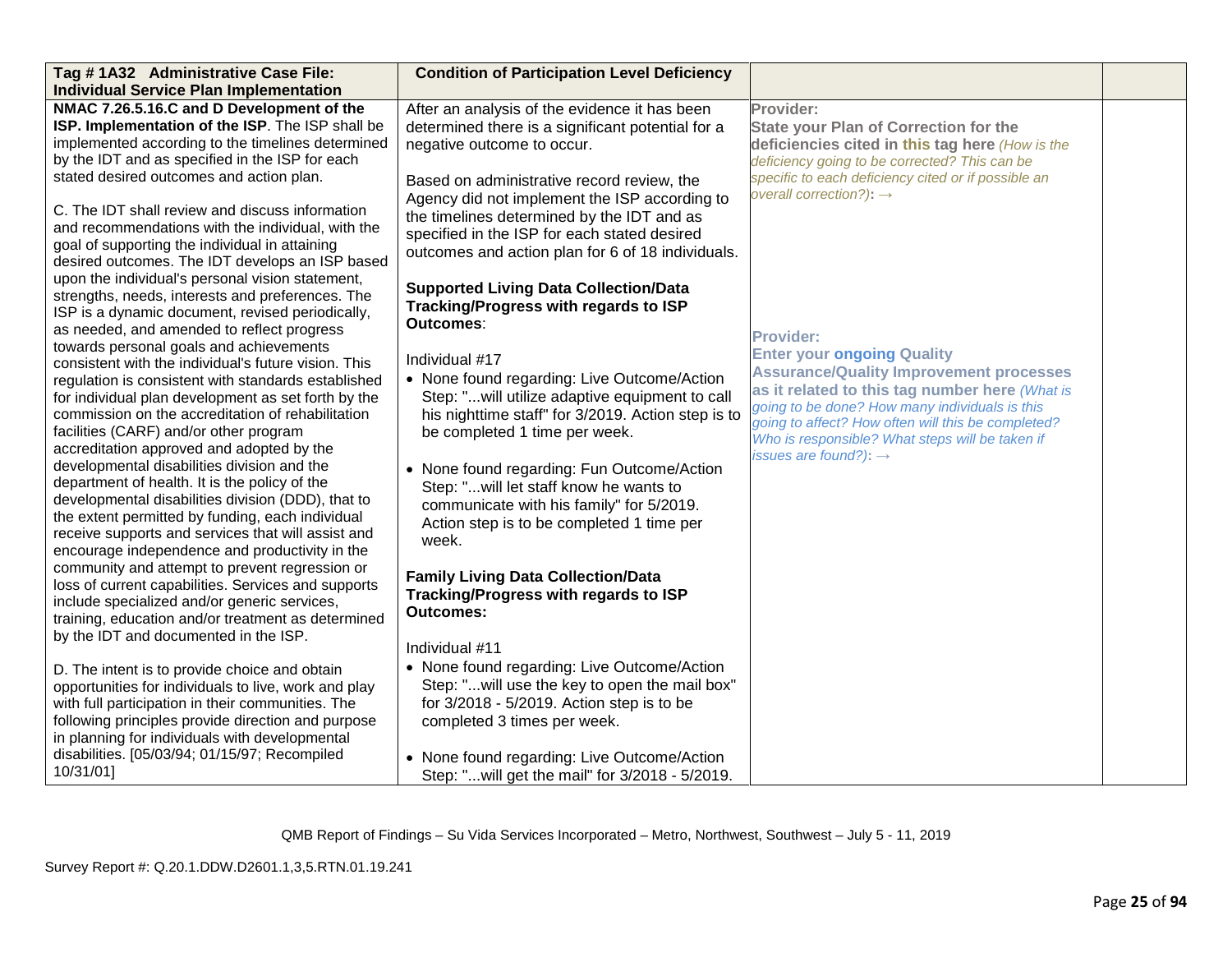| Developmental Disabilities (DD) Waiver Service |
|------------------------------------------------|
| Standards 2/26/2018; Re-Issue: 12/28/2018; Eff |
| 1/1/2019                                       |

**Chapter 6: Individual Service Plan (ISP) 6.8 ISP Implementation and Monitoring:** All DD Waiver Provider Agencies with a signed SFOC are required to provide services as detailed in the ISP. The ISP must be readily accessible to Provider Agencies on the approved budget. (See Chapter 20: Provider Documentation and Client Records.) CMs facilitate and maintain communication with the person, his/her representative, other IDT members, Provider Agencies, and relevant parties to ensure that the person receives the maximum benefit of his/her services and that revisions to the ISP are made as needed. All DD Waiver Provider Agencies are required to cooperate with monitoring activities conducted by the CM and the DOH. Provider Agencies are required to respond to issues at the individual level and agency level as described in Chapter 16: Qualified Provider Agencies.

## **Chapter 20: Provider Documentation and Client Records 20.2 Client Records Requirements:** All

DD Waiver Provider Agencies are required to create and maintain individual client records. The contents of client records vary depending on the unique needs of the person receiving services and the resultant information produced. The extent of documentation required for individual client records per service type depends on the location of the file, the type of service being provided, and the information necessary.

DD Waiver Provider Agencies are required to adhere to the following:

1. Client records must contain all documents essential to the service being provided and essential to ensuring the health and safety of the person during the provision of the service. 2. Provider Agencies must have readily accessible Action step is to be completed 3 times per week.

Individual #12

- None found regarding: Live Outcome/Action Step: "...will take out the bathroom trash" for 3/2019 - 5/2019. Action step is to be completed 1 time per week.
- None found regarding: Work/Learn Outcome/Action Step: "...will remove price tags without damaging items" for 3/2019 - 5/2019. Action step is to be completed 1 time per week.
- None found regarding: Work/Learn Outcome/Action Step: "...will neatly straighten clothes on rack" for 3/2019 - 5/2019. Action step is to be completed 1 time per week.
- Review of Agency's documented Outcomes and Action Steps do not match the current ISP Outcomes and Action Steps for Live area: **Agency's Outcomes/Action Steps are as follows:**
	- ° "House chores/duties."

**Annual ISP (7/28/2018 – 7/27/2019) Outcomes/Action Steps are as follows:** ° "...will fold shirts."

**Customized In-Home Supports Data Collection/Data Tracking/Progress with regards to ISP Outcomes**:

Individual #4

• None found regarding: Health/Other Outcome/Action Step: "...will work with her substance abuse counselor" for 4/2019.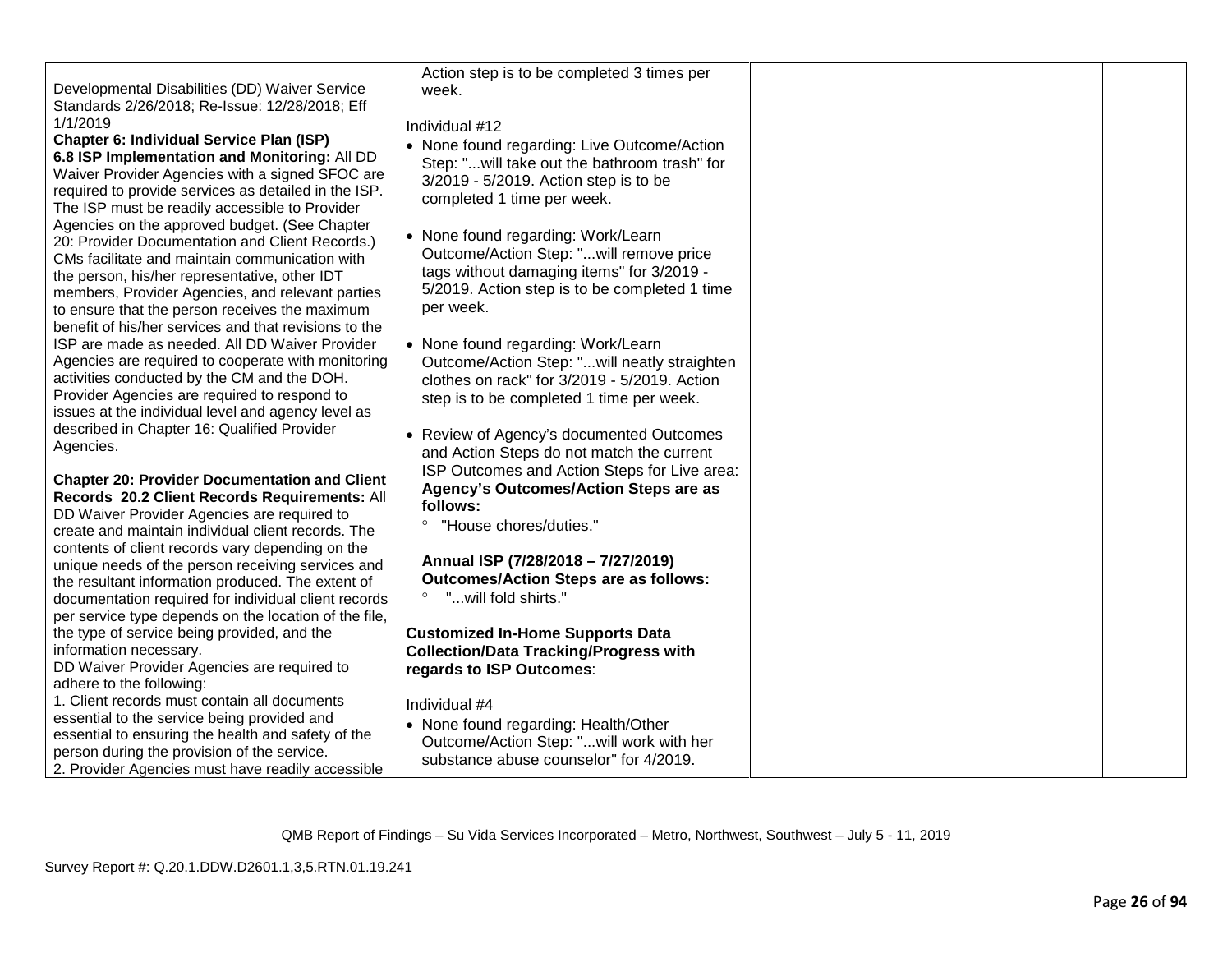| records in home and community settings in paper<br>or electronic form. Secure access to electronic<br>records through the Therap web-based system<br>using computers or mobile devices is acceptable.<br>3. Provider Agencies are responsible for ensuring<br>that all plans created by nurses, RDs, therapists or<br>BSCs are present in all needed settings.<br>4. Provider Agencies must maintain records of all<br>documents produced by agency personnel or<br>contractors on behalf of each person, including any<br>routine notes or data, annual assessments, semi-<br>annual reports, evidence of training<br>provided/received, progress notes, and any other<br>interactions for which billing is generated.<br>5. Each Provider Agency is responsible for<br>maintaining the daily or other contact notes<br>documenting the nature and frequency of service<br>delivery, as well as data tracking only for the<br>services provided by their agency.<br>6. The current Client File Matrix found in Appendix<br>A Client File Matrix details the minimum<br>requirements for records to be stored in agency<br>office files, the delivery site, or with DSP while<br>providing services in the community.<br>7. All records pertaining to JCMs must be retained<br>permanently and must be made available to DDSD<br>upon request, upon the termination or expiration of<br>a provider agreement, or upon provider withdrawal<br>from services. | Action step is to be completed 1 time per<br>week.<br><b>Customized Community Supports Data</b><br><b>Collection/Data Tracking/Progress with</b><br>regards to ISP Outcomes:<br>Individual #1<br>• None found regarding: Work/Learn<br>Outcome/Action Step: "will research acting<br>classes in the metro area" for 3/2019 - 5/2019.<br>Action step is to be completed 1 time per<br>month.<br>• None found regarding: Health/Other<br>Outcome/Action Step: "will choose a<br>physical activity of her choice" for 3/2019 -<br>5/2019. Action step is to be completed 2 times<br>per week.<br>• None found regarding: Health/Other<br>Outcome/Action Step: "will do the physical<br>activity and add more time as she gains<br>endurance" for 3/2019. Action step is to be<br>completed 2 times per week. |  |  |
|-------------------------------------------------------------------------------------------------------------------------------------------------------------------------------------------------------------------------------------------------------------------------------------------------------------------------------------------------------------------------------------------------------------------------------------------------------------------------------------------------------------------------------------------------------------------------------------------------------------------------------------------------------------------------------------------------------------------------------------------------------------------------------------------------------------------------------------------------------------------------------------------------------------------------------------------------------------------------------------------------------------------------------------------------------------------------------------------------------------------------------------------------------------------------------------------------------------------------------------------------------------------------------------------------------------------------------------------------------------------------------------------------------------------------------------------------------------|-----------------------------------------------------------------------------------------------------------------------------------------------------------------------------------------------------------------------------------------------------------------------------------------------------------------------------------------------------------------------------------------------------------------------------------------------------------------------------------------------------------------------------------------------------------------------------------------------------------------------------------------------------------------------------------------------------------------------------------------------------------------------------------------------------------|--|--|
|-------------------------------------------------------------------------------------------------------------------------------------------------------------------------------------------------------------------------------------------------------------------------------------------------------------------------------------------------------------------------------------------------------------------------------------------------------------------------------------------------------------------------------------------------------------------------------------------------------------------------------------------------------------------------------------------------------------------------------------------------------------------------------------------------------------------------------------------------------------------------------------------------------------------------------------------------------------------------------------------------------------------------------------------------------------------------------------------------------------------------------------------------------------------------------------------------------------------------------------------------------------------------------------------------------------------------------------------------------------------------------------------------------------------------------------------------------------|-----------------------------------------------------------------------------------------------------------------------------------------------------------------------------------------------------------------------------------------------------------------------------------------------------------------------------------------------------------------------------------------------------------------------------------------------------------------------------------------------------------------------------------------------------------------------------------------------------------------------------------------------------------------------------------------------------------------------------------------------------------------------------------------------------------|--|--|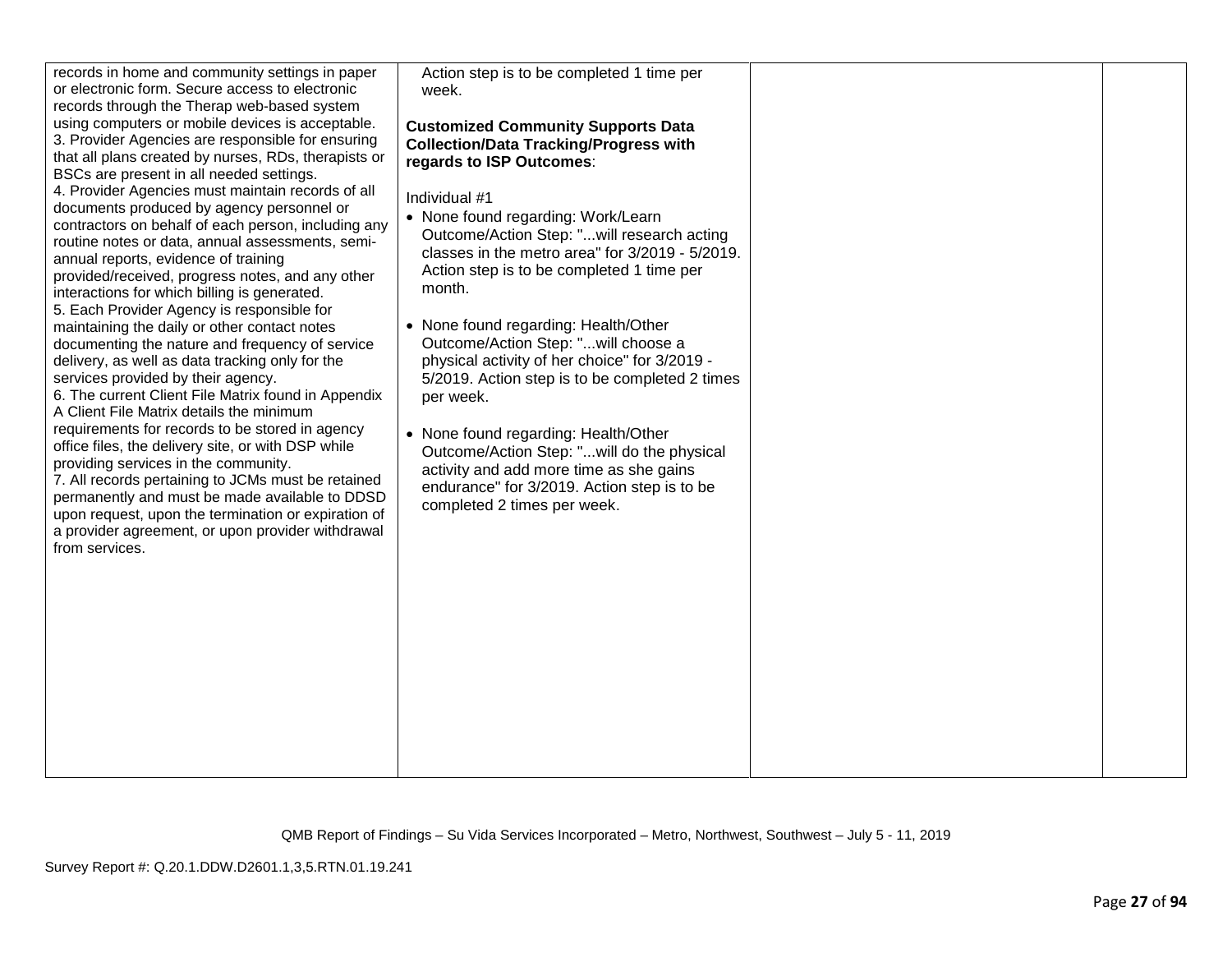| Tag #1A32.1 Administrative Case File:                                                           | <b>Standard Level Deficiency</b>                  |                                                                                            |  |
|-------------------------------------------------------------------------------------------------|---------------------------------------------------|--------------------------------------------------------------------------------------------|--|
| <b>Individual Service Plan Implementation (Not</b>                                              |                                                   |                                                                                            |  |
| <b>Completed at Frequency)</b>                                                                  |                                                   |                                                                                            |  |
| NMAC 7.26.5.16.C and D Development of the                                                       | Based on administrative record review, the        | Provider:                                                                                  |  |
| ISP. Implementation of the ISP. The ISP shall be                                                | Agency did not implement the ISP according to     | <b>State your Plan of Correction for the</b>                                               |  |
| implemented according to the timelines determined                                               | the timelines determined by the IDT and as        | deficiencies cited in this tag here (How is the                                            |  |
| by the IDT and as specified in the ISP for each                                                 | specified in the ISP for each stated desired      | deficiency going to be corrected? This can be                                              |  |
| stated desired outcomes and action plan.                                                        | outcomes and action plan for 6 of 18 individuals. | specific to each deficiency cited or if possible an<br>overall correction?): $\rightarrow$ |  |
| C. The IDT shall review and discuss information                                                 | As indicated by Individuals ISP the following was |                                                                                            |  |
| and recommendations with the individual, with the                                               | found with regards to the implementation of ISP   |                                                                                            |  |
| goal of supporting the individual in attaining                                                  | Outcomes:                                         |                                                                                            |  |
| desired outcomes. The IDT develops an ISP based                                                 |                                                   |                                                                                            |  |
| upon the individual's personal vision statement,                                                | <b>Supported Living Data Collection/Data</b>      |                                                                                            |  |
| strengths, needs, interests and preferences. The                                                | Tracking/Progress with regards to ISP             |                                                                                            |  |
| ISP is a dynamic document, revised periodically,                                                | <b>Outcomes:</b>                                  |                                                                                            |  |
| as needed, and amended to reflect progress                                                      |                                                   | <b>Provider:</b>                                                                           |  |
| towards personal goals and achievements<br>consistent with the individual's future vision. This | Individual #17                                    | <b>Enter your ongoing Quality</b>                                                          |  |
| regulation is consistent with standards established                                             | • According to the Fun Outcome; Action Step       | <b>Assurance/Quality Improvement processes</b>                                             |  |
| for individual plan development as set forth by the                                             | for " will let staff know he wants to             | as it related to this tag number here (What is                                             |  |
| commission on the accreditation of rehabilitation                                               | communicate with his family is to be              | going to be done? How many individuals is this                                             |  |
| facilities (CARF) and/or other program                                                          | completed 1 time per week. Evidence found         | going to affect? How often will this be completed?                                         |  |
| accreditation approved and adopted by the                                                       | indicated it was not being completed at the       | Who is responsible? What steps will be taken if                                            |  |
| developmental disabilities division and the                                                     | required frequency as indicated in the ISP for    | issues are found?): $\rightarrow$                                                          |  |
| department of health. It is the policy of the                                                   | 4/2018.                                           |                                                                                            |  |
| developmental disabilities division (DDD), that to                                              |                                                   |                                                                                            |  |
| the extent permitted by funding, each individual                                                |                                                   |                                                                                            |  |
| receive supports and services that will assist and                                              | <b>Family Living Data Collection/Data</b>         |                                                                                            |  |
| encourage independence and productivity in the                                                  | Tracking/Progress with regards to ISP             |                                                                                            |  |
| community and attempt to prevent regression or                                                  | <b>Outcomes:</b>                                  |                                                                                            |  |
| loss of current capabilities. Services and supports                                             |                                                   |                                                                                            |  |
| include specialized and/or generic services,                                                    | Individual #12                                    |                                                                                            |  |
| training, education and/or treatment as determined                                              | • According to the Live Outcome; Action Step      |                                                                                            |  |
| by the IDT and documented in the ISP.                                                           | for "will assist in cleaning up after himself in  |                                                                                            |  |
|                                                                                                 | the bathroom" is to be completed 1 time per       |                                                                                            |  |
| D. The intent is to provide choice and obtain                                                   | week. Evidence found indicated it was not         |                                                                                            |  |
| opportunities for individuals to live, work and play                                            | being completed at the required frequency as      |                                                                                            |  |
| with full participation in their communities. The                                               | indicated in the ISP for 4/2019.                  |                                                                                            |  |
| following principles provide direction and purpose                                              |                                                   |                                                                                            |  |
| in planning for individuals with developmental                                                  | • According to the Live Outcome; Action Step      |                                                                                            |  |
| disabilities. [05/03/94; 01/15/97; Recompiled                                                   | for " will wipe down the toilet" is to be         |                                                                                            |  |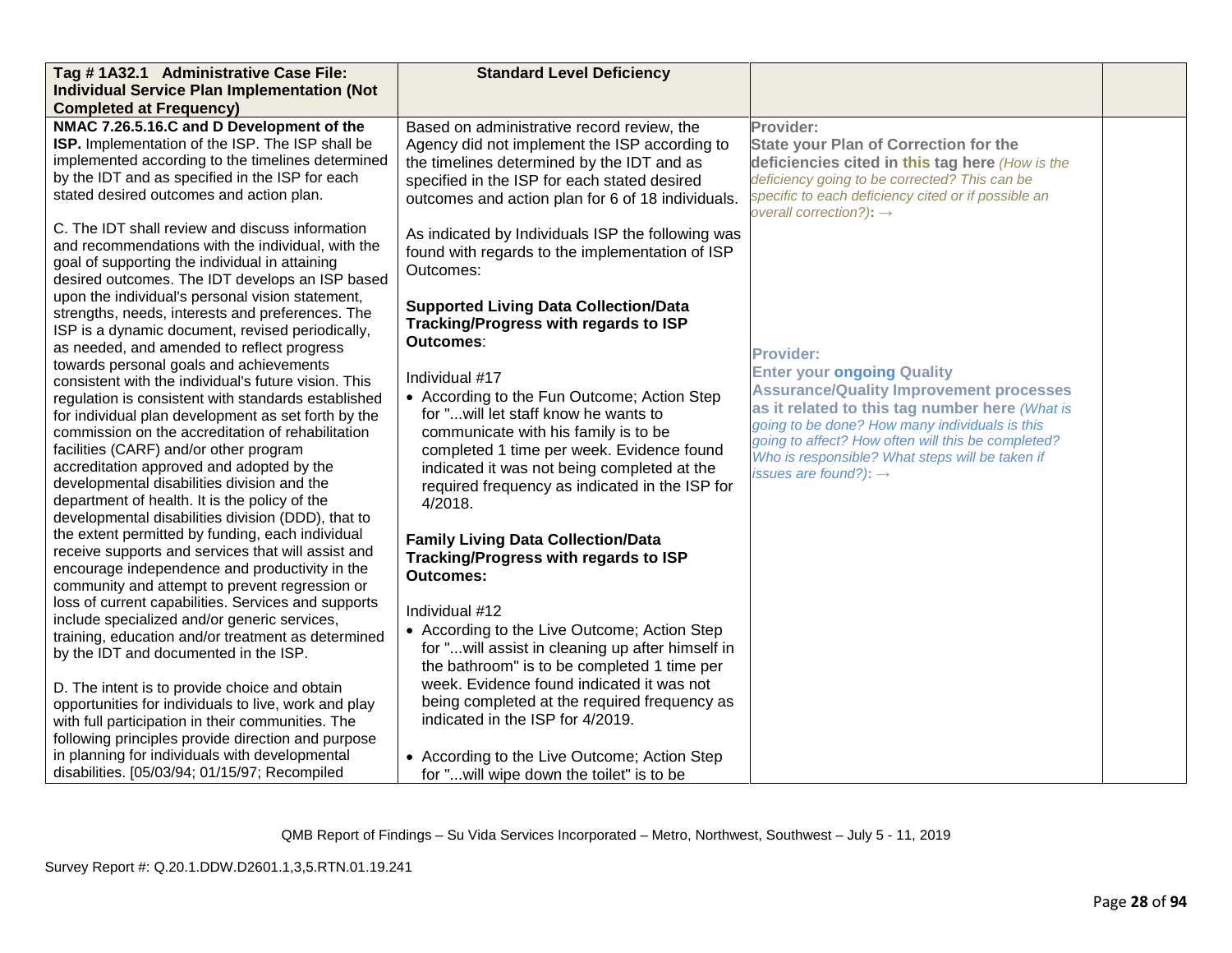| 10/31/01]                                                                                             | completed 1 time per week. Evidence found      |  |
|-------------------------------------------------------------------------------------------------------|------------------------------------------------|--|
|                                                                                                       | indicated it was not being completed at the    |  |
| Developmental Disabilities (DD) Waiver Service                                                        | required frequency as indicated in the ISP for |  |
| Standards 2/26/2018; Re-Issue: 12/28/2018; Eff                                                        | 4/2019.                                        |  |
| 1/1/2019                                                                                              |                                                |  |
| <b>Chapter 6: Individual Service Plan (ISP)</b>                                                       | Individual #19                                 |  |
| 6.8 ISP Implementation and Monitoring: All DD<br>Waiver Provider Agencies with a signed SFOC are      | • According to the Live Outcome; Action Step   |  |
| required to provide services as detailed in the ISP.                                                  | for " will collect and organize her daily      |  |
| The ISP must be readily accessible to Provider                                                        | receipts for the week" is to be completed      |  |
| Agencies on the approved budget. (See Chapter                                                         | daily. Evidence found indicated it was not     |  |
| 20: Provider Documentation and Client Records.)                                                       | being completed at the required frequency as   |  |
| CMs facilitate and maintain communication with                                                        | indicated in the ISP for 3/2019 - 5/2019.      |  |
| the person, his/her representative, other IDT                                                         |                                                |  |
| members, Provider Agencies, and relevant parties                                                      | <b>Customized In-Home Supports Data</b>        |  |
| to ensure that the person receives the maximum                                                        | <b>Collection/Data Tracking/Progress with</b>  |  |
| benefit of his/her services and that revisions to the                                                 | regards to ISP Outcomes:                       |  |
| ISP are made as needed. All DD Waiver Provider                                                        |                                                |  |
| Agencies are required to cooperate with monitoring                                                    | Individual #4                                  |  |
| activities conducted by the CM and the DOH.                                                           | • According to the Health/other Outcome;       |  |
| Provider Agencies are required to respond to                                                          | Action Step for "will work with her substance  |  |
| issues at the individual level and agency level as                                                    | abuse counselor" is to be completed 1 time     |  |
| described in Chapter 16: Qualified Provider                                                           | per week. Evidence found indicated it was not  |  |
| Agencies.                                                                                             | being completed at the required frequency as   |  |
|                                                                                                       | indicated in the ISP for 3/2019 and 5/2019.    |  |
| <b>Chapter 20: Provider Documentation and Client</b><br>Records 20.2 Client Records Requirements: All |                                                |  |
| DD Waiver Provider Agencies are required to                                                           | <b>Customized Community Supports Data</b>      |  |
| create and maintain individual client records. The                                                    | <b>Collection/Data Tracking/Progress with</b>  |  |
| contents of client records vary depending on the                                                      | regards to ISP Outcomes:                       |  |
| unique needs of the person receiving services and                                                     |                                                |  |
| the resultant information produced. The extent of                                                     | Individual #1                                  |  |
| documentation required for individual client records                                                  | • According to the Fun Outcome; Action Step    |  |
| per service type depends on the location of the file,                                                 | for " will research a community activity that  |  |
| the type of service being provided, and the                                                           | she would like to participate in" is to be     |  |
| information necessary.                                                                                | completed 1 time per month. Evidence found     |  |
| DD Waiver Provider Agencies are required to                                                           | indicated it was not being completed at the    |  |
| adhere to the following:                                                                              | required frequency as indicated in the ISP for |  |
| 8. Client records must contain all documents                                                          | 3/2019 - 5/2019.                               |  |
| essential to the service being provided and<br>essential to ensuring the health and safety of the     |                                                |  |
| person during the provision of the service.                                                           | • According to the Health/Other Outcome;       |  |
|                                                                                                       | Action Step for "will do the physical activity |  |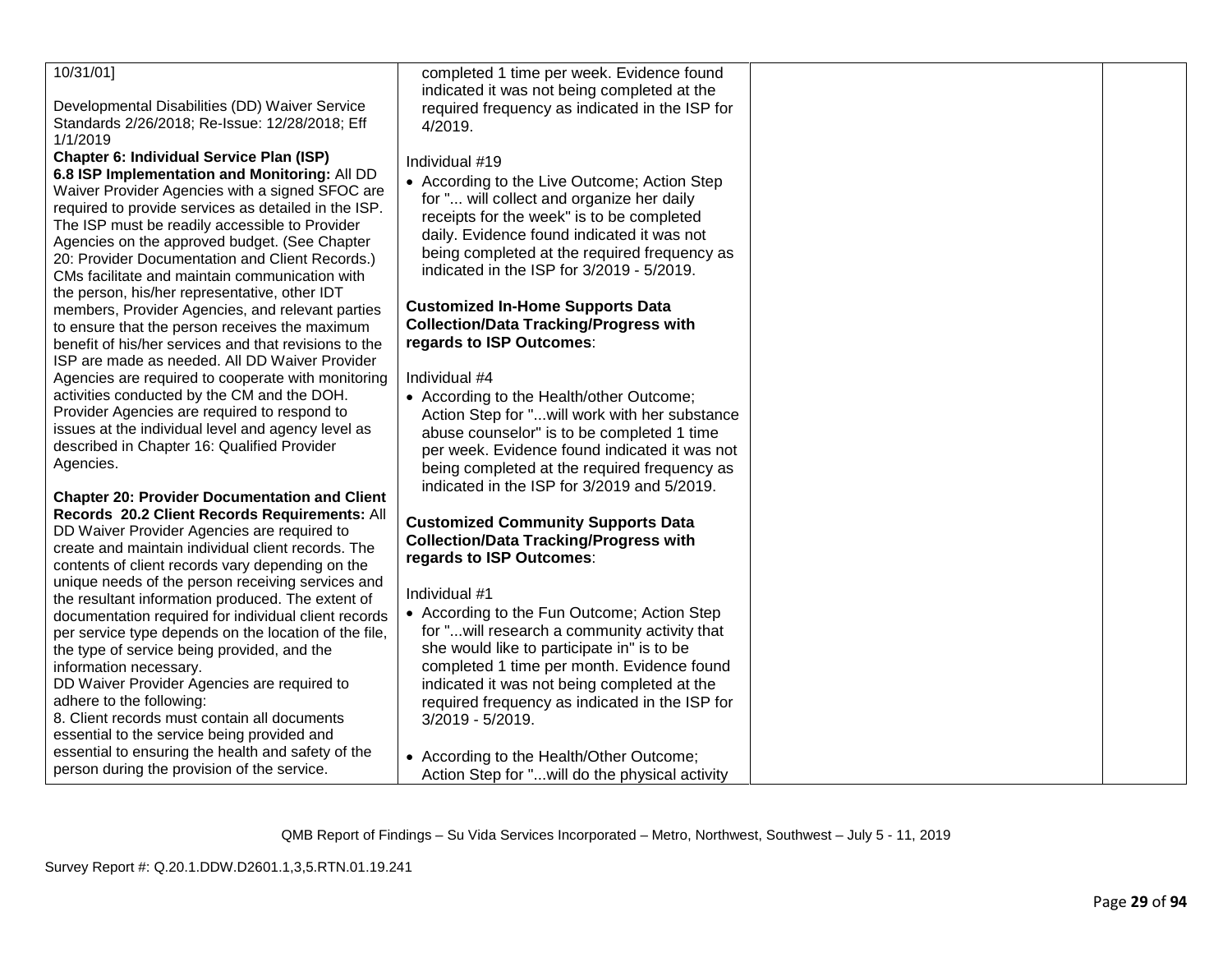| 9. Provider Agencies must have readily accessible<br>records in home and community settings in paper<br>or electronic form. Secure access to electronic<br>records through the Therap web-based system<br>using computers or mobile devices 10. Provider<br>Agencies are responsible for ensuring that all plans<br>created by nurses, RDs, therapists or BSCs are<br>present in all needed settings.<br>11. Provider Agencies must maintain records of all<br>documents produced by agency personnel or<br>contractors on behalf of each person, including any<br>routine notes or data, annual assessments, semi-<br>annual reports, evidence of training<br>provided/received, progress notes, and any other<br>interactions for which billing is generated.<br>12. Each Provider Agency is responsible for<br>maintaining the daily or other contact notes<br>documenting the nature and frequency of service<br>delivery, as well as data tracking only for the<br>services provided by their agency.<br>13. The current Client File Matrix found in<br>Appendix A Client File Matrix details the minimum<br>requirements for records to be stored in agency<br>office files, the delivery site, or with DSP while<br>providing services in the community.<br>14. All records pertaining to JCMs must be<br>retained permanently and must be made available<br>to DDSD upon request, upon the termination or<br>expiration of a provider agreement, or upon<br>provider withdrawal from services. | and add more time as she gains endurance"<br>is to be completed 2 times per week.<br>Evidence found indicated it was not being<br>completed at the required frequency as<br>indicated in the ISP for 4/2019 - 5/2019.<br>Individual #11<br>• According to the Work/Learn Outcome; Action<br>Step for " will train at the gym for 35<br>consecutive minutes" is to be completed 2<br>times per month. Evidence found indicated it<br>was not being completed at the required<br>frequency as indicated in the ISP for 3/2019 -<br>5/2019. |  |  |
|--------------------------------------------------------------------------------------------------------------------------------------------------------------------------------------------------------------------------------------------------------------------------------------------------------------------------------------------------------------------------------------------------------------------------------------------------------------------------------------------------------------------------------------------------------------------------------------------------------------------------------------------------------------------------------------------------------------------------------------------------------------------------------------------------------------------------------------------------------------------------------------------------------------------------------------------------------------------------------------------------------------------------------------------------------------------------------------------------------------------------------------------------------------------------------------------------------------------------------------------------------------------------------------------------------------------------------------------------------------------------------------------------------------------------------------------------------------------------------------------------------|------------------------------------------------------------------------------------------------------------------------------------------------------------------------------------------------------------------------------------------------------------------------------------------------------------------------------------------------------------------------------------------------------------------------------------------------------------------------------------------------------------------------------------------|--|--|
|--------------------------------------------------------------------------------------------------------------------------------------------------------------------------------------------------------------------------------------------------------------------------------------------------------------------------------------------------------------------------------------------------------------------------------------------------------------------------------------------------------------------------------------------------------------------------------------------------------------------------------------------------------------------------------------------------------------------------------------------------------------------------------------------------------------------------------------------------------------------------------------------------------------------------------------------------------------------------------------------------------------------------------------------------------------------------------------------------------------------------------------------------------------------------------------------------------------------------------------------------------------------------------------------------------------------------------------------------------------------------------------------------------------------------------------------------------------------------------------------------------|------------------------------------------------------------------------------------------------------------------------------------------------------------------------------------------------------------------------------------------------------------------------------------------------------------------------------------------------------------------------------------------------------------------------------------------------------------------------------------------------------------------------------------------|--|--|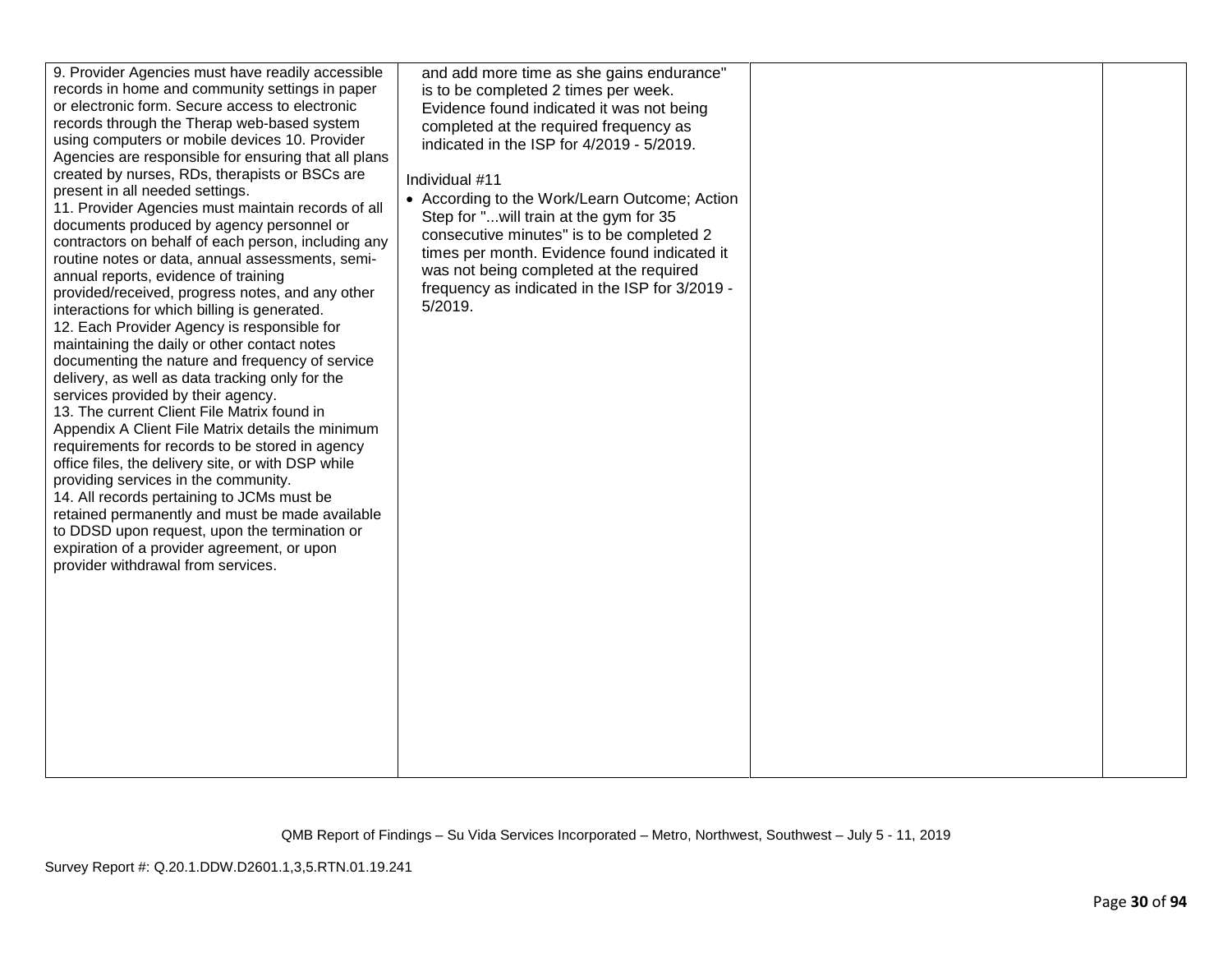| Tag #1A32.2 Individual Service Plan                                                                     | <b>Standard Level Deficiency</b>                       |                                                                                            |  |
|---------------------------------------------------------------------------------------------------------|--------------------------------------------------------|--------------------------------------------------------------------------------------------|--|
| <b>Implementation (Residential Implementation)</b>                                                      |                                                        |                                                                                            |  |
| NMAC 7.26.5.16.C and D Development of the                                                               | Based on residential record review, the Agency         | Provider:                                                                                  |  |
| ISP. Implementation of the ISP. The ISP shall be                                                        | did not implement the ISP according to the             | <b>State your Plan of Correction for the</b>                                               |  |
| implemented according to the timelines determined                                                       | timelines determined by the IDT and as                 | deficiencies cited in this tag here (How is the                                            |  |
| by the IDT and as specified in the ISP for each                                                         | specified in the ISP for each stated desired           | deficiency going to be corrected? This can be                                              |  |
| stated desired outcomes and action plan.                                                                | outcome and action plan for 6 of 12 individuals.       | specific to each deficiency cited or if possible an<br>overall correction?): $\rightarrow$ |  |
| C. The IDT shall review and discuss information                                                         | As indicated by Individual's ISP the following         |                                                                                            |  |
| and recommendations with the individual, with the                                                       | was found with regards to the implementation of        |                                                                                            |  |
| goal of supporting the individual in attaining                                                          | ISP Outcomes:                                          |                                                                                            |  |
| desired outcomes. The IDT develops an ISP based                                                         |                                                        |                                                                                            |  |
| upon the individual's personal vision statement,                                                        | <b>Supported Living Data Collection/Data</b>           |                                                                                            |  |
| strengths, needs, interests and preferences. The                                                        | Tracking/Progress with regards to ISP                  |                                                                                            |  |
| ISP is a dynamic document, revised periodically,                                                        | Outcomes:                                              |                                                                                            |  |
| as needed, and amended to reflect progress<br>towards personal goals and achievements                   |                                                        | Provider:                                                                                  |  |
| consistent with the individual's future vision. This                                                    | Individual #3                                          | <b>Enter your ongoing Quality</b>                                                          |  |
| regulation is consistent with standards established                                                     | • None found regarding: Live Outcome/Action            | <b>Assurance/Quality Improvement processes</b>                                             |  |
| for individual plan development as set forth by the                                                     | Step: " will discuss activities he is interested       | as it related to this tag number here (What is                                             |  |
| commission on the accreditation of rehabilitation                                                       | in with staff" for $7/1 - 7$ , 2019. Action step is to | going to be done? How many individuals is this                                             |  |
| facilities (CARF) and/or other program                                                                  | be completed 1 time per week. (Date of home            | going to affect? How often will this be completed?                                         |  |
| accreditation approved and adopted by the                                                               | visit: 7/8/2019).                                      | Who is responsible? What steps will be taken if                                            |  |
| developmental disabilities division and the                                                             |                                                        | issues are found?): $\rightarrow$                                                          |  |
| department of health. It is the policy of the                                                           | • None found regarding: Live Outcome/Action            |                                                                                            |  |
| developmental disabilities division (DDD), that to                                                      | Step: " will write down his weekly schedule"           |                                                                                            |  |
| the extent permitted by funding, each individual                                                        | for $7/1 - 7$ , 2019. Action step is to be             |                                                                                            |  |
| receive supports and services that will assist and                                                      | completed 1 time per week. (Date of home               |                                                                                            |  |
| encourage independence and productivity in the                                                          | visit: 7/8/2019).                                      |                                                                                            |  |
| community and attempt to prevent regression or                                                          |                                                        |                                                                                            |  |
| loss of current capabilities. Services and supports                                                     | Individual #17                                         |                                                                                            |  |
| include specialized and/or generic services,                                                            | • None found regarding: Fun Outcome/Action             |                                                                                            |  |
| training, education and/or treatment as determined                                                      | Step: " will let staff know he wants to                |                                                                                            |  |
| by the IDT and documented in the ISP.                                                                   | communicate with his family" for $7/1 - 7$ ,           |                                                                                            |  |
|                                                                                                         | 2019. Action step is to be completed 1 time            |                                                                                            |  |
| D. The intent is to provide choice and obtain                                                           | per week. (Date of home visit: 7/8/2019).              |                                                                                            |  |
| opportunities for individuals to live, work and play                                                    |                                                        |                                                                                            |  |
| with full participation in their communities. The<br>following principles provide direction and purpose |                                                        |                                                                                            |  |
| in planning for individuals with developmental                                                          | • None found regarding: Live Outcome/Action            |                                                                                            |  |
| disabilities. [05/03/94; 01/15/97; Recompiled                                                           | Step: " will write down his weekly schedule"           |                                                                                            |  |
| 10/31/01]                                                                                               | for $7/1 - 7$ , 2019. Action step is to be             |                                                                                            |  |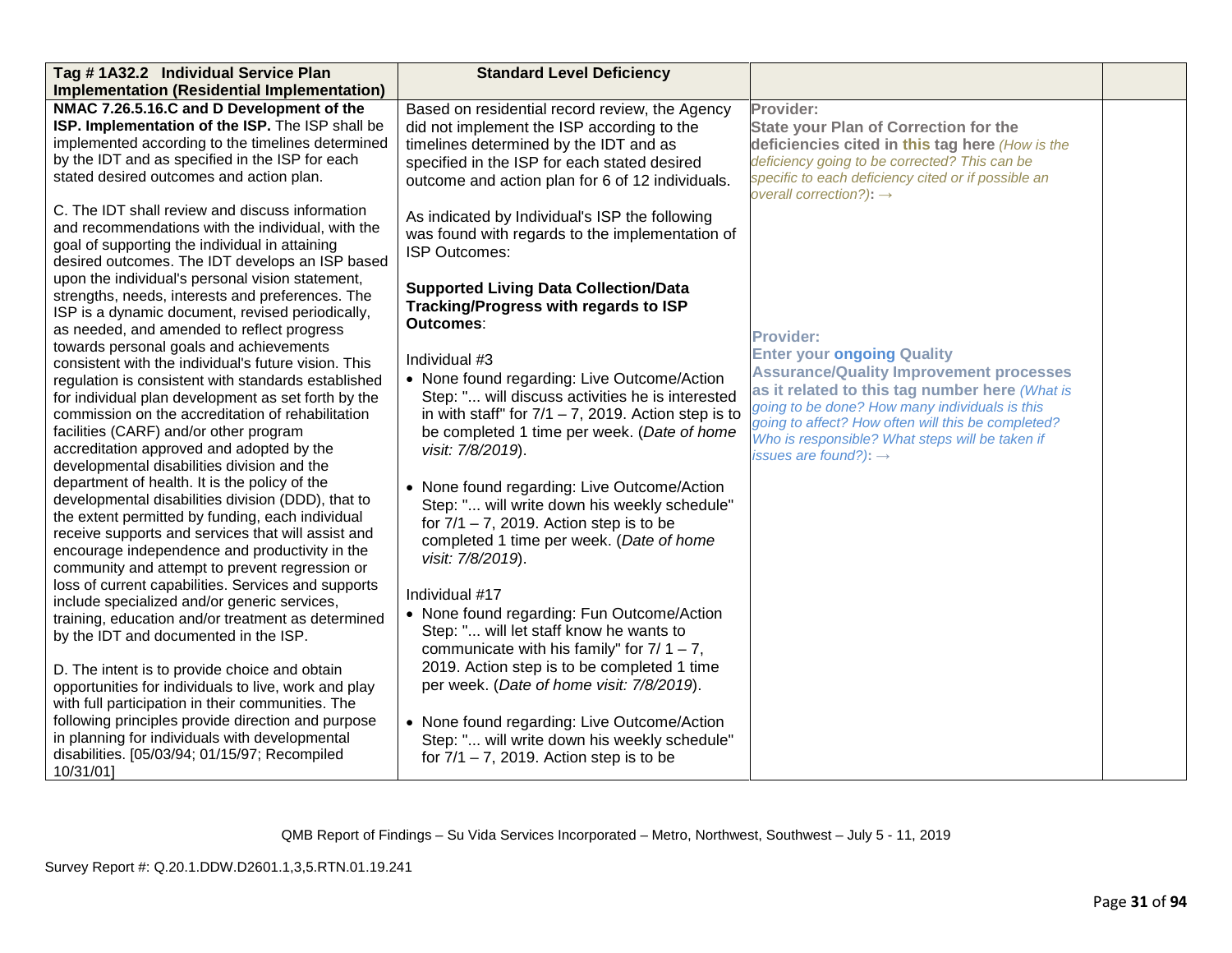| Developmental Disabilities (DD) Waiver Service<br>Standards 2/26/2018; Re-Issue: 12/28/2018; Eff<br>1/1/2019<br><b>Chapter 6: Individual Service Plan (ISP)</b>                                                                                                                                                                                                   | completed 1 time per week. (Date of home<br>visit: 7/8/2019).<br><b>Family Living Data Collection/Data</b><br>Tracking/Progress with regards to ISP                                                                               |  |
|-------------------------------------------------------------------------------------------------------------------------------------------------------------------------------------------------------------------------------------------------------------------------------------------------------------------------------------------------------------------|-----------------------------------------------------------------------------------------------------------------------------------------------------------------------------------------------------------------------------------|--|
| 6.8 ISP Implementation and Monitoring: All DD<br>Waiver Provider Agencies with a signed SFOC are                                                                                                                                                                                                                                                                  | <b>Outcomes:</b>                                                                                                                                                                                                                  |  |
| required to provide services as detailed in the ISP.<br>The ISP must be readily accessible to Provider<br>Agencies on the approved budget. (See Chapter<br>20: Provider Documentation and Client Records.)<br>CMs facilitate and maintain communication with<br>the person, his/her representative, other IDT<br>members, Provider Agencies, and relevant parties | Individual #8<br>• None found regarding: Live Outcome/Action<br>Step: "will choose a household chore to<br>complete" for $7/1 - 7$ , 2019. Action step is to<br>be completed 2 times per week. (Date of<br>home visit: 7/8/2019). |  |
| to ensure that the person receives the maximum<br>benefit of his/her services and that revisions to the                                                                                                                                                                                                                                                           | Individual #10                                                                                                                                                                                                                    |  |
| ISP are made as needed. All DD Waiver Provider<br>Agencies are required to cooperate with monitoring<br>activities conducted by the CM and the DOH.<br>Provider Agencies are required to respond to<br>issues at the individual level and agency level as<br>described in Chapter 16: Qualified Provider                                                          | • None found regarding: Live Outcome/Action<br>Step: "will feed his dog with less than 3<br>verbal prompts." Action step is to be<br>completed 2 times per week. (Date of home<br>visit: 7/10/2019).                              |  |
| Agencies.                                                                                                                                                                                                                                                                                                                                                         | Individual #17                                                                                                                                                                                                                    |  |
| <b>Chapter 20: Provider Documentation and Client</b><br>Records 20.2 Client Records Requirements: All<br>DD Waiver Provider Agencies are required to<br>create and maintain individual client records. The                                                                                                                                                        | • None found regarding: Live Outcome/Action<br>Step: " will fold shirts" for $7/1 - 9$ , 2019.<br>Action step is to be completed 1 time per<br>week. (Date of home visit: 7/8/2019).                                              |  |
| contents of client records vary depending on the<br>unique needs of the person receiving services and<br>the resultant information produced. The extent of<br>documentation required for individual client records                                                                                                                                                | Individual #19<br>• None found regarding: Live Outcome/Action<br>Step: " will collect and organize her daily                                                                                                                      |  |
| per service type depends on the location of the file,<br>the type of service being provided, and the<br>information necessary.                                                                                                                                                                                                                                    | receipts for the week" for $7/1 - 9$ , 2019. Action<br>step is to be completed daily. (Date of home<br>visit: 7/10/2019).                                                                                                         |  |
| DD Waiver Provider Agencies are required to<br>adhere to the following:<br>16. Client records must contain all documents<br>essential to the service being provided and<br>essential to ensuring the health and safety of the<br>person during the provision of the service.<br>17. Provider Agencies must have readily                                           | • None found regarding: Live Outcome/Action<br>Step: " will review her spending for the<br>week" for $7/1 - 9$ , 2019. Action step is to be<br>completed 1 time per week. (Date of home<br>visit: 7/10/2019).                     |  |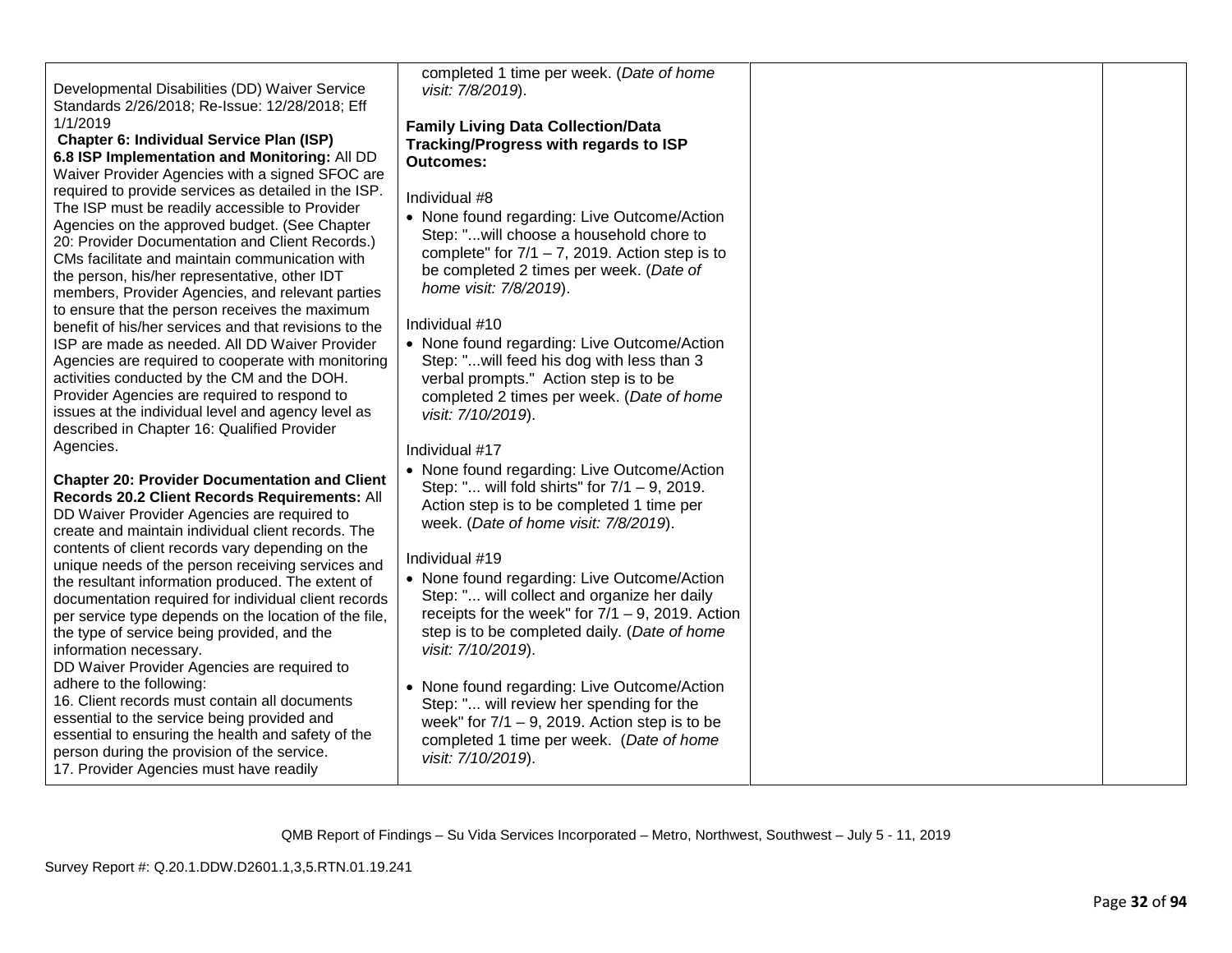| accessible records in home and community<br>settings in paper or electronic form. Secure access<br>to electronic records through the Therap web<br>based system using computers or mobile devices<br>is acceptable.<br>18. Provider Agencies are responsible for ensuring<br>that all plans created by nurses, RDs, therapists or<br>BSCs are present in all needed settings.<br>19. Provider Agencies must maintain records of all<br>documents produced by agency personnel or<br>contractors on behalf of each person, including any<br>routine notes or data, annual assessments, semi-<br>annual reports, evidence of training<br>provided/received, progress notes, and any other<br>interactions for which billing is generated.<br>20. Each Provider Agency is responsible for<br>maintaining the daily or other contact notes<br>documenting the nature and frequency of service<br>delivery, as well as data tracking only for the<br>services provided by their agency.<br>21. The current Client File Matrix found in<br>Appendix A Client File Matrix details the minimum<br>requirements for records to be stored in agency<br>office files, the delivery site, or with DSP while<br>providing services in the community.<br>22. All records pertaining to JCMs must be<br>retained permanently and must be made available<br>to DDSD upon request, upon the termination or<br>expiration of a provider agreement, or upon<br>provider withdrawal from services. | • None found regarding: Live Outcome/Action<br>Step: " will manage the amount to be utilized<br>for spending per week" for $7/1 - 9$ , 2019.<br>Action step is to be completed 1 time per<br>week. (Date of home visit: 7/10/2019). |  |
|--------------------------------------------------------------------------------------------------------------------------------------------------------------------------------------------------------------------------------------------------------------------------------------------------------------------------------------------------------------------------------------------------------------------------------------------------------------------------------------------------------------------------------------------------------------------------------------------------------------------------------------------------------------------------------------------------------------------------------------------------------------------------------------------------------------------------------------------------------------------------------------------------------------------------------------------------------------------------------------------------------------------------------------------------------------------------------------------------------------------------------------------------------------------------------------------------------------------------------------------------------------------------------------------------------------------------------------------------------------------------------------------------------------------------------------------------------------------------------|-------------------------------------------------------------------------------------------------------------------------------------------------------------------------------------------------------------------------------------|--|
|                                                                                                                                                                                                                                                                                                                                                                                                                                                                                                                                                                                                                                                                                                                                                                                                                                                                                                                                                                                                                                                                                                                                                                                                                                                                                                                                                                                                                                                                                |                                                                                                                                                                                                                                     |  |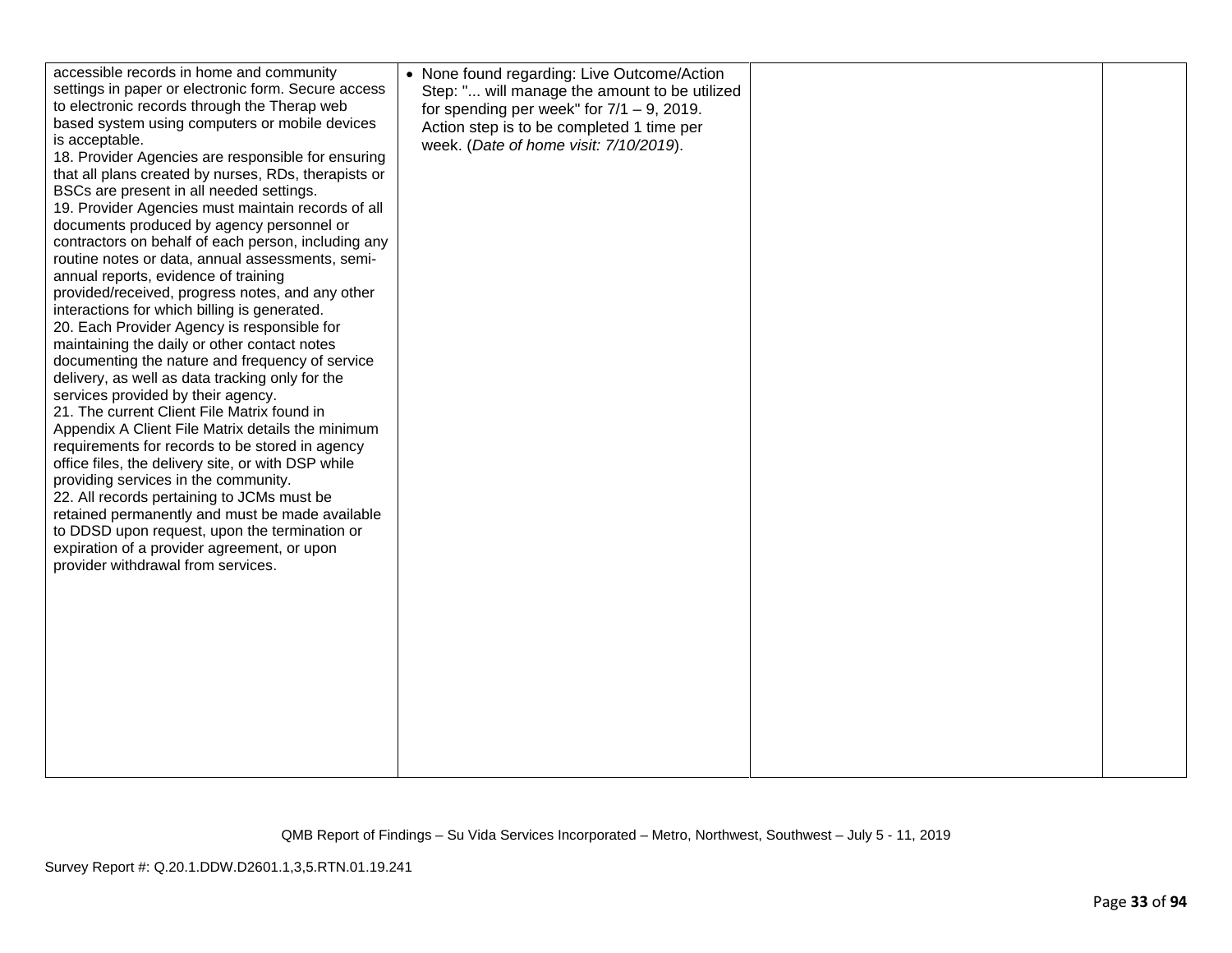| Tag #1A38 Living Care Arrangement /               | <b>Standard Level Deficiency</b>                  |                                                                                     |  |
|---------------------------------------------------|---------------------------------------------------|-------------------------------------------------------------------------------------|--|
| <b>Community Inclusion Reporting</b>              |                                                   |                                                                                     |  |
| <b>Requirements</b>                               |                                                   |                                                                                     |  |
| 7.26.5.17 DEVELOPMENT OF THE                      | Based on record review, the Agency did not        | Provider:                                                                           |  |
| <b>INDIVIDUAL SERVICE PLAN (ISP) -</b>            | complete written status reports as required for 4 | <b>State your Plan of Correction for the</b>                                        |  |
| <b>DISSEMINATION OF THE ISP,</b>                  | of 18 individuals receiving Living Care           | deficiencies cited in this tag here (How is the                                     |  |
| <b>DOCUMENTATION AND COMPLIANCE:</b>              | Arrangements and Community Inclusion.             | deficiency going to be corrected? This can be                                       |  |
| C. Objective quantifiable data reporting progress |                                                   | specific to each deficiency cited or if possible an                                 |  |
| or lack of progress towards stated outcomes,      | <b>Family Living Semi- Annual Reports:</b>        | overall correction?): $\rightarrow$                                                 |  |
| and action plans shall be maintained in the       | • Individual #14 - Report not completed 14 days   |                                                                                     |  |
| individual's records at each provider agency      | prior to the Annual ISP meeting. (Semi-           |                                                                                     |  |
| implementing the ISP. Provider agencies shall     | Annual Report 9/2018 -11/2018; Date               |                                                                                     |  |
| use this data to evaluate the effectiveness of    | Completed: 12/14/2018; ISP meeting held on        |                                                                                     |  |
| services provided. Provider agencies shall        | 12/13/2018).                                      |                                                                                     |  |
| submit to the case manager data reports and       |                                                   |                                                                                     |  |
| individual progress summaries quarterly, or       | • Individual #18 - Report not completed 14 days   | <b>Provider:</b>                                                                    |  |
| more frequently, as decided by the IDT.           | prior to the Annual ISP meeting. (Semi-           |                                                                                     |  |
| These reports shall be included in the            | Annual Report 11/20/2018 - 4/14/2019; Date        | <b>Enter your ongoing Quality</b><br><b>Assurance/Quality Improvement processes</b> |  |
| individual's case management record, and used     | Completed: 4/16/2019; ISP meeting held on         | as it related to this tag number here (What is                                      |  |
| by the team to determine the ongoing              | 4/10/2019                                         | going to be done? How many individuals is this                                      |  |
| effectiveness of the supports and services being  |                                                   | going to affect? How often will this be completed?                                  |  |
| provided. Determination of effectiveness shall    | <b>Customized Community Supports Semi-</b>        | Who is responsible? What steps will be taken if                                     |  |
| result in timely modification of supports and     | <b>Annual Reports</b>                             | issues are found?): $\rightarrow$                                                   |  |
| services as needed.                               | • Individual #14 - Report not completed 14 days   |                                                                                     |  |
|                                                   | prior to the Annual ISP meeting. (Semi-           |                                                                                     |  |
| Developmental Disabilities (DD) Waiver Service    | Annual Report 9/2018 - 11/2018; Date              |                                                                                     |  |
| Standards 2/26/2018; Re-Issue: 12/28/2018; Eff    | Completed: 12/14/2018; ISP meeting held on        |                                                                                     |  |
| 1/1/2019                                          | 12/13/2018).                                      |                                                                                     |  |
| <b>Chapter 20: Provider Documentation and</b>     |                                                   |                                                                                     |  |
| <b>Client Records: 20.2 Client Records</b>        | • Individual #18 - Report not completed 14 days   |                                                                                     |  |
| Requirements: All DD Waiver Provider              | prior to the Annual ISP meeting. (Semi-           |                                                                                     |  |
| Agencies are required to create and maintain      | Annual Report 11/20/2018 - 4/14/2019; Date        |                                                                                     |  |
| individual client records. The contents of client | Completed: 4/16/2019; ISP meeting held on         |                                                                                     |  |
| records vary depending on the unique needs of     | 4/10/2019).                                       |                                                                                     |  |
| the person receiving services and the resultant   |                                                   |                                                                                     |  |
| information produced. The extent of               | <b>Nursing Semi-Annual / Quarterly Reports:</b>   |                                                                                     |  |
| documentation required for individual client      | • Individual #6 - Report not completed 14 days    |                                                                                     |  |
| records per service type depends on the location  | prior to the Annual ISP meeting. (Semi-           |                                                                                     |  |
| of the file, the type of service being provided,  | Annual Report 7/1/20117 - 7/24/2018; Date         |                                                                                     |  |
| and the information necessary.                    |                                                   |                                                                                     |  |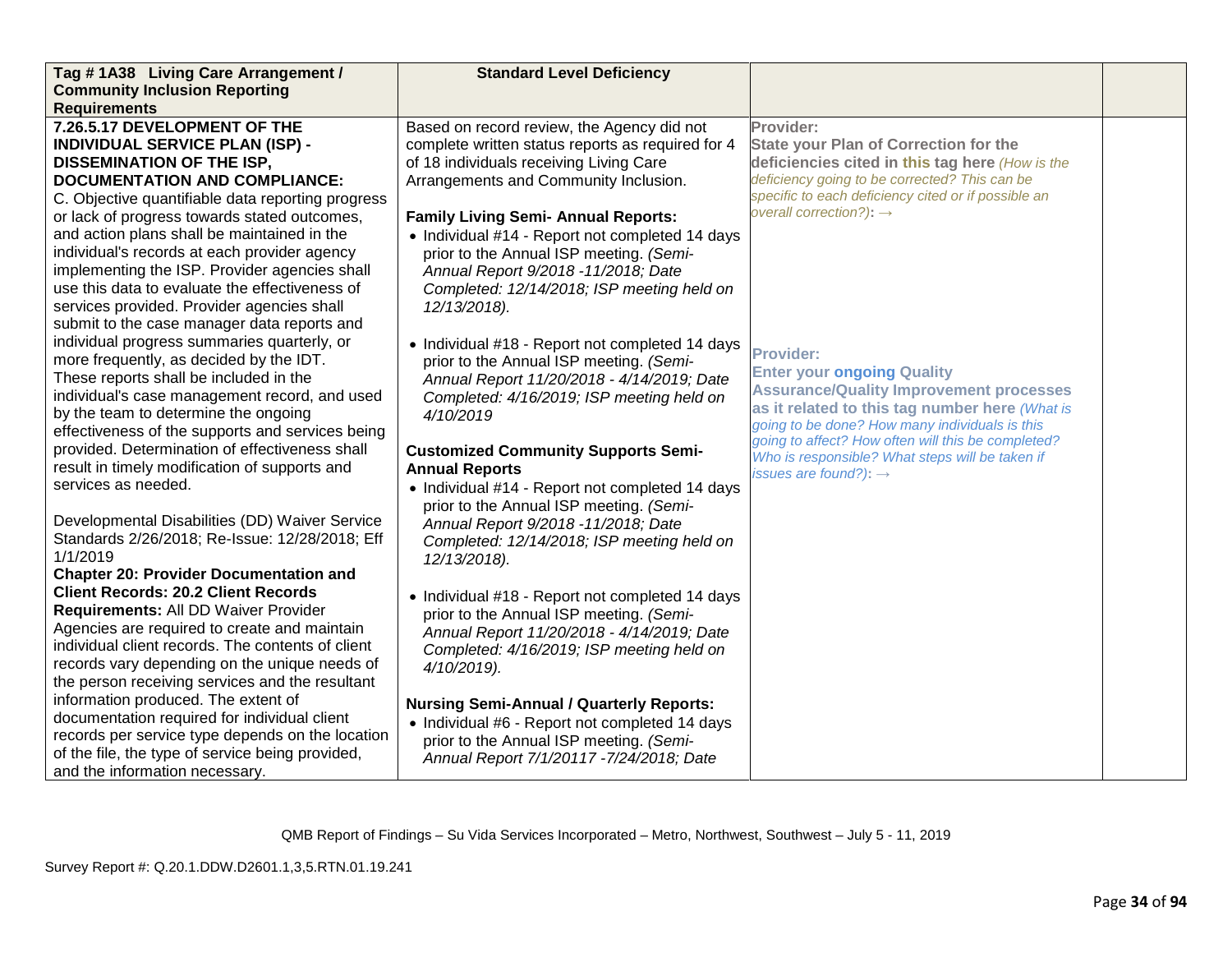| DD Waiver Provider Agencies are required to<br>adhere to the following:<br>1. Client records must contain all documents<br>essential to the service being provided and<br>essential to ensuring the health and safety of the<br>person during the provision of the service.<br>2. Provider Agencies must have readily<br>accessible records in home and community<br>settings in paper or electronic form. Secure<br>access to electronic records through the Therap<br>web-based system using computers or mobile<br>devices is acceptable.<br>3. Provider Agencies are responsible for<br>ensuring that all plans created by nurses, RDs,<br>therapists or BSCs are present in all needed<br>settings.<br>4. Provider Agencies must maintain records of<br>all documents produced by agency personnel or<br>contractors on behalf of each person, including<br>any routine notes or data, annual assessments,<br>semi-annual reports, evidence of training<br>provided/received, progress notes, and any<br>other interactions for which billing is generated.<br>5. Each Provider Agency is responsible for<br>maintaining the daily or other contact notes<br>documenting the nature and frequency of<br>service delivery, as well as data tracking only for<br>the services provided by their agency.<br>6. The current Client File Matrix found in<br>Appendix A Client File Matrix details the<br>minimum requirements for records to be stored<br>in agency office files, the delivery site, or with<br>DSP while providing services in the community.<br>7. All records pertaining to JCMs must be<br>retained permanently and must be made<br>available to DDSD upon request, upon the<br>termination or expiration of a provider<br>agreement, or upon provider withdrawal from<br>services. | Completed: 7/24/2018; ISP meeting held on<br>$6/13/2018$ ).<br>• Individual #17 - Report not completed 14 days<br>prior to the Annual ISP meeting. (Semi-<br>Annual Report 12/2017 - 3/2019; Date<br>Completed: 6/24/2019; ISP meeting held on<br>12/3/2018).<br>• None found for 7/2018 - 9/2018. Report<br>covered 4/2018 - 6/2018. (Term of ISP<br>4/1/2018 - 3/31/2019. ISP meeting held on<br>12/3/2018). (Per regulations reports must<br>coincide with ISP term). |  |  |
|---------------------------------------------------------------------------------------------------------------------------------------------------------------------------------------------------------------------------------------------------------------------------------------------------------------------------------------------------------------------------------------------------------------------------------------------------------------------------------------------------------------------------------------------------------------------------------------------------------------------------------------------------------------------------------------------------------------------------------------------------------------------------------------------------------------------------------------------------------------------------------------------------------------------------------------------------------------------------------------------------------------------------------------------------------------------------------------------------------------------------------------------------------------------------------------------------------------------------------------------------------------------------------------------------------------------------------------------------------------------------------------------------------------------------------------------------------------------------------------------------------------------------------------------------------------------------------------------------------------------------------------------------------------------------------------------------------------------------------------------------------------------------------------------------------|--------------------------------------------------------------------------------------------------------------------------------------------------------------------------------------------------------------------------------------------------------------------------------------------------------------------------------------------------------------------------------------------------------------------------------------------------------------------------|--|--|
|---------------------------------------------------------------------------------------------------------------------------------------------------------------------------------------------------------------------------------------------------------------------------------------------------------------------------------------------------------------------------------------------------------------------------------------------------------------------------------------------------------------------------------------------------------------------------------------------------------------------------------------------------------------------------------------------------------------------------------------------------------------------------------------------------------------------------------------------------------------------------------------------------------------------------------------------------------------------------------------------------------------------------------------------------------------------------------------------------------------------------------------------------------------------------------------------------------------------------------------------------------------------------------------------------------------------------------------------------------------------------------------------------------------------------------------------------------------------------------------------------------------------------------------------------------------------------------------------------------------------------------------------------------------------------------------------------------------------------------------------------------------------------------------------------------|--------------------------------------------------------------------------------------------------------------------------------------------------------------------------------------------------------------------------------------------------------------------------------------------------------------------------------------------------------------------------------------------------------------------------------------------------------------------------|--|--|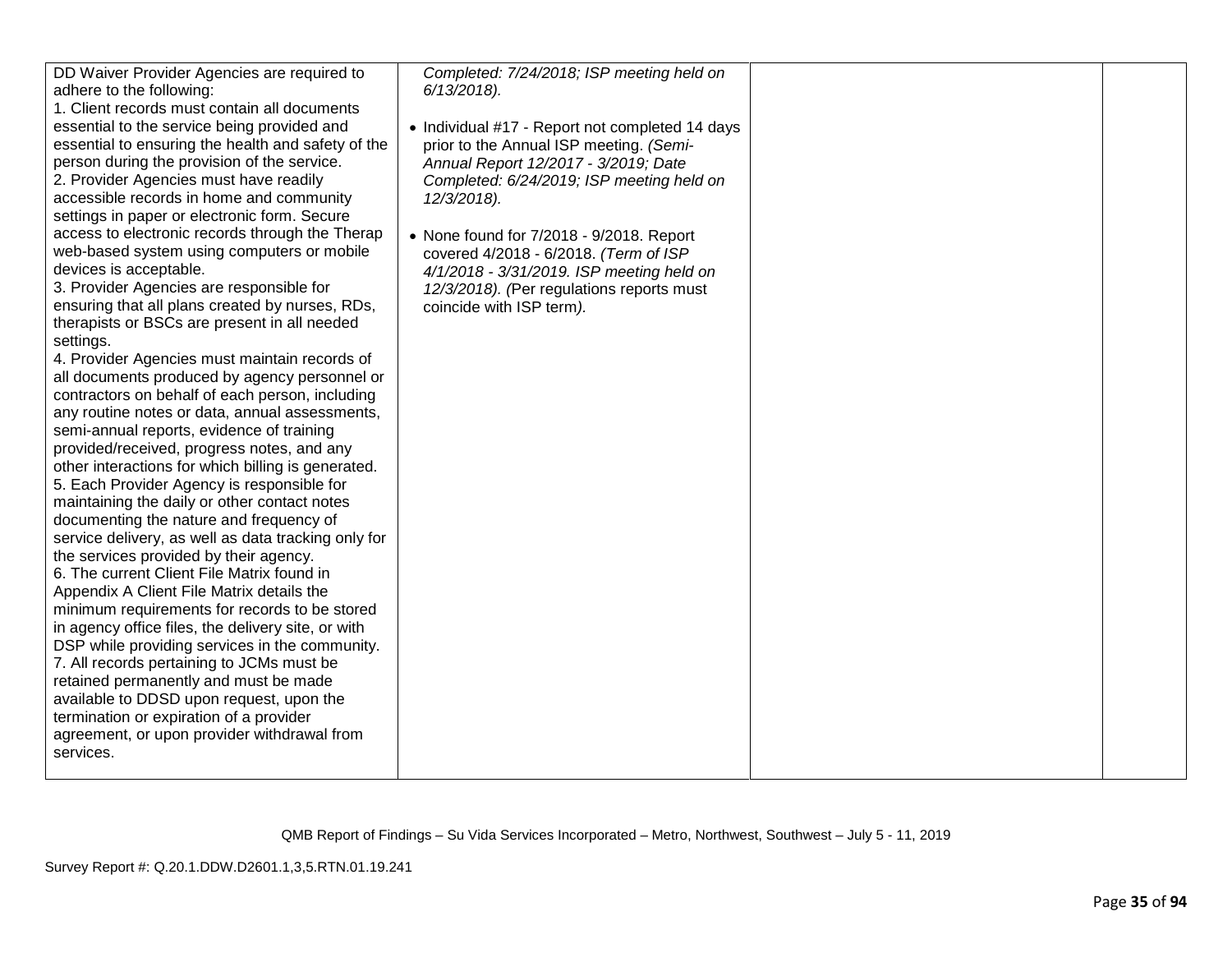| <b>Chapter 19: Provider Reporting</b>               |  |  |
|-----------------------------------------------------|--|--|
| Requirements: 19.5 Semi-Annual Reporting:           |  |  |
| The semi-annual report provides status updates      |  |  |
| to life circumstances, health, and progress         |  |  |
| toward ISP goals and/or goals related to            |  |  |
| professional and clinical services provided         |  |  |
| through the DD Waiver. This report is submitted     |  |  |
| to the CM for review and may guide actions          |  |  |
| taken by the person's IDT if necessary. Semi-       |  |  |
| annual reports may be requested by DDSD for         |  |  |
| QA activities.                                      |  |  |
| Semi-annual reports are required as follows:        |  |  |
| 1. DD Waiver Provider Agencies, except AT,          |  |  |
| EMSP, Supplemental Dental, PRSC, SSE and            |  |  |
| Crisis Supports, must complete semi-annual          |  |  |
| reports.                                            |  |  |
| 2. A Respite Provider Agency must submit a          |  |  |
| semi-annual progress report to the CM that          |  |  |
| describes progress on the Action Plan(s) and        |  |  |
| Desired Outcome(s) when Respite is the only         |  |  |
| service included in the ISP other than Case         |  |  |
| Management for an adult age 21 or older.            |  |  |
| 3. The first semi-annual report will cover the time |  |  |
| from the start of the person's ISP year until the   |  |  |
| end of the subsequent six-month period (180         |  |  |
| calendar days) and is due ten calendar days         |  |  |
| after the period ends (190 calendar days).          |  |  |
| 4. The second semi-annual report is integrated      |  |  |
| into the annual report or professional              |  |  |
| assessment/annual re-evaluation when                |  |  |
| applicable and is due 14 calendar days prior to     |  |  |
| the annual ISP meeting.                             |  |  |
| 5. Semi-annual reports must contain at a            |  |  |
| minimum written documentation of:                   |  |  |
| a. the name of the person and date on each          |  |  |
| page;                                               |  |  |
| b. the timeframe that the report covers;            |  |  |
| c. timely completion of relevant activities from    |  |  |
| ISP Action Plans or clinical service goals during   |  |  |
| timeframe the report is covering;                   |  |  |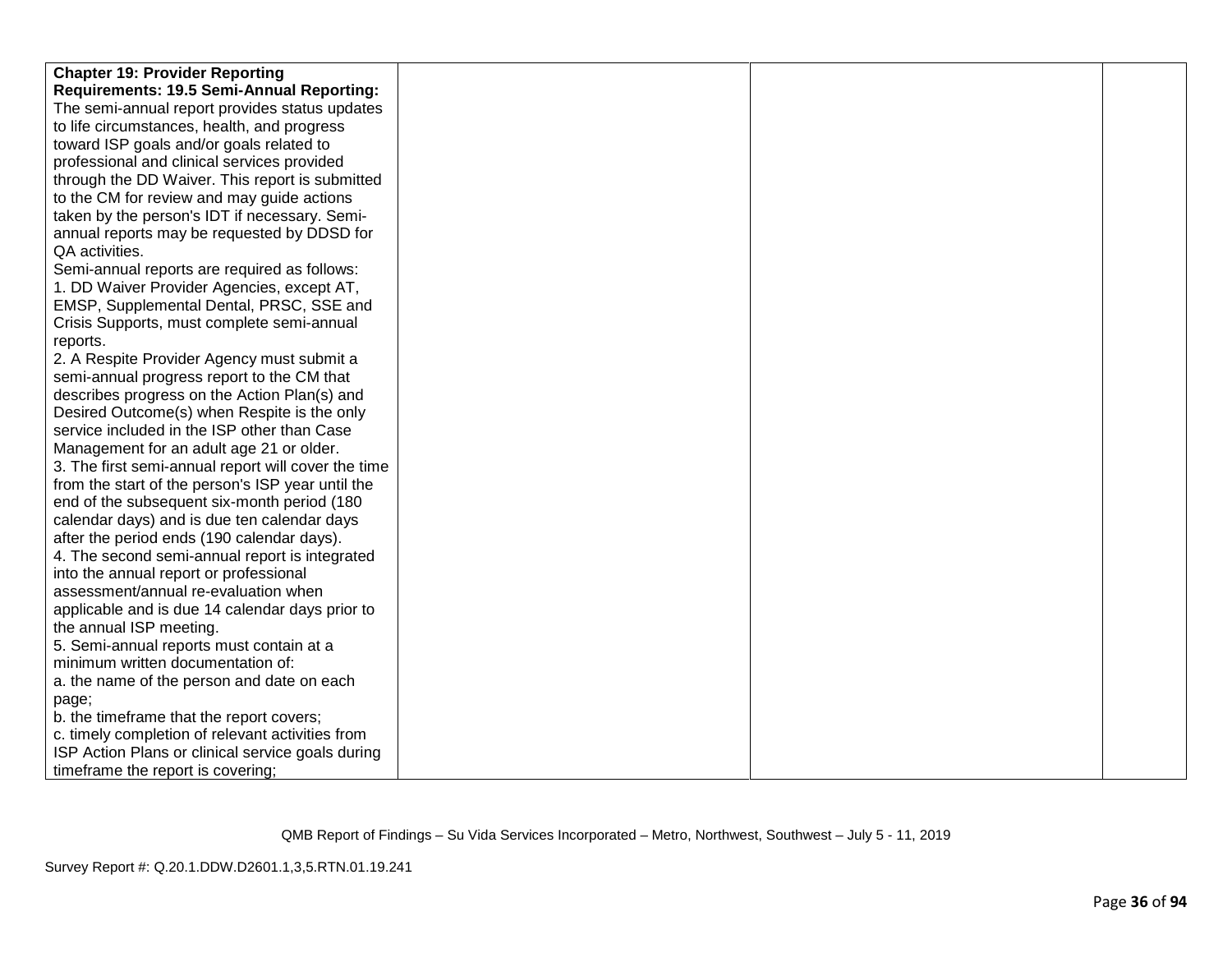| d. a description of progress towards Desired<br>Outcomes in the ISP related to the service<br>provided;<br>e. a description of progress toward any service<br>specific or treatment goals when applicable (e.g.<br>health related goals for nursing);<br>f. significant changes in routine or staffing if<br>applicable;<br>g. unusual or significant life events, including<br>significant change of health or behavioral health<br>condition; |  |  |
|-------------------------------------------------------------------------------------------------------------------------------------------------------------------------------------------------------------------------------------------------------------------------------------------------------------------------------------------------------------------------------------------------------------------------------------------------|--|--|
| h. the signature of the agency staff responsible<br>for preparing the report; and<br>i. any other required elements by service type<br>that are detailed in these standards.                                                                                                                                                                                                                                                                    |  |  |
|                                                                                                                                                                                                                                                                                                                                                                                                                                                 |  |  |
|                                                                                                                                                                                                                                                                                                                                                                                                                                                 |  |  |
|                                                                                                                                                                                                                                                                                                                                                                                                                                                 |  |  |
|                                                                                                                                                                                                                                                                                                                                                                                                                                                 |  |  |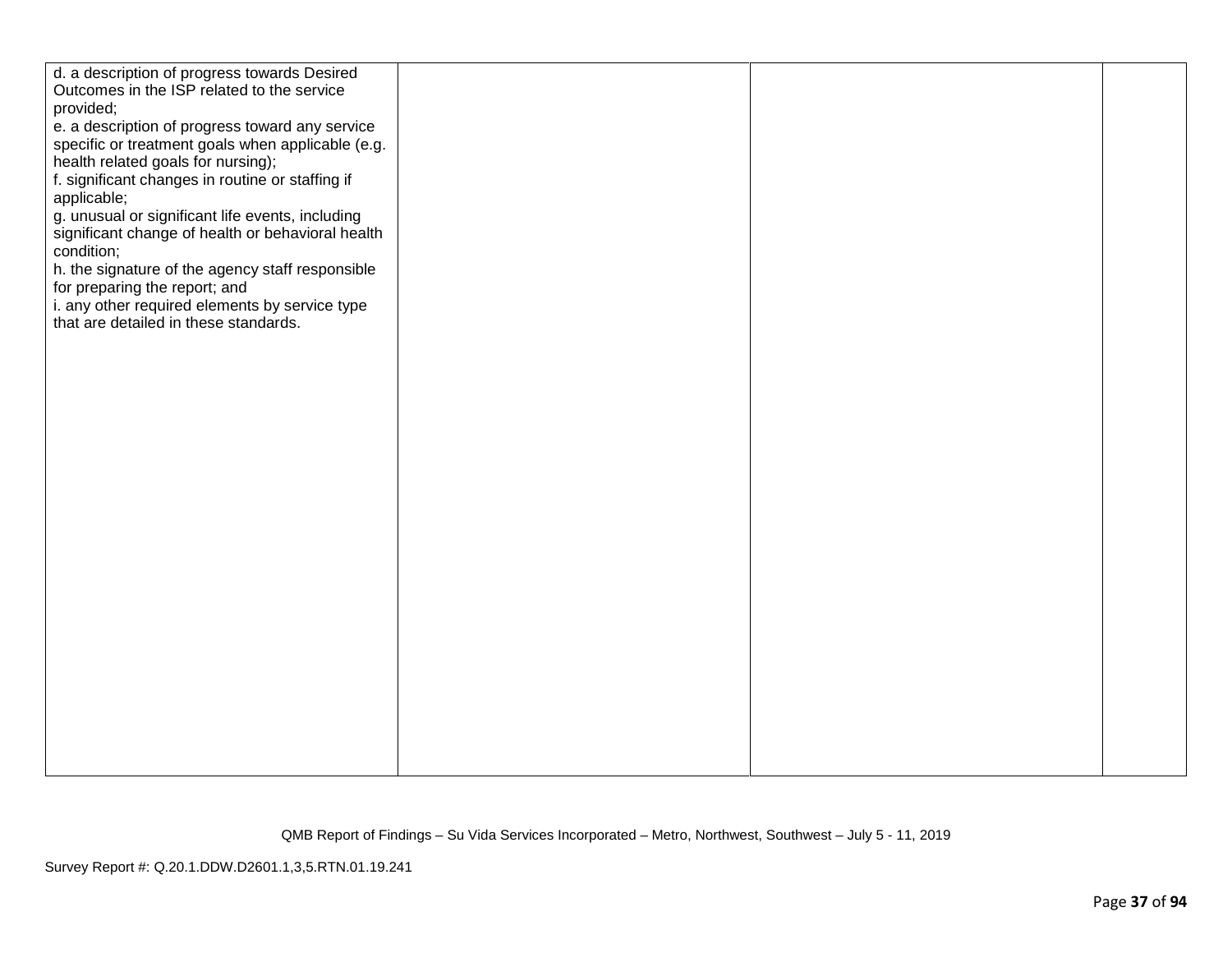| Tag # IS04 Community Life Engagement                                                                                                                                                                                                                                                                                                                                                                                                                                                                                                                                                                                                                                                                                                                                                                                                                                                                                                                                                                                                                                                                                                                                                                                                                                                                                                                                                                                                                                                                                                                                    | <b>Standard Level Deficiency</b>                                                                                                                                                                                                                                                                                                                                                                                                                                                                                                                                                    |                                                                                                                                                                                                                                                                                                                                                                                                                                                                                                                                                                                                                          |  |
|-------------------------------------------------------------------------------------------------------------------------------------------------------------------------------------------------------------------------------------------------------------------------------------------------------------------------------------------------------------------------------------------------------------------------------------------------------------------------------------------------------------------------------------------------------------------------------------------------------------------------------------------------------------------------------------------------------------------------------------------------------------------------------------------------------------------------------------------------------------------------------------------------------------------------------------------------------------------------------------------------------------------------------------------------------------------------------------------------------------------------------------------------------------------------------------------------------------------------------------------------------------------------------------------------------------------------------------------------------------------------------------------------------------------------------------------------------------------------------------------------------------------------------------------------------------------------|-------------------------------------------------------------------------------------------------------------------------------------------------------------------------------------------------------------------------------------------------------------------------------------------------------------------------------------------------------------------------------------------------------------------------------------------------------------------------------------------------------------------------------------------------------------------------------------|--------------------------------------------------------------------------------------------------------------------------------------------------------------------------------------------------------------------------------------------------------------------------------------------------------------------------------------------------------------------------------------------------------------------------------------------------------------------------------------------------------------------------------------------------------------------------------------------------------------------------|--|
| Developmental Disabilities (DD) Waiver Service<br>Standards 2/26/2018; Re-Issue: 12/28/2018; Eff<br>1/1/2019<br><b>Chapter 11: Community Inclusion</b><br>11.1 General Scope and Intent of Services:<br>Community Inclusion (CI) is the umbrella term<br>used to describe services in this chapter. In<br>general, CI refers to opportunities for people<br>with I/DD to access and participate in activities<br>and functions of community life. The DD waiver<br>program offers Customized Community<br>Supports (CCS), which refers to non-work<br>activities and Community Integrated<br>Employment (CIE) which refers to paid work<br>experiences or activities to obtain paid work.<br>CCS and CIE services are mandated to be<br>provided in the community to the fullest extent<br>possible.<br>11.3 Implementation of a Meaningful Day:<br>The objective of implementing a Meaningful Day<br>is to plan and provide supports to implement the<br>person's definition of his/her own meaningful<br>day, contained in the ISP. Implementation<br>activities of the person's meaningful day are<br>documented in daily schedules and progress<br>notes.<br>1. Meaningful Day includes:<br>a. purposeful and meaningful work;<br>b. substantial and sustained opportunity for<br>optimal health;<br>c. self-empowerment;<br>d. personalized relationships;<br>e. skill development and/or maintenance; and<br>f. social, educational, and community inclusion<br>activities that are directly linked to the vision,<br>Desired Outcomes and Action Plans stated in | Based on record review, the Agency did not<br>have evidence of their implementation of a<br>meaningful day in daily schedules / individual<br>calendar and progress notes for 2 of 18<br>Individuals.<br>Review of the individual case files found there is<br>no individualized schedule that can be modified<br>easily based on the individual needs,<br>preferences and circumstances and that outline<br>planned activities per day, week and month<br>including date, time, location and cost of the<br>activity:<br><b>Calendar / Daily Calendar:</b><br>• Not Found (#6, 11) | Provider:<br><b>State your Plan of Correction for the</b><br>deficiencies cited in this tag here (How is the<br>deficiency going to be corrected? This can be<br>specific to each deficiency cited or if possible an<br>overall correction?): $\rightarrow$<br><b>Provider:</b><br><b>Enter your ongoing Quality</b><br><b>Assurance/Quality Improvement processes</b><br>as it related to this tag number here (What is<br>going to be done? How many individuals is this<br>going to affect? How often will this be completed?<br>Who is responsible? What steps will be taken if<br>issues are found?): $\rightarrow$ |  |
| the person's ISP.                                                                                                                                                                                                                                                                                                                                                                                                                                                                                                                                                                                                                                                                                                                                                                                                                                                                                                                                                                                                                                                                                                                                                                                                                                                                                                                                                                                                                                                                                                                                                       |                                                                                                                                                                                                                                                                                                                                                                                                                                                                                                                                                                                     |                                                                                                                                                                                                                                                                                                                                                                                                                                                                                                                                                                                                                          |  |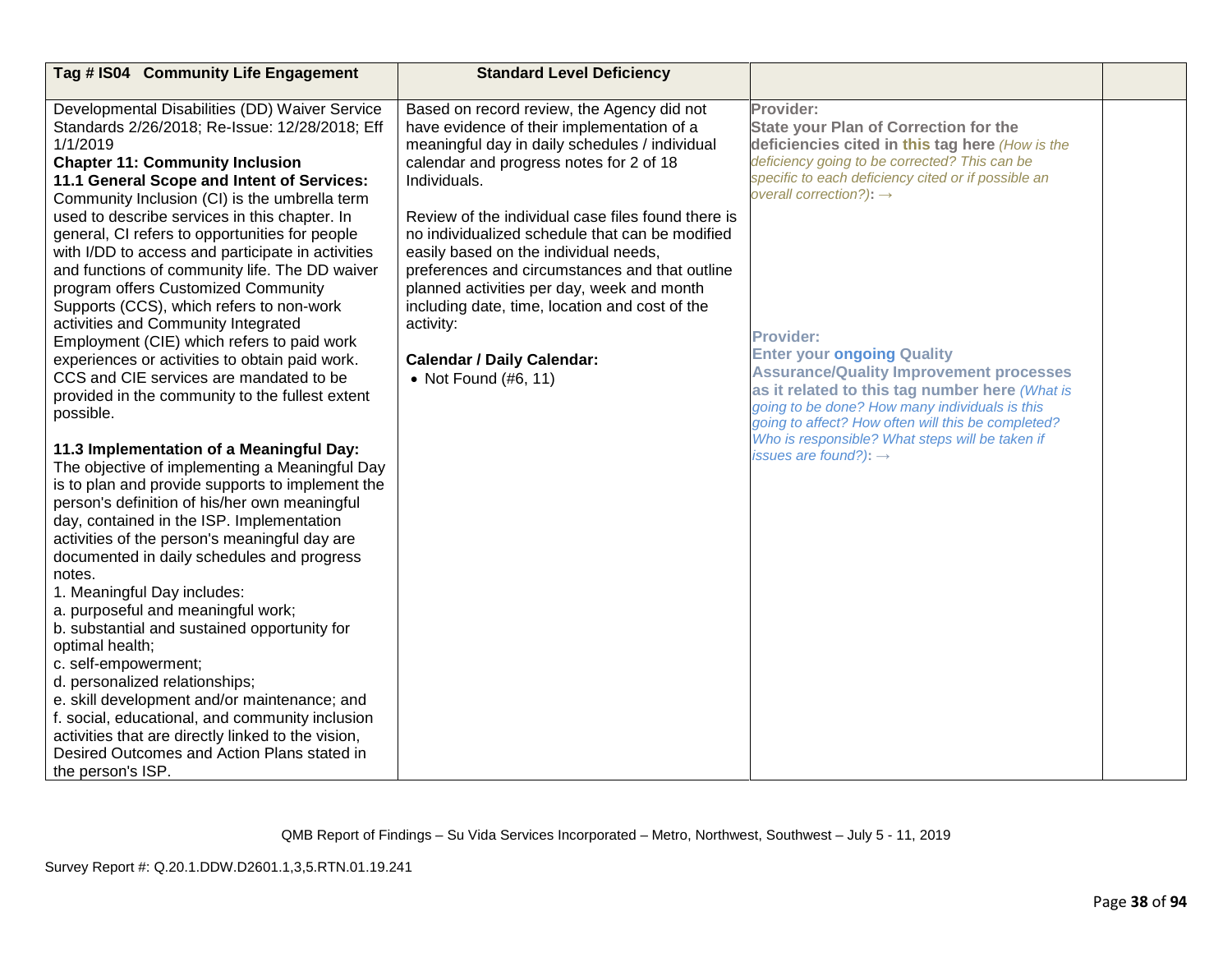| 2. Community Life Engagement (CLE) is also         |  |  |
|----------------------------------------------------|--|--|
| sometimes used to refer to "Meaningful Day" or     |  |  |
| "Adult Habilitation" activities. CLE refers to     |  |  |
| supporting people in their communities, in non-    |  |  |
| work activities. Examples of CLE activities may    |  |  |
| include participating in clubs, classes, or        |  |  |
| recreational activities in the community; learning |  |  |
| new skills to become more independent;             |  |  |
| volunteering; or retirement activities. Meaningful |  |  |
| Day activities should be developed with the four   |  |  |
| guideposts of CLE in mind1. The four               |  |  |
| guideposts of CLE are:                             |  |  |
| a. individualized supports for each person;        |  |  |
| b. promotion of community membership and           |  |  |
| contribution;                                      |  |  |
| c. use of human and social capital to decrease     |  |  |
| dependence on paid supports; and                   |  |  |
| d. provision of supports that are outcome-         |  |  |
| oriented and regularly monitored.                  |  |  |
| 3. The term "day" does not mean activities         |  |  |
| between 9:00 a.m. to 5:00 p.m. on weekdays.        |  |  |
| 4. Community Inclusion is not limited to specific  |  |  |
| hours or days of the week. These services may      |  |  |
| not be used to supplant the responsibility of the  |  |  |
| Living Supports Provider Agency for a person       |  |  |
| who receives both services.                        |  |  |
|                                                    |  |  |
|                                                    |  |  |
|                                                    |  |  |
|                                                    |  |  |
|                                                    |  |  |
|                                                    |  |  |
|                                                    |  |  |
|                                                    |  |  |
|                                                    |  |  |
|                                                    |  |  |
|                                                    |  |  |
|                                                    |  |  |
|                                                    |  |  |
|                                                    |  |  |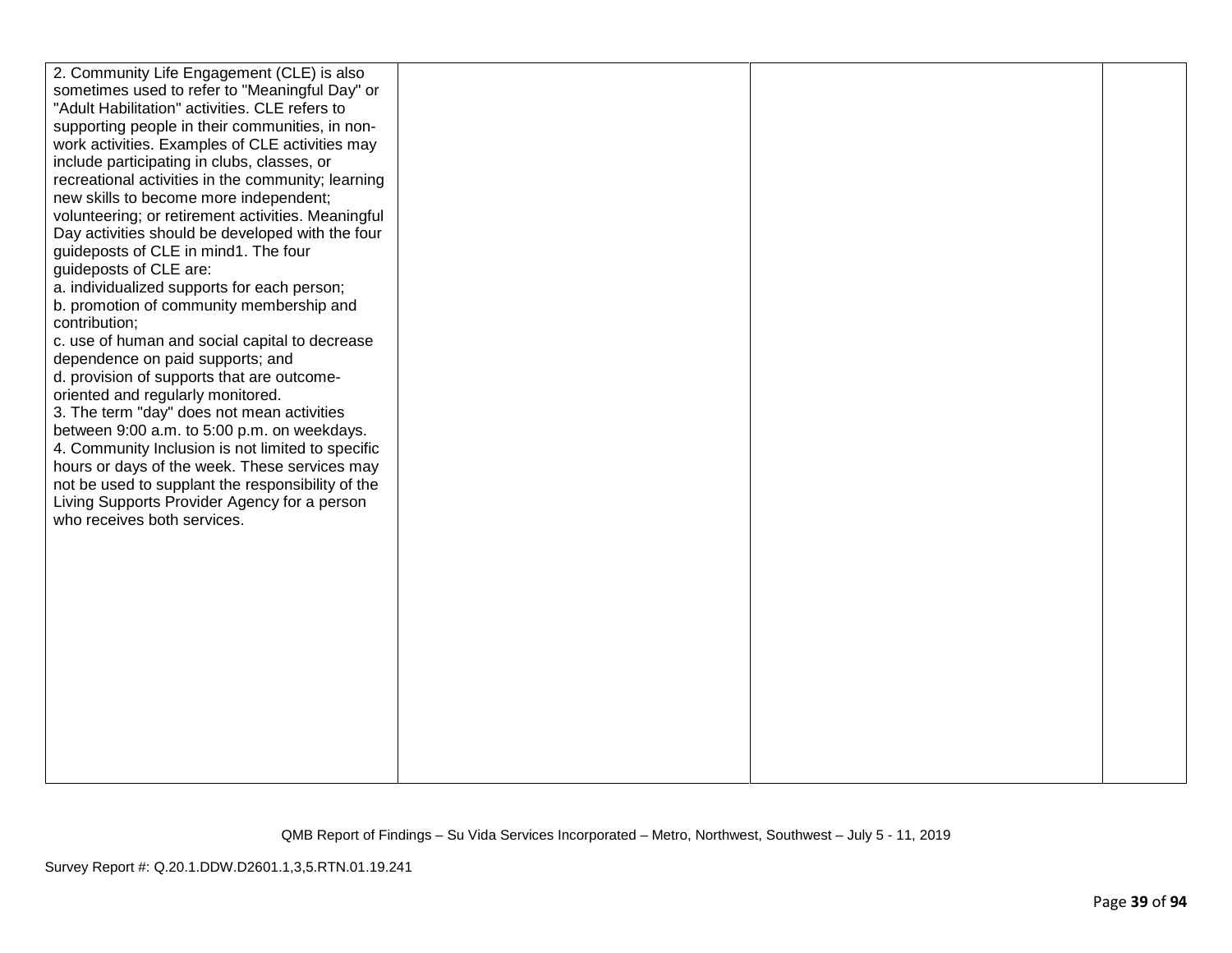| Tag # LS14 Residential Service Delivery Site<br><b>Case File (ISP and Healthcare requirements)</b> | <b>Condition of Participation Level Deficiency</b> |                                                                                                  |  |
|----------------------------------------------------------------------------------------------------|----------------------------------------------------|--------------------------------------------------------------------------------------------------|--|
| Developmental Disabilities (DD) Waiver Service                                                     | After an analysis of the evidence it has been      | Provider:                                                                                        |  |
| Standards 2/26/2018; Re-Issue: 12/28/2018; Eff                                                     | determined there is a significant potential for a  | <b>State your Plan of Correction for the</b>                                                     |  |
| 1/1/2019                                                                                           | negative outcome to occur.                         | deficiencies cited in this tag here (How is the                                                  |  |
| <b>Chapter 20: Provider Documentation and</b>                                                      |                                                    | deficiency going to be corrected? This can be                                                    |  |
| <b>Client Records: 20.2 Client Records</b>                                                         | Based on record review, the Agency did not         | specific to each deficiency cited or if possible an                                              |  |
| Requirements: All DD Waiver Provider                                                               | maintain a complete and confidential case file in  | overall correction?): $\rightarrow$                                                              |  |
| Agencies are required to create and maintain                                                       | the residence for 7 of 12 Individuals receiving    |                                                                                                  |  |
| individual client records. The contents of client                                                  | Living Care Arrangements.                          |                                                                                                  |  |
| records vary depending on the unique needs of                                                      |                                                    |                                                                                                  |  |
| the person receiving services and the resultant                                                    | Review of the residential individual case files    |                                                                                                  |  |
| information produced. The extent of                                                                | revealed the following items were not found,       |                                                                                                  |  |
| documentation required for individual client                                                       | incomplete or not current:                         |                                                                                                  |  |
| records per service type depends on the location                                                   |                                                    |                                                                                                  |  |
| of the file, the type of service being provided,                                                   | <b>Annual ISP:</b>                                 | <b>Provider:</b>                                                                                 |  |
| and the information necessary.                                                                     | • Not Current (#8)                                 | <b>Enter your ongoing Quality</b>                                                                |  |
| DD Waiver Provider Agencies are required to                                                        |                                                    | <b>Assurance/Quality Improvement processes</b>                                                   |  |
| adhere to the following:                                                                           | ISP Teaching and Support Strategies:               | as it related to this tag number here (What is<br>going to be done? How many individuals is this |  |
| 1. Client records must contain all documents                                                       | Individual #8:                                     | going to affect? How often will this be completed?                                               |  |
| essential to the service being provided and                                                        | TSS not found for the Live Outcome Statement /     | Who is responsible? What steps will be taken if                                                  |  |
| essential to ensuring the health and safety of the                                                 | <b>Action Steps:</b>                               | issues are found?): $\rightarrow$                                                                |  |
| person during the provision of the service.                                                        | • " will choose a household chore to               |                                                                                                  |  |
| 2. Provider Agencies must have readily                                                             | complete."                                         |                                                                                                  |  |
| accessible records in home and community                                                           |                                                    |                                                                                                  |  |
| settings in paper or electronic form. Secure                                                       | • " will complete a gardening task."               |                                                                                                  |  |
| access to electronic records through the Therap                                                    |                                                    |                                                                                                  |  |
| web-based system using computers or mobile                                                         | Individual #14:                                    |                                                                                                  |  |
| devices is acceptable.                                                                             | TSS not found for the Live Outcome Statement /     |                                                                                                  |  |
| 3. Provider Agencies are responsible for                                                           | <b>Action Steps:</b>                               |                                                                                                  |  |
| ensuring that all plans created by nurses, RDs,                                                    | . " will use her visual and audio cues to          |                                                                                                  |  |
| therapists or BSCs are present in all needed<br>settings.                                          | match numbers to their equal amount."              |                                                                                                  |  |
| 4. Provider Agencies must maintain records of                                                      |                                                    |                                                                                                  |  |
| all documents produced by agency personnel or                                                      | Individual #17:                                    |                                                                                                  |  |
| contractors on behalf of each person, including                                                    | TSS not found for the Live Outcome Statement /     |                                                                                                  |  |
| any routine notes or data, annual assessments,                                                     | <b>Action Steps:</b>                               |                                                                                                  |  |
| semi-annual reports, evidence of training                                                          | . "will purchase the AT device through the AT      |                                                                                                  |  |
| provided/received, progress notes, and any                                                         | fund."                                             |                                                                                                  |  |
| other interactions for which billing is generated.                                                 |                                                    |                                                                                                  |  |
|                                                                                                    |                                                    |                                                                                                  |  |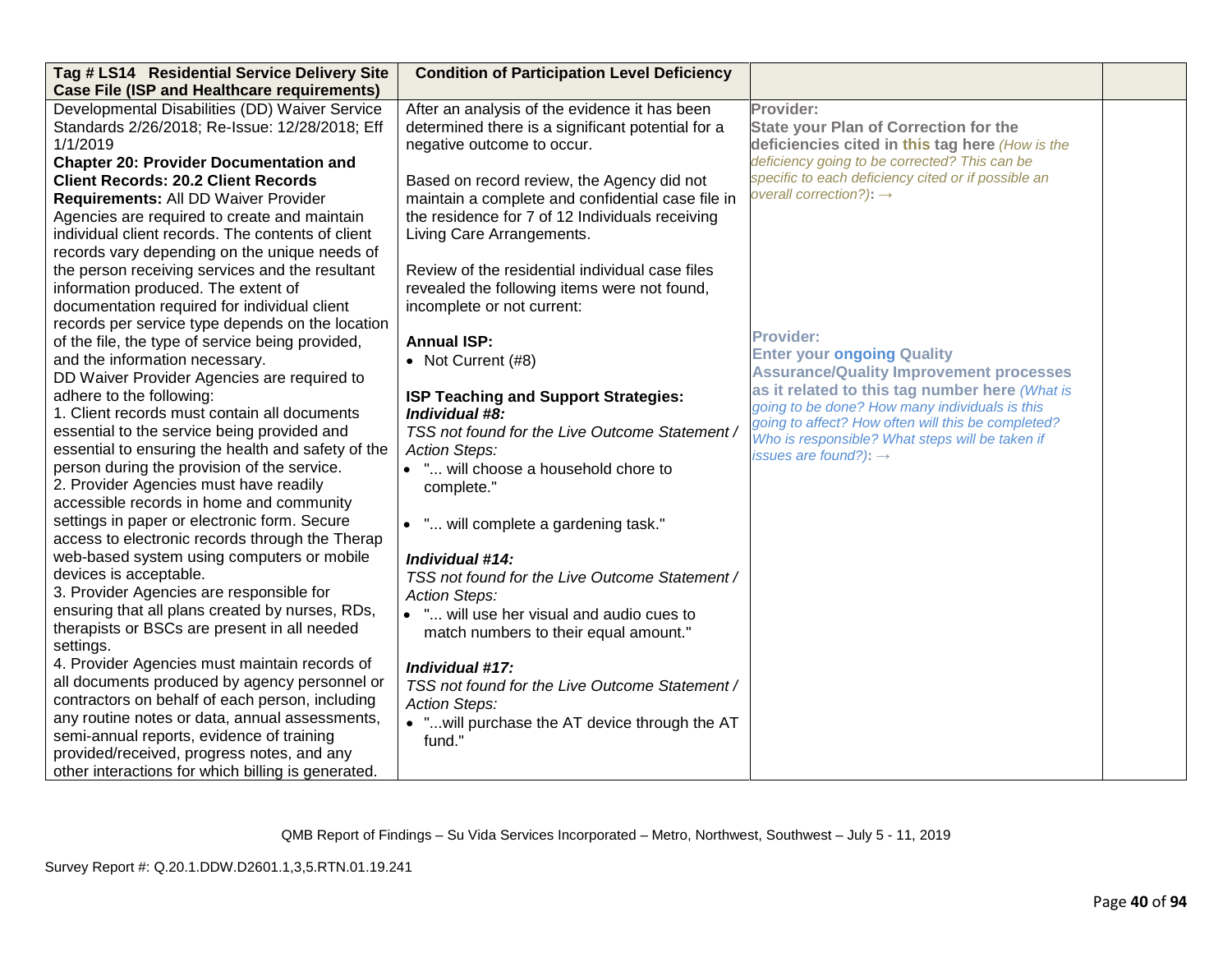| 5. Each Provider Agency is responsible for<br>maintaining the daily or other contact notes<br>documenting the nature and frequency of | • " will try an app of his choice 2 times a<br>month." |  |
|---------------------------------------------------------------------------------------------------------------------------------------|--------------------------------------------------------|--|
| service delivery, as well as data tracking only for                                                                                   | Individual #19:                                        |  |
| the services provided by their agency.                                                                                                | TSS not found for the following Live Outcome           |  |
| 6. The current Client File Matrix found in                                                                                            | Statement / Action Steps:                              |  |
| Appendix A Client File Matrix details the                                                                                             | . " will collect and organize her daily receipts       |  |
| minimum requirements for records to be stored                                                                                         | for the week."                                         |  |
| in agency office files, the delivery site, or with                                                                                    |                                                        |  |
| DSP while providing services in the community.                                                                                        |                                                        |  |
| 7. All records pertaining to JCMs must be                                                                                             | • " will review her spending for the week."            |  |
| retained permanently and must be made                                                                                                 |                                                        |  |
| available to DDSD upon request, upon the                                                                                              | . " will manage the amount to be utilized for          |  |
| termination or expiration of a provider                                                                                               | spending per week."                                    |  |
| agreement, or upon provider withdrawal from                                                                                           |                                                        |  |
| services.                                                                                                                             | TSS not found for the following Fun/Relationship       |  |
|                                                                                                                                       | Outcome Statement / Action Steps:                      |  |
| 20.5.3 Health Passport and Physician                                                                                                  | . " will research a hotel and restaurant she           |  |
| <b>Consultation Form: All Primary and Secondary</b>                                                                                   | wants to go to for a trip."                            |  |
| Provider Agencies must use the Health Passport                                                                                        |                                                        |  |
| and Physician Consultation form from the                                                                                              | <b>Healthcare Passport:</b>                            |  |
| Therap system. This standardized document                                                                                             | • Not Found $(H13)$                                    |  |
| contains individual, physician and emergency                                                                                          |                                                        |  |
| contact information, a complete list of current                                                                                       | • Not Current $(H8, 19)$                               |  |
| medical diagnoses, health and safety risk                                                                                             |                                                        |  |
| factors, allergies, and information regarding                                                                                         | • Did not contain information regarding                |  |
| insurance, guardianship, and advance                                                                                                  | insurance (#5)                                         |  |
| directives. The Health Passport also includes a                                                                                       |                                                        |  |
| standardized form to use at medical                                                                                                   | <b>Health Care Plans:</b>                              |  |
| appointments called the Physician Consultation                                                                                        | • Bowel and Bladder (#17)                              |  |
| form. The Physician Consultation form contains                                                                                        | • Gerd $(#3)$                                          |  |
| a list of all current medications. Requirements                                                                                       | • Paralysis $(\#17)$                                   |  |
| for the Health Passport and Physician                                                                                                 | • Seizures $(#3, 17)$                                  |  |
| Consultation form are:                                                                                                                | • Status of Care/Hygiene (#13)                         |  |
| 2. The Primary and Secondary Provider                                                                                                 |                                                        |  |
| Agencies must ensure that a current copy of the                                                                                       | <b>Medical Emergency Response Plans:</b>               |  |
| Health Passport and Physician Consultation                                                                                            | • Aspiration (#17)                                     |  |
| forms are printed and available at all service                                                                                        | • Seizures $(#17)$                                     |  |
| delivery sites. Both forms must be reprinted and                                                                                      |                                                        |  |
| placed at all service delivery sites each time the                                                                                    |                                                        |  |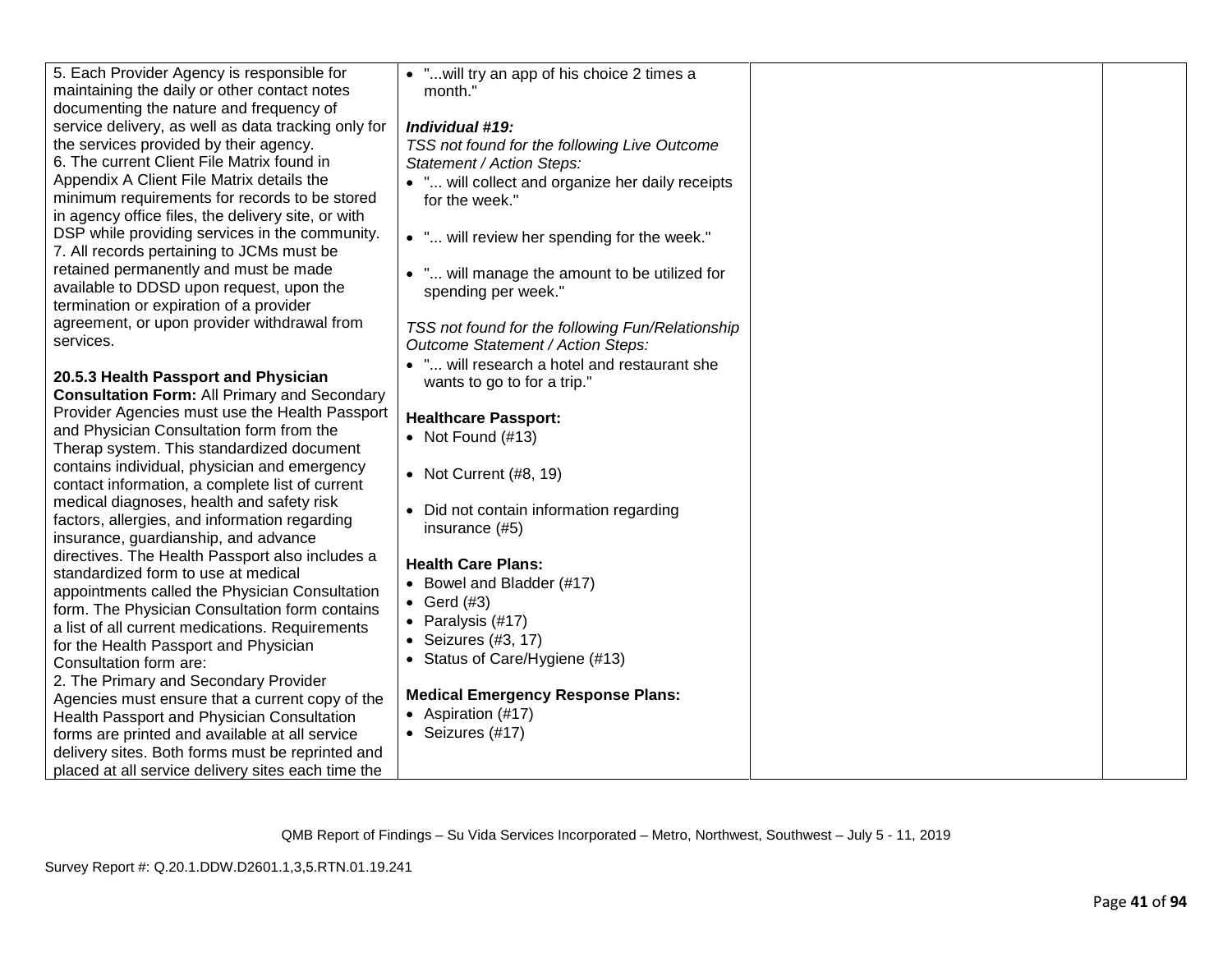| e-CHAT is updated for any reason and              |  |  |
|---------------------------------------------------|--|--|
| whenever there is a change to contact             |  |  |
| information contained in the IDF.                 |  |  |
|                                                   |  |  |
| <b>Chapter 13: Nursing Services:</b>              |  |  |
| 13.2.9 Healthcare Plans (HCP):                    |  |  |
| 1. At the nurse's discretion, based on prudent    |  |  |
| nursing practice, interim HCPs may be             |  |  |
| developed to address issues that must be          |  |  |
| implemented immediately after admission,          |  |  |
| readmission or change of medical condition to     |  |  |
| provide safe services prior to completion of the  |  |  |
| e-CHAT and formal care planning process. This     |  |  |
| includes interim ARM plans for those persons      |  |  |
| newly identified at moderate or high risk for     |  |  |
| aspiration. All interim plans must be removed if  |  |  |
| the plan is no longer needed or when final HCP    |  |  |
| including CARMPs are in place to avoid            |  |  |
| duplication of plans.                             |  |  |
| 2. In collaboration with the IDT, the agency      |  |  |
| nurse is required to create HCPs that address all |  |  |
| the areas identified as required in the most      |  |  |
| current e-CHAT summary                            |  |  |
|                                                   |  |  |
| 13.2.10 Medical Emergency Response Plan           |  |  |
| (MERP):                                           |  |  |
| 1. The agency nurse is required to develop a      |  |  |
| Medical Emergency Response Plan (MERP) for        |  |  |
| all conditions marked with an "R" in the e-CHAT   |  |  |
| summary report. The agency nurse should use       |  |  |
| her/his clinical judgment and input from the      |  |  |
| Interdisciplinary Team (IDT) to determine         |  |  |
| whether shown as "C" in the e-CHAT summary        |  |  |
| report or other conditions also warrant a MERP.   |  |  |
| 2. MERPs are required for persons who have        |  |  |
| one or more conditions or illnesses that present  |  |  |
| a likely potential to become a life-threatening   |  |  |
| situation.                                        |  |  |
|                                                   |  |  |
|                                                   |  |  |
|                                                   |  |  |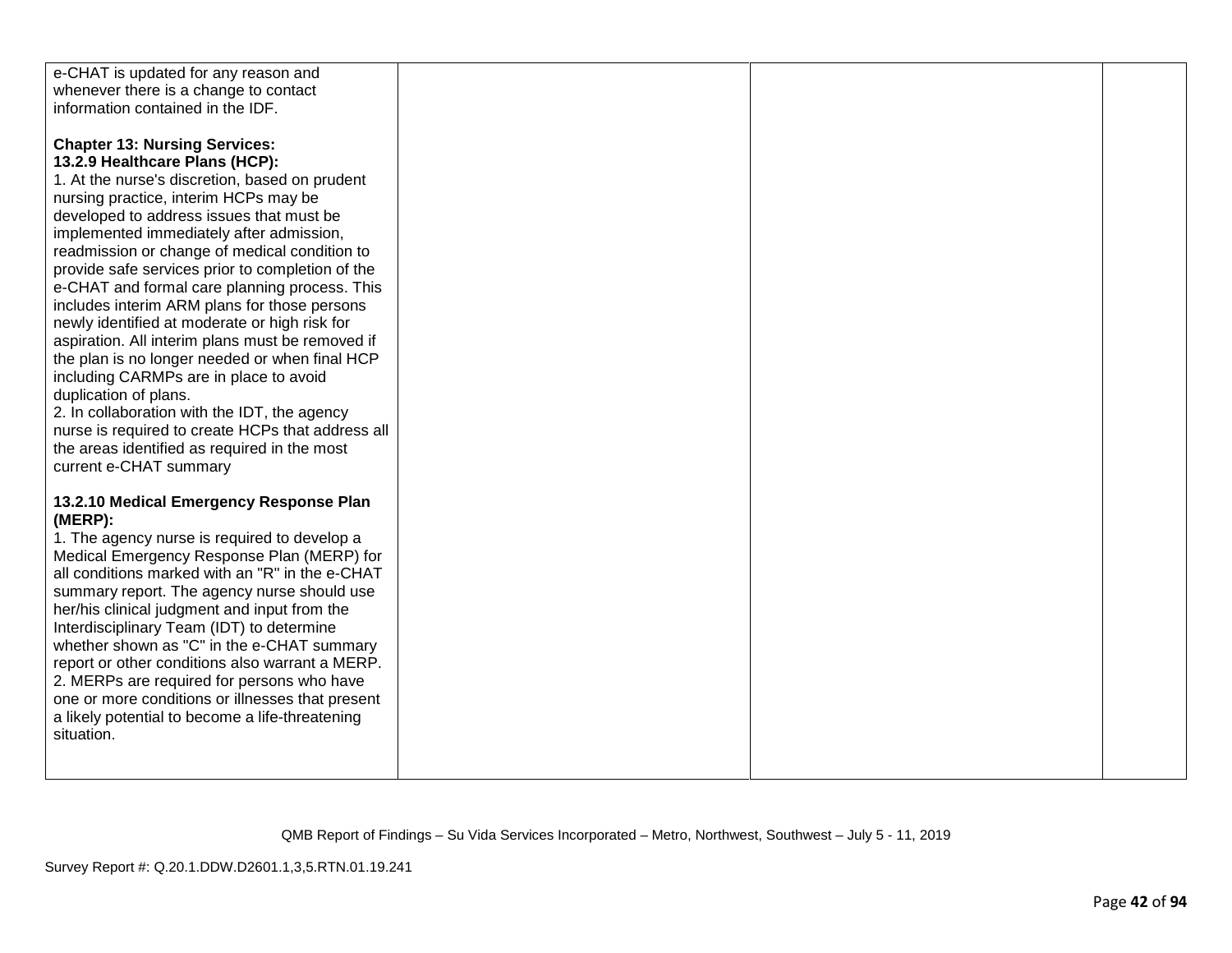| Tag # LS14.1 Residential Service Delivery                                                        | <b>Standard Level Deficiency</b>                  |                                                                                                  |  |
|--------------------------------------------------------------------------------------------------|---------------------------------------------------|--------------------------------------------------------------------------------------------------|--|
| <b>Site Case File (Other Required</b><br><b>Documentation)</b>                                   |                                                   |                                                                                                  |  |
| Developmental Disabilities (DD) Waiver Service                                                   | Based on record review, the Agency did not        | Provider:                                                                                        |  |
| Standards 2/26/2018; Re-Issue: 12/28/2018; Eff                                                   | maintain a complete and confidential case file in | <b>State your Plan of Correction for the</b>                                                     |  |
| 1/1/2019                                                                                         | the residence for 1 of 12 Individuals receiving   | deficiencies cited in this tag here (How is the                                                  |  |
| <b>Chapter 20: Provider Documentation and</b>                                                    | Living Care Arrangements.                         | deficiency going to be corrected? This can be                                                    |  |
| <b>Client Records: 20.2 Client Records</b>                                                       |                                                   | specific to each deficiency cited or if possible an                                              |  |
| Requirements: All DD Waiver Provider                                                             | Review of the residential individual case files   | overall correction?): $\rightarrow$                                                              |  |
| Agencies are required to create and maintain                                                     | revealed the following items were not found,      |                                                                                                  |  |
| individual client records. The contents of client                                                | incomplete, and/or not current:                   |                                                                                                  |  |
| records vary depending on the unique needs of                                                    |                                                   |                                                                                                  |  |
| the person receiving services and the resultant                                                  | <b>Positive Behavioral Supports Plan:</b>         |                                                                                                  |  |
| information produced. The extent of                                                              | • Not Current (#13)                               |                                                                                                  |  |
| documentation required for individual client                                                     |                                                   |                                                                                                  |  |
| records per service type depends on the location                                                 |                                                   |                                                                                                  |  |
| of the file, the type of service being provided,                                                 |                                                   | <b>Provider:</b>                                                                                 |  |
| and the information necessary.                                                                   |                                                   | <b>Enter your ongoing Quality</b>                                                                |  |
| DD Waiver Provider Agencies are required to                                                      |                                                   | <b>Assurance/Quality Improvement processes</b>                                                   |  |
| adhere to the following:                                                                         |                                                   | as it related to this tag number here (What is<br>going to be done? How many individuals is this |  |
| 1. Client records must contain all documents                                                     |                                                   | going to affect? How often will this be completed?                                               |  |
| essential to the service being provided and                                                      |                                                   | Who is responsible? What steps will be taken if                                                  |  |
| essential to ensuring the health and safety of the                                               |                                                   | issues are found?): $\rightarrow$                                                                |  |
| person during the provision of the service.                                                      |                                                   |                                                                                                  |  |
| 2. Provider Agencies must have readily                                                           |                                                   |                                                                                                  |  |
| accessible records in home and community                                                         |                                                   |                                                                                                  |  |
| settings in paper or electronic form. Secure                                                     |                                                   |                                                                                                  |  |
| access to electronic records through the Therap                                                  |                                                   |                                                                                                  |  |
| web based system using computers or mobile                                                       |                                                   |                                                                                                  |  |
| devices is acceptable.                                                                           |                                                   |                                                                                                  |  |
| 3. Provider Agencies are responsible for                                                         |                                                   |                                                                                                  |  |
| ensuring that all plans created by nurses, RDs,                                                  |                                                   |                                                                                                  |  |
| therapists or BSCs are present in all needed                                                     |                                                   |                                                                                                  |  |
| settings.                                                                                        |                                                   |                                                                                                  |  |
| 4. Provider Agencies must maintain records of                                                    |                                                   |                                                                                                  |  |
| all documents produced by agency personnel or<br>contractors on behalf of each person, including |                                                   |                                                                                                  |  |
| any routine notes or data, annual assessments,                                                   |                                                   |                                                                                                  |  |
| semi-annual reports, evidence of training                                                        |                                                   |                                                                                                  |  |
| provided/received, progress notes, and any                                                       |                                                   |                                                                                                  |  |
|                                                                                                  |                                                   |                                                                                                  |  |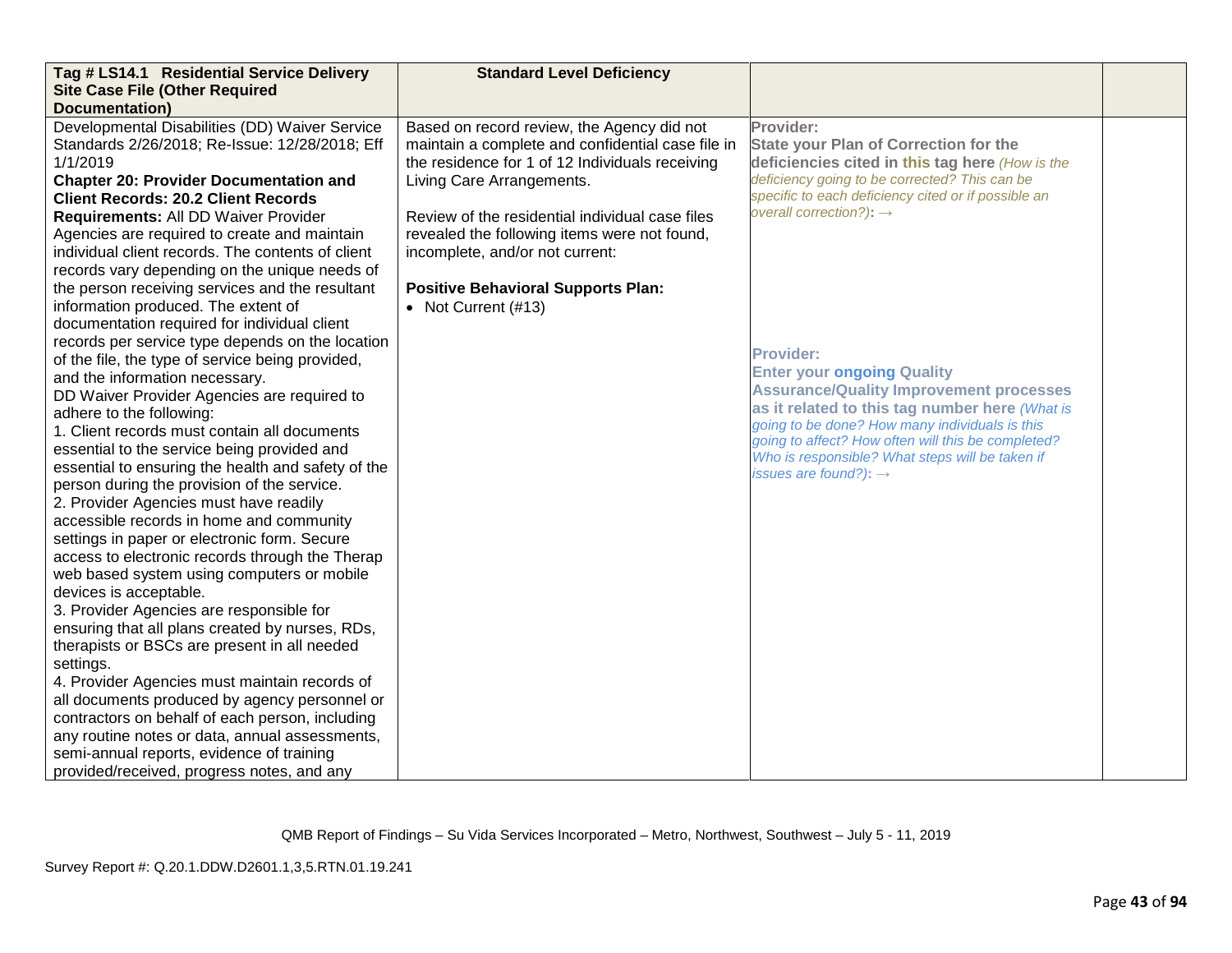| other interactions for which billing is generated.  |  |  |
|-----------------------------------------------------|--|--|
| 5. Each Provider Agency is responsible for          |  |  |
| maintaining the daily or other contact notes        |  |  |
| documenting the nature and frequency of             |  |  |
| service delivery, as well as data tracking only for |  |  |
| the services provided by their agency.              |  |  |
| 6. The current Client File Matrix found in          |  |  |
| Appendix A Client File Matrix details the           |  |  |
| minimum requirements for records to be stored       |  |  |
| in agency office files, the delivery site, or with  |  |  |
| DSP while providing services in the community.      |  |  |
| 7. All records pertaining to JCMs must be           |  |  |
| retained permanently and must be made               |  |  |
| available to DDSD upon request, upon the            |  |  |
| termination or expiration of a provider             |  |  |
| agreement, or upon provider withdrawal from         |  |  |
| services.                                           |  |  |
|                                                     |  |  |
|                                                     |  |  |
|                                                     |  |  |
|                                                     |  |  |
|                                                     |  |  |
|                                                     |  |  |
|                                                     |  |  |
|                                                     |  |  |
|                                                     |  |  |
|                                                     |  |  |
|                                                     |  |  |
|                                                     |  |  |
|                                                     |  |  |
|                                                     |  |  |
|                                                     |  |  |
|                                                     |  |  |
|                                                     |  |  |
|                                                     |  |  |
|                                                     |  |  |
|                                                     |  |  |
|                                                     |  |  |
|                                                     |  |  |
|                                                     |  |  |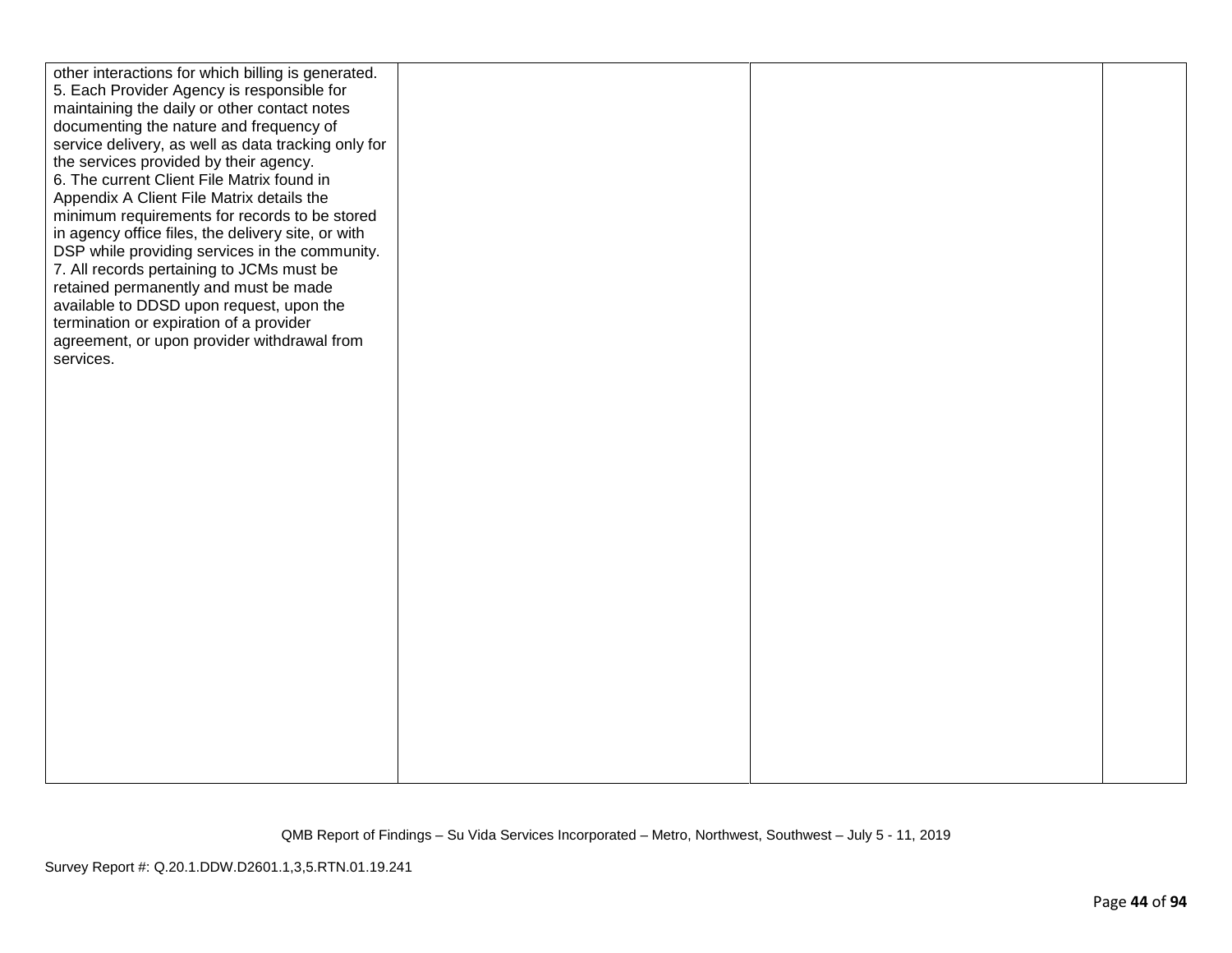| <b>Standard of Care</b>                                                                                                                                                                                                                                                                                                                                                                                                                                                                                                                                                                                                                                                                                                                                                                                                                | <b>Deficiencies</b>                                                                                                                                                                                                                                                                                                                                                                                 | Agency Plan of Correction, On-going QA/QI<br>& Responsible Party                                                                                                                                                                                                                                                                                                                                                                                                                                                                                                                                                         | <b>Date</b><br><b>Due</b> |
|----------------------------------------------------------------------------------------------------------------------------------------------------------------------------------------------------------------------------------------------------------------------------------------------------------------------------------------------------------------------------------------------------------------------------------------------------------------------------------------------------------------------------------------------------------------------------------------------------------------------------------------------------------------------------------------------------------------------------------------------------------------------------------------------------------------------------------------|-----------------------------------------------------------------------------------------------------------------------------------------------------------------------------------------------------------------------------------------------------------------------------------------------------------------------------------------------------------------------------------------------------|--------------------------------------------------------------------------------------------------------------------------------------------------------------------------------------------------------------------------------------------------------------------------------------------------------------------------------------------------------------------------------------------------------------------------------------------------------------------------------------------------------------------------------------------------------------------------------------------------------------------------|---------------------------|
| Service Domain: Qualified Providers - The State monitors non-licensed/non-certified providers to assure adherence to waiver requirements. The State<br>implements its policies and procedures for verifying that provider training is conducted in accordance with State requirements and the approved waiver.                                                                                                                                                                                                                                                                                                                                                                                                                                                                                                                         |                                                                                                                                                                                                                                                                                                                                                                                                     |                                                                                                                                                                                                                                                                                                                                                                                                                                                                                                                                                                                                                          |                           |
| Tag #1A20 Direct Support Personnel                                                                                                                                                                                                                                                                                                                                                                                                                                                                                                                                                                                                                                                                                                                                                                                                     | <b>Standard Level Deficiency</b>                                                                                                                                                                                                                                                                                                                                                                    |                                                                                                                                                                                                                                                                                                                                                                                                                                                                                                                                                                                                                          |                           |
| <b>Training</b>                                                                                                                                                                                                                                                                                                                                                                                                                                                                                                                                                                                                                                                                                                                                                                                                                        |                                                                                                                                                                                                                                                                                                                                                                                                     |                                                                                                                                                                                                                                                                                                                                                                                                                                                                                                                                                                                                                          |                           |
| Developmental Disabilities (DD) Waiver Service<br>Standards 2/26/2018; Re-Issue: 12/28/2018; Eff<br>1/1/2019<br><b>Chapter 17: Training Requirements: The</b><br>purpose of this chapter is to outline<br>requirements for completing, reporting and<br>documenting DDSD training requirements for<br>DD Waiver Provider Agencies as well as<br>requirements for certified trainers or mentors of<br>DDSD Core curriculum training.<br><b>17.1 Training Requirements for Direct</b><br><b>Support Personnel and Direct Support</b><br><b>Supervisors: Direct Support Personnel (DSP)</b><br>and Direct Support Supervisors (DSS) include<br>staff and contractors from agencies providing<br>the following services: Supported Living, Family<br>Living, CIHS, IMLS, CCS, CIE and Crisis<br>Supports.<br>1. DSP/DSS must successfully: | Based on record review, the Agency did not<br>ensure Orientation and Training requirements<br>were met for 1 of 97 Direct Support Personnel.<br>Review of Direct Support Personnel training<br>records found no evidence of the following<br>required DOH/DDSD trainings and certification<br>being completed:<br><b>First Aid:</b><br>$\bullet$ Expired (#629)<br>CPR:<br>$\bullet$ Expired (#629) | Provider:<br><b>State your Plan of Correction for the</b><br>deficiencies cited in this tag here (How is the<br>deficiency going to be corrected? This can be<br>specific to each deficiency cited or if possible an<br>overall correction?): $\rightarrow$<br><b>Provider:</b><br><b>Enter your ongoing Quality</b><br><b>Assurance/Quality Improvement processes</b><br>as it related to this tag number here (What is<br>going to be done? How many individuals is this<br>going to affect? How often will this be completed?<br>Who is responsible? What steps will be taken if<br>issues are found?): $\rightarrow$ |                           |
| a. Complete IST requirements in accordance<br>with the specifications described in the ISP of<br>each person supported and as outlined in 17.10<br>Individual-Specific Training below.<br>b. Complete training on DOH-approved ANE<br>reporting procedures in accordance with NMAC<br>7.1.14<br>c. Complete training in universal precautions.<br>The training materials shall meet Occupational<br>Safety and Health Administration (OSHA)<br>requirements<br>d. Complete and maintain certification in First<br>Aid and CPR. The training materials shall meet<br>OSHA requirements/guidelines.                                                                                                                                                                                                                                      |                                                                                                                                                                                                                                                                                                                                                                                                     |                                                                                                                                                                                                                                                                                                                                                                                                                                                                                                                                                                                                                          |                           |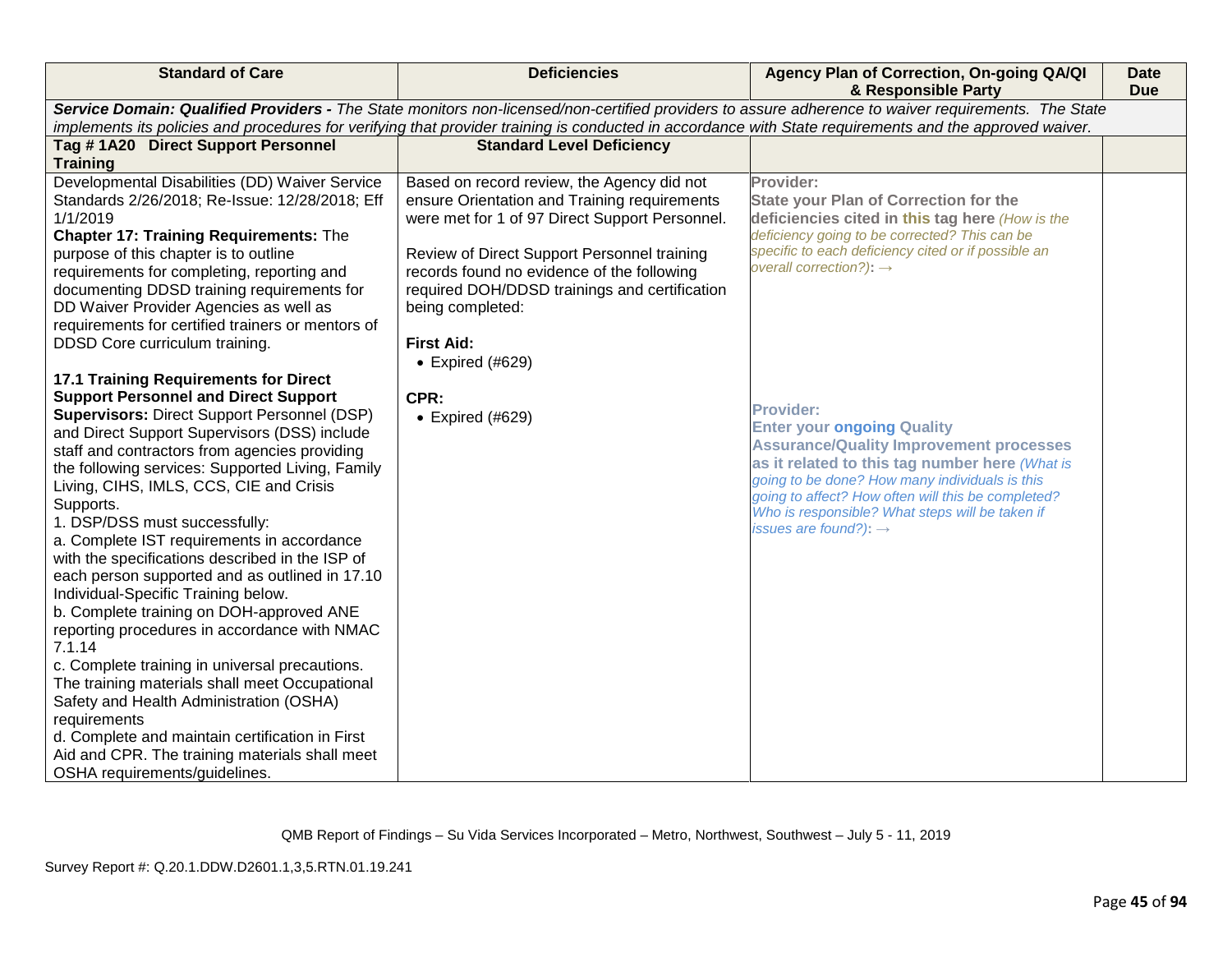| e. Complete relevant training in accordance with     |  |  |
|------------------------------------------------------|--|--|
| OSHA requirements (if job involves exposure to       |  |  |
| hazardous chemicals).                                |  |  |
| f. Become certified in a DDSD-approved system        |  |  |
| of crisis prevention and intervention (e.g.,         |  |  |
| MANDT, Handle with Care, CPI) before using           |  |  |
| EPR. Agency DSP and DSS shall maintain               |  |  |
| certification in a DDSD-approved system if any       |  |  |
| person they support has a BCIP that includes         |  |  |
| the use of EPR.                                      |  |  |
| g. Complete and maintain certification in a          |  |  |
| DDSD-approved medication course if required to       |  |  |
| assist with medication delivery.                     |  |  |
| h. Complete training regarding the HIPAA.            |  |  |
| 2. Any staff being used in an emergency to fill in   |  |  |
| or cover a shift must have at a minimum the          |  |  |
| DDSD required core trainings and be on shift         |  |  |
| with a DSP who has completed the relevant IST.       |  |  |
| 17.1.2 Training Requirements for Service             |  |  |
| <b>Coordinators (SC):</b> Service Coordinators (SCs) |  |  |
| refer to staff at agencies providing the following   |  |  |
| services: Supported Living, Family Living,           |  |  |
| Customized In-home Supports, Intensive               |  |  |
| Medical Living, Customized Community                 |  |  |
| Supports, Community Integrated Employment,           |  |  |
| and Crisis Supports.                                 |  |  |
| 1. A SC must successfully:                           |  |  |
| a. Complete IST requirements in accordance           |  |  |
| with the specifications described in the ISP of      |  |  |
| each person supported, and as outlined in the        |  |  |
| 17.10 Individual-Specific Training below.            |  |  |
| b. Complete training on DOH-approved ANE             |  |  |
| reporting procedures in accordance with NMAC         |  |  |
| 7.1.14.                                              |  |  |
| c. Complete training in universal precautions.       |  |  |
| The training materials shall meet Occupational       |  |  |
| Safety and Health Administration (OSHA)              |  |  |
| requirements.                                        |  |  |
| d. Complete and maintain certification in First      |  |  |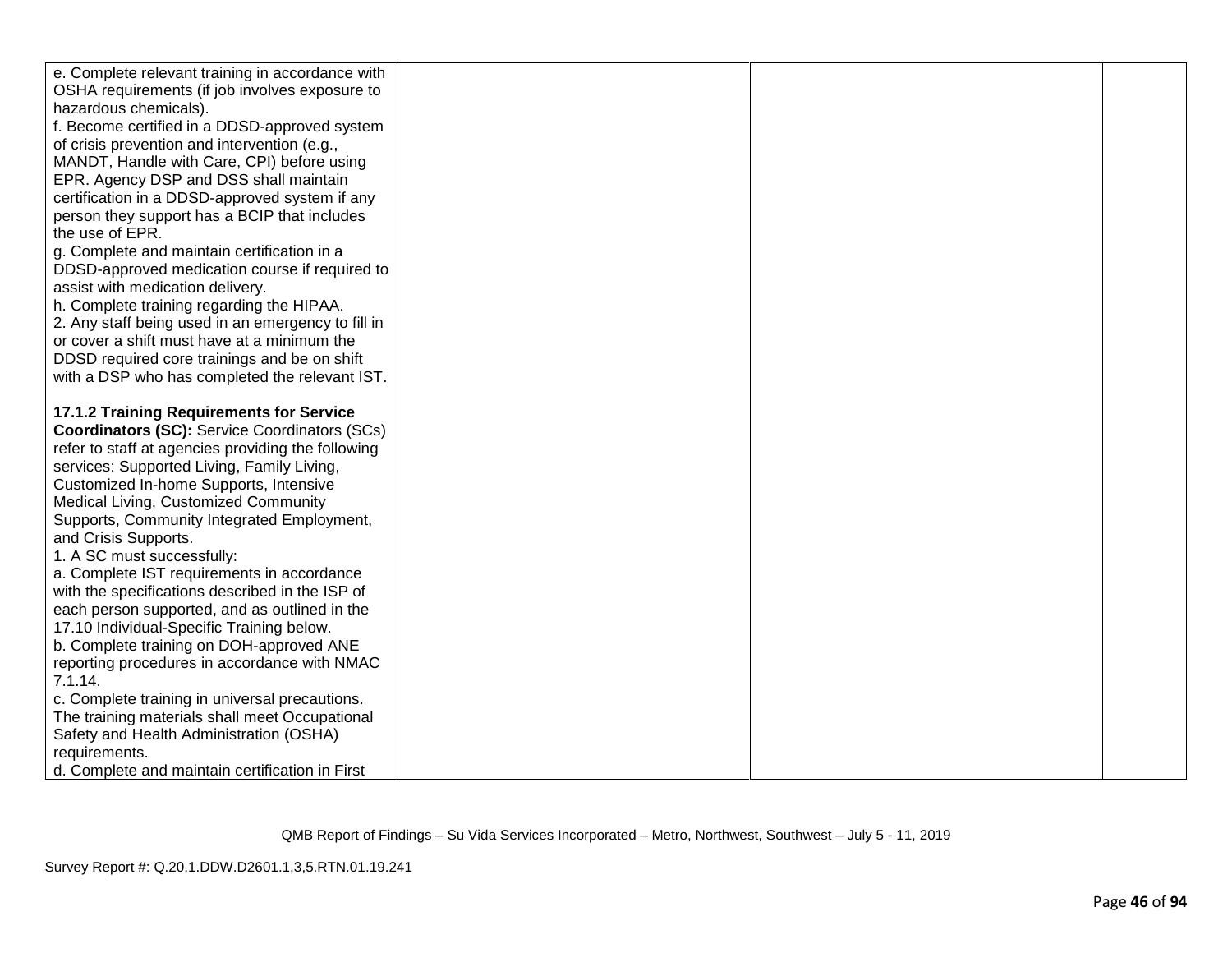| Aid and CPR. The training materials shall meet     |  |  |
|----------------------------------------------------|--|--|
| OSHA requirements/guidelines.                      |  |  |
| e. Complete relevant training in accordance with   |  |  |
| OSHA requirements (if job involves exposure to     |  |  |
| hazardous chemicals).                              |  |  |
| f. Become certified in a DDSD-approved system      |  |  |
| of crisis prevention and intervention (e.g.,       |  |  |
| MANDT, Handle with Care, CPI) before using         |  |  |
| emergency physical restraint. Agency SC shall      |  |  |
| maintain certification in a DDSD-approved          |  |  |
| system if a person they support has a              |  |  |
| Behavioral Crisis Intervention Plan that includes  |  |  |
| the use of emergency physical restraint.           |  |  |
| g. Complete and maintain certification in AWMD     |  |  |
| if required to assist with medications.            |  |  |
| h. Complete training regarding the HIPAA.          |  |  |
| 2. Any staff being used in an emergency to fill in |  |  |
| or cover a shift must have at a minimum the        |  |  |
| DDSD required core trainings.                      |  |  |
|                                                    |  |  |
|                                                    |  |  |
|                                                    |  |  |
|                                                    |  |  |
|                                                    |  |  |
|                                                    |  |  |
|                                                    |  |  |
|                                                    |  |  |
|                                                    |  |  |
|                                                    |  |  |
|                                                    |  |  |
|                                                    |  |  |
|                                                    |  |  |
|                                                    |  |  |
|                                                    |  |  |
|                                                    |  |  |
|                                                    |  |  |
|                                                    |  |  |
|                                                    |  |  |
|                                                    |  |  |
|                                                    |  |  |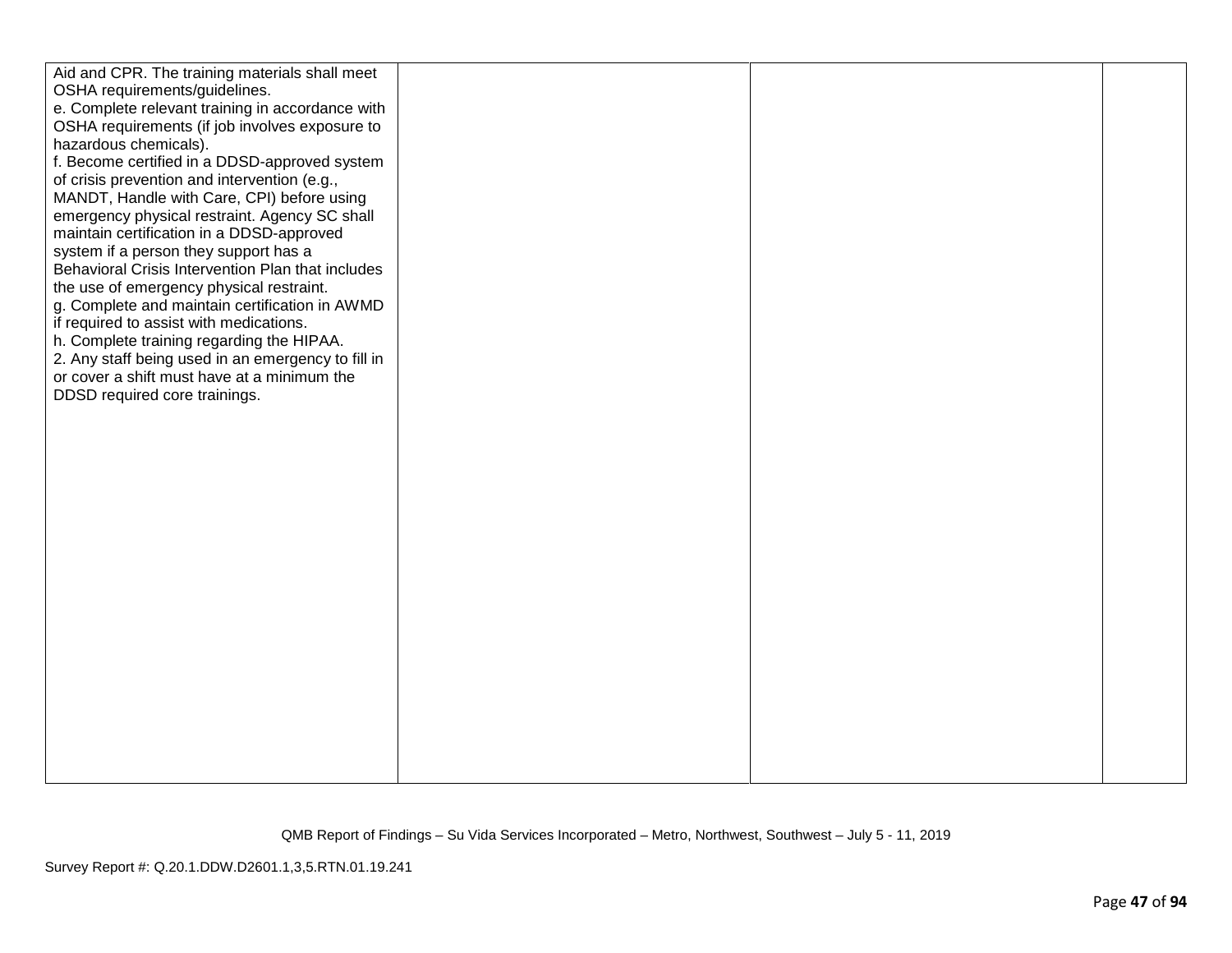| Tag #1A22 Agency Personnel Competency                                                                                                                                                                                                                                                                                                                                                                       | <b>Condition of Participation Level Deficiency</b>                                                                                                                                                                                                                                                  |                                                                                                                                                                                                                                                             |  |
|-------------------------------------------------------------------------------------------------------------------------------------------------------------------------------------------------------------------------------------------------------------------------------------------------------------------------------------------------------------------------------------------------------------|-----------------------------------------------------------------------------------------------------------------------------------------------------------------------------------------------------------------------------------------------------------------------------------------------------|-------------------------------------------------------------------------------------------------------------------------------------------------------------------------------------------------------------------------------------------------------------|--|
| Developmental Disabilities (DD) Waiver Service<br>Standards 2/26/2018; Re-Issue: 12/28/2018; Eff<br>1/1/2019<br><b>Chapter 13: Nursing Services</b><br>13.2.11 Training and Implementation of<br>Plans:<br>1. RNs and LPNs are required to provide                                                                                                                                                          | After an analysis of the evidence it has been<br>determined there is a significant potential for a<br>negative outcome to occur.<br>Based on interview, the Agency did not ensure<br>training competencies were met for 7 of 23<br>Direct Support Personnel.                                        | Provider:<br><b>State your Plan of Correction for the</b><br>deficiencies cited in this tag here (How is the<br>deficiency going to be corrected? This can be<br>specific to each deficiency cited or if possible an<br>overall correction?): $\rightarrow$ |  |
| Individual Specific Training (IST) regarding<br><b>HCPs and MERPs.</b><br>2. The agency nurse is required to deliver and<br>document training for DSP/DSS regarding the<br>healthcare interventions/strategies and MERPs<br>that the DSP are responsible to implement,<br>clearly indicating level of competency achieved<br>by each trainee as described in Chapter 17.10<br>Individual-Specific Training. | When DSP were asked, if the Individual's had<br>Health Care Plans, where could they be<br>located and if they had been trained, the<br>following was reported:<br>DSP #536 stated, "Wound and skin,<br>Depression and Diabetes. As indicated by the<br>Electronic Comprehensive Health              | <b>Provider:</b><br><b>Enter your ongoing Quality</b><br><b>Assurance/Quality Improvement processes</b><br>as it related to this tag number here (What is                                                                                                   |  |
| <b>Chapter 17: Training Requirement</b><br>17.10 Individual-Specific Training: The<br>following are elements of IST: defined standards<br>of performance, curriculum tailored to teach<br>skills and knowledge necessary to meet those<br>standards of performance, and formal<br>examination or demonstration to verify                                                                                    | Assessment Tool, the Individual also requires<br>Health Care Plans for: Known History of<br>Anaphylactic Reaction, Body Mass Index,<br>Status of Care, Complains of or<br>Demonstrates Signs/Symptoms of Reflux and<br>Uses Alcohol (Individual #13)<br>DSP #595 stated, "Aspiration." As indicated | going to be done? How many individuals is this<br>going to affect? How often will this be completed?<br>Who is responsible? What steps will be taken if<br>issues are found?): $\rightarrow$                                                                |  |
| standards of performance, using the established<br>DDSD training levels of awareness, knowledge,<br>and skill.<br>Reaching an awareness level may be<br>accomplished by reading plans or other<br>information. The trainee is cognizant of                                                                                                                                                                  | by the Electronic Comprehensive Health<br>Assessment Tool, the Individual also requires<br>Health Care Plans for: Status of Care,<br>Seizures and Constipation. (Individual #19)                                                                                                                    |                                                                                                                                                                                                                                                             |  |
| information related to a person's specific<br>condition. Verbal or written recall of basic<br>information or knowing where to access the<br>information can verify awareness.<br>Reaching a knowledge level may take the form<br>of observing a plan in action, reading a plan<br>more thoroughly, or having a plan described by                                                                            | DSP #630 stated, "None." As indicated by the<br>Electronic Comprehensive Health<br>Assessment Tool, the Individual requires<br>Health Care Plans for: Seizures and<br>Utilization of PRN psychoactive medications.<br>(Individual #3)                                                               |                                                                                                                                                                                                                                                             |  |
| the author or their designee. Verbal or written                                                                                                                                                                                                                                                                                                                                                             | DSP #630 stated, "Aspiration, Skin<br>Breakdown and Seizure." As indicated by the                                                                                                                                                                                                                   |                                                                                                                                                                                                                                                             |  |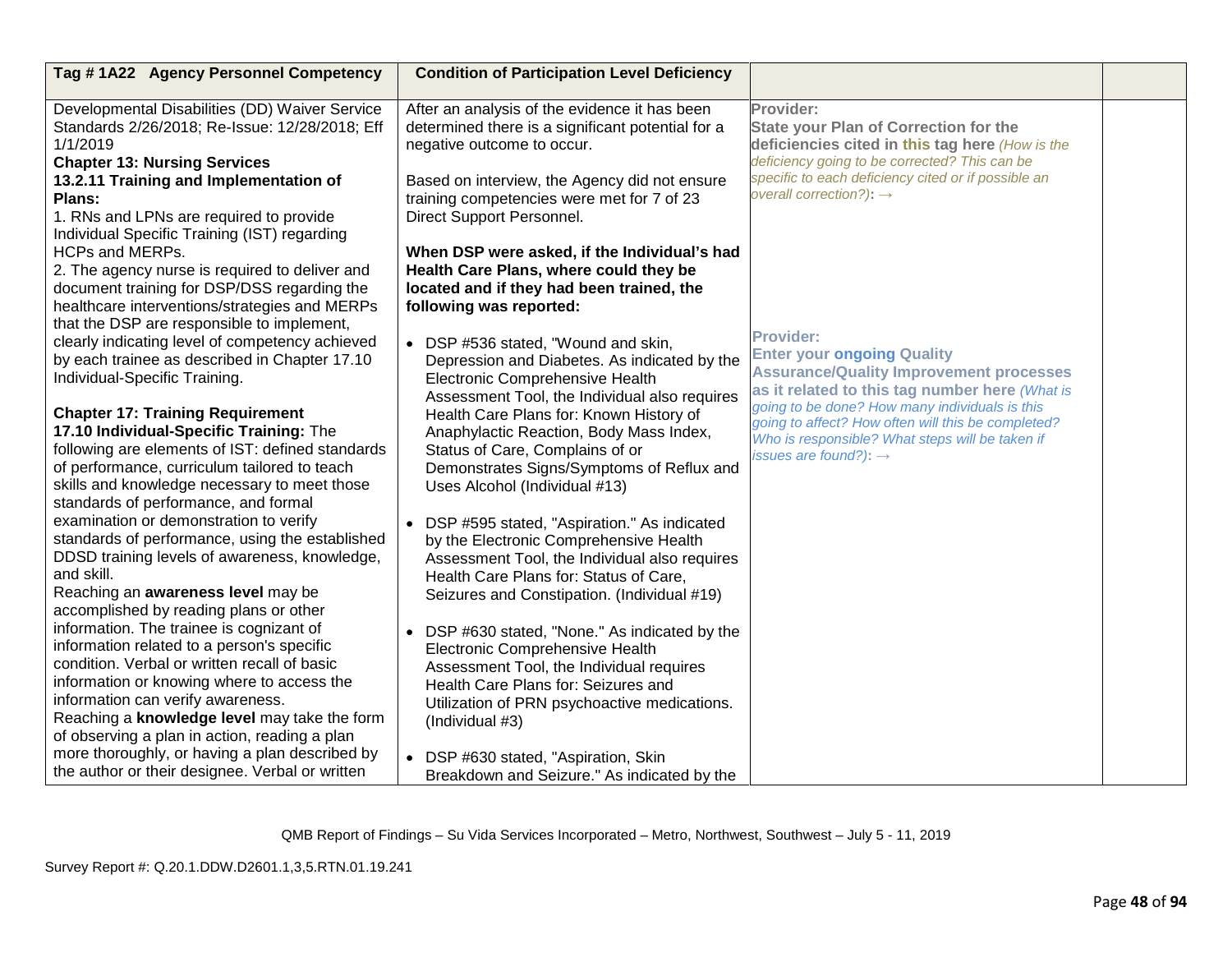| recall or demonstration may verify this level of<br>competence. | Electronic Comprehensive Health<br>Assessment Tool, the Individual also requires |  |
|-----------------------------------------------------------------|----------------------------------------------------------------------------------|--|
| Reaching a skill level involves being trained by                | a Health Care Plan for Paralysis (Individual                                     |  |
| a therapist, nurse, designated or experienced                   | #17)                                                                             |  |
| designated trainer. The trainer shall demonstrate               |                                                                                  |  |
| the techniques according to the plan. Then they                 | When DSP were asked, if the Individual's had                                     |  |
| observe and provide feedback to the trainee as                  | <b>Medical Emergency Response Plans and</b>                                      |  |
| they implement the techniques. This should be                   | where could they be located, the following                                       |  |
| repeated until competence is demonstrated.                      | was reported:                                                                    |  |
| Demonstration of skill or observed                              |                                                                                  |  |
| implementation of the techniques or strategies                  | • DSP #536 stated, "No, not that I'm aware of."                                  |  |
| verifies skill level competence. Trainees should                | As indicated by the Electronic                                                   |  |
| be observed on more than one occasion to                        | Comprehensive Health Assessment Tool, the                                        |  |
| ensure appropriate techniques are maintained                    | Individual requires Medical Emergency                                            |  |
| and to provide additional coaching/feedback.                    | Response Plans for: Known History of                                             |  |
| Individuals shall receive services from                         | Anaphylactic Reaction, Endocrine (diagnosed                                      |  |
| competent and qualified Provider Agency                         | with Diabetes), Own blood glucose                                                |  |
| personnel who must successfully complete IST                    | monitoring and A1C levels. (Individual #13)                                      |  |
| requirements in accordance with the                             |                                                                                  |  |
| specifications described in the ISP of each                     | • DSP #595 stated, "Aspiration." As indicated                                    |  |
| person supported.                                               | by the Electronic Comprehensive Health                                           |  |
| 1. IST must be arranged and conducted at least                  | Assessment Tool, the Individual also requires                                    |  |
| annually. IST includes training on the ISP                      | a Medical Emergency Response Plan for                                            |  |
| Desired Outcomes, Action Plans, strategies, and                 | Seizures. (Individual #19)                                                       |  |
| information about the person's preferences                      |                                                                                  |  |
| regarding privacy, communication style, and                     | • DSP #630 stated, "None." As indicated by the                                   |  |
| routines. More frequent training may be                         | Electronic Comprehensive Health                                                  |  |
| necessary if the annual ISP changes before the                  | Assessment Tool, the Individual requires                                         |  |
| year ends.                                                      | Medical Emergency Response Plans for:                                            |  |
| 2. IST for therapy-related WDSI, HCPs, MERPs,                   | Gerd and Seizures. (Individual #3)                                               |  |
| CARMPs, PBSA, PBSP, and BCIP, must occur                        |                                                                                  |  |
| at least annually and more often if plans change,               | When DSP were asked, if the Individual had                                       |  |
| or if monitoring by the plan author or agency                   | any food and / or medication allergies that                                      |  |
| finds incorrect implementation, when new DSP                    | could be potentially life threatening, the                                       |  |
| or CM are assigned to work with a person, or                    | following was reported:                                                          |  |
| when an existing DSP or CM requires a                           |                                                                                  |  |
| refresher.                                                      | • DSP #536 stated, "No." As indicated by the                                     |  |
| 3. The competency level of the training is based                | Electronic Comprehensive Health                                                  |  |
| on the IST section of the ISP.                                  | Assessment Tool, the Individual is allergic to                                   |  |
| 4. The person should be present for and                         |                                                                                  |  |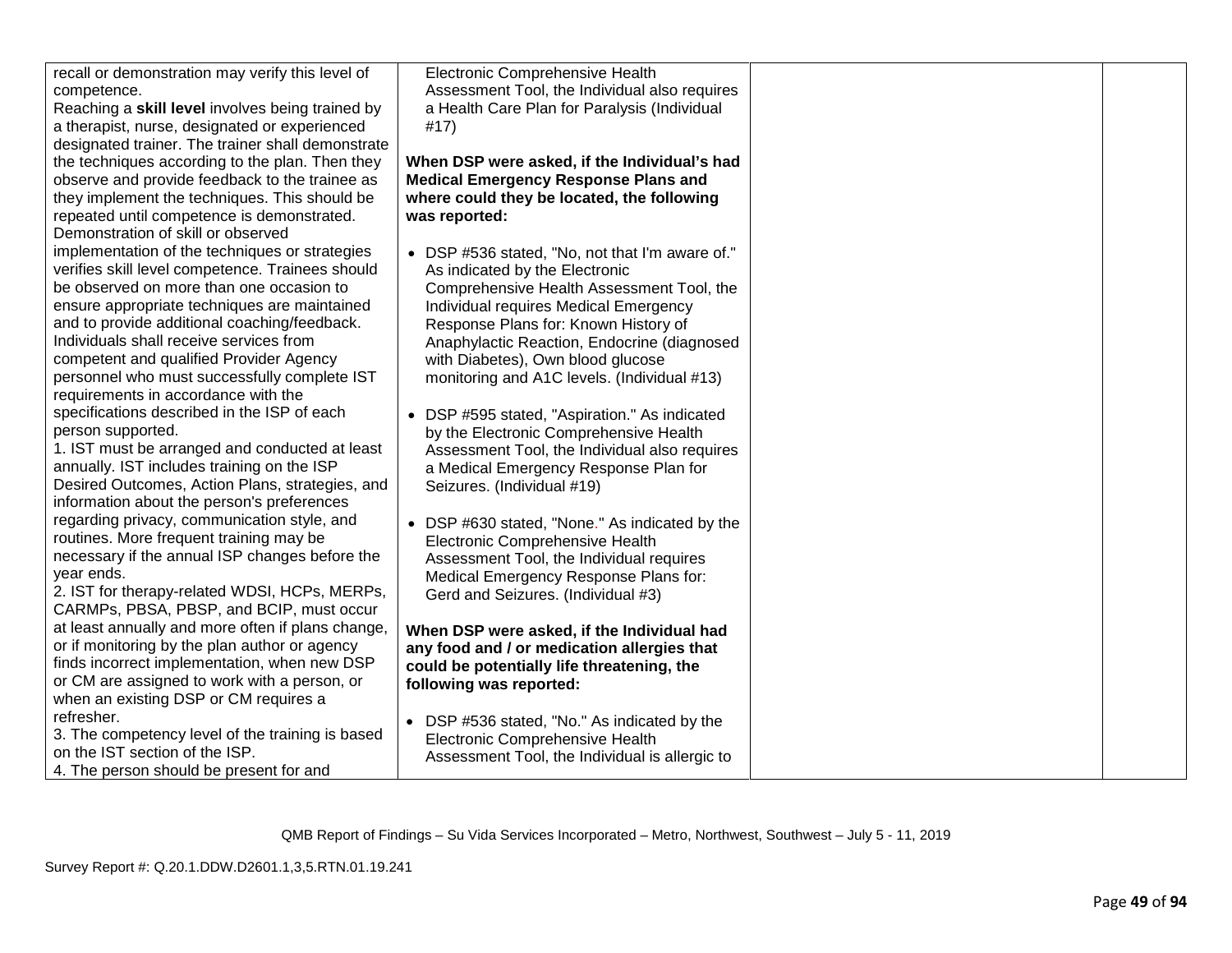| involved in IST whenever possible.<br>5. Provider Agencies are responsible for tracking<br>of IST requirements.<br>6. Provider Agencies must arrange and ensure<br>that DSP's are trained on the contents of the<br>plans in accordance with timelines indicated in<br>the Individual-Specific Training Requirements:<br>Support Plans section of the ISP and notify the<br>plan authors when new DSP are hired to<br>arrange for trainings.<br>7. If a therapist, BSC, nurse, or other author of a<br>plan, healthcare or otherwise, chooses to | Penicillin's; Statins-HMG-CoA Reductase<br>Inhibitors. (Individual #13)<br>When DSP were asked, what are the steps<br>you need to take before assisting an<br>individual with PRN medication, the<br>following was reported:<br>• DSP #590 stated, "Document on the back of<br>the MAR the time and date. Check results."<br>Per DDSD standards 13.2.12 Medication<br>Delivery DSP not related to the Individual                                                                  |  |
|--------------------------------------------------------------------------------------------------------------------------------------------------------------------------------------------------------------------------------------------------------------------------------------------------------------------------------------------------------------------------------------------------------------------------------------------------------------------------------------------------------------------------------------------------|-----------------------------------------------------------------------------------------------------------------------------------------------------------------------------------------------------------------------------------------------------------------------------------------------------------------------------------------------------------------------------------------------------------------------------------------------------------------------------------|--|
| designate a trainer, that person is still<br>responsible for providing the curriculum to the<br>designated trainer. The author of the plan is also<br>responsible for ensuring the designated trainer<br>is verifying competency in alignment with their<br>curriculum, doing periodic quality assurance<br>checks with their designated trainer, and re-<br>certifying the designated trainer at least annually<br>and/or when there is a change to a person's<br>plan.                                                                         | must contact nurse prior to assisting with<br>medication. (Individual #13)<br>When Direct Support Personnel were asked,<br>what State Agency do you report suspected<br>Abuse, Neglect or Exploitation, the following<br>was reported:<br>• DSP #514 stated, "Adult Protective Services."<br>Staff was not able to identify the State<br>Agency as Division of Health Improvement.<br>• DSP #538 stated, "Adult Protective Services."<br>Staff was not able to identify the State |  |
|                                                                                                                                                                                                                                                                                                                                                                                                                                                                                                                                                  | Agency as Division of Health Improvement.<br>• DSP #568 stated, "Call 911 or Su Vida<br>people." Staff was not able to identify the<br>State Agency as Division of Health<br>Improvement.                                                                                                                                                                                                                                                                                         |  |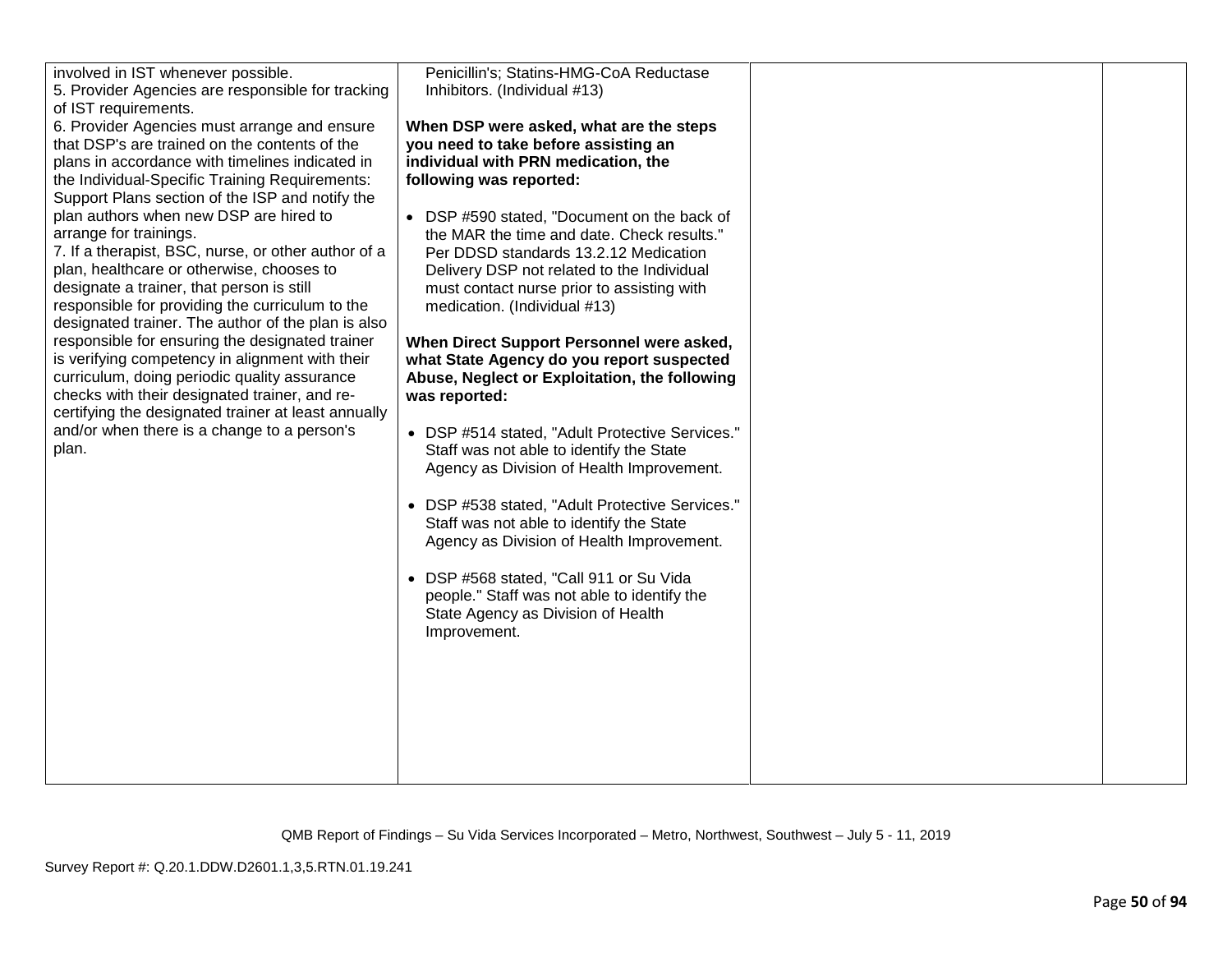| Tag #1A37 Individual Specific Training                                                                                                                                                                                                                                                                                                                                                                                                                                                                                                                                                                                                                                                                                                                                                                                                                                                                                                                                                                                                                                                                                                                                                                                                                                                                                                                                                                                                                                                                                                                                                                                      | <b>Standard Level Deficiency</b>                                                                                                                                                                                                                                                                                                       |                                                                                                                                                                                                                                                                                                                                                                                                                                                                                                                                                                                                                          |  |
|-----------------------------------------------------------------------------------------------------------------------------------------------------------------------------------------------------------------------------------------------------------------------------------------------------------------------------------------------------------------------------------------------------------------------------------------------------------------------------------------------------------------------------------------------------------------------------------------------------------------------------------------------------------------------------------------------------------------------------------------------------------------------------------------------------------------------------------------------------------------------------------------------------------------------------------------------------------------------------------------------------------------------------------------------------------------------------------------------------------------------------------------------------------------------------------------------------------------------------------------------------------------------------------------------------------------------------------------------------------------------------------------------------------------------------------------------------------------------------------------------------------------------------------------------------------------------------------------------------------------------------|----------------------------------------------------------------------------------------------------------------------------------------------------------------------------------------------------------------------------------------------------------------------------------------------------------------------------------------|--------------------------------------------------------------------------------------------------------------------------------------------------------------------------------------------------------------------------------------------------------------------------------------------------------------------------------------------------------------------------------------------------------------------------------------------------------------------------------------------------------------------------------------------------------------------------------------------------------------------------|--|
| Developmental Disabilities (DD) Waiver Service<br>Standards 2/26/2018; Re-Issue: 12/28/2018; Eff<br>1/1/2019<br><b>Chapter 17: Training Requirements: The</b><br>purpose of this chapter is to outline<br>requirements for completing, reporting and<br>documenting DDSD training requirements for<br>DD Waiver Provider Agencies as well as<br>requirements for certified trainers or mentors of<br>DDSD Core curriculum training.<br><b>17.1 Training Requirements for Direct</b><br><b>Support Personnel and Direct Support</b><br><b>Supervisors: Direct Support Personnel (DSP)</b><br>and Direct Support Supervisors (DSS) include<br>staff and contractors from agencies providing<br>the following services: Supported Living, Family<br>Living, CIHS, IMLS, CCS, CIE and Crisis<br>Supports.<br>1. DSP/DSS must successfully:<br>a. Complete IST requirements in accordance<br>with the specifications described in the ISP of<br>each person supported and as outlined in 17.10<br>Individual-Specific Training below.<br>b. Complete training on DOH-approved ANE<br>reporting procedures in accordance with NMAC<br>7.1.14<br>c. Complete training in universal precautions.<br>The training materials shall meet Occupational<br>Safety and Health Administration (OSHA)<br>requirements<br>d. Complete and maintain certification in First<br>Aid and CPR. The training materials shall meet<br>OSHA requirements/guidelines.<br>e. Complete relevant training in accordance with<br>OSHA requirements (if job involves exposure to<br>hazardous chemicals).<br>f. Become certified in a DDSD-approved system | Based on record review, the Agency did not<br>ensure that Individual Specific Training<br>requirements were met for 6 of 101 Agency<br>Personnel.<br>Review of personnel records found no evidence<br>of the following:<br><b>Direct Support Personnel (DSP):</b><br>• Individual Specific Training (#526, 548, 559,<br>575, 586, 589) | Provider:<br><b>State your Plan of Correction for the</b><br>deficiencies cited in this tag here (How is the<br>deficiency going to be corrected? This can be<br>specific to each deficiency cited or if possible an<br>overall correction?): $\rightarrow$<br><b>Provider:</b><br><b>Enter your ongoing Quality</b><br><b>Assurance/Quality Improvement processes</b><br>as it related to this tag number here (What is<br>going to be done? How many individuals is this<br>going to affect? How often will this be completed?<br>Who is responsible? What steps will be taken if<br>issues are found?): $\rightarrow$ |  |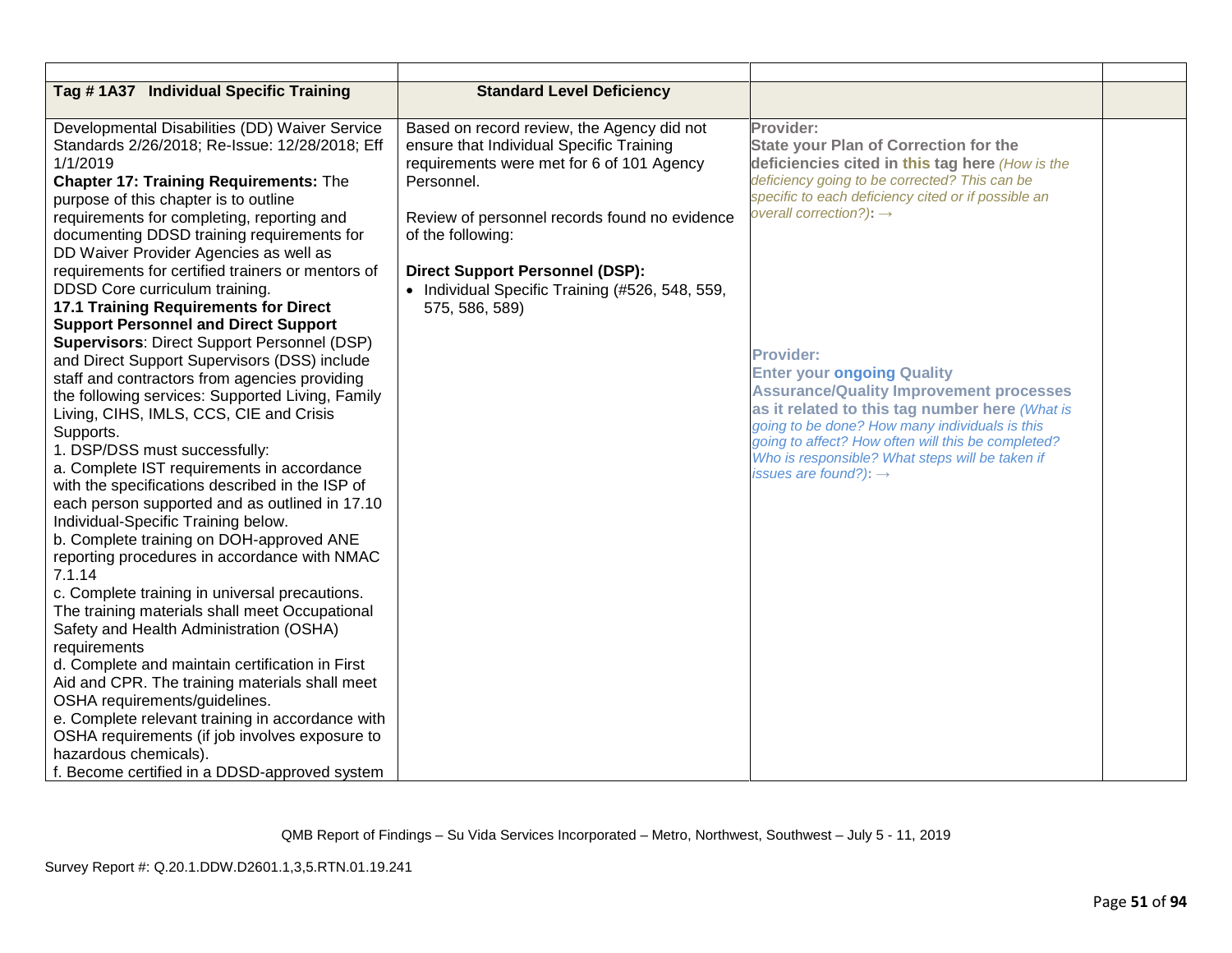| of crisis prevention and intervention (e.g.,       |  |  |
|----------------------------------------------------|--|--|
| MANDT, Handle with Care, CPI) before using         |  |  |
| EPR. Agency DSP and DSS shall maintain             |  |  |
| certification in a DDSD-approved system if any     |  |  |
| person they support has a BCIP that includes       |  |  |
| the use of EPR.                                    |  |  |
| g. Complete and maintain certification in a        |  |  |
| DDSD-approved medication course if required to     |  |  |
| assist with medication delivery.                   |  |  |
| h. Complete training regarding the HIPAA.          |  |  |
| 2. Any staff being used in an emergency to fill in |  |  |
| or cover a shift must have at a minimum the        |  |  |
| DDSD required core trainings and be on shift       |  |  |
| with a DSP who has completed the relevant IST.     |  |  |
| 17.10 Individual-Specific Training: The            |  |  |
| following are elements of IST: defined standards   |  |  |
| of performance, curriculum tailored to teach       |  |  |
| skills and knowledge necessary to meet those       |  |  |
| standards of performance, and formal               |  |  |
| examination or demonstration to verify             |  |  |
| standards of performance, using the established    |  |  |
| DDSD training levels of awareness, knowledge,      |  |  |
| and skill.                                         |  |  |
| Reaching an awareness level may be                 |  |  |
| accomplished by reading plans or other             |  |  |
| information. The trainee is cognizant of           |  |  |
| information related to a person's specific         |  |  |
| condition. Verbal or written recall of basic       |  |  |
| information or knowing where to access the         |  |  |
| information can verify awareness.                  |  |  |
| Reaching a knowledge level may take the form       |  |  |
| of observing a plan in action, reading a plan      |  |  |
| more thoroughly, or having a plan described by     |  |  |
| the author or their designee. Verbal or written    |  |  |
| recall or demonstration may verify this level of   |  |  |
| competence.                                        |  |  |
| Reaching a skill level involves being trained by   |  |  |
| a therapist, nurse, designated or experienced      |  |  |
| designated trainer. The trainer shall demonstrate  |  |  |
| the techniques according to the plan. Then they    |  |  |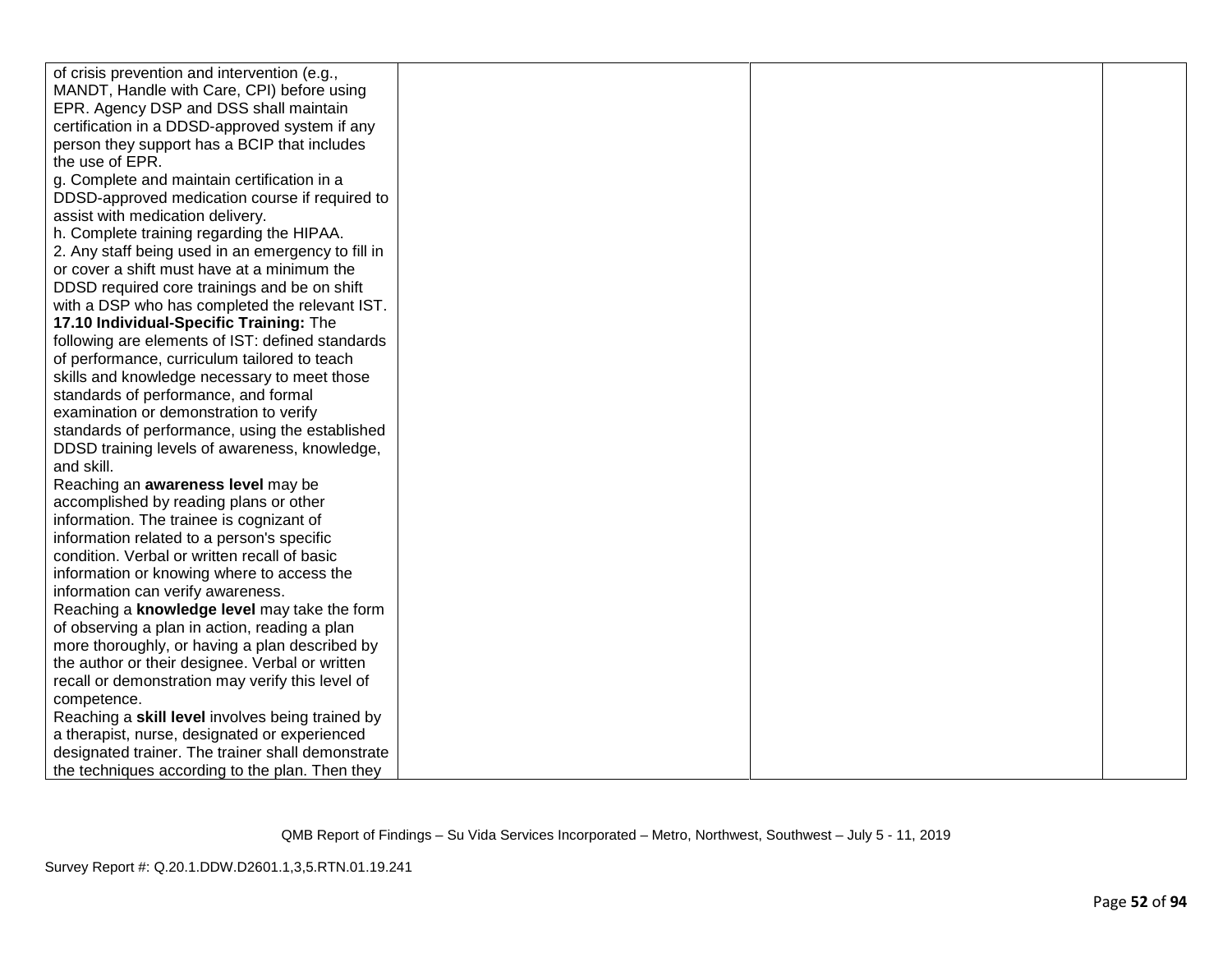| observe and provide feedback to the trainee as    |  |  |
|---------------------------------------------------|--|--|
| they implement the techniques. This should be     |  |  |
| repeated until competence is demonstrated.        |  |  |
| Demonstration of skill or observed                |  |  |
| implementation of the techniques or strategies    |  |  |
| verifies skill level competence. Trainees should  |  |  |
| be observed on more than one occasion to          |  |  |
| ensure appropriate techniques are maintained      |  |  |
| and to provide additional coaching/feedback.      |  |  |
| Individuals shall receive services from           |  |  |
| competent and qualified Provider Agency           |  |  |
| personnel who must successfully complete IST      |  |  |
| requirements in accordance with the               |  |  |
| specifications described in the ISP of each       |  |  |
| person supported.                                 |  |  |
| 1. IST must be arranged and conducted at least    |  |  |
| annually. IST includes training on the ISP        |  |  |
| Desired Outcomes, Action Plans, strategies, and   |  |  |
| information about the person's preferences        |  |  |
| regarding privacy, communication style, and       |  |  |
| routines. More frequent training may be           |  |  |
| necessary if the annual ISP changes before the    |  |  |
| vear ends.                                        |  |  |
| 2. IST for therapy-related WDSI, HCPs, MERPs,     |  |  |
| CARMPs, PBSA, PBSP, and BCIP, must occur          |  |  |
| at least annually and more often if plans change, |  |  |
| or if monitoring by the plan author or agency     |  |  |
| finds incorrect implementation, when new DSP      |  |  |
| or CM are assigned to work with a person, or      |  |  |
| when an existing DSP or CM requires a             |  |  |
| refresher.                                        |  |  |
| 3. The competency level of the training is based  |  |  |
| on the IST section of the ISP.                    |  |  |
| 4. The person should be present for and           |  |  |
| involved in IST whenever possible.                |  |  |
| 5. Provider Agencies are responsible for tracking |  |  |
| of IST requirements.                              |  |  |
| 6. Provider Agencies must arrange and ensure      |  |  |
| that DSP's are trained on the contents of the     |  |  |
| plans in accordance with timelines indicated in   |  |  |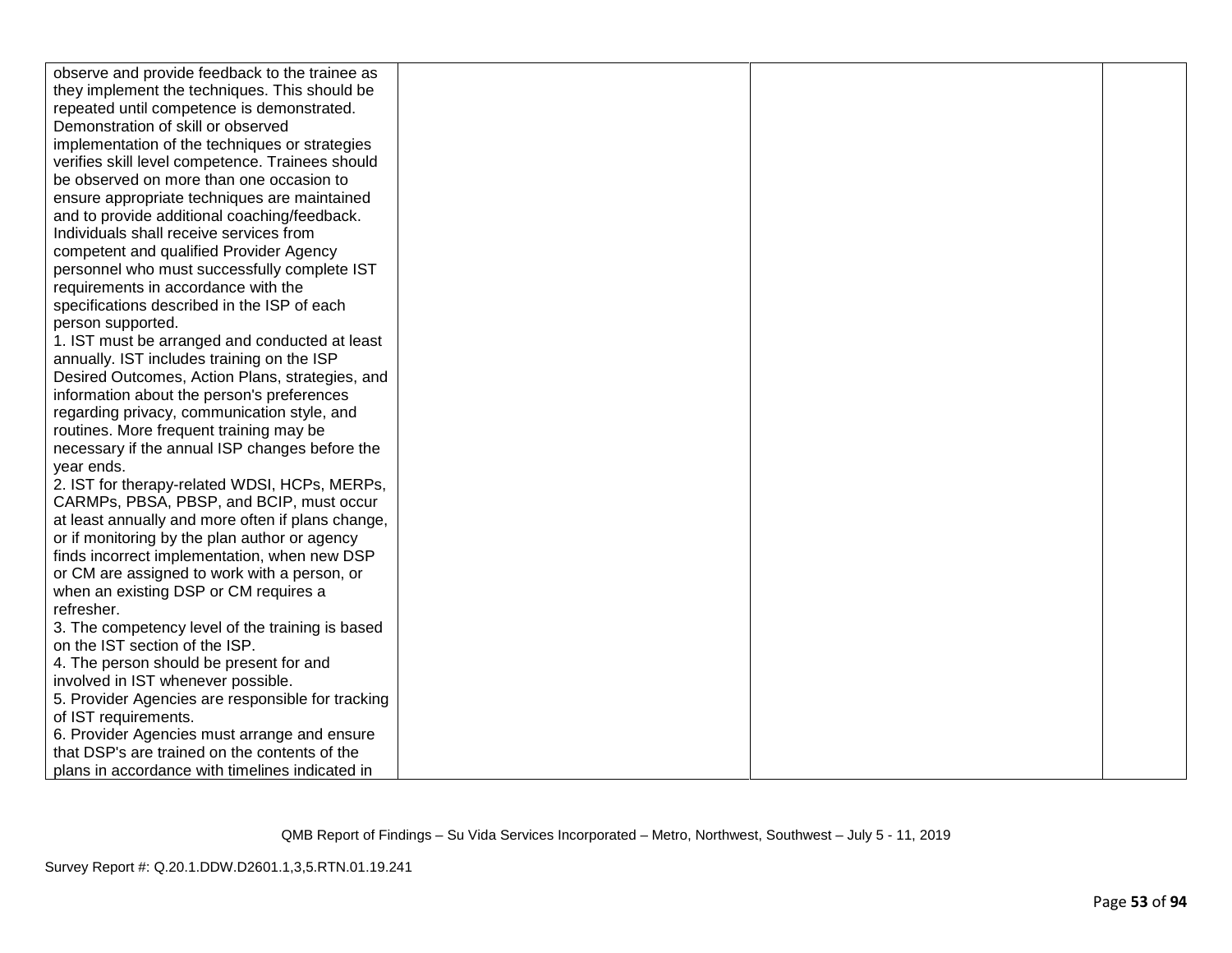| the Individual-Specific Training Requirements:      |  |  |
|-----------------------------------------------------|--|--|
| Support Plans section of the ISP and notify the     |  |  |
| plan authors when new DSP are hired to              |  |  |
| arrange for trainings.                              |  |  |
| 7. If a therapist, BSC, nurse, or other author of a |  |  |
| plan, healthcare or otherwise, chooses to           |  |  |
| designate a trainer, that person is still           |  |  |
| responsible for providing the curriculum to the     |  |  |
| designated trainer. The author of the plan is also  |  |  |
| responsible for ensuring the designated trainer     |  |  |
| is verifying competency in alignment with their     |  |  |
| curriculum, doing periodic quality assurance        |  |  |
| checks with their designated trainer, and re-       |  |  |
| certifying the designated trainer at least annually |  |  |
| and/or when there is a change to a person's         |  |  |
| plan.                                               |  |  |
| 17.10.1 IST Training Rosters: IST Training          |  |  |
| Rosters are required for all IST trainings:         |  |  |
| 1. IST Training Rosters must include:               |  |  |
| a. the name of the person receiving DD Waiver       |  |  |
| services;                                           |  |  |
| b. the date of the training;                        |  |  |
| c. IST topic for the training;                      |  |  |
| d. the signature of each trainee;                   |  |  |
| e. the role of each trainee (e.g., CIHS staff, CIE  |  |  |
| staff, family, etc.); and                           |  |  |
| f. the signature and title or role of the trainer.  |  |  |
| 2. A competency based training roster (required     |  |  |
| for CARMPs) includes all information above but      |  |  |
| also includes the level of training (awareness,     |  |  |
| knowledge, or skilled) the trainee has attained.    |  |  |
| (See Chapter 5.5 Aspiration Risk Management         |  |  |
| for more details about CARMPs.)                     |  |  |
| 3. A copy of the training roster is submitted to    |  |  |
| the agency employing the staff trained within       |  |  |
| seven calendar days of the training date. The       |  |  |
| original is retained by the trainer.                |  |  |
|                                                     |  |  |
|                                                     |  |  |
|                                                     |  |  |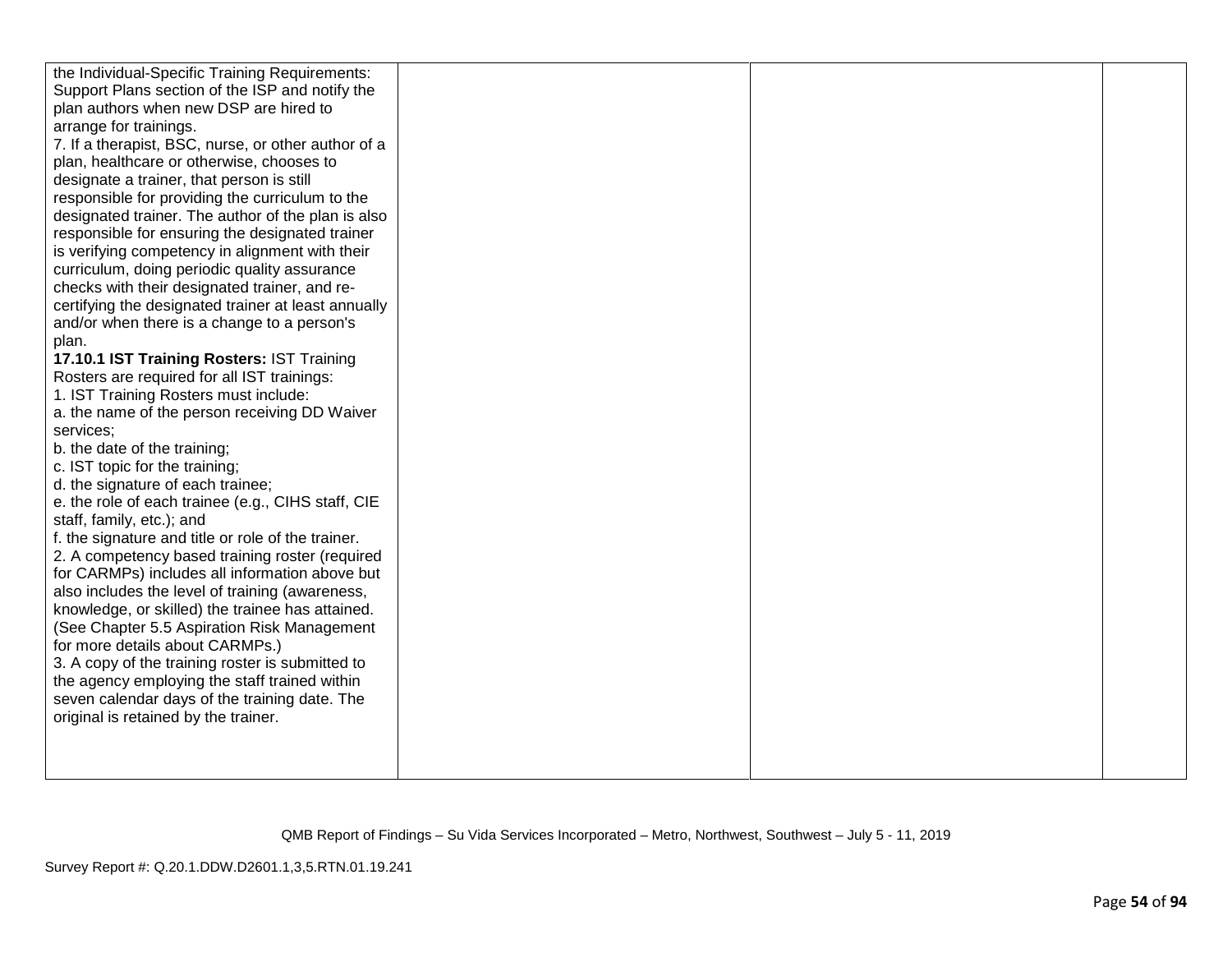| Tag #1A43.1 General Events Reporting -                                                                                                                                                                                                                                                                                                                                                                                                                                                                                                                                                                                                                                                                                                                                                                                                                                                                                                                                                                                                                                                                                                                                                                                                                                                                                                                                                                                                                                                                                                                                                                                  | <b>Standard Level Deficiency</b>                                                                                                                                                                                                                                                                                                                                                                                                                                                                |                                                                                                                                                                                                                                                                                                                                                                                                                                                                                                                                                                                                                          |  |
|-------------------------------------------------------------------------------------------------------------------------------------------------------------------------------------------------------------------------------------------------------------------------------------------------------------------------------------------------------------------------------------------------------------------------------------------------------------------------------------------------------------------------------------------------------------------------------------------------------------------------------------------------------------------------------------------------------------------------------------------------------------------------------------------------------------------------------------------------------------------------------------------------------------------------------------------------------------------------------------------------------------------------------------------------------------------------------------------------------------------------------------------------------------------------------------------------------------------------------------------------------------------------------------------------------------------------------------------------------------------------------------------------------------------------------------------------------------------------------------------------------------------------------------------------------------------------------------------------------------------------|-------------------------------------------------------------------------------------------------------------------------------------------------------------------------------------------------------------------------------------------------------------------------------------------------------------------------------------------------------------------------------------------------------------------------------------------------------------------------------------------------|--------------------------------------------------------------------------------------------------------------------------------------------------------------------------------------------------------------------------------------------------------------------------------------------------------------------------------------------------------------------------------------------------------------------------------------------------------------------------------------------------------------------------------------------------------------------------------------------------------------------------|--|
| <b>Individual Reporting</b>                                                                                                                                                                                                                                                                                                                                                                                                                                                                                                                                                                                                                                                                                                                                                                                                                                                                                                                                                                                                                                                                                                                                                                                                                                                                                                                                                                                                                                                                                                                                                                                             |                                                                                                                                                                                                                                                                                                                                                                                                                                                                                                 |                                                                                                                                                                                                                                                                                                                                                                                                                                                                                                                                                                                                                          |  |
| Developmental Disabilities (DD) Waiver Service<br>Standards 2/26/2018; Re-Issue: 12/28/2018; Eff<br>1/1/2019<br><b>Chapter 19: Provider Reporting</b><br><b>Requirements: 19.2 General Events</b><br>Reporting (GER): The purpose of General<br>Events Reporting (GER) is to report, track and<br>analyze events, which pose a risk to adults in<br>the DD Waiver program, but do not meet criteria<br>for ANE or other reportable incidents as defined<br>by the IMB. Analysis of GER is intended to<br>identify emerging patterns so that preventative<br>action can be taken at the individual, Provider<br>Agency, regional and statewide level. On a<br>quarterly and annual basis, DDSD analyzes<br>GER data at the provider, regional and<br>statewide levels to identify any patterns that<br>warrant intervention. Provider Agency use of<br>GER in Therap is required as follows:<br>1. DD Waiver Provider Agencies approved to<br>provide Customized In- Home Supports, Family<br>Living, IMLS, Supported Living, Customized<br>Community Supports, Community Integrated<br>Employment, Adult Nursing and Case<br>Management must use GER in the Therap<br>system.<br>2. DD Waiver Provider Agencies referenced<br>above are responsible for entering specified<br>information into the GER section of the secure<br>website operated under contract by Therap<br>according to the GER Reporting Requirements<br>in Appendix B GER Requirements.<br>3. At the Provider Agency's discretion additional<br>events, which are not required by DDSD, may<br>also be tracked within the GER section of<br>Therap. | Based on record review, the Agency did not<br>follow the General Events Reporting<br>requirements as indicated by the policy for 1 of<br>18 individuals.<br>The following General Events Reporting<br>records contained evidence that indicated<br>the General Events Report was not entered<br>and / or approved within the required<br>timeframe:<br>Individual #7<br>• General Events Report (GER) indicates on<br>3/27/2019 the Individual tripped (Fall). GER<br>was approved on 4/1/2019. | Provider:<br><b>State your Plan of Correction for the</b><br>deficiencies cited in this tag here (How is the<br>deficiency going to be corrected? This can be<br>specific to each deficiency cited or if possible an<br>overall correction?): $\rightarrow$<br><b>Provider:</b><br><b>Enter your ongoing Quality</b><br><b>Assurance/Quality Improvement processes</b><br>as it related to this tag number here (What is<br>going to be done? How many individuals is this<br>going to affect? How often will this be completed?<br>Who is responsible? What steps will be taken if<br>issues are found?): $\rightarrow$ |  |
| 4. GER does not replace a Provider Agency's                                                                                                                                                                                                                                                                                                                                                                                                                                                                                                                                                                                                                                                                                                                                                                                                                                                                                                                                                                                                                                                                                                                                                                                                                                                                                                                                                                                                                                                                                                                                                                             |                                                                                                                                                                                                                                                                                                                                                                                                                                                                                                 |                                                                                                                                                                                                                                                                                                                                                                                                                                                                                                                                                                                                                          |  |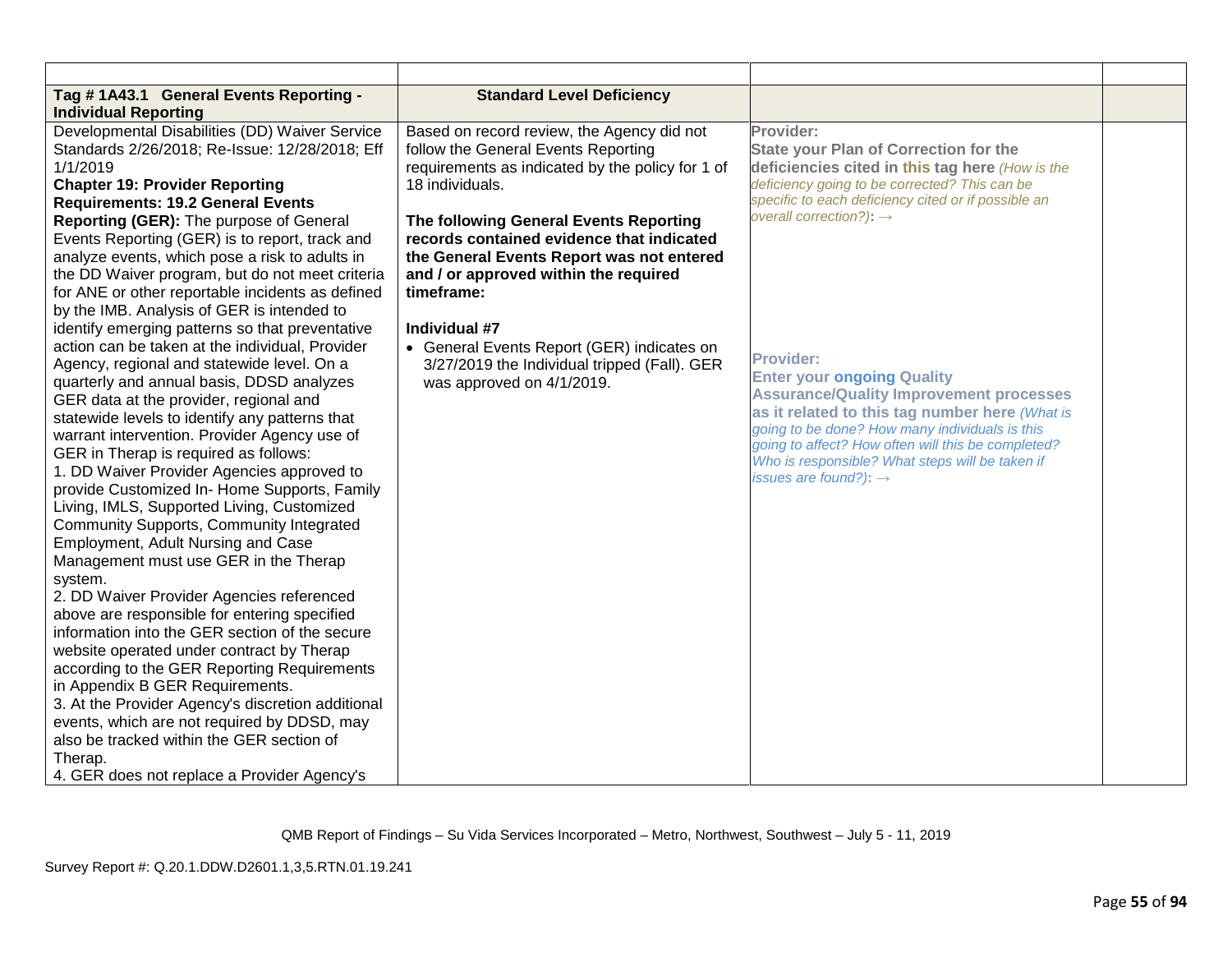| incidents as described in Chapter 18: Incident<br>Management System.<br>5. GER does not replace a Provider Agency's<br>obligations related to healthcare coordination,<br>modifications to the ISP, or any other risk<br>management and QI activities.<br>Appendix B GER Requirements: DDSD is<br>pleased to introduce the revised General Events<br>Reporting (GER), requirements. There are two<br>important changes related to medication error<br>reporting:<br>1. Effective immediately, DDSD requires ALL<br>medication errors be entered into Therap GER<br>with the exception of those required to be<br>reported to Division of Health Improvement-<br>Incident Management Bureau.<br>2. No alternative methods for reporting are<br>permitted.<br>The following events need to be reported in<br>the Therap GER:<br>- Emergency Room/Urgent Care/Emergency<br><b>Medical Services</b><br>- Falls Without Injury<br>- Injury (including Falls, Choking, Skin<br>Breakdown and Infection)<br>- Law Enforcement Use<br>- Medication Errors<br>- Medication Documentation Errors<br>- Missing Person/Elopement<br>- Out of Home Placement- Medical:<br>Hospitalization, Long Term Care, Skilled Nursing<br>or Rehabilitation Facility Admission<br>- PRN Psychotropic Medication<br>- Restraint Related to Behavior<br>- Suicide Attempt or Threat<br>Entry Guidance: Provider Agencies must<br>complete the following sections of the GER with | obligations to report ANE or other reportable    |  |  |
|-------------------------------------------------------------------------------------------------------------------------------------------------------------------------------------------------------------------------------------------------------------------------------------------------------------------------------------------------------------------------------------------------------------------------------------------------------------------------------------------------------------------------------------------------------------------------------------------------------------------------------------------------------------------------------------------------------------------------------------------------------------------------------------------------------------------------------------------------------------------------------------------------------------------------------------------------------------------------------------------------------------------------------------------------------------------------------------------------------------------------------------------------------------------------------------------------------------------------------------------------------------------------------------------------------------------------------------------------------------------------------------------------------------------------------------------------------|--------------------------------------------------|--|--|
|                                                                                                                                                                                                                                                                                                                                                                                                                                                                                                                                                                                                                                                                                                                                                                                                                                                                                                                                                                                                                                                                                                                                                                                                                                                                                                                                                                                                                                                       |                                                  |  |  |
|                                                                                                                                                                                                                                                                                                                                                                                                                                                                                                                                                                                                                                                                                                                                                                                                                                                                                                                                                                                                                                                                                                                                                                                                                                                                                                                                                                                                                                                       |                                                  |  |  |
|                                                                                                                                                                                                                                                                                                                                                                                                                                                                                                                                                                                                                                                                                                                                                                                                                                                                                                                                                                                                                                                                                                                                                                                                                                                                                                                                                                                                                                                       |                                                  |  |  |
|                                                                                                                                                                                                                                                                                                                                                                                                                                                                                                                                                                                                                                                                                                                                                                                                                                                                                                                                                                                                                                                                                                                                                                                                                                                                                                                                                                                                                                                       |                                                  |  |  |
|                                                                                                                                                                                                                                                                                                                                                                                                                                                                                                                                                                                                                                                                                                                                                                                                                                                                                                                                                                                                                                                                                                                                                                                                                                                                                                                                                                                                                                                       |                                                  |  |  |
|                                                                                                                                                                                                                                                                                                                                                                                                                                                                                                                                                                                                                                                                                                                                                                                                                                                                                                                                                                                                                                                                                                                                                                                                                                                                                                                                                                                                                                                       |                                                  |  |  |
|                                                                                                                                                                                                                                                                                                                                                                                                                                                                                                                                                                                                                                                                                                                                                                                                                                                                                                                                                                                                                                                                                                                                                                                                                                                                                                                                                                                                                                                       |                                                  |  |  |
|                                                                                                                                                                                                                                                                                                                                                                                                                                                                                                                                                                                                                                                                                                                                                                                                                                                                                                                                                                                                                                                                                                                                                                                                                                                                                                                                                                                                                                                       |                                                  |  |  |
|                                                                                                                                                                                                                                                                                                                                                                                                                                                                                                                                                                                                                                                                                                                                                                                                                                                                                                                                                                                                                                                                                                                                                                                                                                                                                                                                                                                                                                                       |                                                  |  |  |
|                                                                                                                                                                                                                                                                                                                                                                                                                                                                                                                                                                                                                                                                                                                                                                                                                                                                                                                                                                                                                                                                                                                                                                                                                                                                                                                                                                                                                                                       |                                                  |  |  |
|                                                                                                                                                                                                                                                                                                                                                                                                                                                                                                                                                                                                                                                                                                                                                                                                                                                                                                                                                                                                                                                                                                                                                                                                                                                                                                                                                                                                                                                       |                                                  |  |  |
|                                                                                                                                                                                                                                                                                                                                                                                                                                                                                                                                                                                                                                                                                                                                                                                                                                                                                                                                                                                                                                                                                                                                                                                                                                                                                                                                                                                                                                                       |                                                  |  |  |
|                                                                                                                                                                                                                                                                                                                                                                                                                                                                                                                                                                                                                                                                                                                                                                                                                                                                                                                                                                                                                                                                                                                                                                                                                                                                                                                                                                                                                                                       |                                                  |  |  |
|                                                                                                                                                                                                                                                                                                                                                                                                                                                                                                                                                                                                                                                                                                                                                                                                                                                                                                                                                                                                                                                                                                                                                                                                                                                                                                                                                                                                                                                       |                                                  |  |  |
|                                                                                                                                                                                                                                                                                                                                                                                                                                                                                                                                                                                                                                                                                                                                                                                                                                                                                                                                                                                                                                                                                                                                                                                                                                                                                                                                                                                                                                                       |                                                  |  |  |
|                                                                                                                                                                                                                                                                                                                                                                                                                                                                                                                                                                                                                                                                                                                                                                                                                                                                                                                                                                                                                                                                                                                                                                                                                                                                                                                                                                                                                                                       |                                                  |  |  |
|                                                                                                                                                                                                                                                                                                                                                                                                                                                                                                                                                                                                                                                                                                                                                                                                                                                                                                                                                                                                                                                                                                                                                                                                                                                                                                                                                                                                                                                       |                                                  |  |  |
|                                                                                                                                                                                                                                                                                                                                                                                                                                                                                                                                                                                                                                                                                                                                                                                                                                                                                                                                                                                                                                                                                                                                                                                                                                                                                                                                                                                                                                                       |                                                  |  |  |
|                                                                                                                                                                                                                                                                                                                                                                                                                                                                                                                                                                                                                                                                                                                                                                                                                                                                                                                                                                                                                                                                                                                                                                                                                                                                                                                                                                                                                                                       |                                                  |  |  |
|                                                                                                                                                                                                                                                                                                                                                                                                                                                                                                                                                                                                                                                                                                                                                                                                                                                                                                                                                                                                                                                                                                                                                                                                                                                                                                                                                                                                                                                       |                                                  |  |  |
|                                                                                                                                                                                                                                                                                                                                                                                                                                                                                                                                                                                                                                                                                                                                                                                                                                                                                                                                                                                                                                                                                                                                                                                                                                                                                                                                                                                                                                                       |                                                  |  |  |
|                                                                                                                                                                                                                                                                                                                                                                                                                                                                                                                                                                                                                                                                                                                                                                                                                                                                                                                                                                                                                                                                                                                                                                                                                                                                                                                                                                                                                                                       |                                                  |  |  |
|                                                                                                                                                                                                                                                                                                                                                                                                                                                                                                                                                                                                                                                                                                                                                                                                                                                                                                                                                                                                                                                                                                                                                                                                                                                                                                                                                                                                                                                       |                                                  |  |  |
|                                                                                                                                                                                                                                                                                                                                                                                                                                                                                                                                                                                                                                                                                                                                                                                                                                                                                                                                                                                                                                                                                                                                                                                                                                                                                                                                                                                                                                                       |                                                  |  |  |
|                                                                                                                                                                                                                                                                                                                                                                                                                                                                                                                                                                                                                                                                                                                                                                                                                                                                                                                                                                                                                                                                                                                                                                                                                                                                                                                                                                                                                                                       |                                                  |  |  |
|                                                                                                                                                                                                                                                                                                                                                                                                                                                                                                                                                                                                                                                                                                                                                                                                                                                                                                                                                                                                                                                                                                                                                                                                                                                                                                                                                                                                                                                       |                                                  |  |  |
|                                                                                                                                                                                                                                                                                                                                                                                                                                                                                                                                                                                                                                                                                                                                                                                                                                                                                                                                                                                                                                                                                                                                                                                                                                                                                                                                                                                                                                                       |                                                  |  |  |
|                                                                                                                                                                                                                                                                                                                                                                                                                                                                                                                                                                                                                                                                                                                                                                                                                                                                                                                                                                                                                                                                                                                                                                                                                                                                                                                                                                                                                                                       |                                                  |  |  |
|                                                                                                                                                                                                                                                                                                                                                                                                                                                                                                                                                                                                                                                                                                                                                                                                                                                                                                                                                                                                                                                                                                                                                                                                                                                                                                                                                                                                                                                       |                                                  |  |  |
|                                                                                                                                                                                                                                                                                                                                                                                                                                                                                                                                                                                                                                                                                                                                                                                                                                                                                                                                                                                                                                                                                                                                                                                                                                                                                                                                                                                                                                                       |                                                  |  |  |
|                                                                                                                                                                                                                                                                                                                                                                                                                                                                                                                                                                                                                                                                                                                                                                                                                                                                                                                                                                                                                                                                                                                                                                                                                                                                                                                                                                                                                                                       |                                                  |  |  |
|                                                                                                                                                                                                                                                                                                                                                                                                                                                                                                                                                                                                                                                                                                                                                                                                                                                                                                                                                                                                                                                                                                                                                                                                                                                                                                                                                                                                                                                       |                                                  |  |  |
|                                                                                                                                                                                                                                                                                                                                                                                                                                                                                                                                                                                                                                                                                                                                                                                                                                                                                                                                                                                                                                                                                                                                                                                                                                                                                                                                                                                                                                                       |                                                  |  |  |
|                                                                                                                                                                                                                                                                                                                                                                                                                                                                                                                                                                                                                                                                                                                                                                                                                                                                                                                                                                                                                                                                                                                                                                                                                                                                                                                                                                                                                                                       |                                                  |  |  |
|                                                                                                                                                                                                                                                                                                                                                                                                                                                                                                                                                                                                                                                                                                                                                                                                                                                                                                                                                                                                                                                                                                                                                                                                                                                                                                                                                                                                                                                       |                                                  |  |  |
|                                                                                                                                                                                                                                                                                                                                                                                                                                                                                                                                                                                                                                                                                                                                                                                                                                                                                                                                                                                                                                                                                                                                                                                                                                                                                                                                                                                                                                                       |                                                  |  |  |
|                                                                                                                                                                                                                                                                                                                                                                                                                                                                                                                                                                                                                                                                                                                                                                                                                                                                                                                                                                                                                                                                                                                                                                                                                                                                                                                                                                                                                                                       |                                                  |  |  |
|                                                                                                                                                                                                                                                                                                                                                                                                                                                                                                                                                                                                                                                                                                                                                                                                                                                                                                                                                                                                                                                                                                                                                                                                                                                                                                                                                                                                                                                       |                                                  |  |  |
|                                                                                                                                                                                                                                                                                                                                                                                                                                                                                                                                                                                                                                                                                                                                                                                                                                                                                                                                                                                                                                                                                                                                                                                                                                                                                                                                                                                                                                                       |                                                  |  |  |
|                                                                                                                                                                                                                                                                                                                                                                                                                                                                                                                                                                                                                                                                                                                                                                                                                                                                                                                                                                                                                                                                                                                                                                                                                                                                                                                                                                                                                                                       | detailed information: profile information, event |  |  |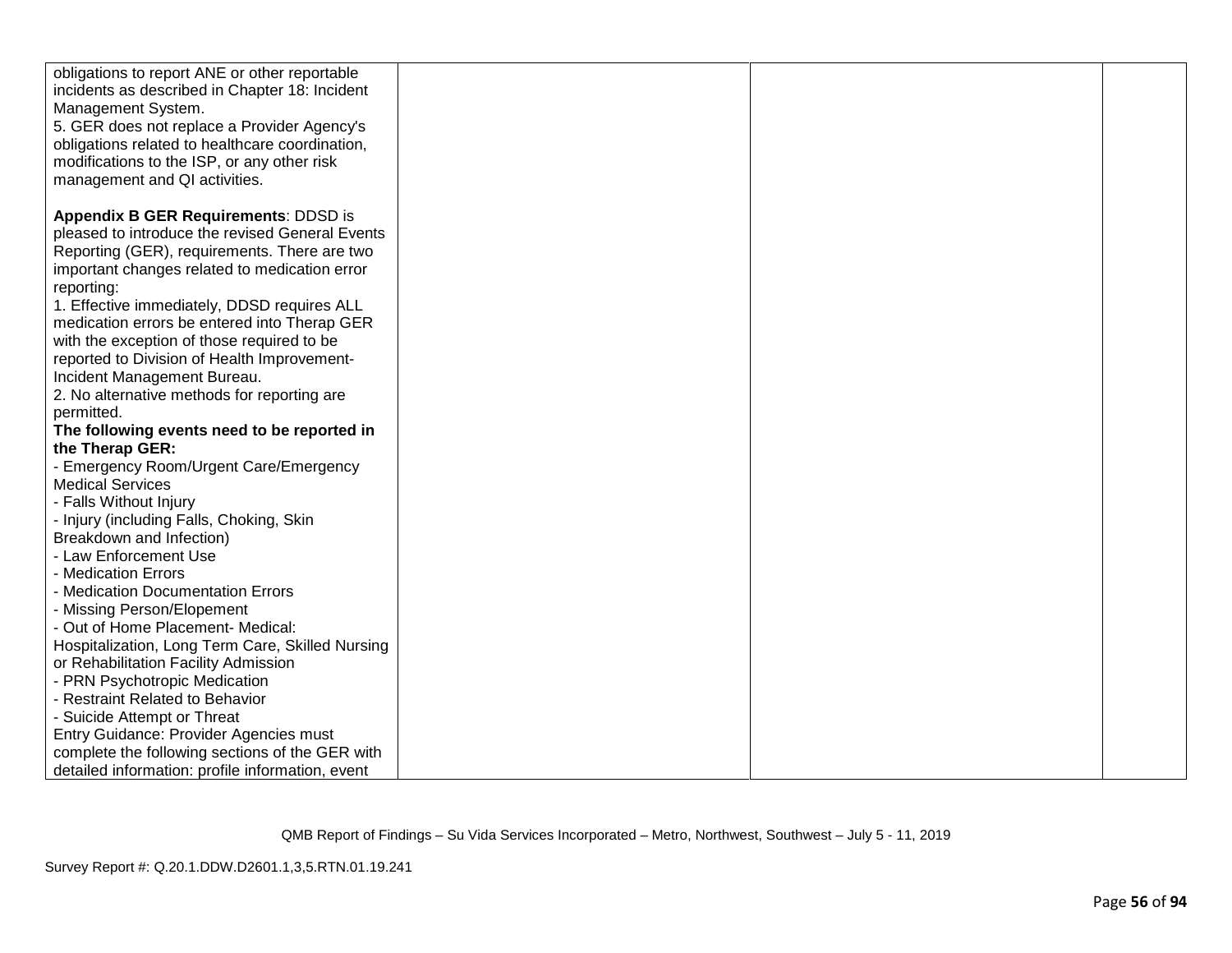| information, other event information, general  |  |  |
|------------------------------------------------|--|--|
| information, notification, actions taken or    |  |  |
| planned, and the review follow up comments     |  |  |
| section. Please attach any pertinent external  |  |  |
| documents such as discharge summary,           |  |  |
| medical consultation form, etc. Provider       |  |  |
| Agencies must enter and approve GERs within 2  |  |  |
| business days with the exception of Medication |  |  |
| Errors which must be entered into GER on at    |  |  |
| least a monthly basis.                         |  |  |
|                                                |  |  |
|                                                |  |  |
|                                                |  |  |
|                                                |  |  |
|                                                |  |  |
|                                                |  |  |
|                                                |  |  |
|                                                |  |  |
|                                                |  |  |
|                                                |  |  |
|                                                |  |  |
|                                                |  |  |
|                                                |  |  |
|                                                |  |  |
|                                                |  |  |
|                                                |  |  |
|                                                |  |  |
|                                                |  |  |
|                                                |  |  |
|                                                |  |  |
|                                                |  |  |
|                                                |  |  |
|                                                |  |  |
|                                                |  |  |
|                                                |  |  |
|                                                |  |  |
|                                                |  |  |
|                                                |  |  |
|                                                |  |  |
|                                                |  |  |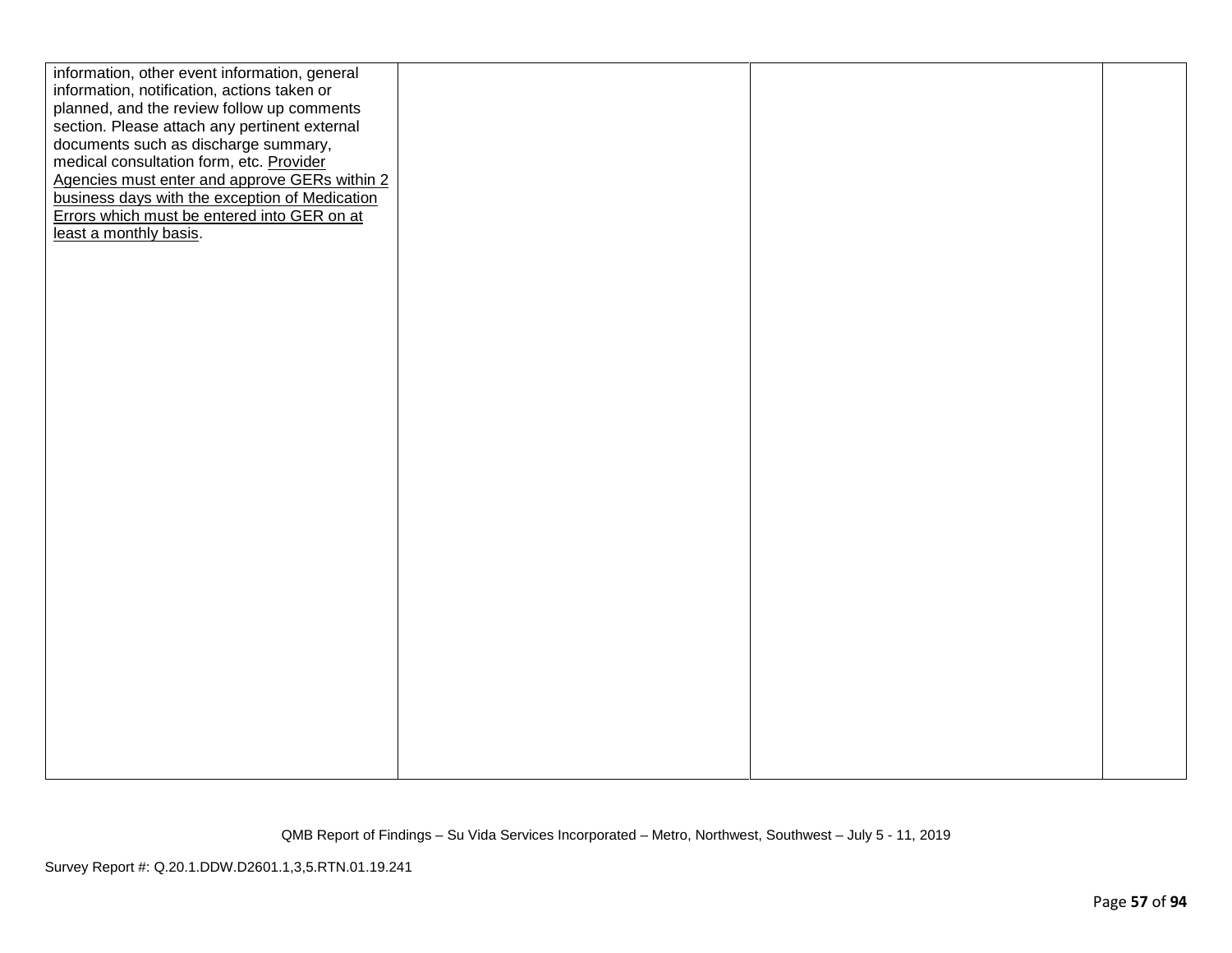| <b>Standard of Care</b>                                    | <b>Deficiencies</b>                                                                                                                               | Agency Plan of Correction, On-going QA/QI<br>& Responsible Party                                                                                                 | <b>Date</b><br><b>Due</b> |
|------------------------------------------------------------|---------------------------------------------------------------------------------------------------------------------------------------------------|------------------------------------------------------------------------------------------------------------------------------------------------------------------|---------------------------|
|                                                            | Service Domain: Health and Welfare - The state, on an ongoing basis, identifies, addresses and seeks to prevent occurrences of abuse, neglect and |                                                                                                                                                                  |                           |
|                                                            |                                                                                                                                                   | exploitation. Individuals shall be afforded their basic human rights. The provider supports individuals to access needed healthcare services in a timely manner. |                           |
| Tag #1A05 General Provider Requirements                    | <b>Condition of Participation Level Deficiency</b>                                                                                                |                                                                                                                                                                  |                           |
| <b>Agency Policy and Procedures</b><br><b>Requirements</b> |                                                                                                                                                   |                                                                                                                                                                  |                           |
| Developmental Disabilities (DD) Waiver Service             | After an analysis of the evidence it has been                                                                                                     | Provider:                                                                                                                                                        |                           |
| Standards 2/26/2018; Re-Issue: 12/28/2018; Eff             | determined there is a significant potential for a                                                                                                 | <b>State your Plan of Correction for the</b>                                                                                                                     |                           |
| 1/1/2019                                                   | negative outcome to occur.                                                                                                                        | deficiencies cited in this tag here (How is the                                                                                                                  |                           |
| <b>Chapter 16: Qualified Provider Agencies</b>             |                                                                                                                                                   | deficiency going to be corrected? This can be                                                                                                                    |                           |
| Qualified DD Waiver Provider Agencies must                 | Based on interview, the Agency did not develop,                                                                                                   | specific to each deficiency cited or if possible an                                                                                                              |                           |
| deliver DD Waiver services. DD Waiver Provider             | implement and / or comply with written policies                                                                                                   | overall correction?): $\rightarrow$                                                                                                                              |                           |
| Agencies must have a current Provider                      | and procedures to protect the physical/mental                                                                                                     |                                                                                                                                                                  |                           |
| Agreement and continually meet required                    | health of individuals that complies with all DDSD                                                                                                 |                                                                                                                                                                  |                           |
| screening, licensure, accreditation, and training          | requirements.                                                                                                                                     |                                                                                                                                                                  |                           |
| requirements as well as continually adhere to              |                                                                                                                                                   |                                                                                                                                                                  |                           |
| the DD Waiver Service Standards. All Provider              | When DSP were asked, what is the agency's                                                                                                         |                                                                                                                                                                  |                           |
| Agencies must comply with contract                         | on-call process and to describe how on-call                                                                                                       |                                                                                                                                                                  |                           |
| management activities to include any type of               | works, the following was reported:                                                                                                                | <b>Provider:</b>                                                                                                                                                 |                           |
| quality assurance review and/or compliance                 |                                                                                                                                                   | <b>Enter your ongoing Quality</b>                                                                                                                                |                           |
| review completed by DDSD, the Division of                  | • DSP #536 stated, "I let his home based                                                                                                          | <b>Assurance/Quality Improvement processes</b>                                                                                                                   |                           |
| Health Improvement (DHI) or other state<br>agencies.       | provider know. I don't need to let Su Vida                                                                                                        | as it related to this tag number here (What is                                                                                                                   |                           |
|                                                            | know the Family Living Provider will make<br>arrangements." Per Agency Policy, "the                                                               | going to be done? How many individuals is this                                                                                                                   |                           |
| <b>NEW MEXICO DEPARTMENT OF HEALTH</b>                     | hierarchy of back up on-call will be: Internal                                                                                                    | going to affect? How often will this be completed?                                                                                                               |                           |
| DEVELOPMENTAL DISABILITIES SUPPORTS                        | Services Coordinator for Individual, Program                                                                                                      | Who is responsible? What steps will be taken if                                                                                                                  |                           |
| <b>DIVISION: Provider Application</b>                      | Director, President, Chief Financial Officer,                                                                                                     | issues are found?): $\rightarrow$                                                                                                                                |                           |
| - Emergency and on-call procedures;                        | other Internal Service Coordinators as listed                                                                                                     |                                                                                                                                                                  |                           |
| - On-call nursing services that specifically state         | on agency emergency contact list. (Individual                                                                                                     |                                                                                                                                                                  |                           |
| the nurse must be available to DSP during                  | #13)                                                                                                                                              |                                                                                                                                                                  |                           |
| periods when a nurse is not present. The on-call           |                                                                                                                                                   |                                                                                                                                                                  |                           |
| nurse must be available to make an on-site visit           | When DSP were asked, to provide and call                                                                                                          |                                                                                                                                                                  |                           |
| when information provided by the DSP over the              | the on-call phone number, the following                                                                                                           |                                                                                                                                                                  |                           |
| phone indicate, in the nurse's professional                | occurred:                                                                                                                                         |                                                                                                                                                                  |                           |
| judgment, a need for a face to face assessment             | DSP #587 provided Surveyors the Agency's<br>$\bullet$                                                                                             |                                                                                                                                                                  |                           |
| to determine appropriate action;                           | On-Call phone number of 505-553-<br>l. On                                                                                                         |                                                                                                                                                                  |                           |
| - Incident Management Procedures that comply               | 7/9/2019 at 5:48 PM DSP #587 called and                                                                                                           |                                                                                                                                                                  |                           |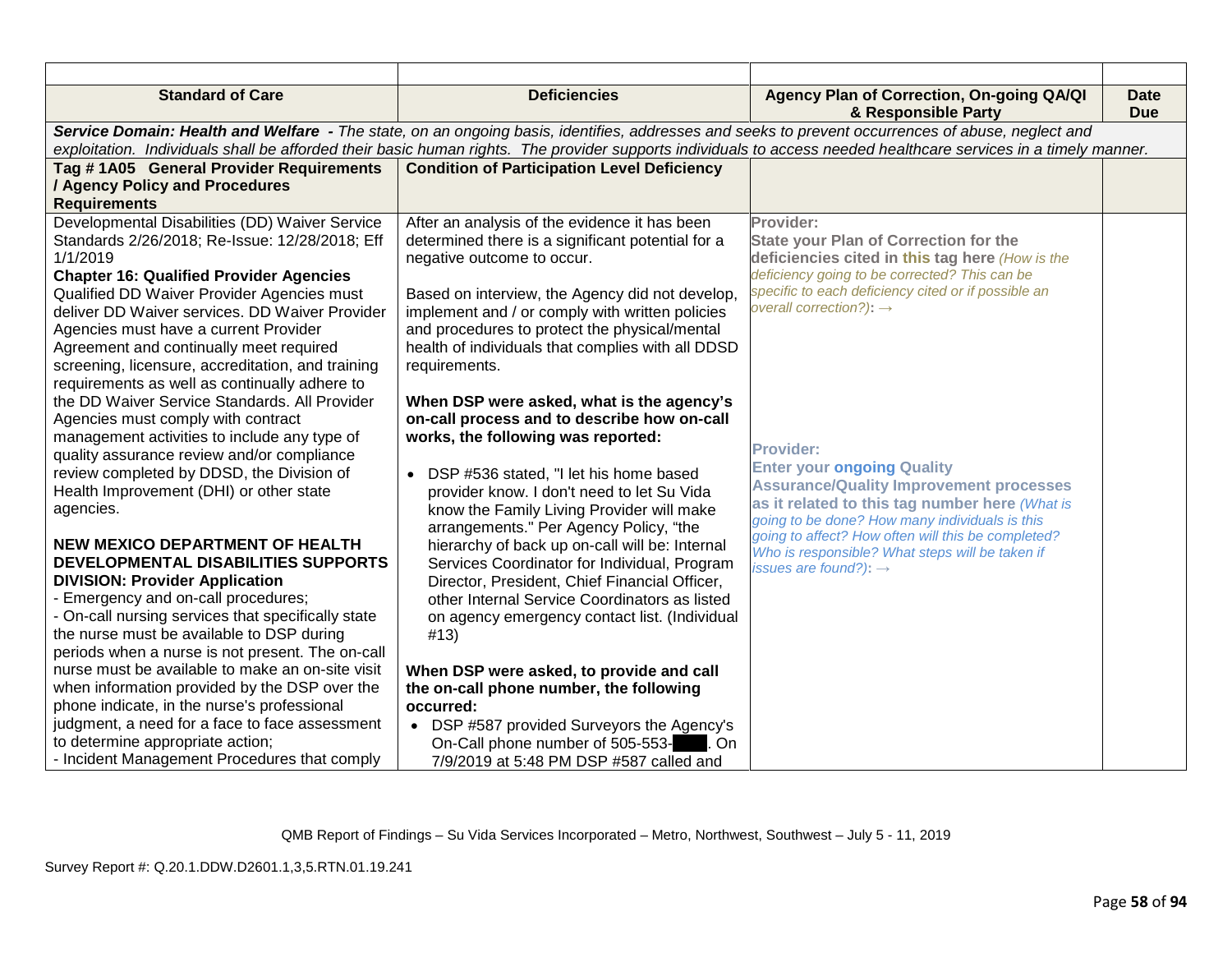| with the current NM Department of Health<br>Improvement Incident Management Guide<br>- Medication Assessment and Delivery Policy<br>and Procedure;<br>- Policy and procedures regarding delegation of<br>specific nursing functions<br>- Policies and procedures regarding the safe<br>transportation of individuals in the community<br>and how you will comply with the New Mexico<br>regulations governing the operation of motor<br>vehicles                                                                                                                                                                                                                                                                                                                                                                                                                                                                                                                                                                                                                                 | left a message. When surveyors left the<br>residence at 6:20 PM, the call had yet to be<br>returned. Per Agency Policy, " on call<br>personnel will have no more than 30 minutes<br>to respond to a page or call" (Individual<br>#14) |  |
|----------------------------------------------------------------------------------------------------------------------------------------------------------------------------------------------------------------------------------------------------------------------------------------------------------------------------------------------------------------------------------------------------------------------------------------------------------------------------------------------------------------------------------------------------------------------------------------------------------------------------------------------------------------------------------------------------------------------------------------------------------------------------------------------------------------------------------------------------------------------------------------------------------------------------------------------------------------------------------------------------------------------------------------------------------------------------------|---------------------------------------------------------------------------------------------------------------------------------------------------------------------------------------------------------------------------------------|--|
| STATE OF NEW MEXICO DEPARTMENT OF<br><b>HEALTH DEVELOPMENTAL DISABILITIES</b><br><b>SUPPORTS DIVISION PROVIDER</b><br><b>AGREEMENT: ARTICLE 39. POLICIES AND</b><br><b>REGULATIONS</b><br>Provider Agreements and amendments<br>reference and incorporate laws, regulations,<br>policies, procedures, directives, and contract<br>provisions not only of DOH, but of HSD.<br>Additionally, the PROVIDER agrees to abide by<br>all the following, whenever relevant to the<br>delivery of services specified under this Provider<br>Agreement:<br>a. DD Waiver Service Standards and MF Waiver<br>Service Standards.<br>b. DEPARTMENT/DDSD Accreditation Mandate<br>Policies.<br>c. Policies and Procedures for Centralized<br>Admission and Discharge Process for New<br>Mexicans with Disabilities.<br>d. Policies for Behavior Support Service<br>Provisions.<br>e. Rights of Individuals with Developmental<br>Disabilities living in the Community, 7.26.3<br>NMAC.<br>f. Service Plans for Individuals with<br>Developmental Disability Community Programs,<br>7.26.5 NMAC. |                                                                                                                                                                                                                                       |  |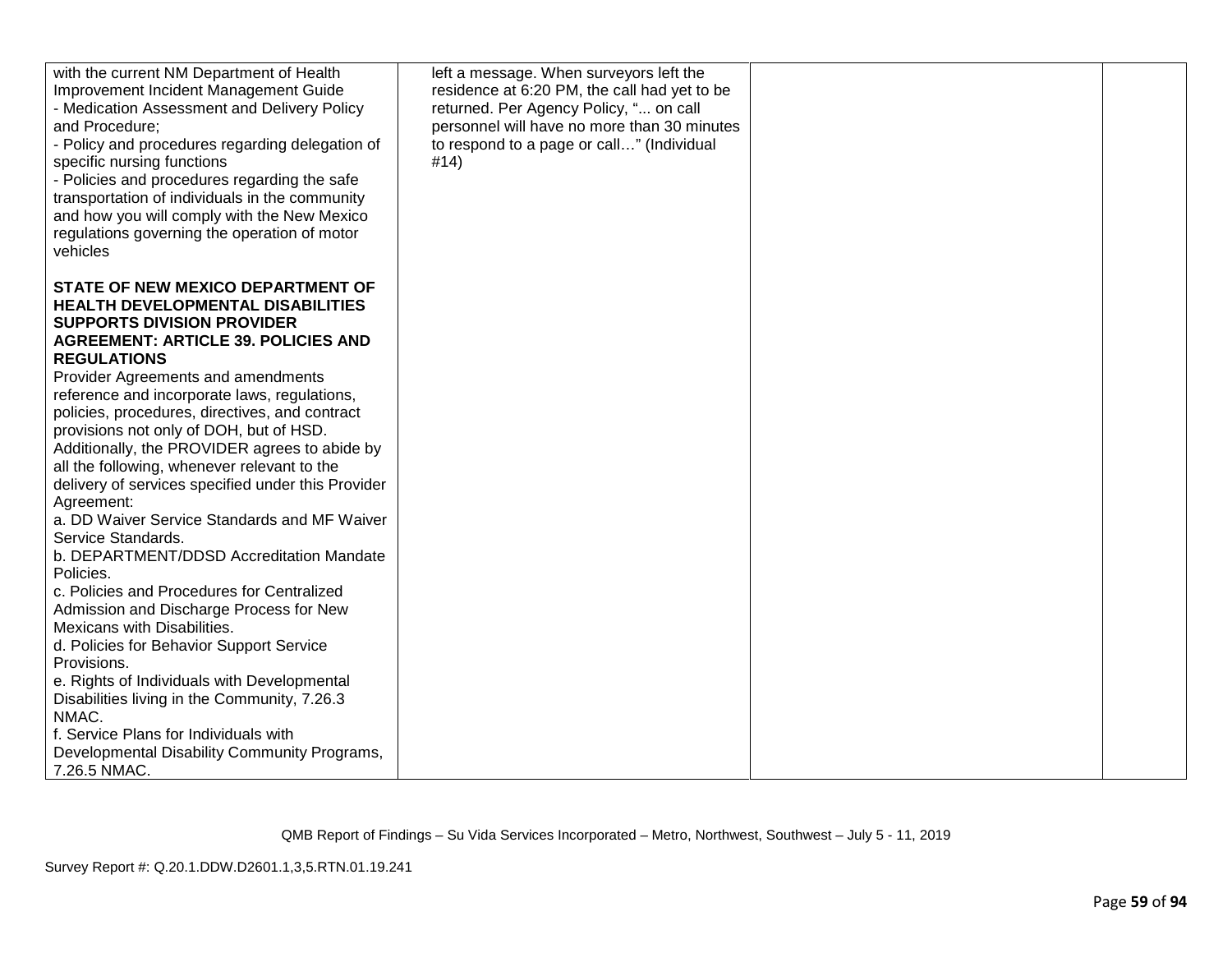| g. Requirement for Developmental Disability       |  |  |
|---------------------------------------------------|--|--|
| Community Programs, 7.26.6 NMAC.                  |  |  |
| h. DEPARTMENT Client Complaint Procedures,        |  |  |
| 7.26.4 NMAC.                                      |  |  |
| i. Individual Transition Planning Process, 7.26.7 |  |  |
| NMAC.                                             |  |  |
| Dispute Resolution Process, 7.26.8 NMAC.          |  |  |
| k. DEPARTMENT/DDSD Training Policies and          |  |  |
| Procedures.                                       |  |  |
| I. Fair Labor Standards Act.                      |  |  |
| m. New Mexico Nursing Practice Act and New        |  |  |
| Mexico Board of Nursing requirements              |  |  |
| governing certified medication aides and          |  |  |
| administration of medications, 16.12.5 NMAC.      |  |  |
| n. Incident Reporting and Investigation           |  |  |
| Requirements for Providers of Community           |  |  |
| Based Services, 7.14.3 NMAC, and                  |  |  |
| <b>DHI/DEPARTMENT Incident Management</b>         |  |  |
| System Policies and Procedures.                   |  |  |
| o. DHI/DEPARTMENT Statewide Mortality             |  |  |
| Review Policy and Procedures.                     |  |  |
| p. Caregivers Criminal History Screening          |  |  |
| Requirements, 7.1.9 NMAC.                         |  |  |
| q. Quality Management System and Review           |  |  |
| Requirements for Providers of Community           |  |  |
| Based Services, 7.1.13 NMAC.                      |  |  |
| r. All Medicaid Regulations of the Medical        |  |  |
| Assistance Division of the HS D.                  |  |  |
| s. Health Insurance Portability and               |  |  |
| Accountability Act (HIPAA).                       |  |  |
| t. DEPARTMENT Sanctions Policy.                   |  |  |
| u. All other regulations, standards, policies and |  |  |
| procedures, guidelines and interpretive           |  |  |
| memoranda of the DDSD and the DHI of the          |  |  |
| DEPARTMENT.                                       |  |  |
|                                                   |  |  |
| <b>Chapter 18 Incident Management:</b>            |  |  |
| 18.1 Training on Abuse, Neglect, and              |  |  |
| <b>Exploitation (ANE) Recognition and</b>         |  |  |
| Reporting: All employees, contractors, and        |  |  |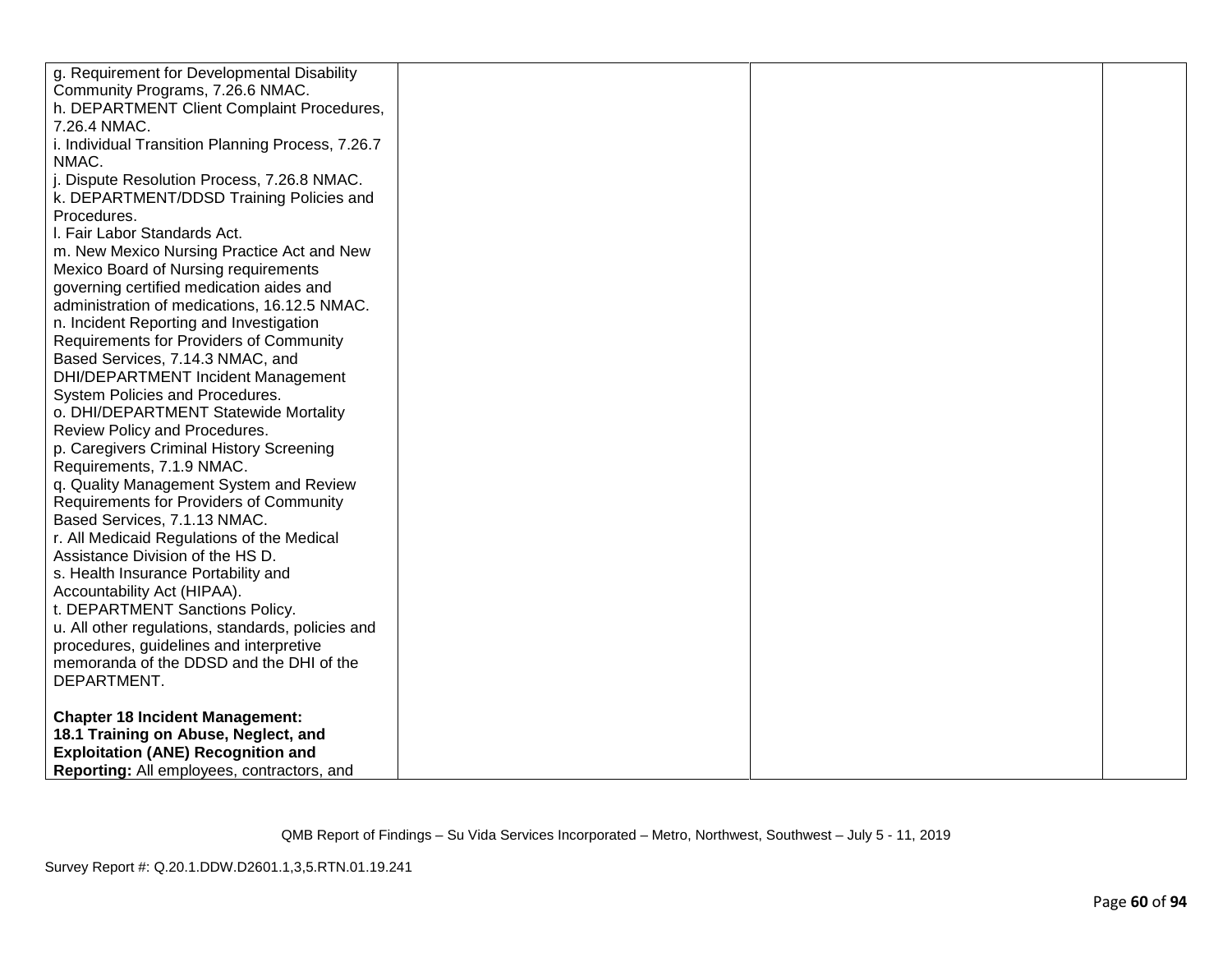| training curriculum approved by DOH.<br>Employees or volunteers can work with a DD<br>Waiver participant prior to receiving the training<br>only if directly supervised, at all times, by a<br>trained staff. Provider Agencies are responsible<br>for ensuring the training requirements outlined<br>below are met.<br>1. DDSD ANE On-line Refresher trainings shall<br>be renewed annually, within one year of<br>successful completion of the DDSD ANE<br>classroom training.<br>2. Training shall be conducted in a language<br>that is understood by the employee,<br>subcontractor, or volunteer.<br>3. Training must be conducted by a DOH<br>certified trainer and in accordance with the Train<br>the Trainer curriculum provided by the DOH.<br>4. Documentation of an employee, subcontractor<br>or volunteer's training must be maintained for a<br>period of at least three years, or six months after<br>termination of an employee's employment or the<br>volunteer's work.<br>NMAC 7.1.14.9 INCIDENT MANAGEMENT<br><b>SYSTEM REQUIREMENTS:</b><br>A. General: All community-based service<br>providers shall establish and maintain an<br>incident management system, which<br>emphasizes the principles of prevention and<br>staff involvement. The community-based service<br>provider shall ensure that the incident<br>management system policies and procedures<br>requires all employees and volunteers to be<br>competently trained to respond to, report, and<br>preserve evidence related to incidents in a<br>timely and accurate manner.<br>B. Training curriculum: Prior to an employee<br>or volunteer's initial work with the community- |                                                  |  |  |
|------------------------------------------------------------------------------------------------------------------------------------------------------------------------------------------------------------------------------------------------------------------------------------------------------------------------------------------------------------------------------------------------------------------------------------------------------------------------------------------------------------------------------------------------------------------------------------------------------------------------------------------------------------------------------------------------------------------------------------------------------------------------------------------------------------------------------------------------------------------------------------------------------------------------------------------------------------------------------------------------------------------------------------------------------------------------------------------------------------------------------------------------------------------------------------------------------------------------------------------------------------------------------------------------------------------------------------------------------------------------------------------------------------------------------------------------------------------------------------------------------------------------------------------------------------------------------------------------------------------------------------------------------------------------|--------------------------------------------------|--|--|
|                                                                                                                                                                                                                                                                                                                                                                                                                                                                                                                                                                                                                                                                                                                                                                                                                                                                                                                                                                                                                                                                                                                                                                                                                                                                                                                                                                                                                                                                                                                                                                                                                                                                        | volunteers shall be trained on the in-person ANE |  |  |
|                                                                                                                                                                                                                                                                                                                                                                                                                                                                                                                                                                                                                                                                                                                                                                                                                                                                                                                                                                                                                                                                                                                                                                                                                                                                                                                                                                                                                                                                                                                                                                                                                                                                        |                                                  |  |  |
|                                                                                                                                                                                                                                                                                                                                                                                                                                                                                                                                                                                                                                                                                                                                                                                                                                                                                                                                                                                                                                                                                                                                                                                                                                                                                                                                                                                                                                                                                                                                                                                                                                                                        |                                                  |  |  |
|                                                                                                                                                                                                                                                                                                                                                                                                                                                                                                                                                                                                                                                                                                                                                                                                                                                                                                                                                                                                                                                                                                                                                                                                                                                                                                                                                                                                                                                                                                                                                                                                                                                                        |                                                  |  |  |
|                                                                                                                                                                                                                                                                                                                                                                                                                                                                                                                                                                                                                                                                                                                                                                                                                                                                                                                                                                                                                                                                                                                                                                                                                                                                                                                                                                                                                                                                                                                                                                                                                                                                        |                                                  |  |  |
|                                                                                                                                                                                                                                                                                                                                                                                                                                                                                                                                                                                                                                                                                                                                                                                                                                                                                                                                                                                                                                                                                                                                                                                                                                                                                                                                                                                                                                                                                                                                                                                                                                                                        |                                                  |  |  |
|                                                                                                                                                                                                                                                                                                                                                                                                                                                                                                                                                                                                                                                                                                                                                                                                                                                                                                                                                                                                                                                                                                                                                                                                                                                                                                                                                                                                                                                                                                                                                                                                                                                                        |                                                  |  |  |
|                                                                                                                                                                                                                                                                                                                                                                                                                                                                                                                                                                                                                                                                                                                                                                                                                                                                                                                                                                                                                                                                                                                                                                                                                                                                                                                                                                                                                                                                                                                                                                                                                                                                        |                                                  |  |  |
|                                                                                                                                                                                                                                                                                                                                                                                                                                                                                                                                                                                                                                                                                                                                                                                                                                                                                                                                                                                                                                                                                                                                                                                                                                                                                                                                                                                                                                                                                                                                                                                                                                                                        |                                                  |  |  |
|                                                                                                                                                                                                                                                                                                                                                                                                                                                                                                                                                                                                                                                                                                                                                                                                                                                                                                                                                                                                                                                                                                                                                                                                                                                                                                                                                                                                                                                                                                                                                                                                                                                                        |                                                  |  |  |
|                                                                                                                                                                                                                                                                                                                                                                                                                                                                                                                                                                                                                                                                                                                                                                                                                                                                                                                                                                                                                                                                                                                                                                                                                                                                                                                                                                                                                                                                                                                                                                                                                                                                        |                                                  |  |  |
|                                                                                                                                                                                                                                                                                                                                                                                                                                                                                                                                                                                                                                                                                                                                                                                                                                                                                                                                                                                                                                                                                                                                                                                                                                                                                                                                                                                                                                                                                                                                                                                                                                                                        |                                                  |  |  |
|                                                                                                                                                                                                                                                                                                                                                                                                                                                                                                                                                                                                                                                                                                                                                                                                                                                                                                                                                                                                                                                                                                                                                                                                                                                                                                                                                                                                                                                                                                                                                                                                                                                                        |                                                  |  |  |
|                                                                                                                                                                                                                                                                                                                                                                                                                                                                                                                                                                                                                                                                                                                                                                                                                                                                                                                                                                                                                                                                                                                                                                                                                                                                                                                                                                                                                                                                                                                                                                                                                                                                        |                                                  |  |  |
|                                                                                                                                                                                                                                                                                                                                                                                                                                                                                                                                                                                                                                                                                                                                                                                                                                                                                                                                                                                                                                                                                                                                                                                                                                                                                                                                                                                                                                                                                                                                                                                                                                                                        |                                                  |  |  |
|                                                                                                                                                                                                                                                                                                                                                                                                                                                                                                                                                                                                                                                                                                                                                                                                                                                                                                                                                                                                                                                                                                                                                                                                                                                                                                                                                                                                                                                                                                                                                                                                                                                                        |                                                  |  |  |
|                                                                                                                                                                                                                                                                                                                                                                                                                                                                                                                                                                                                                                                                                                                                                                                                                                                                                                                                                                                                                                                                                                                                                                                                                                                                                                                                                                                                                                                                                                                                                                                                                                                                        |                                                  |  |  |
|                                                                                                                                                                                                                                                                                                                                                                                                                                                                                                                                                                                                                                                                                                                                                                                                                                                                                                                                                                                                                                                                                                                                                                                                                                                                                                                                                                                                                                                                                                                                                                                                                                                                        |                                                  |  |  |
|                                                                                                                                                                                                                                                                                                                                                                                                                                                                                                                                                                                                                                                                                                                                                                                                                                                                                                                                                                                                                                                                                                                                                                                                                                                                                                                                                                                                                                                                                                                                                                                                                                                                        |                                                  |  |  |
|                                                                                                                                                                                                                                                                                                                                                                                                                                                                                                                                                                                                                                                                                                                                                                                                                                                                                                                                                                                                                                                                                                                                                                                                                                                                                                                                                                                                                                                                                                                                                                                                                                                                        |                                                  |  |  |
|                                                                                                                                                                                                                                                                                                                                                                                                                                                                                                                                                                                                                                                                                                                                                                                                                                                                                                                                                                                                                                                                                                                                                                                                                                                                                                                                                                                                                                                                                                                                                                                                                                                                        |                                                  |  |  |
|                                                                                                                                                                                                                                                                                                                                                                                                                                                                                                                                                                                                                                                                                                                                                                                                                                                                                                                                                                                                                                                                                                                                                                                                                                                                                                                                                                                                                                                                                                                                                                                                                                                                        |                                                  |  |  |
|                                                                                                                                                                                                                                                                                                                                                                                                                                                                                                                                                                                                                                                                                                                                                                                                                                                                                                                                                                                                                                                                                                                                                                                                                                                                                                                                                                                                                                                                                                                                                                                                                                                                        |                                                  |  |  |
|                                                                                                                                                                                                                                                                                                                                                                                                                                                                                                                                                                                                                                                                                                                                                                                                                                                                                                                                                                                                                                                                                                                                                                                                                                                                                                                                                                                                                                                                                                                                                                                                                                                                        |                                                  |  |  |
|                                                                                                                                                                                                                                                                                                                                                                                                                                                                                                                                                                                                                                                                                                                                                                                                                                                                                                                                                                                                                                                                                                                                                                                                                                                                                                                                                                                                                                                                                                                                                                                                                                                                        |                                                  |  |  |
|                                                                                                                                                                                                                                                                                                                                                                                                                                                                                                                                                                                                                                                                                                                                                                                                                                                                                                                                                                                                                                                                                                                                                                                                                                                                                                                                                                                                                                                                                                                                                                                                                                                                        |                                                  |  |  |
|                                                                                                                                                                                                                                                                                                                                                                                                                                                                                                                                                                                                                                                                                                                                                                                                                                                                                                                                                                                                                                                                                                                                                                                                                                                                                                                                                                                                                                                                                                                                                                                                                                                                        |                                                  |  |  |
|                                                                                                                                                                                                                                                                                                                                                                                                                                                                                                                                                                                                                                                                                                                                                                                                                                                                                                                                                                                                                                                                                                                                                                                                                                                                                                                                                                                                                                                                                                                                                                                                                                                                        |                                                  |  |  |
|                                                                                                                                                                                                                                                                                                                                                                                                                                                                                                                                                                                                                                                                                                                                                                                                                                                                                                                                                                                                                                                                                                                                                                                                                                                                                                                                                                                                                                                                                                                                                                                                                                                                        |                                                  |  |  |
|                                                                                                                                                                                                                                                                                                                                                                                                                                                                                                                                                                                                                                                                                                                                                                                                                                                                                                                                                                                                                                                                                                                                                                                                                                                                                                                                                                                                                                                                                                                                                                                                                                                                        |                                                  |  |  |
|                                                                                                                                                                                                                                                                                                                                                                                                                                                                                                                                                                                                                                                                                                                                                                                                                                                                                                                                                                                                                                                                                                                                                                                                                                                                                                                                                                                                                                                                                                                                                                                                                                                                        |                                                  |  |  |
|                                                                                                                                                                                                                                                                                                                                                                                                                                                                                                                                                                                                                                                                                                                                                                                                                                                                                                                                                                                                                                                                                                                                                                                                                                                                                                                                                                                                                                                                                                                                                                                                                                                                        |                                                  |  |  |
|                                                                                                                                                                                                                                                                                                                                                                                                                                                                                                                                                                                                                                                                                                                                                                                                                                                                                                                                                                                                                                                                                                                                                                                                                                                                                                                                                                                                                                                                                                                                                                                                                                                                        |                                                  |  |  |
|                                                                                                                                                                                                                                                                                                                                                                                                                                                                                                                                                                                                                                                                                                                                                                                                                                                                                                                                                                                                                                                                                                                                                                                                                                                                                                                                                                                                                                                                                                                                                                                                                                                                        |                                                  |  |  |
|                                                                                                                                                                                                                                                                                                                                                                                                                                                                                                                                                                                                                                                                                                                                                                                                                                                                                                                                                                                                                                                                                                                                                                                                                                                                                                                                                                                                                                                                                                                                                                                                                                                                        |                                                  |  |  |
|                                                                                                                                                                                                                                                                                                                                                                                                                                                                                                                                                                                                                                                                                                                                                                                                                                                                                                                                                                                                                                                                                                                                                                                                                                                                                                                                                                                                                                                                                                                                                                                                                                                                        |                                                  |  |  |
|                                                                                                                                                                                                                                                                                                                                                                                                                                                                                                                                                                                                                                                                                                                                                                                                                                                                                                                                                                                                                                                                                                                                                                                                                                                                                                                                                                                                                                                                                                                                                                                                                                                                        |                                                  |  |  |
|                                                                                                                                                                                                                                                                                                                                                                                                                                                                                                                                                                                                                                                                                                                                                                                                                                                                                                                                                                                                                                                                                                                                                                                                                                                                                                                                                                                                                                                                                                                                                                                                                                                                        |                                                  |  |  |
|                                                                                                                                                                                                                                                                                                                                                                                                                                                                                                                                                                                                                                                                                                                                                                                                                                                                                                                                                                                                                                                                                                                                                                                                                                                                                                                                                                                                                                                                                                                                                                                                                                                                        |                                                  |  |  |
|                                                                                                                                                                                                                                                                                                                                                                                                                                                                                                                                                                                                                                                                                                                                                                                                                                                                                                                                                                                                                                                                                                                                                                                                                                                                                                                                                                                                                                                                                                                                                                                                                                                                        | based service provider, all employees and        |  |  |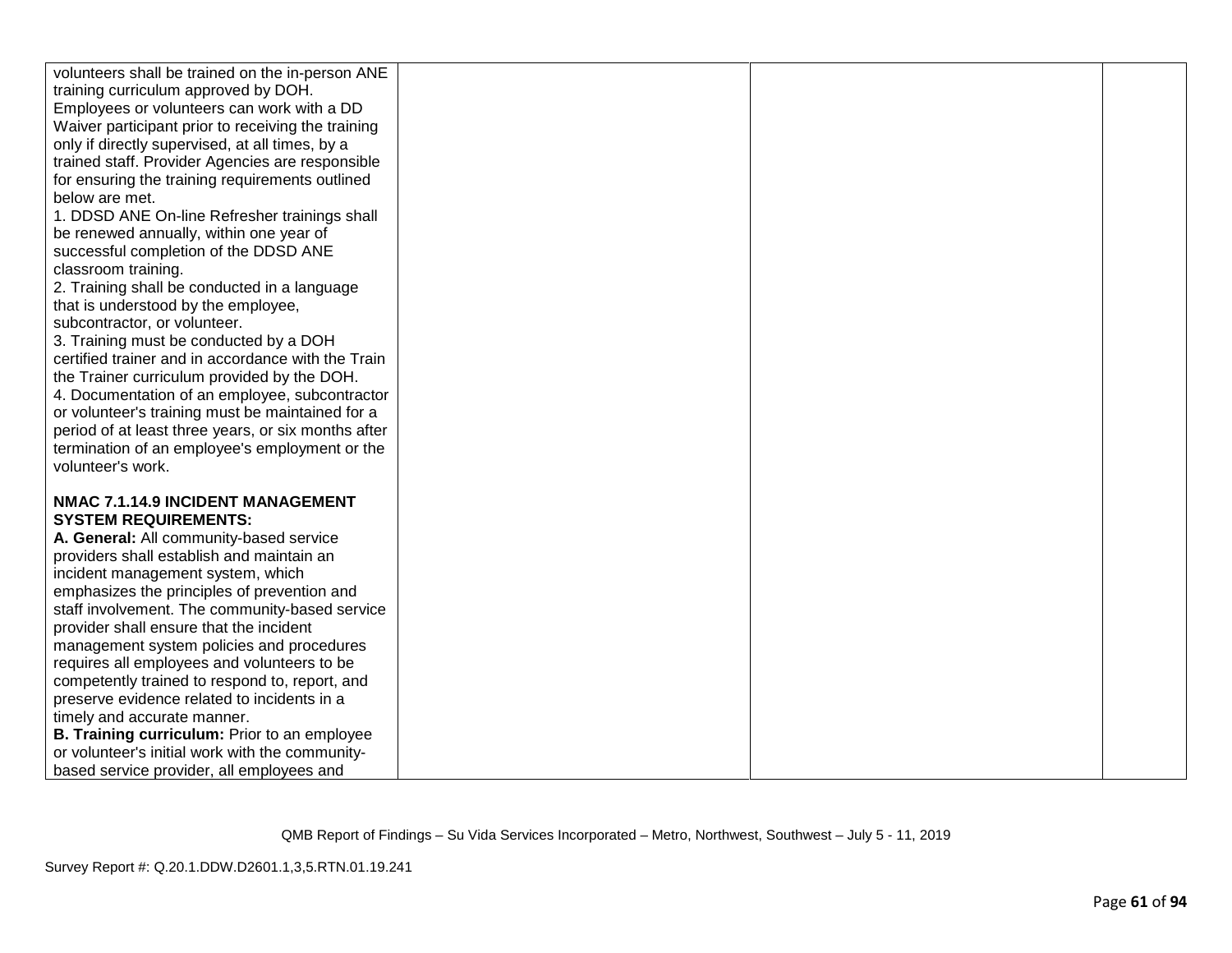| volunteers shall be trained on an applicable<br>written training curriculum including incident |
|------------------------------------------------------------------------------------------------|
| policies and procedures for identification, and                                                |
| timely reporting of abuse, neglect, exploitation,                                              |
| suspicious injury, and all deaths as required in                                               |
| Subsection A of 7.1.14.8 NMAC. The trainings                                                   |
| shall be reviewed at annual, not to exceed 12-                                                 |
| month intervals. The training curriculum as set                                                |
| forth in Subsection C of 7.1.14.9 NMAC may                                                     |
| include computer-based training. Periodic                                                      |
| reviews shall include, at a minimum, review of                                                 |
| the written training curriculum and site-specific                                              |
| issues pertaining to the community-based                                                       |
| service provider's facility. Training shall be                                                 |
| conducted in a language that is understood by                                                  |
| the employee or volunteer.                                                                     |
|                                                                                                |
| D. Training decumentation: All community                                                       |

**D. Training documentation:** All communitybased service providers shall prepare training documentation for each employee and volunteer to include a signed statement indicating the date, time, and place they received their incident management reporting instruction. The community-based service provider shall maintain documentation of an employee or volunteer's training for a period of at least three years, or six months after termination of an employee's employment or the volunteer's work. Training curricula shall be kept on the provider premises and made available upon request by the department. Training documentation shall be made available immediately upon a division representative's request. Failure to provide employee and volunteer training documentation shall subject the community-based service provider to the penalties provided for in this rule.

## **NMAC 7.1.14.8 INCIDENT MANAGEMENT SYSTEM REPORTING REQUIREMENTS FOR COMMUNITY-BASED SERVICE PROVIDERS:**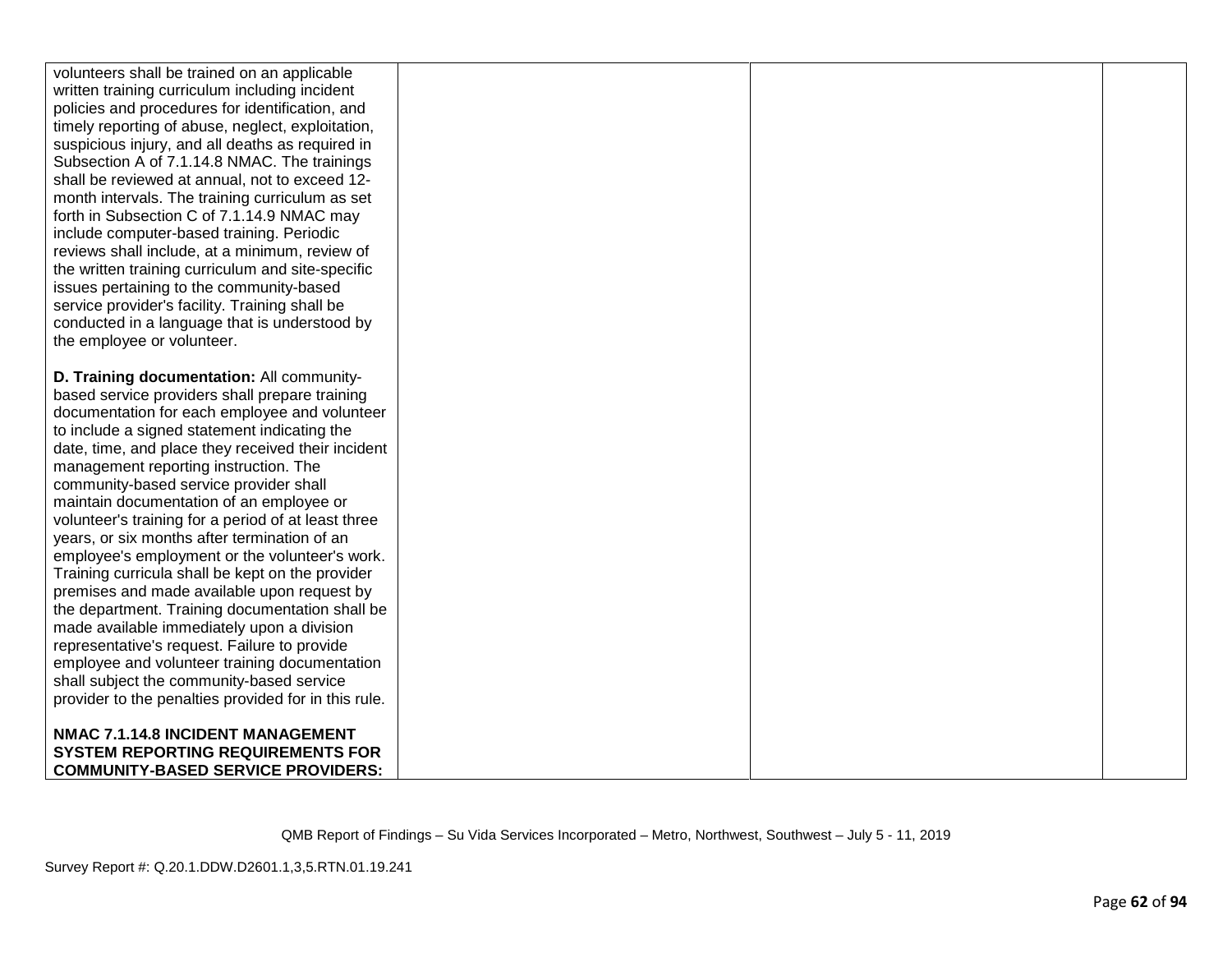| F. Quality assurance/quality improvement           |  |  |
|----------------------------------------------------|--|--|
| program for community-based service                |  |  |
| providers: The community-based service             |  |  |
| provider shall establish and implement a quality   |  |  |
| improvement program for reviewing alleged          |  |  |
| complaints and incidents of abuse, neglect, or     |  |  |
| exploitation against them as a provider after the  |  |  |
| division's investigation is complete. The incident |  |  |
| management program shall include written           |  |  |
| documentation of corrective actions taken. The     |  |  |
| community-based service provider shall take all    |  |  |
| reasonable steps to prevent further incidents.     |  |  |
| The community-based service provider shall         |  |  |
| provide the following internal monitoring and      |  |  |
| facilitating quality improvement program:          |  |  |
| (1) community-based service providers shall        |  |  |
| have current abuse, neglect, and exploitation      |  |  |
| management policy and procedures in place that     |  |  |
| comply with the department's requirements;         |  |  |
| (2) community-based service providers providing    |  |  |
| intellectual and developmental disabilities        |  |  |
| services must have a designated incident           |  |  |
| management coordinator in place; and               |  |  |
| (3) community-based service providers providing    |  |  |
| intellectual and developmental disabilities        |  |  |
| services must have an incident management          |  |  |
| committee to identify any deficiencies, trends,    |  |  |
| patterns, or concerns as well as opportunities for |  |  |
| quality improvement, address internal and          |  |  |
| external incident reports for the purpose of       |  |  |
| examining internal root causes, and to take        |  |  |
| action on identified issues.                       |  |  |
|                                                    |  |  |
|                                                    |  |  |
|                                                    |  |  |
|                                                    |  |  |
|                                                    |  |  |
|                                                    |  |  |
|                                                    |  |  |
|                                                    |  |  |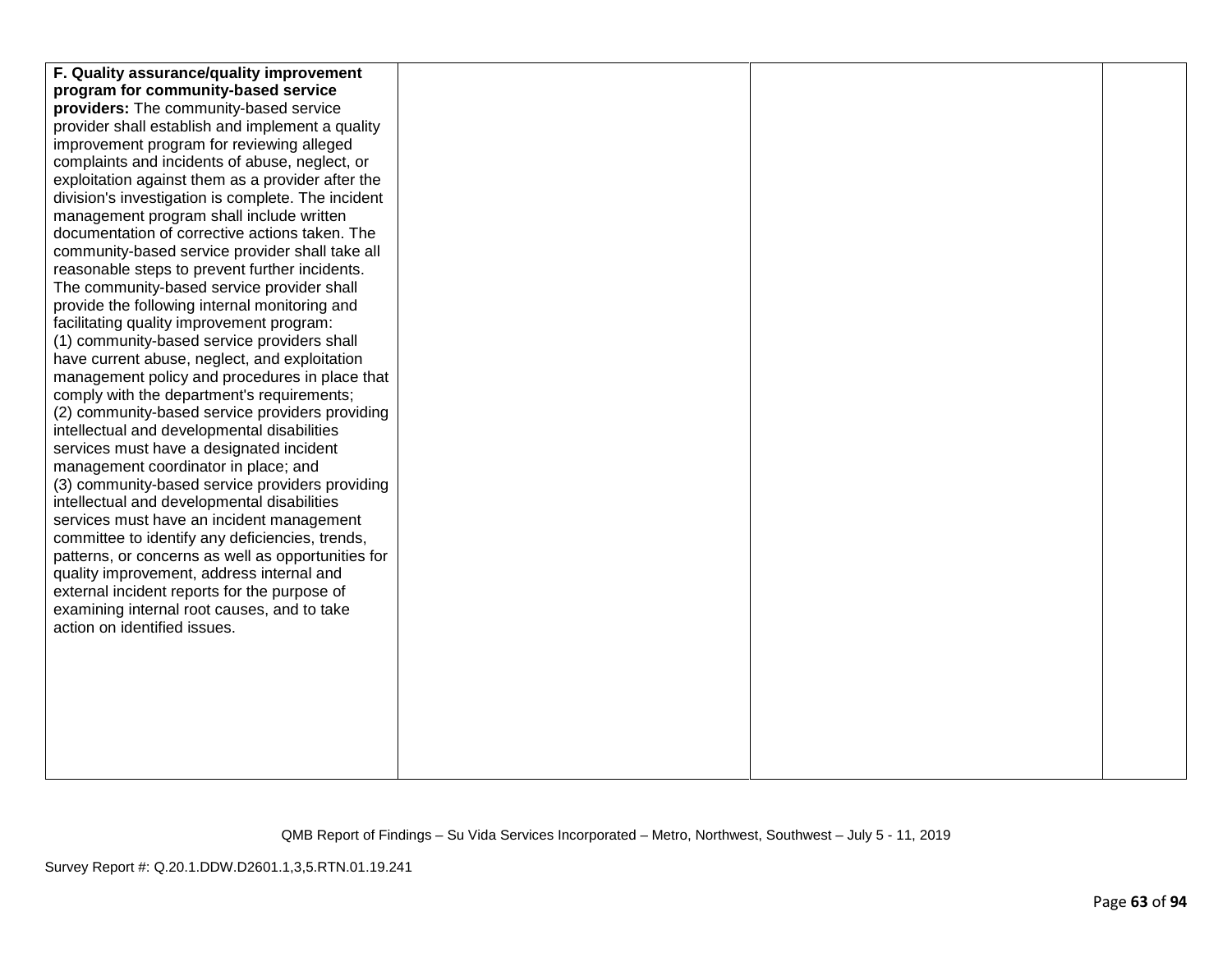| <b>Standard Level Deficiency</b><br>Tag #1A09 Medication Delivery Routine<br><b>Medication Administration</b><br>Developmental Disabilities (DD) Waiver Service<br>Medication Administration Records (MAR) were<br>Provider:<br>Standards 2/26/2018; Re-Issue: 12/28/2018; Eff<br>reviewed for the months of June and July 2019.<br><b>State your Plan of Correction for the</b><br>deficiencies cited in this tag here (How is the<br>1/1/2019<br>deficiency going to be corrected? This can be<br><b>Chapter 20: Provider Documentation and</b><br>Based on record review, 1 of 18 individuals had<br>specific to each deficiency cited or if possible an<br><b>Client Records 20.6 Medication</b><br>Medication Administration Records (MAR),<br>overall correction?): $\rightarrow$<br><b>Administration Record (MAR): A current</b><br>which contained missing medications entries<br>Medication Administration Record (MAR) must<br>and/or other errors:<br>be maintained in all settings where medications<br>or treatments are delivered. Family Living<br>Individual #17<br>Providers may opt not to use MARs if they are<br><b>July 2019</b><br>the sole provider who supports the person with<br>Medication Administration Records contained<br>medications or treatments. However, if there are<br>missing entries. No documentation found<br>services provided by unrelated DSP, ANS for<br>indicating reason for missing entries:<br>Provider:<br>Medication Oversight must be budgeted, and a<br>• Baclofen 20 mg tab (1.5 tabs 3 times daily) -<br><b>Enter your ongoing Quality</b><br>MAR must be created and used by the DSP.<br>Blank 7/4/2019 (12 PM)<br><b>Assurance/Quality Improvement processes</b><br>Primary and Secondary Provider Agencies are<br>as it related to this tag number here (What is<br>responsible for:<br>• Carbamazepine 100 mg tab (3 times daily) -<br>going to be done? How many individuals is this<br>1. Creating and maintaining either an electronic<br>Blank 7/4/2019 (12 PM)<br>going to affect? How often will this be completed?<br>or paper MAR in their service setting. Provider<br>Who is responsible? What steps will be taken if<br>Agencies may use the MAR in Therap, but are<br>issues are found?): $\rightarrow$<br>not mandated to do so.<br>2. Continually communicating any changes<br>about medications and treatments between<br>Provider Agencies to assure health and safety.<br>7. Including the following on the MAR:<br>a. The name of the person, a transcription of the<br>physician's or licensed health care provider's<br>orders including the brand and generic names<br>for all ordered routine and PRN medications or<br>treatments, and the diagnoses for which the<br>medications or treatments are prescribed;<br>b. The prescribed dosage, frequency and<br>method or route of administration; times and<br>dates of administration for all ordered routine or<br>PRN prescriptions or treatments; over the |                                           |  |  |
|----------------------------------------------------------------------------------------------------------------------------------------------------------------------------------------------------------------------------------------------------------------------------------------------------------------------------------------------------------------------------------------------------------------------------------------------------------------------------------------------------------------------------------------------------------------------------------------------------------------------------------------------------------------------------------------------------------------------------------------------------------------------------------------------------------------------------------------------------------------------------------------------------------------------------------------------------------------------------------------------------------------------------------------------------------------------------------------------------------------------------------------------------------------------------------------------------------------------------------------------------------------------------------------------------------------------------------------------------------------------------------------------------------------------------------------------------------------------------------------------------------------------------------------------------------------------------------------------------------------------------------------------------------------------------------------------------------------------------------------------------------------------------------------------------------------------------------------------------------------------------------------------------------------------------------------------------------------------------------------------------------------------------------------------------------------------------------------------------------------------------------------------------------------------------------------------------------------------------------------------------------------------------------------------------------------------------------------------------------------------------------------------------------------------------------------------------------------------------------------------------------------------------------------------------------------------------------------------------------------------------------------------------------------------------------------------------------------------------------------------------------------------------------------------------------------------------------------------------------------------------------------------------------------------------------------------------------------------------------------------------|-------------------------------------------|--|--|
|                                                                                                                                                                                                                                                                                                                                                                                                                                                                                                                                                                                                                                                                                                                                                                                                                                                                                                                                                                                                                                                                                                                                                                                                                                                                                                                                                                                                                                                                                                                                                                                                                                                                                                                                                                                                                                                                                                                                                                                                                                                                                                                                                                                                                                                                                                                                                                                                                                                                                                                                                                                                                                                                                                                                                                                                                                                                                                                                                                                                    |                                           |  |  |
|                                                                                                                                                                                                                                                                                                                                                                                                                                                                                                                                                                                                                                                                                                                                                                                                                                                                                                                                                                                                                                                                                                                                                                                                                                                                                                                                                                                                                                                                                                                                                                                                                                                                                                                                                                                                                                                                                                                                                                                                                                                                                                                                                                                                                                                                                                                                                                                                                                                                                                                                                                                                                                                                                                                                                                                                                                                                                                                                                                                                    |                                           |  |  |
|                                                                                                                                                                                                                                                                                                                                                                                                                                                                                                                                                                                                                                                                                                                                                                                                                                                                                                                                                                                                                                                                                                                                                                                                                                                                                                                                                                                                                                                                                                                                                                                                                                                                                                                                                                                                                                                                                                                                                                                                                                                                                                                                                                                                                                                                                                                                                                                                                                                                                                                                                                                                                                                                                                                                                                                                                                                                                                                                                                                                    |                                           |  |  |
|                                                                                                                                                                                                                                                                                                                                                                                                                                                                                                                                                                                                                                                                                                                                                                                                                                                                                                                                                                                                                                                                                                                                                                                                                                                                                                                                                                                                                                                                                                                                                                                                                                                                                                                                                                                                                                                                                                                                                                                                                                                                                                                                                                                                                                                                                                                                                                                                                                                                                                                                                                                                                                                                                                                                                                                                                                                                                                                                                                                                    |                                           |  |  |
|                                                                                                                                                                                                                                                                                                                                                                                                                                                                                                                                                                                                                                                                                                                                                                                                                                                                                                                                                                                                                                                                                                                                                                                                                                                                                                                                                                                                                                                                                                                                                                                                                                                                                                                                                                                                                                                                                                                                                                                                                                                                                                                                                                                                                                                                                                                                                                                                                                                                                                                                                                                                                                                                                                                                                                                                                                                                                                                                                                                                    |                                           |  |  |
|                                                                                                                                                                                                                                                                                                                                                                                                                                                                                                                                                                                                                                                                                                                                                                                                                                                                                                                                                                                                                                                                                                                                                                                                                                                                                                                                                                                                                                                                                                                                                                                                                                                                                                                                                                                                                                                                                                                                                                                                                                                                                                                                                                                                                                                                                                                                                                                                                                                                                                                                                                                                                                                                                                                                                                                                                                                                                                                                                                                                    |                                           |  |  |
|                                                                                                                                                                                                                                                                                                                                                                                                                                                                                                                                                                                                                                                                                                                                                                                                                                                                                                                                                                                                                                                                                                                                                                                                                                                                                                                                                                                                                                                                                                                                                                                                                                                                                                                                                                                                                                                                                                                                                                                                                                                                                                                                                                                                                                                                                                                                                                                                                                                                                                                                                                                                                                                                                                                                                                                                                                                                                                                                                                                                    |                                           |  |  |
|                                                                                                                                                                                                                                                                                                                                                                                                                                                                                                                                                                                                                                                                                                                                                                                                                                                                                                                                                                                                                                                                                                                                                                                                                                                                                                                                                                                                                                                                                                                                                                                                                                                                                                                                                                                                                                                                                                                                                                                                                                                                                                                                                                                                                                                                                                                                                                                                                                                                                                                                                                                                                                                                                                                                                                                                                                                                                                                                                                                                    |                                           |  |  |
|                                                                                                                                                                                                                                                                                                                                                                                                                                                                                                                                                                                                                                                                                                                                                                                                                                                                                                                                                                                                                                                                                                                                                                                                                                                                                                                                                                                                                                                                                                                                                                                                                                                                                                                                                                                                                                                                                                                                                                                                                                                                                                                                                                                                                                                                                                                                                                                                                                                                                                                                                                                                                                                                                                                                                                                                                                                                                                                                                                                                    |                                           |  |  |
|                                                                                                                                                                                                                                                                                                                                                                                                                                                                                                                                                                                                                                                                                                                                                                                                                                                                                                                                                                                                                                                                                                                                                                                                                                                                                                                                                                                                                                                                                                                                                                                                                                                                                                                                                                                                                                                                                                                                                                                                                                                                                                                                                                                                                                                                                                                                                                                                                                                                                                                                                                                                                                                                                                                                                                                                                                                                                                                                                                                                    |                                           |  |  |
|                                                                                                                                                                                                                                                                                                                                                                                                                                                                                                                                                                                                                                                                                                                                                                                                                                                                                                                                                                                                                                                                                                                                                                                                                                                                                                                                                                                                                                                                                                                                                                                                                                                                                                                                                                                                                                                                                                                                                                                                                                                                                                                                                                                                                                                                                                                                                                                                                                                                                                                                                                                                                                                                                                                                                                                                                                                                                                                                                                                                    |                                           |  |  |
|                                                                                                                                                                                                                                                                                                                                                                                                                                                                                                                                                                                                                                                                                                                                                                                                                                                                                                                                                                                                                                                                                                                                                                                                                                                                                                                                                                                                                                                                                                                                                                                                                                                                                                                                                                                                                                                                                                                                                                                                                                                                                                                                                                                                                                                                                                                                                                                                                                                                                                                                                                                                                                                                                                                                                                                                                                                                                                                                                                                                    |                                           |  |  |
|                                                                                                                                                                                                                                                                                                                                                                                                                                                                                                                                                                                                                                                                                                                                                                                                                                                                                                                                                                                                                                                                                                                                                                                                                                                                                                                                                                                                                                                                                                                                                                                                                                                                                                                                                                                                                                                                                                                                                                                                                                                                                                                                                                                                                                                                                                                                                                                                                                                                                                                                                                                                                                                                                                                                                                                                                                                                                                                                                                                                    |                                           |  |  |
|                                                                                                                                                                                                                                                                                                                                                                                                                                                                                                                                                                                                                                                                                                                                                                                                                                                                                                                                                                                                                                                                                                                                                                                                                                                                                                                                                                                                                                                                                                                                                                                                                                                                                                                                                                                                                                                                                                                                                                                                                                                                                                                                                                                                                                                                                                                                                                                                                                                                                                                                                                                                                                                                                                                                                                                                                                                                                                                                                                                                    |                                           |  |  |
|                                                                                                                                                                                                                                                                                                                                                                                                                                                                                                                                                                                                                                                                                                                                                                                                                                                                                                                                                                                                                                                                                                                                                                                                                                                                                                                                                                                                                                                                                                                                                                                                                                                                                                                                                                                                                                                                                                                                                                                                                                                                                                                                                                                                                                                                                                                                                                                                                                                                                                                                                                                                                                                                                                                                                                                                                                                                                                                                                                                                    |                                           |  |  |
|                                                                                                                                                                                                                                                                                                                                                                                                                                                                                                                                                                                                                                                                                                                                                                                                                                                                                                                                                                                                                                                                                                                                                                                                                                                                                                                                                                                                                                                                                                                                                                                                                                                                                                                                                                                                                                                                                                                                                                                                                                                                                                                                                                                                                                                                                                                                                                                                                                                                                                                                                                                                                                                                                                                                                                                                                                                                                                                                                                                                    |                                           |  |  |
|                                                                                                                                                                                                                                                                                                                                                                                                                                                                                                                                                                                                                                                                                                                                                                                                                                                                                                                                                                                                                                                                                                                                                                                                                                                                                                                                                                                                                                                                                                                                                                                                                                                                                                                                                                                                                                                                                                                                                                                                                                                                                                                                                                                                                                                                                                                                                                                                                                                                                                                                                                                                                                                                                                                                                                                                                                                                                                                                                                                                    |                                           |  |  |
|                                                                                                                                                                                                                                                                                                                                                                                                                                                                                                                                                                                                                                                                                                                                                                                                                                                                                                                                                                                                                                                                                                                                                                                                                                                                                                                                                                                                                                                                                                                                                                                                                                                                                                                                                                                                                                                                                                                                                                                                                                                                                                                                                                                                                                                                                                                                                                                                                                                                                                                                                                                                                                                                                                                                                                                                                                                                                                                                                                                                    |                                           |  |  |
|                                                                                                                                                                                                                                                                                                                                                                                                                                                                                                                                                                                                                                                                                                                                                                                                                                                                                                                                                                                                                                                                                                                                                                                                                                                                                                                                                                                                                                                                                                                                                                                                                                                                                                                                                                                                                                                                                                                                                                                                                                                                                                                                                                                                                                                                                                                                                                                                                                                                                                                                                                                                                                                                                                                                                                                                                                                                                                                                                                                                    |                                           |  |  |
|                                                                                                                                                                                                                                                                                                                                                                                                                                                                                                                                                                                                                                                                                                                                                                                                                                                                                                                                                                                                                                                                                                                                                                                                                                                                                                                                                                                                                                                                                                                                                                                                                                                                                                                                                                                                                                                                                                                                                                                                                                                                                                                                                                                                                                                                                                                                                                                                                                                                                                                                                                                                                                                                                                                                                                                                                                                                                                                                                                                                    |                                           |  |  |
|                                                                                                                                                                                                                                                                                                                                                                                                                                                                                                                                                                                                                                                                                                                                                                                                                                                                                                                                                                                                                                                                                                                                                                                                                                                                                                                                                                                                                                                                                                                                                                                                                                                                                                                                                                                                                                                                                                                                                                                                                                                                                                                                                                                                                                                                                                                                                                                                                                                                                                                                                                                                                                                                                                                                                                                                                                                                                                                                                                                                    |                                           |  |  |
|                                                                                                                                                                                                                                                                                                                                                                                                                                                                                                                                                                                                                                                                                                                                                                                                                                                                                                                                                                                                                                                                                                                                                                                                                                                                                                                                                                                                                                                                                                                                                                                                                                                                                                                                                                                                                                                                                                                                                                                                                                                                                                                                                                                                                                                                                                                                                                                                                                                                                                                                                                                                                                                                                                                                                                                                                                                                                                                                                                                                    |                                           |  |  |
|                                                                                                                                                                                                                                                                                                                                                                                                                                                                                                                                                                                                                                                                                                                                                                                                                                                                                                                                                                                                                                                                                                                                                                                                                                                                                                                                                                                                                                                                                                                                                                                                                                                                                                                                                                                                                                                                                                                                                                                                                                                                                                                                                                                                                                                                                                                                                                                                                                                                                                                                                                                                                                                                                                                                                                                                                                                                                                                                                                                                    |                                           |  |  |
|                                                                                                                                                                                                                                                                                                                                                                                                                                                                                                                                                                                                                                                                                                                                                                                                                                                                                                                                                                                                                                                                                                                                                                                                                                                                                                                                                                                                                                                                                                                                                                                                                                                                                                                                                                                                                                                                                                                                                                                                                                                                                                                                                                                                                                                                                                                                                                                                                                                                                                                                                                                                                                                                                                                                                                                                                                                                                                                                                                                                    |                                           |  |  |
|                                                                                                                                                                                                                                                                                                                                                                                                                                                                                                                                                                                                                                                                                                                                                                                                                                                                                                                                                                                                                                                                                                                                                                                                                                                                                                                                                                                                                                                                                                                                                                                                                                                                                                                                                                                                                                                                                                                                                                                                                                                                                                                                                                                                                                                                                                                                                                                                                                                                                                                                                                                                                                                                                                                                                                                                                                                                                                                                                                                                    |                                           |  |  |
|                                                                                                                                                                                                                                                                                                                                                                                                                                                                                                                                                                                                                                                                                                                                                                                                                                                                                                                                                                                                                                                                                                                                                                                                                                                                                                                                                                                                                                                                                                                                                                                                                                                                                                                                                                                                                                                                                                                                                                                                                                                                                                                                                                                                                                                                                                                                                                                                                                                                                                                                                                                                                                                                                                                                                                                                                                                                                                                                                                                                    |                                           |  |  |
|                                                                                                                                                                                                                                                                                                                                                                                                                                                                                                                                                                                                                                                                                                                                                                                                                                                                                                                                                                                                                                                                                                                                                                                                                                                                                                                                                                                                                                                                                                                                                                                                                                                                                                                                                                                                                                                                                                                                                                                                                                                                                                                                                                                                                                                                                                                                                                                                                                                                                                                                                                                                                                                                                                                                                                                                                                                                                                                                                                                                    |                                           |  |  |
|                                                                                                                                                                                                                                                                                                                                                                                                                                                                                                                                                                                                                                                                                                                                                                                                                                                                                                                                                                                                                                                                                                                                                                                                                                                                                                                                                                                                                                                                                                                                                                                                                                                                                                                                                                                                                                                                                                                                                                                                                                                                                                                                                                                                                                                                                                                                                                                                                                                                                                                                                                                                                                                                                                                                                                                                                                                                                                                                                                                                    |                                           |  |  |
|                                                                                                                                                                                                                                                                                                                                                                                                                                                                                                                                                                                                                                                                                                                                                                                                                                                                                                                                                                                                                                                                                                                                                                                                                                                                                                                                                                                                                                                                                                                                                                                                                                                                                                                                                                                                                                                                                                                                                                                                                                                                                                                                                                                                                                                                                                                                                                                                                                                                                                                                                                                                                                                                                                                                                                                                                                                                                                                                                                                                    |                                           |  |  |
|                                                                                                                                                                                                                                                                                                                                                                                                                                                                                                                                                                                                                                                                                                                                                                                                                                                                                                                                                                                                                                                                                                                                                                                                                                                                                                                                                                                                                                                                                                                                                                                                                                                                                                                                                                                                                                                                                                                                                                                                                                                                                                                                                                                                                                                                                                                                                                                                                                                                                                                                                                                                                                                                                                                                                                                                                                                                                                                                                                                                    |                                           |  |  |
|                                                                                                                                                                                                                                                                                                                                                                                                                                                                                                                                                                                                                                                                                                                                                                                                                                                                                                                                                                                                                                                                                                                                                                                                                                                                                                                                                                                                                                                                                                                                                                                                                                                                                                                                                                                                                                                                                                                                                                                                                                                                                                                                                                                                                                                                                                                                                                                                                                                                                                                                                                                                                                                                                                                                                                                                                                                                                                                                                                                                    | counter (OTC) or "comfort" medications or |  |  |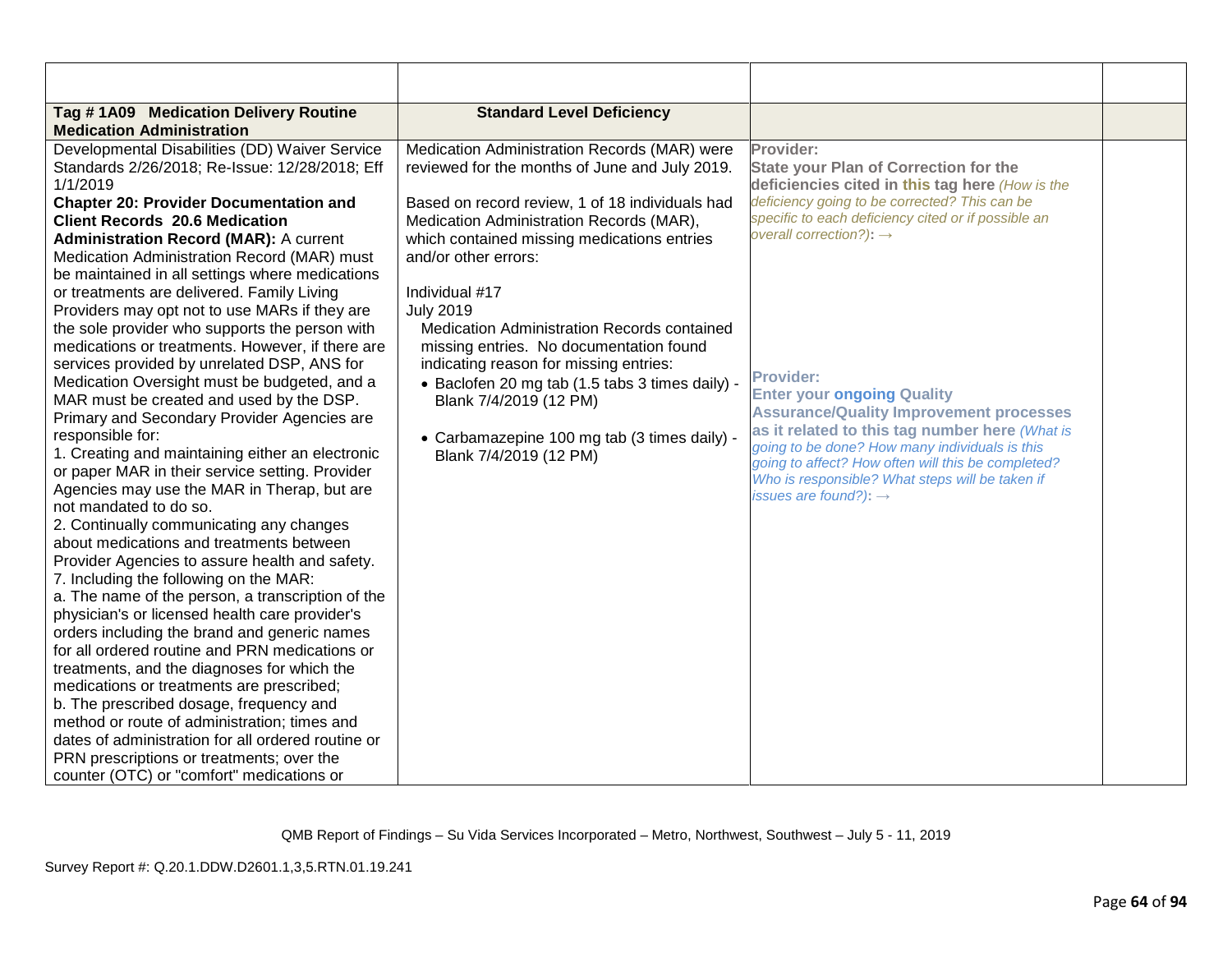| treatments and all self-selected herbal or vitamin<br>therapy;                               |  |  |
|----------------------------------------------------------------------------------------------|--|--|
| c. Documentation of all time limited or                                                      |  |  |
| discontinued medications or treatments;                                                      |  |  |
| d. The initials of the individual administering or                                           |  |  |
| assisting with the medication delivery and a                                                 |  |  |
| signature page or electronic record that                                                     |  |  |
| designates the full name corresponding to the                                                |  |  |
| initials;                                                                                    |  |  |
| e. Documentation of refused, missed, or held                                                 |  |  |
| medications or treatments;                                                                   |  |  |
| f. Documentation of any allergic reaction that                                               |  |  |
| occurred due to medication or treatments; and                                                |  |  |
| g. For PRN medications or treatments:                                                        |  |  |
| i. instructions for the use of the PRN medication                                            |  |  |
| or treatment which must include observable                                                   |  |  |
| signs/symptoms or circumstances in which the                                                 |  |  |
| medication or treatment is to be used and the                                                |  |  |
| number of doses that may be used in a 24-hour                                                |  |  |
| period;                                                                                      |  |  |
| ii. clear documentation that the DSP contacted                                               |  |  |
| the agency nurse prior to assisting with the<br>medication or treatment, unless the DSP is a |  |  |
| Family Living Provider related by affinity of                                                |  |  |
| consanguinity; and                                                                           |  |  |
| iii. documentation of the effectiveness of the                                               |  |  |
| PRN medication or treatment.                                                                 |  |  |
|                                                                                              |  |  |
| <b>Chapter 10 Living Care Arrangements</b>                                                   |  |  |
| 10.3.4 Medication Assessment and Delivery:                                                   |  |  |
| Living Supports Provider Agencies must support                                               |  |  |
| and comply with:                                                                             |  |  |
| 1. the processes identified in the DDSD AWMD                                                 |  |  |
| training;                                                                                    |  |  |
| 2. the nursing and DSP functions identified in                                               |  |  |
| the Chapter 13.3 Part 2- Adult Nursing Services;                                             |  |  |
| 3. all Board of Pharmacy regulations as noted in                                             |  |  |
| Chapter 16.5 Board of Pharmacy; and                                                          |  |  |
| 4. documentation requirements in a Medication                                                |  |  |
| Administration Record (MAR) as described in                                                  |  |  |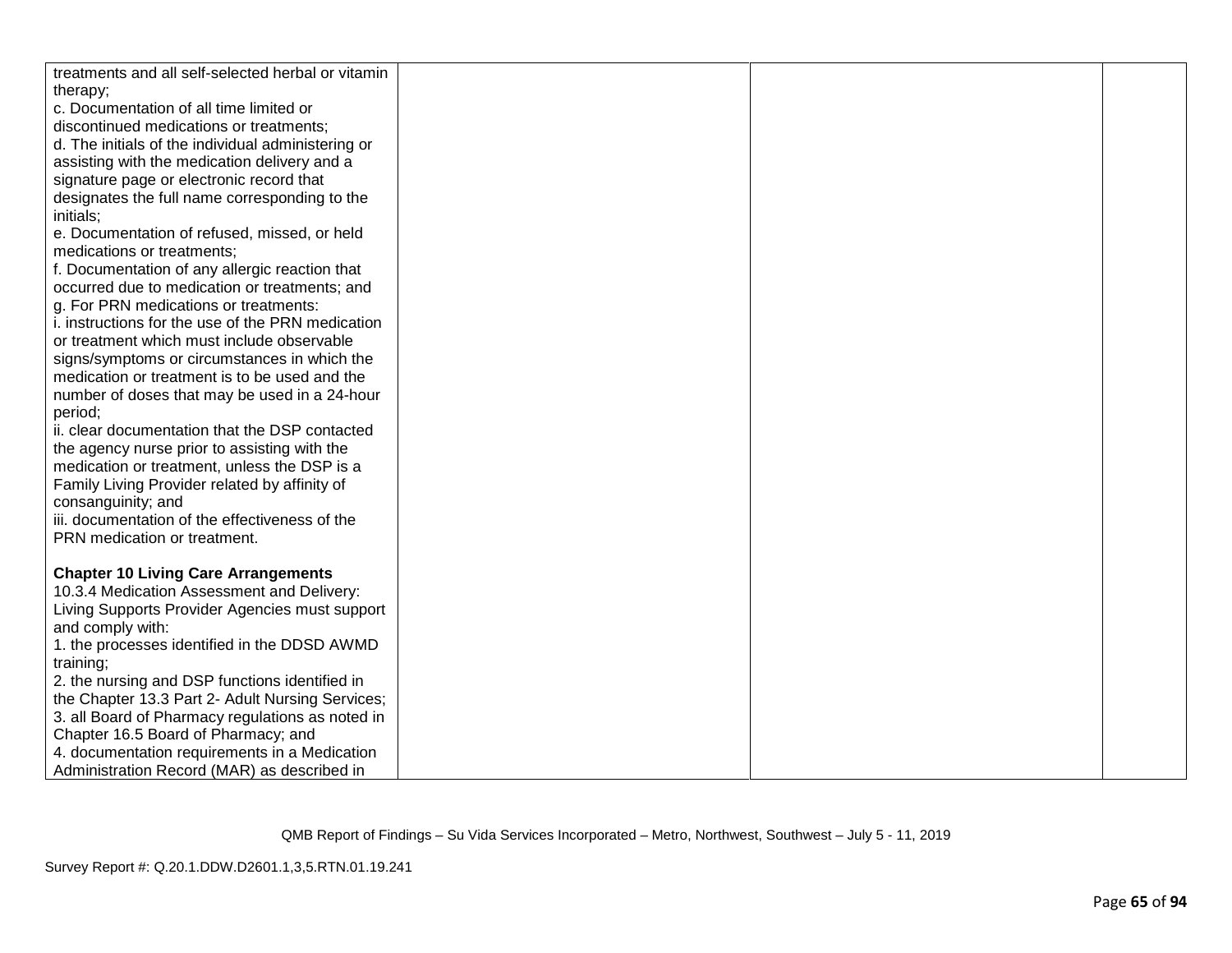| Chapter 20.6 Medication Administration Record<br>$(MAR)$ .                  |                                                  |                                                     |  |
|-----------------------------------------------------------------------------|--------------------------------------------------|-----------------------------------------------------|--|
| Tag #1A09.0 Medication Delivery Routine<br><b>Medication Administration</b> | <b>Standard Level Deficiency</b>                 |                                                     |  |
| Developmental Disabilities (DD) Waiver Service                              | Medication Administration Records (MAR) were     | Provider:                                           |  |
| Standards 2/26/2018; Re-Issue: 12/28/2018; Eff                              | reviewed for the months of June and July 2019.   | <b>State your Plan of Correction for the</b>        |  |
| 1/1/2019                                                                    |                                                  | deficiencies cited in this tag here (How is the     |  |
| <b>Chapter 20: Provider Documentation and</b>                               | Based on record review, 1 of 18 individuals had  | deficiency going to be corrected? This can be       |  |
| <b>Client Records 20.6 Medication</b>                                       | Medication Administration Records (MAR),         | specific to each deficiency cited or if possible an |  |
| <b>Administration Record (MAR): A current</b>                               | which contained missing medications entries      | overall correction?): $\rightarrow$                 |  |
| Medication Administration Record (MAR) must                                 | and/or other errors:                             |                                                     |  |
| be maintained in all settings where medications                             |                                                  |                                                     |  |
| or treatments are delivered. Family Living                                  | Individual #3                                    |                                                     |  |
| Providers may opt not to use MARs if they are                               | June 2019                                        |                                                     |  |
| the sole provider who supports the person with                              | Medication Administration Records did not        |                                                     |  |
| medications or treatments. However, if there are                            | contain the diagnosis for which the medication   |                                                     |  |
| services provided by unrelated DSP, ANS for                                 | is prescribed:                                   | <b>Provider:</b>                                    |  |
| Medication Oversight must be budgeted, and a                                | • Clindamycin PH 1%                              | <b>Enter your ongoing Quality</b>                   |  |
| MAR must be created and used by the DSP.                                    |                                                  | <b>Assurance/Quality Improvement processes</b>      |  |
| Primary and Secondary Provider Agencies are                                 | • Divalproex Sprinkle 125 mg (3 capsules by      | as it related to this tag number here (What is      |  |
| responsible for:                                                            | mouth 2 times daily)                             | going to be done? How many individuals is this      |  |
| 1. Creating and maintaining either an electronic                            |                                                  | going to affect? How often will this be completed?  |  |
| or paper MAR in their service setting. Provider                             | • Naltrexone 50 mg ( $\frac{1}{2}$ tablet daily) | Who is responsible? What steps will be taken if     |  |
| Agencies may use the MAR in Therap, but are<br>not mandated to do so.       |                                                  | issues are found?): $\rightarrow$                   |  |
| 2. Continually communicating any changes                                    | <b>July 2019</b>                                 |                                                     |  |
| about medications and treatments between                                    | Medication Administration Records did not        |                                                     |  |
| Provider Agencies to assure health and safety.                              | contain the diagnosis for which the medication   |                                                     |  |
| 8. Including the following on the MAR:                                      | is prescribed:                                   |                                                     |  |
| a. The name of the person, a transcription of the                           | • Divalproex Sprinkle 125 mg (3 capsules by      |                                                     |  |
| physician's or licensed health care provider's                              | mouth 2 times daily)                             |                                                     |  |
| orders including the brand and generic names                                | • Naltrexone 50 mg ( $\frac{1}{2}$ tablet daily) |                                                     |  |
| for all ordered routine and PRN medications or                              |                                                  |                                                     |  |
| treatments, and the diagnoses for which the                                 |                                                  |                                                     |  |
| medications or treatments are prescribed;                                   |                                                  |                                                     |  |
| b. The prescribed dosage, frequency and                                     |                                                  |                                                     |  |
| method or route of administration; times and                                |                                                  |                                                     |  |
| dates of administration for all ordered routine or                          |                                                  |                                                     |  |
| PRN prescriptions or treatments; over the                                   |                                                  |                                                     |  |
| counter (OTC) or "comfort" medications or                                   |                                                  |                                                     |  |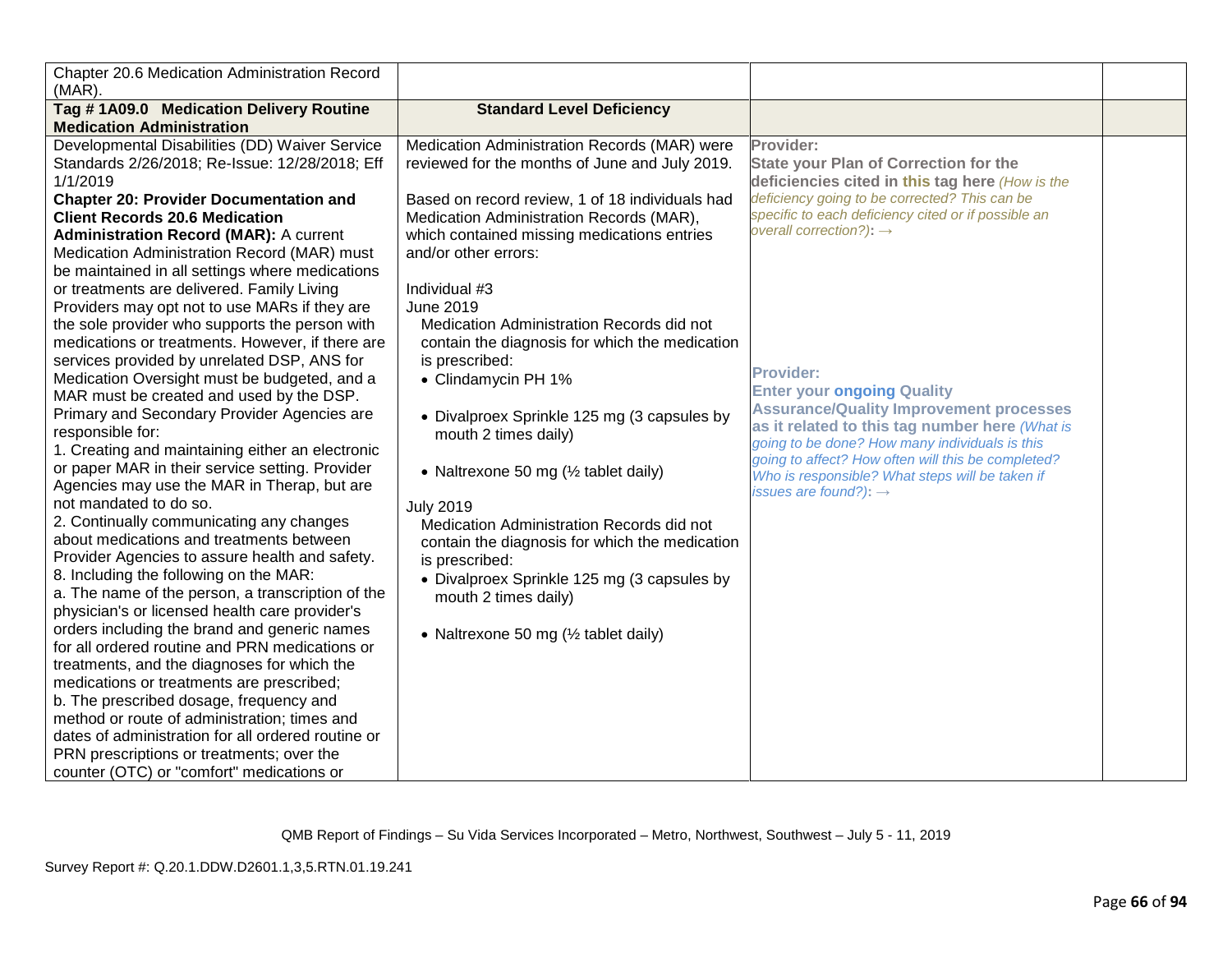| treatments and all self-selected herbal or vitamin<br>therapy; |  |  |
|----------------------------------------------------------------|--|--|
| c. Documentation of all time limited or                        |  |  |
| discontinued medications or treatments;                        |  |  |
| d. The initials of the individual administering or             |  |  |
| assisting with the medication delivery and a                   |  |  |
| signature page or electronic record that                       |  |  |
| designates the full name corresponding to the                  |  |  |
| initials;                                                      |  |  |
| e. Documentation of refused, missed, or held                   |  |  |
| medications or treatments;                                     |  |  |
| f. Documentation of any allergic reaction that                 |  |  |
| occurred due to medication or treatments; and                  |  |  |
| g. For PRN medications or treatments:                          |  |  |
| i. instructions for the use of the PRN medication              |  |  |
| or treatment which must include observable                     |  |  |
| signs/symptoms or circumstances in which the                   |  |  |
| medication or treatment is to be used and the                  |  |  |
| number of doses that may be used in a 24-hour                  |  |  |
| period;                                                        |  |  |
| ii. clear documentation that the DSP contacted                 |  |  |
| the agency nurse prior to assisting with the                   |  |  |
| medication or treatment, unless the DSP is a                   |  |  |
| Family Living Provider related by affinity of                  |  |  |
| consanguinity; and                                             |  |  |
| iii. documentation of the effectiveness of the                 |  |  |
| PRN medication or treatment.                                   |  |  |
| <b>Chapter 10 Living Care Arrangements:</b>                    |  |  |
| 10.3.4 Medication Assessment and Delivery:                     |  |  |
| Living Supports Provider Agencies must support                 |  |  |
| and comply with:                                               |  |  |
| 1. the processes identified in the DDSD AWMD                   |  |  |
| training;                                                      |  |  |
| 2. the nursing and DSP functions identified in                 |  |  |
| the Chapter 13.3 Part 2- Adult Nursing Services;               |  |  |
| 3. all Board of Pharmacy regulations as noted in               |  |  |
| Chapter 16.5 Board of Pharmacy; and                            |  |  |
| 4. documentation requirements in a Medication                  |  |  |
| Administration Record (MAR) as described in                    |  |  |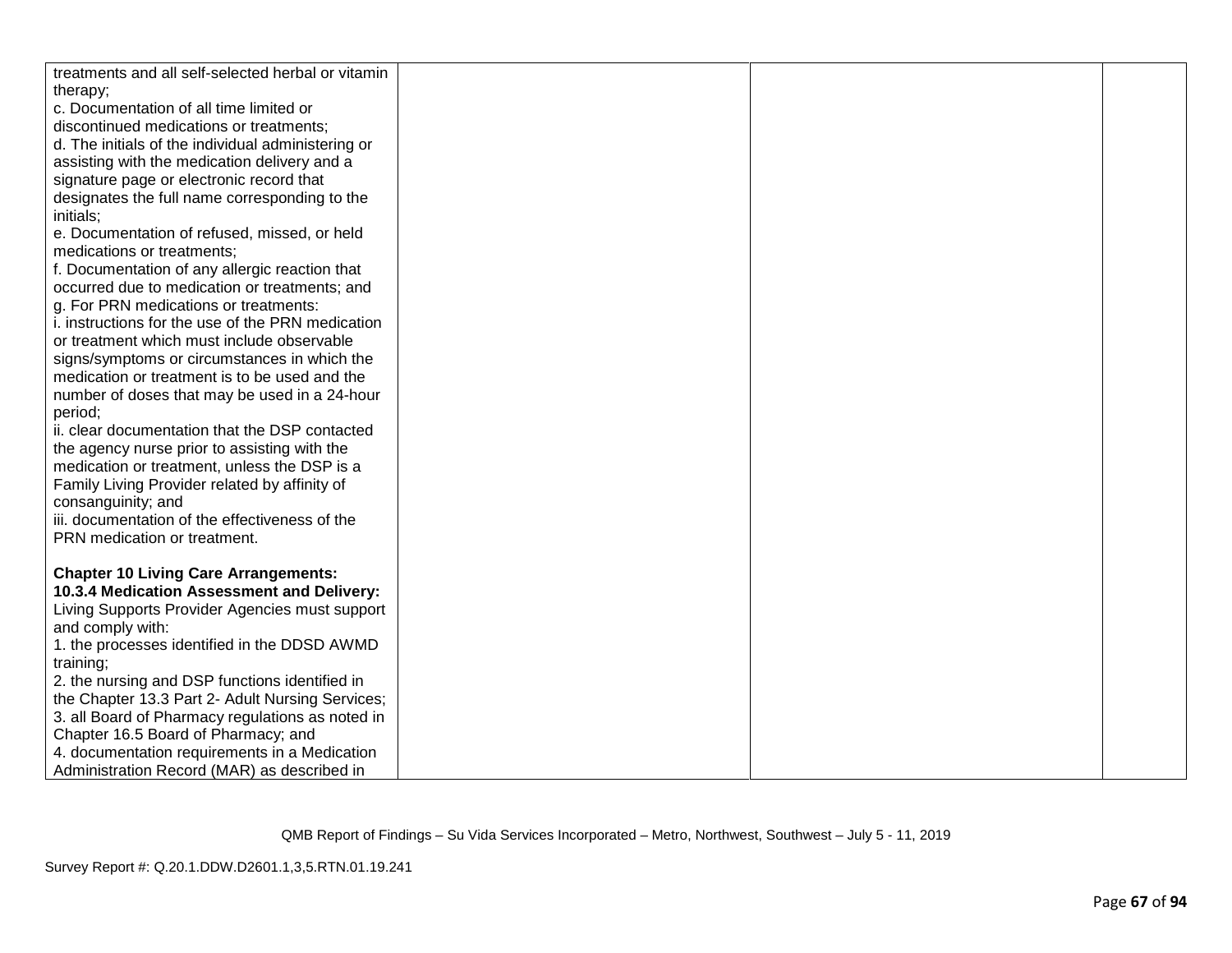| Chapter 20.6 Medication Administration Record<br>(MAR)                                                                                                                                                                                                                                                                                                                                                                                                                                                                                                                                                                                                                                                                                                                                                                                                                                                                                                                                                                                                                                                                                                                                  |                                                                                                                                                                                                                                                                                                                     |                                                                                                                                                                                                                                                                                                                                                           |  |
|-----------------------------------------------------------------------------------------------------------------------------------------------------------------------------------------------------------------------------------------------------------------------------------------------------------------------------------------------------------------------------------------------------------------------------------------------------------------------------------------------------------------------------------------------------------------------------------------------------------------------------------------------------------------------------------------------------------------------------------------------------------------------------------------------------------------------------------------------------------------------------------------------------------------------------------------------------------------------------------------------------------------------------------------------------------------------------------------------------------------------------------------------------------------------------------------|---------------------------------------------------------------------------------------------------------------------------------------------------------------------------------------------------------------------------------------------------------------------------------------------------------------------|-----------------------------------------------------------------------------------------------------------------------------------------------------------------------------------------------------------------------------------------------------------------------------------------------------------------------------------------------------------|--|
| Tag #1A09.1 Medication Delivery PRN<br><b>Medication Administration</b>                                                                                                                                                                                                                                                                                                                                                                                                                                                                                                                                                                                                                                                                                                                                                                                                                                                                                                                                                                                                                                                                                                                 | <b>Standard Level Deficiency</b>                                                                                                                                                                                                                                                                                    |                                                                                                                                                                                                                                                                                                                                                           |  |
| Developmental Disabilities (DD) Waiver Service<br>Standards 2/26/2018; Re-Issue: 12/28/2018; Eff<br>1/1/2019<br><b>Chapter 20: Provider Documentation and</b><br><b>Client Records 20.6 Medication</b><br><b>Administration Record (MAR): A current</b><br>Medication Administration Record (MAR) must<br>be maintained in all settings where medications<br>or treatments are delivered. Family Living<br>Providers may opt not to use MARs if they are                                                                                                                                                                                                                                                                                                                                                                                                                                                                                                                                                                                                                                                                                                                                | Medication Administration Records (MAR) were<br>reviewed for the months of June and July 2019.<br>Based on record review, 1 of 18 individuals had<br>PRN Medication Administration Records (MAR),<br>which contained missing elements as required<br>by standard:<br>Individual #13<br><b>July 2019</b>             | Provider:<br><b>State your Plan of Correction for the</b><br>deficiencies cited in this tag here (How is the<br>deficiency going to be corrected? This can be<br>specific to each deficiency cited or if possible an<br>overall correction?): $\rightarrow$                                                                                               |  |
| the sole provider who supports the person with<br>medications or treatments. However, if there are<br>services provided by unrelated DSP, ANS for<br>Medication Oversight must be budgeted, and a<br>MAR must be created and used by the DSP.<br>Primary and Secondary Provider Agencies are<br>responsible for:<br>1. Creating and maintaining either an electronic<br>or paper MAR in their service setting. Provider<br>Agencies may use the MAR in Therap, but are<br>not mandated to do so.<br>2. Continually communicating any changes<br>about medications and treatments between<br>Provider Agencies to assure health and safety.<br>7. Including the following on the MAR:<br>a. The name of the person, a transcription of the<br>physician's or licensed health care provider's<br>orders including the brand and generic names<br>for all ordered routine and PRN medications or<br>treatments, and the diagnoses for which the<br>medications or treatments are prescribed;<br>b. The prescribed dosage, frequency and<br>method or route of administration; times and<br>dates of administration for all ordered routine or<br>PRN prescriptions or treatments; over the | As indicated by the Bubble Pack found in the<br>home, the individual is to take the following<br>medication. Review of the Medication<br>Administration Record found no evidence that<br>medication is documented on the MAR.<br>• Acetaminophen 325 tab (take 2 tablets by<br>mouth every 8 hours as needed) (PRN) | <b>Provider:</b><br><b>Enter your ongoing Quality</b><br><b>Assurance/Quality Improvement processes</b><br>as it related to this tag number here (What is<br>going to be done? How many individuals is this<br>going to affect? How often will this be completed?<br>Who is responsible? What steps will be taken if<br>issues are found?): $\rightarrow$ |  |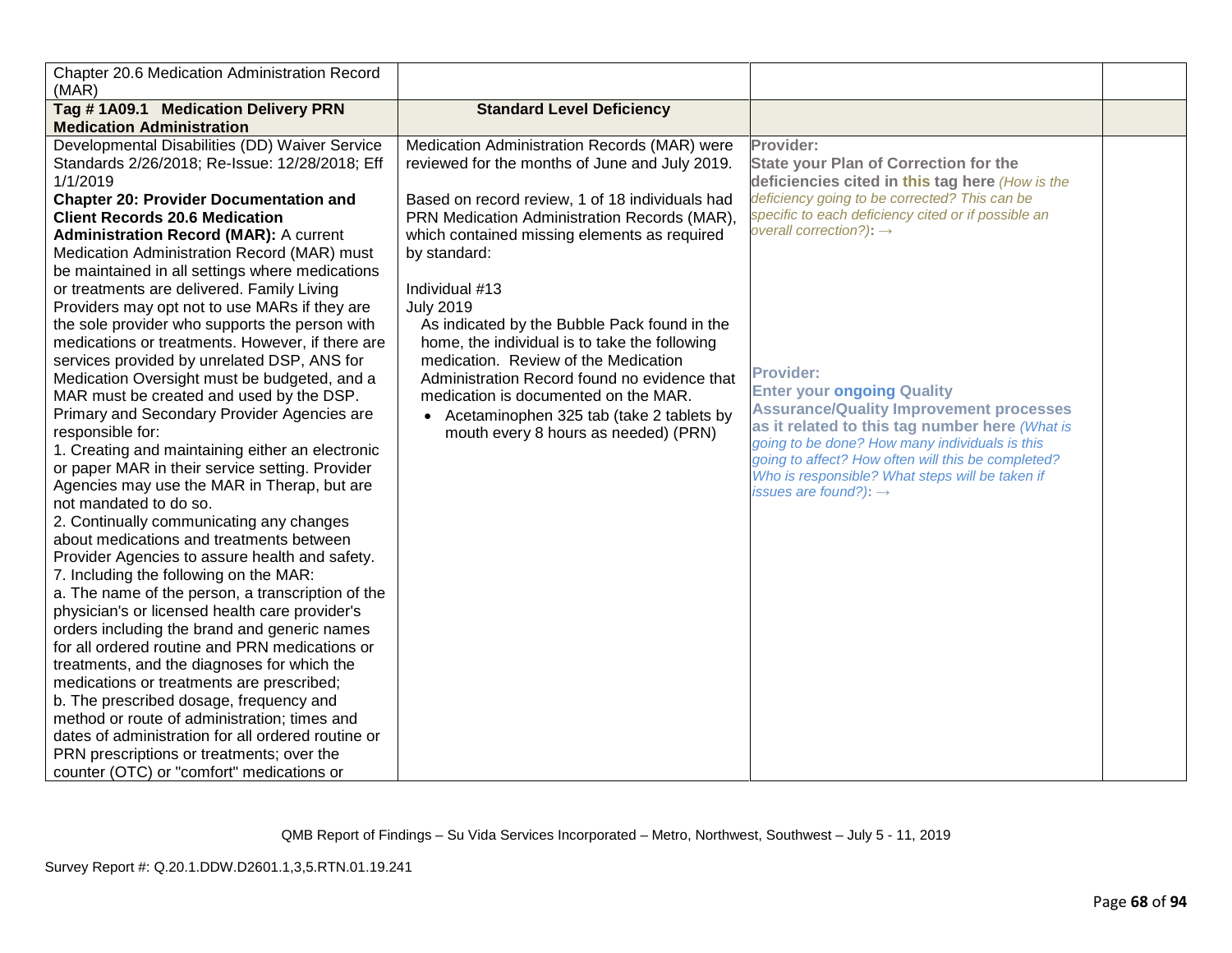| treatments and all self-selected herbal or vitamin<br>therapy; |  |  |
|----------------------------------------------------------------|--|--|
| c. Documentation of all time limited or                        |  |  |
| discontinued medications or treatments;                        |  |  |
| d. The initials of the individual administering or             |  |  |
| assisting with the medication delivery and a                   |  |  |
| signature page or electronic record that                       |  |  |
| designates the full name corresponding to the                  |  |  |
| initials;                                                      |  |  |
| e. Documentation of refused, missed, or held                   |  |  |
| medications or treatments;                                     |  |  |
| f. Documentation of any allergic reaction that                 |  |  |
| occurred due to medication or treatments; and                  |  |  |
| g. For PRN medications or treatments:                          |  |  |
| i. instructions for the use of the PRN medication              |  |  |
| or treatment which must include observable                     |  |  |
| signs/symptoms or circumstances in which the                   |  |  |
| medication or treatment is to be used and the                  |  |  |
| number of doses that may be used in a 24-hour                  |  |  |
| period;                                                        |  |  |
| ii. clear documentation that the DSP contacted                 |  |  |
| the agency nurse prior to assisting with the                   |  |  |
| medication or treatment, unless the DSP is a                   |  |  |
| Family Living Provider related by affinity of                  |  |  |
| consanguinity; and                                             |  |  |
| iii. documentation of the effectiveness of the                 |  |  |
| PRN medication or treatment.                                   |  |  |
| <b>Chapter 10 Living Care Arrangements</b>                     |  |  |
| 10.3.4 Medication Assessment and Delivery:                     |  |  |
| Living Supports Provider Agencies must support                 |  |  |
| and comply with:                                               |  |  |
| 1. the processes identified in the DDSD AWMD                   |  |  |
| training;                                                      |  |  |
| 2. the nursing and DSP functions identified in                 |  |  |
| the Chapter 13.3 Part 2- Adult Nursing Services;               |  |  |
| 3. all Board of Pharmacy regulations as noted in               |  |  |
| Chapter 16.5 Board of Pharmacy; and                            |  |  |
| 4. documentation requirements in a Medication                  |  |  |
| Administration Record (MAR) as described in                    |  |  |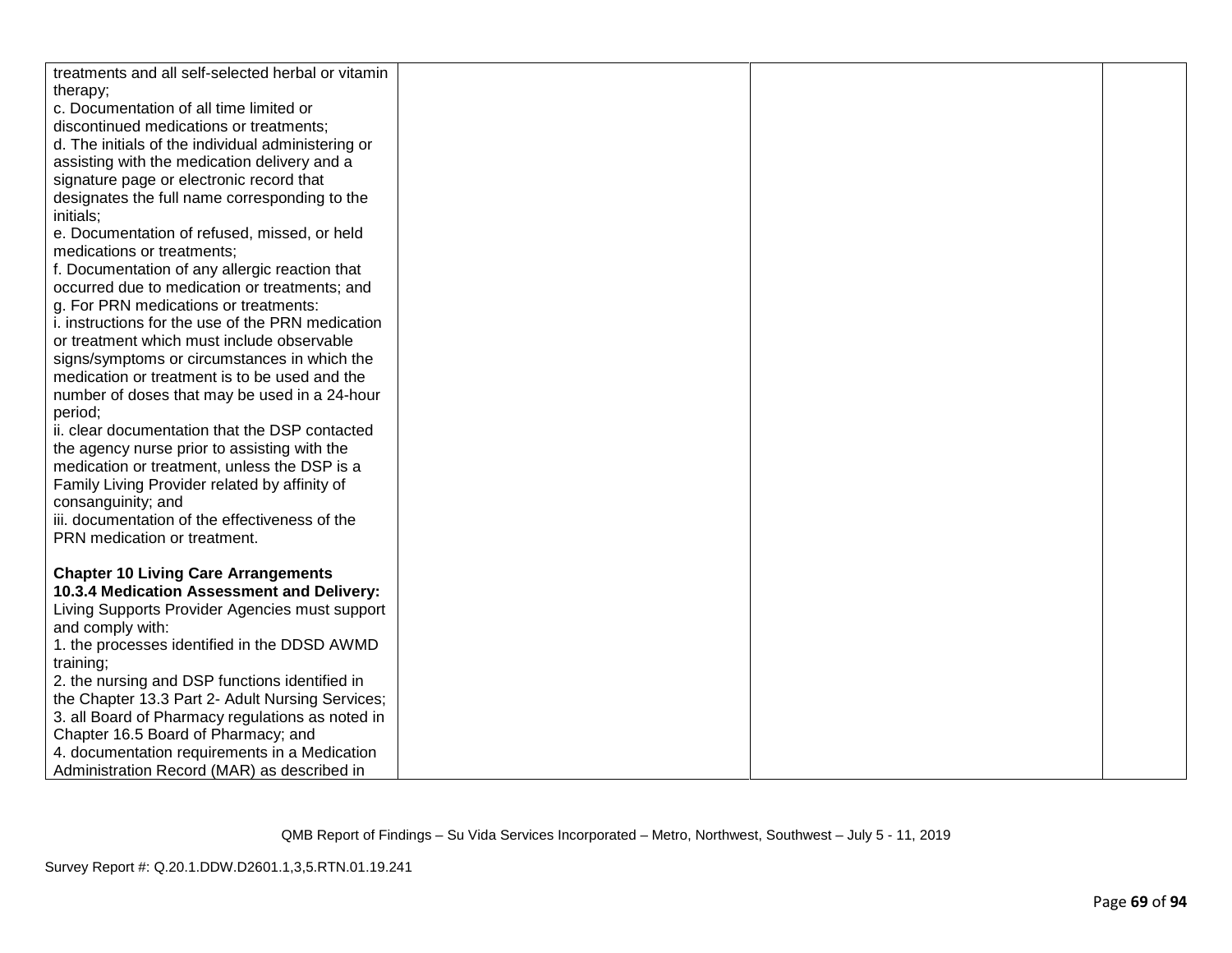| Chapter 20.6 Medication Administration Record<br>$(MAR)$ .                                                                                                                                                                                                                                                                                                                                                                                                                                                                                                                                                                                                                                                                                                                                                                                                                                                                                                                                                                                                                                                                                                                                                                                                                                                                                                                                    |                                                                                                                                                                                                                                                                                                                                                                                                                                                                                                                                           |                                                                                                                                                                                                                                                                                                                                                                                                                                                                                                                                                                                                                          |  |
|-----------------------------------------------------------------------------------------------------------------------------------------------------------------------------------------------------------------------------------------------------------------------------------------------------------------------------------------------------------------------------------------------------------------------------------------------------------------------------------------------------------------------------------------------------------------------------------------------------------------------------------------------------------------------------------------------------------------------------------------------------------------------------------------------------------------------------------------------------------------------------------------------------------------------------------------------------------------------------------------------------------------------------------------------------------------------------------------------------------------------------------------------------------------------------------------------------------------------------------------------------------------------------------------------------------------------------------------------------------------------------------------------|-------------------------------------------------------------------------------------------------------------------------------------------------------------------------------------------------------------------------------------------------------------------------------------------------------------------------------------------------------------------------------------------------------------------------------------------------------------------------------------------------------------------------------------------|--------------------------------------------------------------------------------------------------------------------------------------------------------------------------------------------------------------------------------------------------------------------------------------------------------------------------------------------------------------------------------------------------------------------------------------------------------------------------------------------------------------------------------------------------------------------------------------------------------------------------|--|
| Tag #1A09.1.0 Medication Delivery PRN                                                                                                                                                                                                                                                                                                                                                                                                                                                                                                                                                                                                                                                                                                                                                                                                                                                                                                                                                                                                                                                                                                                                                                                                                                                                                                                                                         | <b>Standard Level Deficiency</b>                                                                                                                                                                                                                                                                                                                                                                                                                                                                                                          |                                                                                                                                                                                                                                                                                                                                                                                                                                                                                                                                                                                                                          |  |
| <b>Medication Administration</b><br>Developmental Disabilities (DD) Waiver Service<br>Standards 2/26/2018; Re-Issue: 12/28/2018; Eff<br>1/1/2019<br><b>Chapter 20: Provider Documentation and</b><br><b>Client Records 20.6 Medication</b><br><b>Administration Record (MAR): A current</b><br>Medication Administration Record (MAR) must<br>be maintained in all settings where medications<br>or treatments are delivered. Family Living<br>Providers may opt not to use MARs if they are<br>the sole provider who supports the person with<br>medications or treatments. However, if there are<br>services provided by unrelated DSP, ANS for<br>Medication Oversight must be budgeted, and a<br>MAR must be created and used by the DSP.<br>Primary and Secondary Provider Agencies are<br>responsible for:<br>1. Creating and maintaining either an electronic<br>or paper MAR in their service setting. Provider<br>Agencies may use the MAR in Therap, but are<br>not mandated to do so.<br>2. Continually communicating any changes<br>about medications and treatments between<br>Provider Agencies to assure health and safety.<br>7. Including the following on the MAR:<br>a. The name of the person, a transcription of the<br>physician's or licensed health care provider's<br>orders including the brand and generic names<br>for all ordered routine and PRN medications or | Medication Administration Records (MAR) were<br>reviewed for the months of June and July 2019.<br>Based on record review, 1 of 18 individuals had<br>PRN Medication Administration Records (MAR),<br>which contained missing elements as required<br>by standard:<br>Individual #3<br><b>July 2019</b><br>Medication Administration Records did not<br>contain the circumstance for which the<br>medication is to be used:<br>• Ibuprofen 200mg (PRN)<br>• Lorazepam 2 mg (PRN)<br>. Pink Bismuth 262 mg/ml (PRN)<br>• Robafen - DM (PRN) | Provider:<br><b>State your Plan of Correction for the</b><br>deficiencies cited in this tag here (How is the<br>deficiency going to be corrected? This can be<br>specific to each deficiency cited or if possible an<br>overall correction?): $\rightarrow$<br><b>Provider:</b><br><b>Enter your ongoing Quality</b><br><b>Assurance/Quality Improvement processes</b><br>as it related to this tag number here (What is<br>going to be done? How many individuals is this<br>going to affect? How often will this be completed?<br>Who is responsible? What steps will be taken if<br>issues are found?): $\rightarrow$ |  |
| treatments, and the diagnoses for which the<br>medications or treatments are prescribed;                                                                                                                                                                                                                                                                                                                                                                                                                                                                                                                                                                                                                                                                                                                                                                                                                                                                                                                                                                                                                                                                                                                                                                                                                                                                                                      |                                                                                                                                                                                                                                                                                                                                                                                                                                                                                                                                           |                                                                                                                                                                                                                                                                                                                                                                                                                                                                                                                                                                                                                          |  |
| b. The prescribed dosage, frequency and<br>method or route of administration; times and<br>dates of administration for all ordered routine or                                                                                                                                                                                                                                                                                                                                                                                                                                                                                                                                                                                                                                                                                                                                                                                                                                                                                                                                                                                                                                                                                                                                                                                                                                                 |                                                                                                                                                                                                                                                                                                                                                                                                                                                                                                                                           |                                                                                                                                                                                                                                                                                                                                                                                                                                                                                                                                                                                                                          |  |
| PRN prescriptions or treatments; over the<br>counter (OTC) or "comfort" medications or                                                                                                                                                                                                                                                                                                                                                                                                                                                                                                                                                                                                                                                                                                                                                                                                                                                                                                                                                                                                                                                                                                                                                                                                                                                                                                        |                                                                                                                                                                                                                                                                                                                                                                                                                                                                                                                                           |                                                                                                                                                                                                                                                                                                                                                                                                                                                                                                                                                                                                                          |  |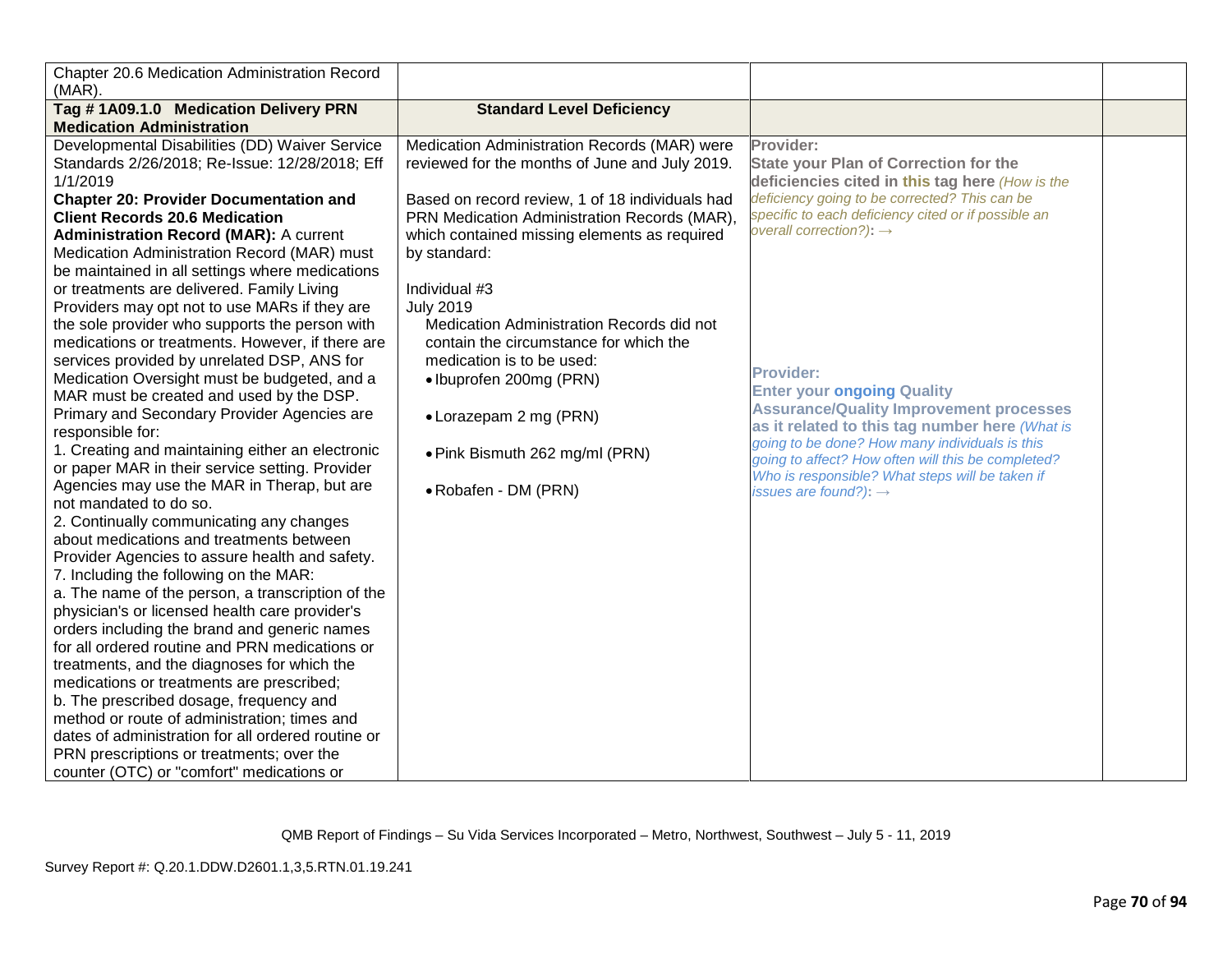| treatments and all self-selected herbal or vitamin<br>therapy;                           |  |  |
|------------------------------------------------------------------------------------------|--|--|
| c. Documentation of all time limited or                                                  |  |  |
| discontinued medications or treatments;                                                  |  |  |
| d. The initials of the individual administering or                                       |  |  |
| assisting with the medication delivery and a                                             |  |  |
| signature page or electronic record that                                                 |  |  |
| designates the full name corresponding to the                                            |  |  |
| initials;                                                                                |  |  |
| e. Documentation of refused, missed, or held                                             |  |  |
| medications or treatments;                                                               |  |  |
| f. Documentation of any allergic reaction that                                           |  |  |
| occurred due to medication or treatments; and                                            |  |  |
| g. For PRN medications or treatments:                                                    |  |  |
| i. instructions for the use of the PRN medication                                        |  |  |
| or treatment which must include observable                                               |  |  |
| signs/symptoms or circumstances in which the                                             |  |  |
| medication or treatment is to be used and the                                            |  |  |
| number of doses that may be used in a 24-hour                                            |  |  |
| period;                                                                                  |  |  |
| ii. clear documentation that the DSP contacted                                           |  |  |
| the agency nurse prior to assisting with the                                             |  |  |
| medication or treatment, unless the DSP is a                                             |  |  |
| Family Living Provider related by affinity of                                            |  |  |
| consanguinity; and                                                                       |  |  |
| iii. documentation of the effectiveness of the                                           |  |  |
| PRN medication or treatment.                                                             |  |  |
|                                                                                          |  |  |
| <b>Chapter 10 Living Care Arrangements</b><br>10.3.4 Medication Assessment and Delivery: |  |  |
| Living Supports Provider Agencies must support                                           |  |  |
| and comply with:                                                                         |  |  |
| 1. the processes identified in the DDSD AWMD                                             |  |  |
| training;                                                                                |  |  |
| 2. the nursing and DSP functions identified in                                           |  |  |
| the Chapter 13.3 Part 2- Adult Nursing Services;                                         |  |  |
| 3. all Board of Pharmacy regulations as noted in                                         |  |  |
| Chapter 16.5 Board of Pharmacy; and                                                      |  |  |
| 4. documentation requirements in a Medication                                            |  |  |
| Administration Record (MAR) as described in                                              |  |  |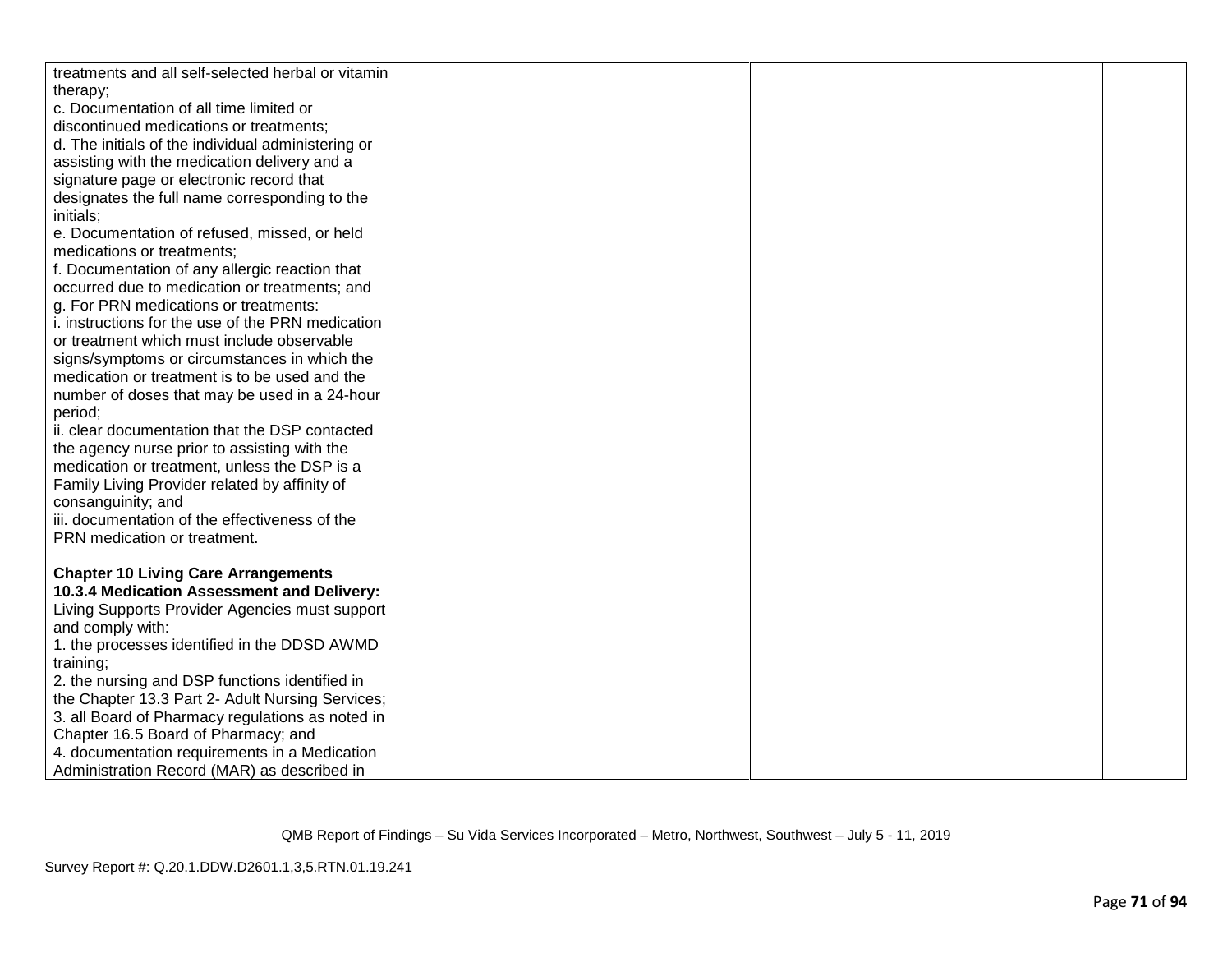| Chapter 20.6 Medication Administration Record<br>$(MAR)$ .                                                                                                                                                                                                                                                                                                                                                                                                                                                                                                                                                                                                                                                                                                                                                                                                                                                                                                                                                                                                                                                                                                                                                                                                                                                                                          |                                                                                                                                                                                                                                                                                                                                                                                                                                                                                                                                                                                                                                                                               |                                                                                                                                                                                                                                                                                                                                                                                                                                                                                                                                                                                                                          |  |
|-----------------------------------------------------------------------------------------------------------------------------------------------------------------------------------------------------------------------------------------------------------------------------------------------------------------------------------------------------------------------------------------------------------------------------------------------------------------------------------------------------------------------------------------------------------------------------------------------------------------------------------------------------------------------------------------------------------------------------------------------------------------------------------------------------------------------------------------------------------------------------------------------------------------------------------------------------------------------------------------------------------------------------------------------------------------------------------------------------------------------------------------------------------------------------------------------------------------------------------------------------------------------------------------------------------------------------------------------------|-------------------------------------------------------------------------------------------------------------------------------------------------------------------------------------------------------------------------------------------------------------------------------------------------------------------------------------------------------------------------------------------------------------------------------------------------------------------------------------------------------------------------------------------------------------------------------------------------------------------------------------------------------------------------------|--------------------------------------------------------------------------------------------------------------------------------------------------------------------------------------------------------------------------------------------------------------------------------------------------------------------------------------------------------------------------------------------------------------------------------------------------------------------------------------------------------------------------------------------------------------------------------------------------------------------------|--|
| Tag #1A15 Healthcare Documentation -<br><b>Nurse Availability / Knowledge</b>                                                                                                                                                                                                                                                                                                                                                                                                                                                                                                                                                                                                                                                                                                                                                                                                                                                                                                                                                                                                                                                                                                                                                                                                                                                                       | <b>Condition of Participation Level Deficiency</b>                                                                                                                                                                                                                                                                                                                                                                                                                                                                                                                                                                                                                            |                                                                                                                                                                                                                                                                                                                                                                                                                                                                                                                                                                                                                          |  |
| Developmental Disabilities (DD) Waiver Service<br>Standards 2/26/2018; Re-Issue: 12/28/2018; Eff<br>1/1/2019<br><b>Chapter 10: Living Care Arrangements (LCA)</b><br>10.3.2 Nursing Supports: Annual nursing<br>assessments are required for all people<br>receiving any of the Livings Supports<br>(Supported Living, Family Living, IMLS).<br>Nursing assessments are required to determine<br>the appropriate level of nursing and other<br>supports needed within the Living Supports.<br>Funding for nursing services is already bundled<br>into the Supported Living and IMLS<br>reimbursement rates. In Family Living, nursing<br>supports must be accessed separately by<br>requesting units for Adult Nursing Services<br>(ANS) on the budget.<br>10.3.3 Nursing Staffing and On-call Nursing:<br>A Registered Nurse (RN) licensed by the State<br>of New Mexico must be an employee or a sub-<br>contractor of Provider Agencies of Living<br>Supports. An LPN may not provide service<br>without an RN supervisor. The RN must provide<br>face-to-face supervision of LPNs, CNAs and<br>DSP who have been delegated nursing tasks as<br>required by the New Mexico Nurse Practice Act<br>and these service standards. Living Supports<br>Provider Agencies must assure on-call nursing<br>coverage according to requirements detailed in | After an analysis of the evidence it has been<br>determined there is a significant potential for a<br>negative outcome to occur.<br>Based on record review, the Agency did not<br>ensure nursing services were available and<br>implemented as required by Standard for 10 of<br>18 Individuals.<br>Review of Agency records found no evidence of<br>RN supervision / oversight of LPN activities as<br>required by Standard.<br>• Review of Healthcare Plans and Medical<br>Emergency Response Plans found they were<br>authored by the LPN with no indication of<br>review with the date and signature of a<br>supervising RN (#5, 6, 8, 10, 11, 12, 13, 15,<br>$16, 19$ ). | Provider:<br><b>State your Plan of Correction for the</b><br>deficiencies cited in this tag here (How is the<br>deficiency going to be corrected? This can be<br>specific to each deficiency cited or if possible an<br>overall correction?): $\rightarrow$<br><b>Provider:</b><br><b>Enter your ongoing Quality</b><br><b>Assurance/Quality Improvement processes</b><br>as it related to this tag number here (What is<br>going to be done? How many individuals is this<br>going to affect? How often will this be completed?<br>Who is responsible? What steps will be taken if<br>issues are found?): $\rightarrow$ |  |
| Chapter 13.2.13 Monitoring, Oversight, and On-<br>Call Nursing.<br>Chapter 13: Nursing Services - 13.2 Part 1 -<br><b>General Nursing Services Requirements: The</b>                                                                                                                                                                                                                                                                                                                                                                                                                                                                                                                                                                                                                                                                                                                                                                                                                                                                                                                                                                                                                                                                                                                                                                                |                                                                                                                                                                                                                                                                                                                                                                                                                                                                                                                                                                                                                                                                               |                                                                                                                                                                                                                                                                                                                                                                                                                                                                                                                                                                                                                          |  |
| following general requirements are applicable                                                                                                                                                                                                                                                                                                                                                                                                                                                                                                                                                                                                                                                                                                                                                                                                                                                                                                                                                                                                                                                                                                                                                                                                                                                                                                       |                                                                                                                                                                                                                                                                                                                                                                                                                                                                                                                                                                                                                                                                               |                                                                                                                                                                                                                                                                                                                                                                                                                                                                                                                                                                                                                          |  |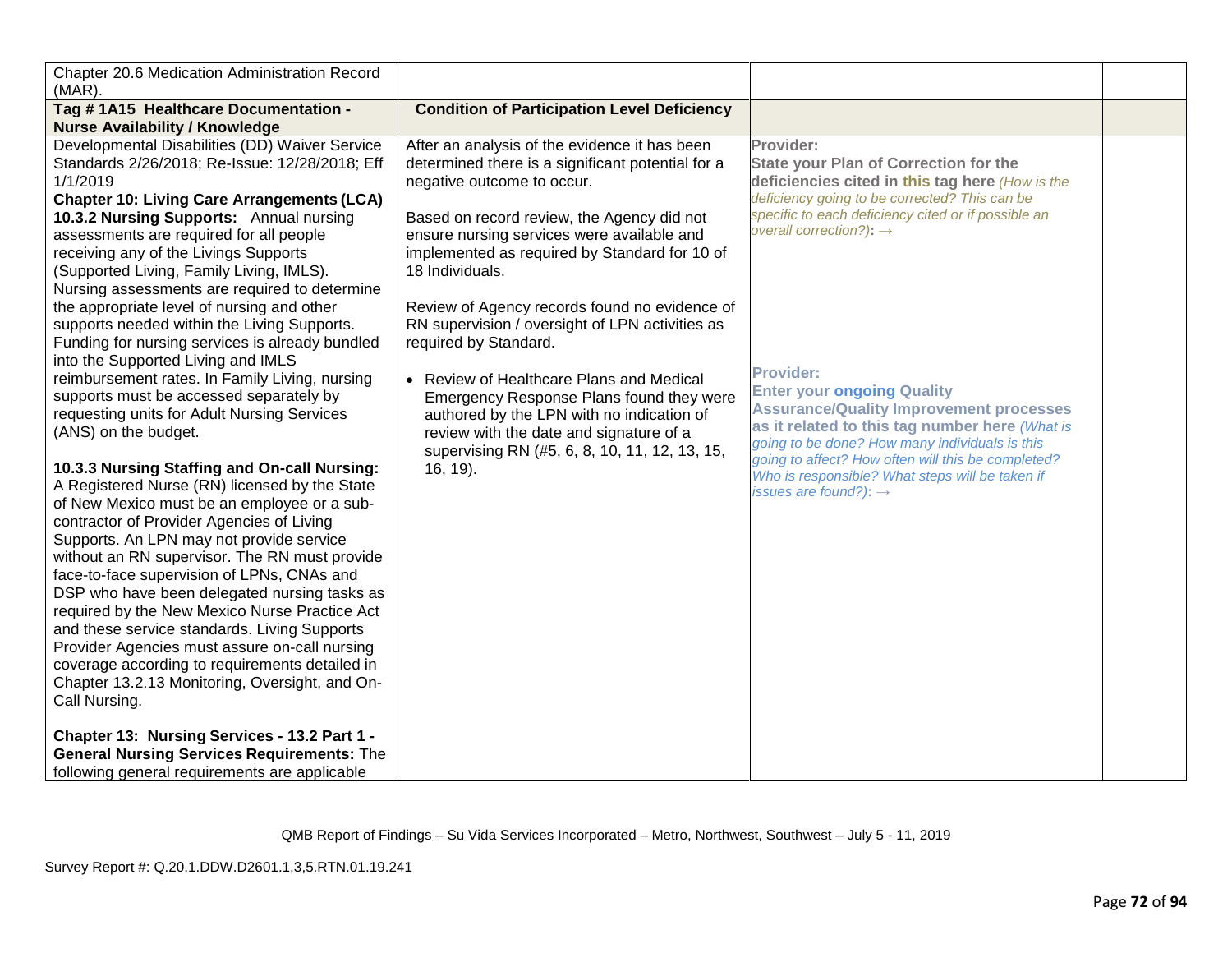| for all RNs and LPNs in in the DD Waiver        |  |  |
|-------------------------------------------------|--|--|
|                                                 |  |  |
| System whether providing nursing through a      |  |  |
| bundled model in Supported Living, Intensive    |  |  |
| Medical Living Services(IMLS), Customized       |  |  |
| Community Supports Group (CCS-G) or             |  |  |
| separately budgeted through Adult Nursing       |  |  |
| Services (ANS). Refer to the Chapter 10: Living |  |  |
| Care Arrangements (LCA) for provider agency     |  |  |
| responsibilities related to nursing.            |  |  |
|                                                 |  |  |
| 13.2.1 Licensing and Supervision:               |  |  |
| 1. All DD Waiver Nursing services must be       |  |  |
| provided by a Registered Nurse (RN) or          |  |  |
|                                                 |  |  |
| licensed practical nurse (LPN) with a current   |  |  |
| New Mexico license in good standing.            |  |  |
| 2. Nurses must comply with all aspects of the   |  |  |
| New Mexico Nursing Practice Actincluding:       |  |  |
| a. An RN must provide face-to-face              |  |  |
| supervision and oversight for LPNs,             |  |  |
| Certified Medication Aides (CMAs) and           |  |  |
| DSP who have been delegated specific            |  |  |
| nursing tasks.                                  |  |  |
| b. An LPN or CMA may not work without the       |  |  |
| routine oversight of an RN.                     |  |  |
|                                                 |  |  |
| 13.2.9 Healthcare Plans (HCP):                  |  |  |
| 12. Dates for HCP and MERPs must be noted       |  |  |
| on the e-CHAT Summary Sheet and updated as      |  |  |
| plans are created or revised.                   |  |  |
| 13.2.10 Medical Emergency Response Plans        |  |  |
| (MERPS):                                        |  |  |
| 10. Revisions authored by an LPN must have      |  |  |
| RN review and approval as indicated by review   |  |  |
| date and signature.                             |  |  |
| 13.3.2 Scope of Ongoing Adult Nursing           |  |  |
|                                                 |  |  |
| Services (OANS): Ongoing Adult Nursing          |  |  |
| Services (OANS) are an array of services that   |  |  |
| are available to young adult and adults who     |  |  |
| require supports for specific chronic or acute  |  |  |
| health conditions. OANS may only begin after    |  |  |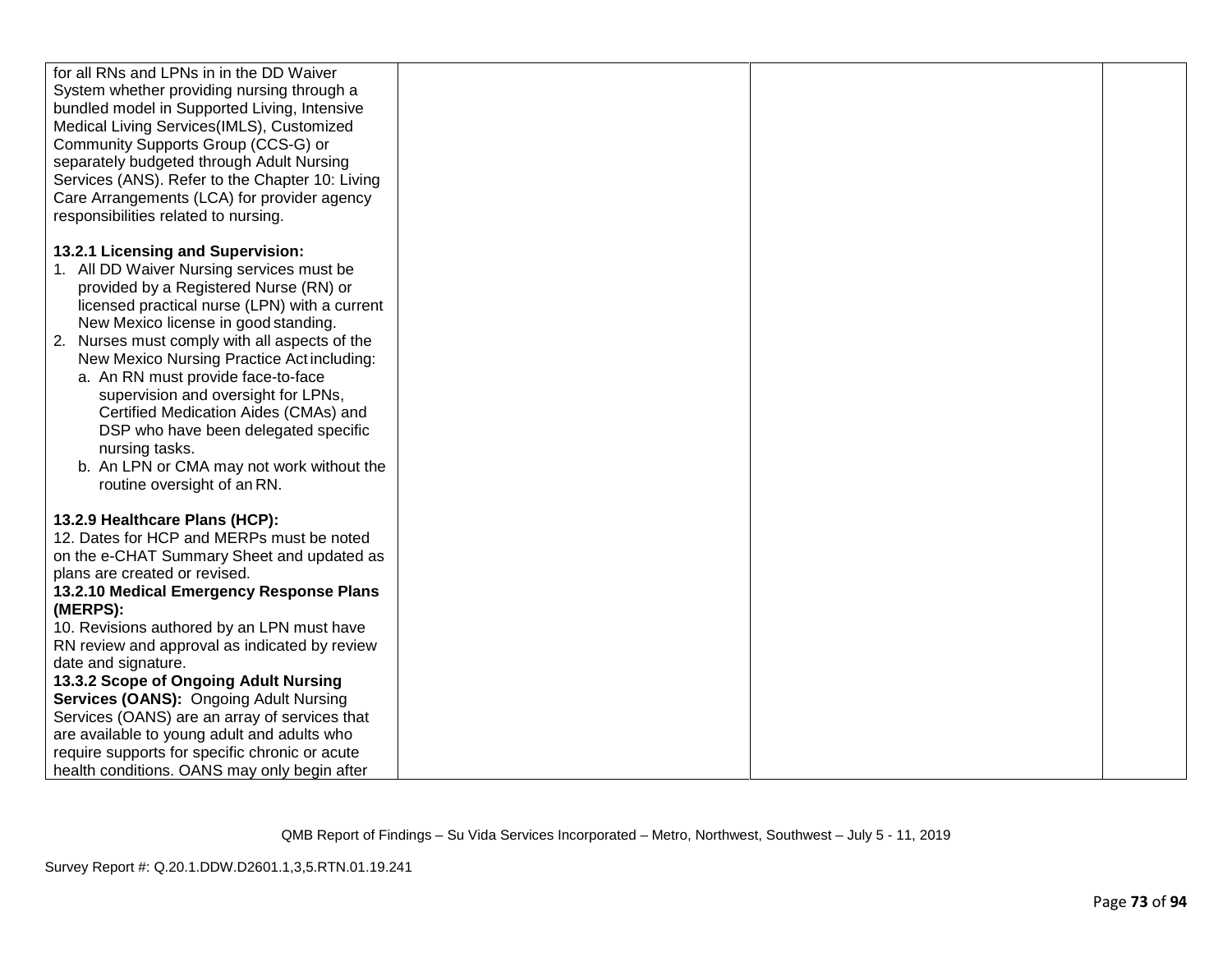| the Nursing Assessment and Consultation has<br>been completed.                                                                                                                                                                                                                                                                                                                                                                                                                                                                                                                                                                                                                                                                                                                                                                                                                                                                                                                                                                                                                                                                                                                                                                                                                                                                                                                                                                                                                                                                                                 |                                                                                                                                                                                                                                                                                                                                                                                                       |                                                                                                                                                                                                                                                                                                                                                                                                                                                                                                                                                                                                                          |  |
|----------------------------------------------------------------------------------------------------------------------------------------------------------------------------------------------------------------------------------------------------------------------------------------------------------------------------------------------------------------------------------------------------------------------------------------------------------------------------------------------------------------------------------------------------------------------------------------------------------------------------------------------------------------------------------------------------------------------------------------------------------------------------------------------------------------------------------------------------------------------------------------------------------------------------------------------------------------------------------------------------------------------------------------------------------------------------------------------------------------------------------------------------------------------------------------------------------------------------------------------------------------------------------------------------------------------------------------------------------------------------------------------------------------------------------------------------------------------------------------------------------------------------------------------------------------|-------------------------------------------------------------------------------------------------------------------------------------------------------------------------------------------------------------------------------------------------------------------------------------------------------------------------------------------------------------------------------------------------------|--------------------------------------------------------------------------------------------------------------------------------------------------------------------------------------------------------------------------------------------------------------------------------------------------------------------------------------------------------------------------------------------------------------------------------------------------------------------------------------------------------------------------------------------------------------------------------------------------------------------------|--|
| Tag #1A15.2 Administrative Case File:<br><b>Healthcare Documentation (Therap and</b><br><b>Required Plans)</b>                                                                                                                                                                                                                                                                                                                                                                                                                                                                                                                                                                                                                                                                                                                                                                                                                                                                                                                                                                                                                                                                                                                                                                                                                                                                                                                                                                                                                                                 | <b>Standard Level Deficiency</b>                                                                                                                                                                                                                                                                                                                                                                      |                                                                                                                                                                                                                                                                                                                                                                                                                                                                                                                                                                                                                          |  |
| Developmental Disabilities (DD) Waiver Service<br>Standards 2/26/2018; Re-Issue: 12/28/2018; Eff<br>1/1/2019<br><b>Chapter 20: Provider Documentation and</b><br><b>Client Records: 20.2 Client Records</b><br>Requirements: All DD Waiver Provider<br>Agencies are required to create and maintain<br>individual client records. The contents of client<br>records vary depending on the unique needs of<br>the person receiving services and the resultant<br>information produced. The extent of<br>documentation required for individual client<br>records per service type depends on the location<br>of the file, the type of service being provided,<br>and the information necessary.<br>DD Waiver Provider Agencies are required to<br>adhere to the following:<br>1. Client records must contain all documents<br>essential to the service being provided and<br>essential to ensuring the health and safety of the<br>person during the provision of the service.<br>2. Provider Agencies must have readily<br>accessible records in home and community<br>settings in paper or electronic form. Secure<br>access to electronic records through the Therap<br>web based system using computers or mobile<br>devices is acceptable.<br>3. Provider Agencies are responsible for<br>ensuring that all plans created by nurses, RDs,<br>therapists or BSCs are present in all needed<br>settings.<br>4. Provider Agencies must maintain records of<br>all documents produced by agency personnel or<br>contractors on behalf of each person, including | Based on record review, the Agency did not<br>maintain the required documentation in the<br>Individuals Agency Record as required by<br>standard for 2 of 18 individual<br>Review of the administrative individual case files<br>revealed the following items were not found,<br>incomplete, and/or not current:<br><b>Comprehensive Aspiration Risk Management</b><br>Plan:<br>• Not Found (#12, 16) | Provider:<br><b>State your Plan of Correction for the</b><br>deficiencies cited in this tag here (How is the<br>deficiency going to be corrected? This can be<br>specific to each deficiency cited or if possible an<br>overall correction?): $\rightarrow$<br><b>Provider:</b><br><b>Enter your ongoing Quality</b><br><b>Assurance/Quality Improvement processes</b><br>as it related to this tag number here (What is<br>going to be done? How many individuals is this<br>going to affect? How often will this be completed?<br>Who is responsible? What steps will be taken if<br>issues are found?): $\rightarrow$ |  |
| any routine notes or data, annual assessments,                                                                                                                                                                                                                                                                                                                                                                                                                                                                                                                                                                                                                                                                                                                                                                                                                                                                                                                                                                                                                                                                                                                                                                                                                                                                                                                                                                                                                                                                                                                 |                                                                                                                                                                                                                                                                                                                                                                                                       |                                                                                                                                                                                                                                                                                                                                                                                                                                                                                                                                                                                                                          |  |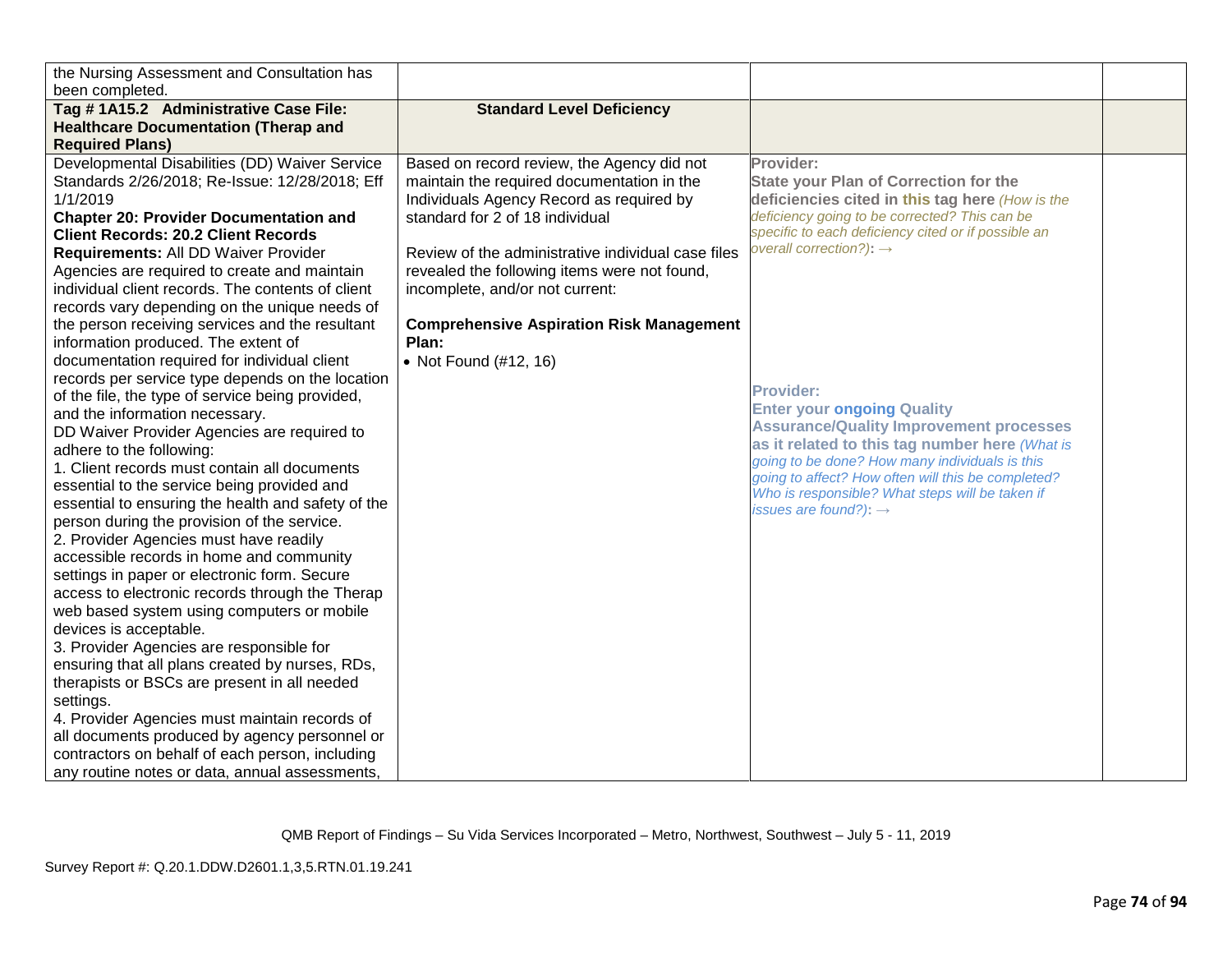| semi-annual reports, evidence of training           |  |  |
|-----------------------------------------------------|--|--|
| provided/received, progress notes, and any          |  |  |
|                                                     |  |  |
| other interactions for which billing is generated.  |  |  |
| 5. Each Provider Agency is responsible for          |  |  |
| maintaining the daily or other contact notes        |  |  |
| documenting the nature and frequency of             |  |  |
| service delivery, as well as data tracking only for |  |  |
| the services provided by their agency.              |  |  |
| 6. The current Client File Matrix found in          |  |  |
| Appendix A Client File Matrix details the           |  |  |
| minimum requirements for records to be stored       |  |  |
| in agency office files, the delivery site, or with  |  |  |
| DSP while providing services in the community.      |  |  |
| 7. All records pertaining to JCMs must be           |  |  |
| retained permanently and must be made               |  |  |
| available to DDSD upon request, upon the            |  |  |
| termination or expiration of a provider             |  |  |
| agreement, or upon provider withdrawal from         |  |  |
| services.                                           |  |  |
|                                                     |  |  |
| <b>Chapter 3 Safeguards: 3.1.1 Decision</b>         |  |  |
| <b>Consultation Process (DCP): Health decisions</b> |  |  |
| are the sole domain of waiver participants, their   |  |  |
| guardians or healthcare decision makers.            |  |  |
| Participants and their healthcare decision          |  |  |
| makers can confidently make decisions that are      |  |  |
| compatible with their personal and cultural         |  |  |
| values. Provider Agencies are required to           |  |  |
| support the informed decision making of waiver      |  |  |
| participants by supporting access to medical        |  |  |
| consultation, information, and other available      |  |  |
| resources according to the following:               |  |  |
| 1. The DCP is used when a person or his/her         |  |  |
| guardian/healthcare decision maker has              |  |  |
| concerns, needs more information about health-      |  |  |
| related issues, or has decided not to follow all or |  |  |
| part of an order, recommendation, or                |  |  |
| suggestion. This includes, but is not limited to:   |  |  |
| a. medical orders or recommendations from the       |  |  |
|                                                     |  |  |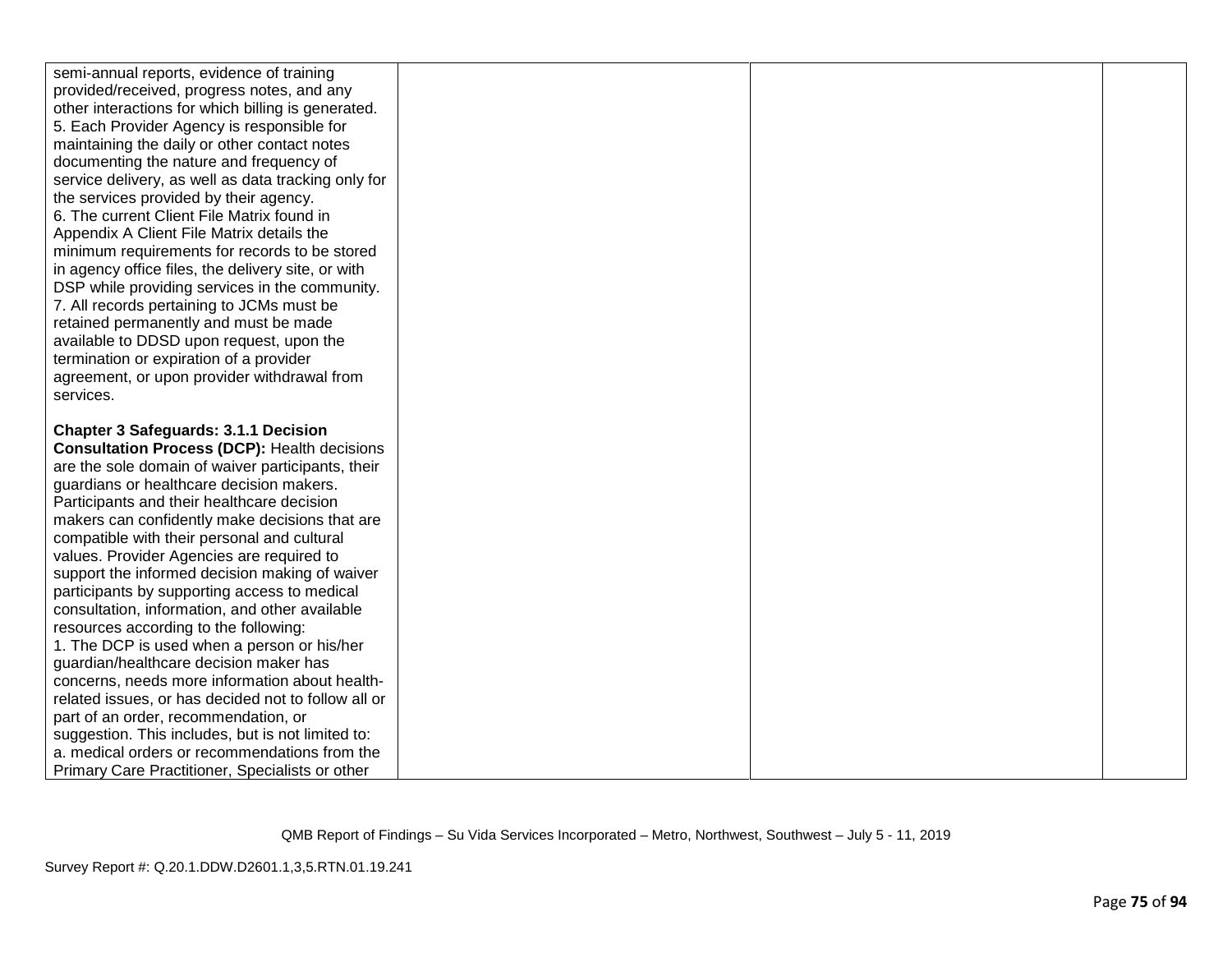| licensed medical or healthcare practitioners       |  |  |
|----------------------------------------------------|--|--|
| such as a Nurse Practitioner (NP or CNP),          |  |  |
| Physician Assistant (PA) or Dentist;               |  |  |
| b. clinical recommendations made by                |  |  |
| registered/licensed clinicians who are either      |  |  |
| members of the IDT or clinicians who have          |  |  |
| performed an evaluation such as a video-           |  |  |
| fluoroscopy;                                       |  |  |
| c. health related recommendations or               |  |  |
| suggestions from oversight activities such as the  |  |  |
| Individual Quality Review (IQR) or other DOH       |  |  |
| review or oversight activities; and                |  |  |
| d. recommendations made through a Healthcare       |  |  |
| Plan (HCP), including a Comprehensive              |  |  |
| Aspiration Risk Management Plan (CARMP), or        |  |  |
| another plan.                                      |  |  |
|                                                    |  |  |
| 2. When the person/guardian disagrees with a       |  |  |
| recommendation or does not agree with the          |  |  |
| implementation of that recommendation,             |  |  |
| Provider Agencies follow the DCP and attend        |  |  |
| the meeting coordinated by the CM. During this     |  |  |
| meeting:                                           |  |  |
| a. Providers inform the person/guardian of the     |  |  |
| rationale for that recommendation, so that the     |  |  |
| benefit is made clear. This will be done in        |  |  |
| layman's terms and will include basic sharing of   |  |  |
| information designed to assist the                 |  |  |
| person/guardian with understanding the risks       |  |  |
| and benefits of the recommendation.                |  |  |
| b. The information will be focused on the specific |  |  |
| area of concern by the person/guardian.            |  |  |
| Alternatives should be presented, when             |  |  |
| available, if the guardian is interested in        |  |  |
| considering other options for implementation.      |  |  |
| c. Providers support the person/guardian to        |  |  |
| make an informed decision.                         |  |  |
| d. The decision made by the person/guardian        |  |  |
| during the meeting is accepted; plans are          |  |  |
| modified; and the IDT honors this health           |  |  |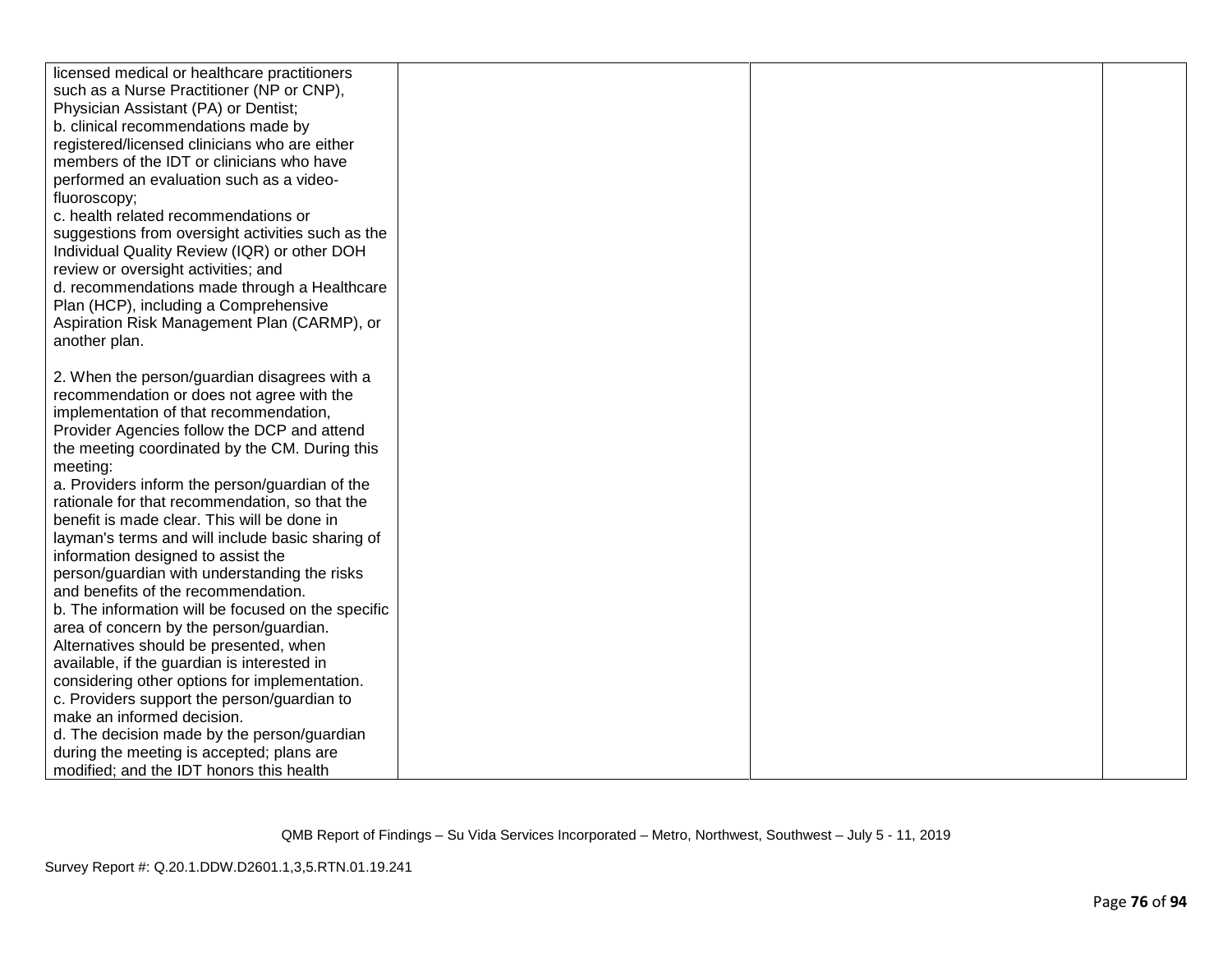| decision in every setting.                      |  |  |
|-------------------------------------------------|--|--|
|                                                 |  |  |
| <b>Chapter 13 Nursing Services: 13.2.5</b>      |  |  |
| <b>Electronic Nursing Assessment and</b>        |  |  |
| <b>Planning Process:</b> The nursing assessment |  |  |
| process includes several DDSD mandated tools:   |  |  |
| the electronic Comprehensive Nursing            |  |  |
| Assessment Tool (e-CHAT), the Aspiration Risk   |  |  |
| Screening Tool (ARST) and the Medication        |  |  |
| Administration Assessment Tool (MAAT). This     |  |  |
| process includes developing and training Health |  |  |
| Care Plans and Medical Emergency Response       |  |  |
| Plans.                                          |  |  |
| The following hierarchy is based on budgeted    |  |  |
| services and is used to identify which Provider |  |  |
| Agency nurse has primary responsibility for     |  |  |
| completion of the nursing assessment process    |  |  |
| and related subsequent planning and training.   |  |  |
| Additional communication and collaboration for  |  |  |
| planning specific to CCS or CIE services may be |  |  |
| needed.                                         |  |  |
| The hierarchy for Nursing Assessment and        |  |  |
| Planning responsibilities is:                   |  |  |
| 1. Living Supports: Supported Living, IMLS or   |  |  |
| Family Living via ANS;                          |  |  |
| 2. Customized Community Supports- Group;        |  |  |
| and                                             |  |  |
| 3. Adult Nursing Services (ANS):                |  |  |
| a. for persons in Community Inclusion with      |  |  |
| health-related needs; or                        |  |  |
| b. if no residential services are budgeted but  |  |  |
| assessment is desired and health needs may      |  |  |
| exist.                                          |  |  |
|                                                 |  |  |
| 13.2.6 The Electronic Comprehensive Health      |  |  |
| <b>Assessment Tool (e-CHAT)</b>                 |  |  |
| 1. The e-CHAT is a nursing assessment. It may   |  |  |
| not be delegated by a licensed nurse to a non-  |  |  |
| licensed person.                                |  |  |
| 2. The nurse must see the person face-to-face   |  |  |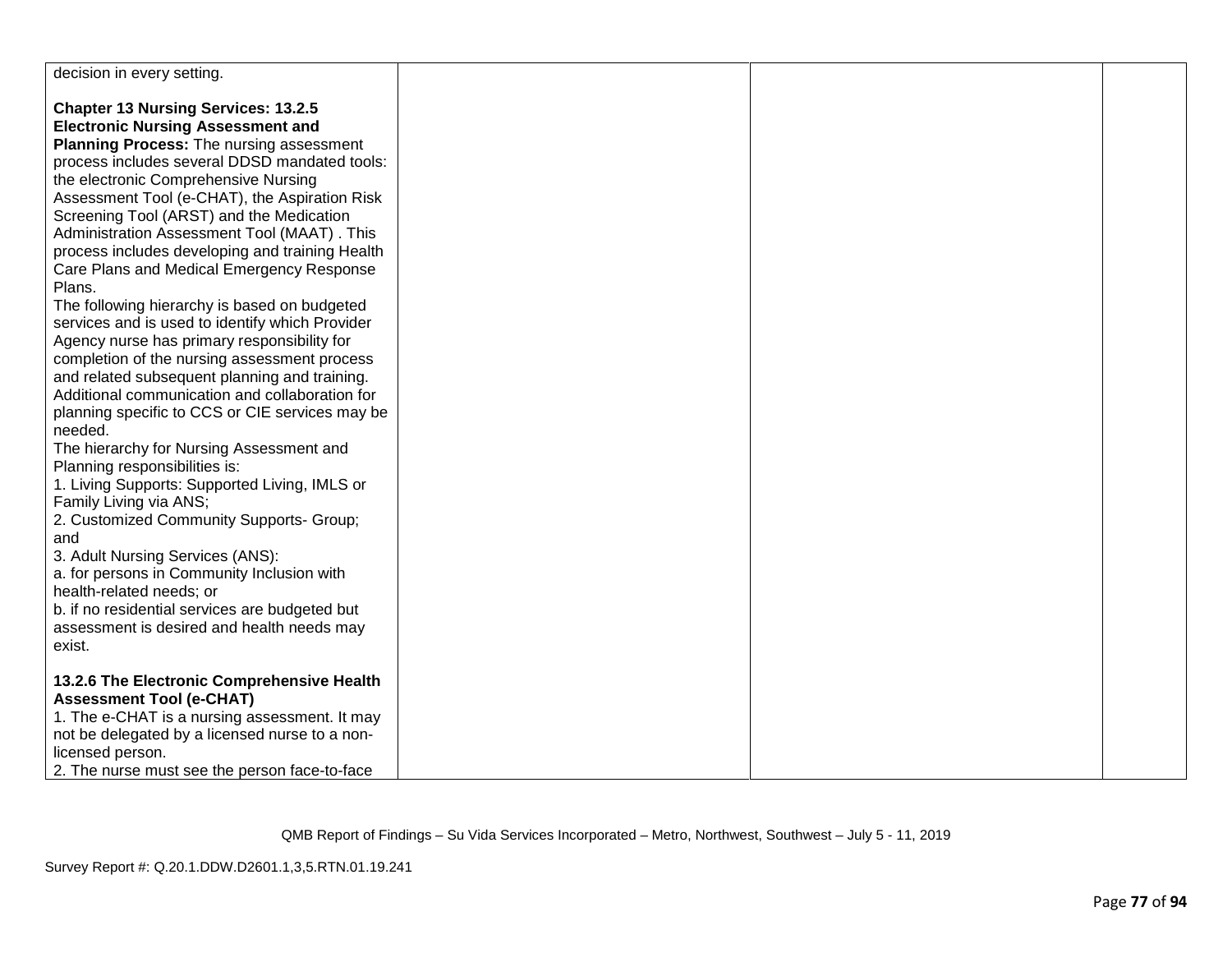| to complete the nursing assessment. Additional   |  |  |
|--------------------------------------------------|--|--|
| information may be gathered from members of      |  |  |
| the IDT and other sources.                       |  |  |
| 3. An e-CHAT is required for persons in FL, SL,  |  |  |
| IMLS, or CCS-Group. All other DD Waiver          |  |  |
| recipients may obtain an e-CHAT if needed or     |  |  |
| desired by adding ANS hours for assessment       |  |  |
| and consultation to their budget.                |  |  |
| 4. When completing the e-CHAT, the nurse is      |  |  |
| required to review and update the electronic     |  |  |
| record and consider the diagnoses, medications,  |  |  |
| treatments, and overall status of the person.    |  |  |
| Discussion with others may be needed to obtain   |  |  |
| critical information.                            |  |  |
| 5. The nurse is required to complete all the e-  |  |  |
| CHAT assessment questions and add additional     |  |  |
| pertinent information in all comment sections.   |  |  |
|                                                  |  |  |
| 13.2.7 Aspiration Risk Management                |  |  |
| <b>Screening Tool (ARST)</b>                     |  |  |
|                                                  |  |  |
| <b>13.2.8 Medication Administration</b>          |  |  |
| <b>Assessment Tool (MAAT):</b>                   |  |  |
| 1. A licensed nurse completes the DDSD           |  |  |
| <b>Medication Administration Assessment Tool</b> |  |  |
| (MAAT) at least two weeks before the annual      |  |  |
| ISP meeting.                                     |  |  |
| 2. After completion of the MAAT, the nurse will  |  |  |
| present recommendations regarding the level of   |  |  |
| assistance with medication delivery (AWMD) to    |  |  |
| the IDT. A copy of the MAAT will be sent to all  |  |  |
| the team members two weeks before the annual     |  |  |
| ISP meeting and the original MAAT will be        |  |  |
| retained in the Provider Agency records.         |  |  |
| 3. Decisions about medication delivery are made  |  |  |
| by the IDT to promote a person's maximum         |  |  |
| independence and community integration. The      |  |  |
| IDT will reach consensus regarding which         |  |  |
| criteria the person meets, as indicated by the   |  |  |
| results of the MAAT and the nursing              |  |  |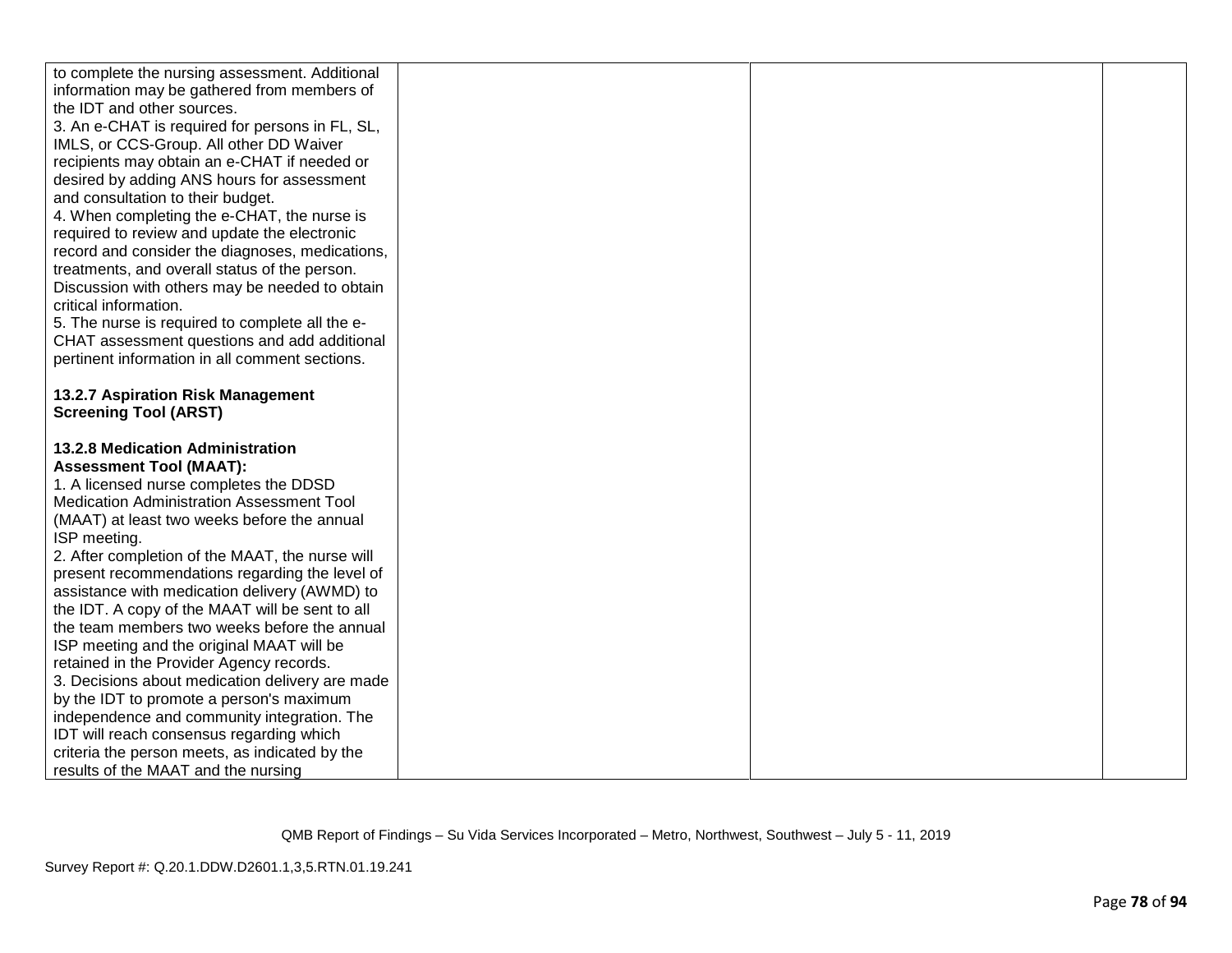| recommendations, and the decision is                                                      |  |  |
|-------------------------------------------------------------------------------------------|--|--|
| documented this in the ISP.                                                               |  |  |
| 13.2.9 Healthcare Plans (HCP):                                                            |  |  |
| 1. At the nurse's discretion, based on prudent                                            |  |  |
| nursing practice, interim HCPs may be                                                     |  |  |
| developed to address issues that must be                                                  |  |  |
| implemented immediately after admission,                                                  |  |  |
| readmission or change of medical condition to                                             |  |  |
| provide safe services prior to completion of the                                          |  |  |
| e-CHAT and formal care planning process. This                                             |  |  |
| includes interim ARM plans for those persons                                              |  |  |
| newly identified at moderate or high risk for                                             |  |  |
| aspiration. All interim plans must be removed if                                          |  |  |
| the plan is no longer needed or when final HCP                                            |  |  |
| including CARMPs are in place to avoid                                                    |  |  |
| duplication of plans.                                                                     |  |  |
| 2. In collaboration with the IDT, the agency                                              |  |  |
| nurse is required to create HCPs that address all                                         |  |  |
| the areas identified as required in the most                                              |  |  |
| current e-CHAT summary report which is                                                    |  |  |
| indicated by "R" in the HCP column. At the                                                |  |  |
| nurse's sole discretion, based on prudent<br>nursing practice, HCPs may be combined where |  |  |
| clinically appropriate. The nurse should use                                              |  |  |
| nursing judgment to determine whether to also                                             |  |  |
| include HCPs for any of the areas indicated by                                            |  |  |
| "C" on the e-CHAT summary report. The nurse                                               |  |  |
| may also create other HCPs plans that the nurse                                           |  |  |
| determines are warranted.                                                                 |  |  |
|                                                                                           |  |  |
| 13.2.10 Medical Emergency Response Plan                                                   |  |  |
| (MERP):                                                                                   |  |  |
| 1. The agency nurse is required to develop a                                              |  |  |
| Medical Emergency Response Plan (MERP) for                                                |  |  |
| all conditions marked with an "R" in the e-CHAT                                           |  |  |
| summary report. The agency nurse should use                                               |  |  |
| her/his clinical judgment and input from the                                              |  |  |
| Interdisciplinary Team (IDT) to determine                                                 |  |  |
| whether shown as "C" in the e-CHAT summary                                                |  |  |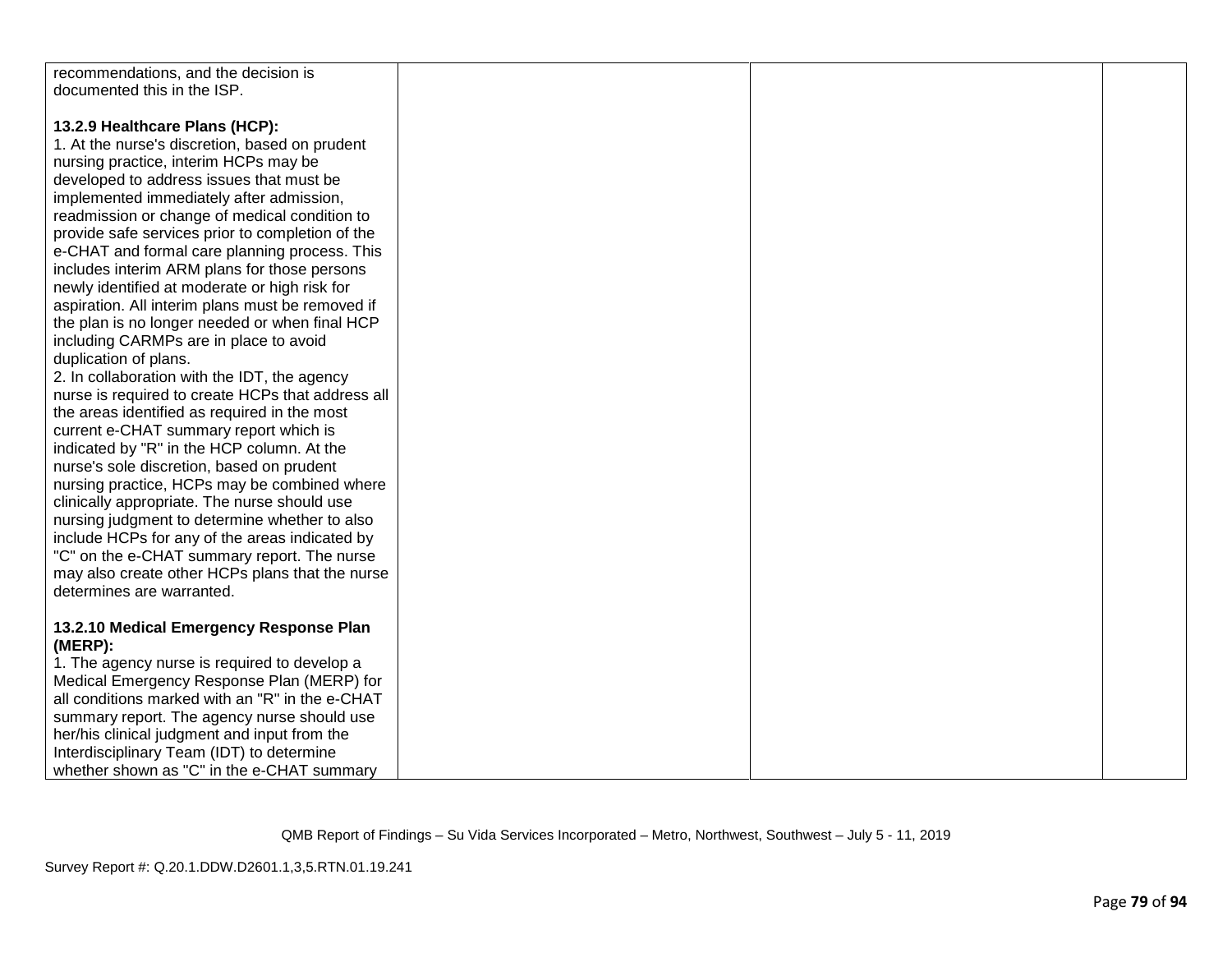| report or other conditions also warrant a MERP.<br>2. MERPs are required for persons who have<br>one or more conditions or illnesses that present<br>a likely potential to become a life-threatening<br>situation.                                                                                                                                                                                                                                                                                                                                                                                                                                                                             |  |  |
|------------------------------------------------------------------------------------------------------------------------------------------------------------------------------------------------------------------------------------------------------------------------------------------------------------------------------------------------------------------------------------------------------------------------------------------------------------------------------------------------------------------------------------------------------------------------------------------------------------------------------------------------------------------------------------------------|--|--|
| <b>Chapter 20: Provider Documentation and</b><br>Client Records: 20.5.3 Health Passport and<br>Physician Consultation Form: All Primary and<br>Secondary Provider Agencies must use the<br>Health Passport and Physician Consultation<br>form from the Therap system. This standardized<br>document contains individual, physician and<br>emergency contact information, a complete list<br>of current medical diagnoses, health and safety<br>risk factors, allergies, and information regarding<br>insurance, guardianship, and advance<br>directives. The Health Passport also includes a<br>standardized form to use at medical<br>appointments called the Physician Consultation<br>form. |  |  |
|                                                                                                                                                                                                                                                                                                                                                                                                                                                                                                                                                                                                                                                                                                |  |  |
|                                                                                                                                                                                                                                                                                                                                                                                                                                                                                                                                                                                                                                                                                                |  |  |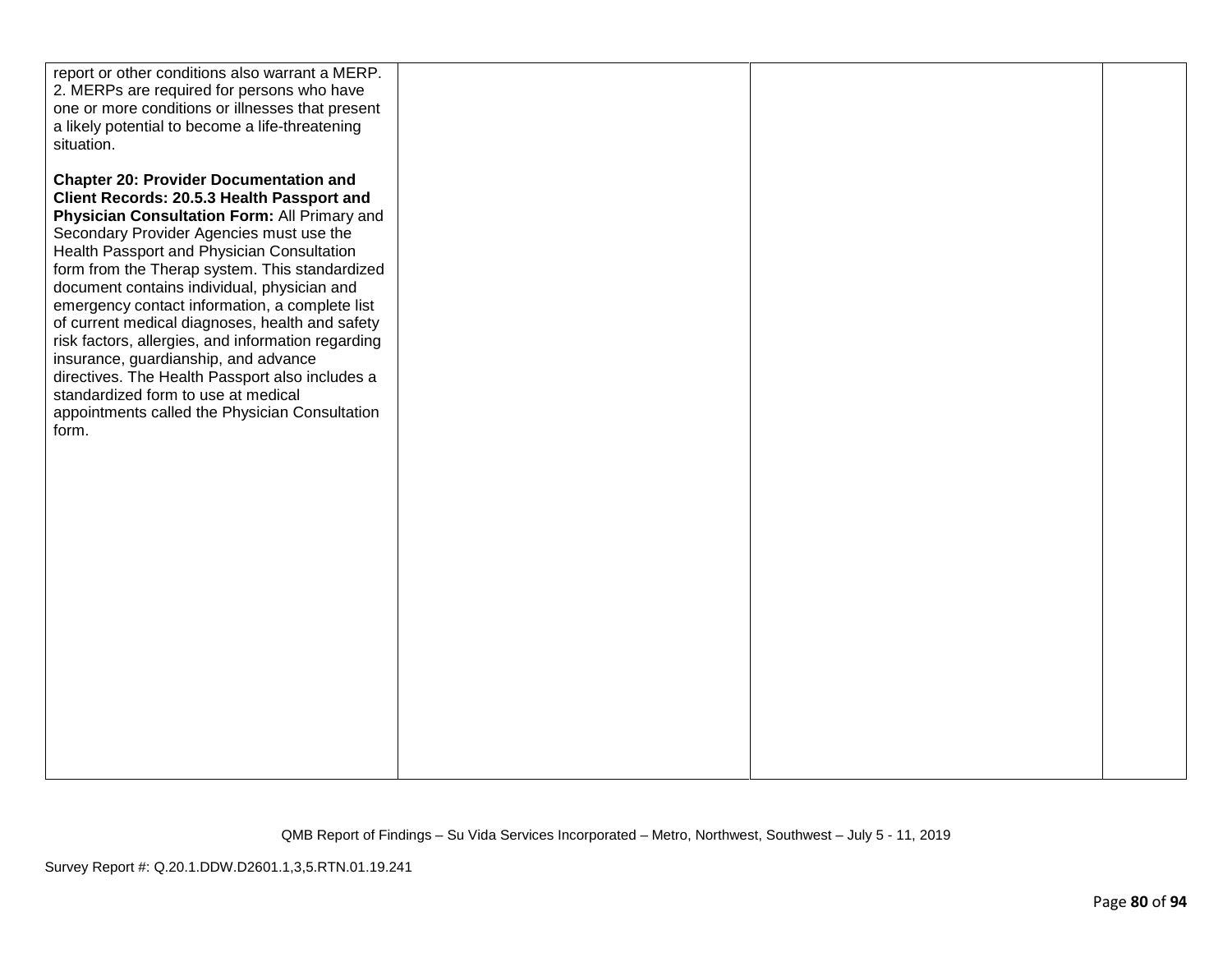| Tag # 1A29 Complaints / Grievances -<br><b>Acknowledgement</b>                                                                                                                                                                                                                                                                                                                                                                                                                                                                                                                                                                                                                                                                                                                                                                                                                                                                                                                                                                                                      | <b>Standard Level Deficiency</b>                                                                                                                                                                                                                                                                                                                                                                         |                                                                                                                                                                                                                                                                                                                                                                                                                                                                                                                                                                                                                          |  |
|---------------------------------------------------------------------------------------------------------------------------------------------------------------------------------------------------------------------------------------------------------------------------------------------------------------------------------------------------------------------------------------------------------------------------------------------------------------------------------------------------------------------------------------------------------------------------------------------------------------------------------------------------------------------------------------------------------------------------------------------------------------------------------------------------------------------------------------------------------------------------------------------------------------------------------------------------------------------------------------------------------------------------------------------------------------------|----------------------------------------------------------------------------------------------------------------------------------------------------------------------------------------------------------------------------------------------------------------------------------------------------------------------------------------------------------------------------------------------------------|--------------------------------------------------------------------------------------------------------------------------------------------------------------------------------------------------------------------------------------------------------------------------------------------------------------------------------------------------------------------------------------------------------------------------------------------------------------------------------------------------------------------------------------------------------------------------------------------------------------------------|--|
| NMAC 7.26.3.6<br>A These regulations set out rights that the<br>department expects all providers of services to<br>individuals with developmental disabilities to<br>respect. These regulations are intended to<br>complement the department's Client Complaint<br>Procedures (7 NMAC 26.4) [now 7.26.4 NMAC].<br>NMAC 7.26.3.13 Client Complaint Procedure<br>Available. A complainant may initiate a<br>complaint as provided in the client complaint<br>procedure to resolve complaints alleging that a<br>service provider has violated a client's rights as<br>described in Section 10 [now 7.26.3.10 NMAC].<br>The department will enforce remedies for<br>substantiated complaints of violation of a client's<br>rights as provided in client complaint procedure.<br>[09/12/94; 01/15/97; Recompiled 10/31/01]<br>NMAC 7.26.4.13 Complaint Process:<br>A. (2). The service provider's complaint or<br>grievance procedure shall provide, at a<br>minimum, that: (a) the client is notified of the<br>service provider's complaint or grievance<br>procedure | Based on record review, the Agency did not<br>provide documentation, the complaint procedure<br>had been made available to individuals or their<br>legal guardians for 3 of 18 individuals.<br>Review of the Agency individual case files<br>revealed the following items were not found<br>and/or incomplete:<br><b>Grievance/Complaint Procedure</b><br>Acknowledgement:<br>• Not found $(\#1, 6, 10)$ | Provider:<br><b>State your Plan of Correction for the</b><br>deficiencies cited in this tag here (How is the<br>deficiency going to be corrected? This can be<br>specific to each deficiency cited or if possible an<br>overall correction?): $\rightarrow$<br><b>Provider:</b><br><b>Enter your ongoing Quality</b><br><b>Assurance/Quality Improvement processes</b><br>as it related to this tag number here (What is<br>going to be done? How many individuals is this<br>going to affect? How often will this be completed?<br>Who is responsible? What steps will be taken if<br>issues are found?): $\rightarrow$ |  |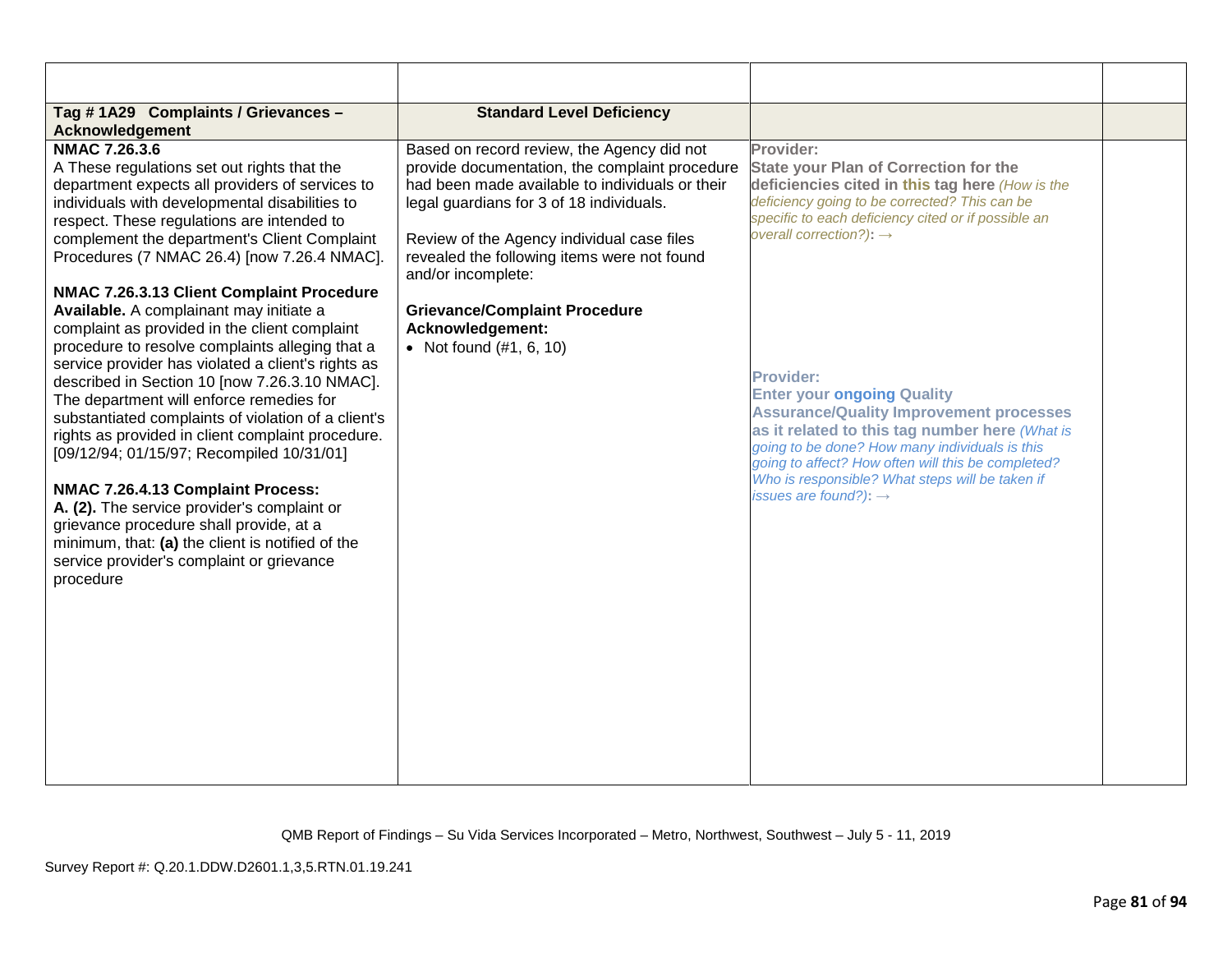| Tag #1A31 Client Rights/Human Rights                                                                                                                                                                                                                                                                                                                                                                                                                                                                                                                                                                                                                                                                                                                                                                                                                                                                                                                                                                                                                                                                                                      | <b>Condition of Participation Level Deficiency</b>                                                                                                                                                                                                                                                                                                                                                                                                                                                                                                                                                                                                                          |                                                                                                                                                                                                                                                                                                                                                    |  |
|-------------------------------------------------------------------------------------------------------------------------------------------------------------------------------------------------------------------------------------------------------------------------------------------------------------------------------------------------------------------------------------------------------------------------------------------------------------------------------------------------------------------------------------------------------------------------------------------------------------------------------------------------------------------------------------------------------------------------------------------------------------------------------------------------------------------------------------------------------------------------------------------------------------------------------------------------------------------------------------------------------------------------------------------------------------------------------------------------------------------------------------------|-----------------------------------------------------------------------------------------------------------------------------------------------------------------------------------------------------------------------------------------------------------------------------------------------------------------------------------------------------------------------------------------------------------------------------------------------------------------------------------------------------------------------------------------------------------------------------------------------------------------------------------------------------------------------------|----------------------------------------------------------------------------------------------------------------------------------------------------------------------------------------------------------------------------------------------------------------------------------------------------------------------------------------------------|--|
| NMAC 7.26.3.11 RESTRICTIONS OR<br><b>LIMITATION OF CLIENT'S RIGHTS:</b><br>A. A service provider shall not restrict or limit a<br>client's rights except:<br>(1) where the restriction or limitation is allowed<br>in an emergency and is necessary to prevent<br>imminent risk of physical harm to the client or<br>another person; or                                                                                                                                                                                                                                                                                                                                                                                                                                                                                                                                                                                                                                                                                                                                                                                                   | After an analysis of the evidence it has been<br>determined there is a significant potential for a<br>negative outcome to occur.<br>Based on record review, the Agency did not<br>ensure the rights of Individuals was not<br>restricted or limited for 2 of 18 Individuals.                                                                                                                                                                                                                                                                                                                                                                                                | Provider:<br><b>State your Plan of Correction for the</b><br>deficiencies cited in this tag here (How is the<br>deficiency going to be corrected? This can be<br>specific to each deficiency cited or if possible an<br>overall correction?): $\rightarrow$                                                                                        |  |
| (2) where the interdisciplinary team has<br>determined that the client's limited capacity to<br>exercise the right threatens his or her physical<br>safety; or<br>(3) as provided for in Section 10.1.14 [now<br>Subsection N of 7.26.3.10 NMAC].<br>B. Any emergency intervention to prevent<br>physical harm shall be reasonable to prevent<br>harm, shall be the least restrictive intervention<br>necessary to meet the emergency, shall be<br>allowed no longer than necessary and shall be<br>subject to interdisciplinary team (IDT) review.<br>The IDT upon completion of its review may refer<br>its findings to the office of quality assurance.<br>The emergency intervention may be subject to<br>review by the service provider's behavioral<br>support committee or human rights committee in<br>accordance with the behavioral support policies<br>or other department regulation or policy.<br>C. The service provider may adopt reasonable<br>program policies of general applicability to<br>clients served by that service provider that do<br>not violate client rights. [09/12/94; 01/15/97;<br>Recompiled 10/31/01] | A review of Agency Individual files found no<br>documentation of Positive Behavior Support<br>Plans and/or Behavior Crisis Intervention Plans,<br>which contain restrictions being reviewed at<br>least quarterly by the Human Rights Committee.<br>(#6, 18)<br>A review of Agency Individual files indicated<br>Human Rights Committee Approval was<br>required for restrictions.<br>No documentation was found regarding Human<br>Rights Approval for the following:<br>• Physical Restraint - No evidence found of<br>Human Rights Committee approval.<br>(Individual #6)<br>• Line of sight - No evidence found of Human<br>Rights Committee approval. (Individual #18) | Provider:<br><b>Enter your ongoing Quality</b><br><b>Assurance/Quality Improvement processes</b><br>as it related to this tag number here (What is<br>going to be done? How many individuals is this<br>going to affect? How often will this be completed?<br>Who is responsible? What steps will be taken if<br>issues are found?): $\rightarrow$ |  |
| Developmental Disabilities (DD) Waiver Service<br>Standards 2/26/2018; Re-Issue: 12/28/2018; Eff<br>1/1/2019                                                                                                                                                                                                                                                                                                                                                                                                                                                                                                                                                                                                                                                                                                                                                                                                                                                                                                                                                                                                                              |                                                                                                                                                                                                                                                                                                                                                                                                                                                                                                                                                                                                                                                                             |                                                                                                                                                                                                                                                                                                                                                    |  |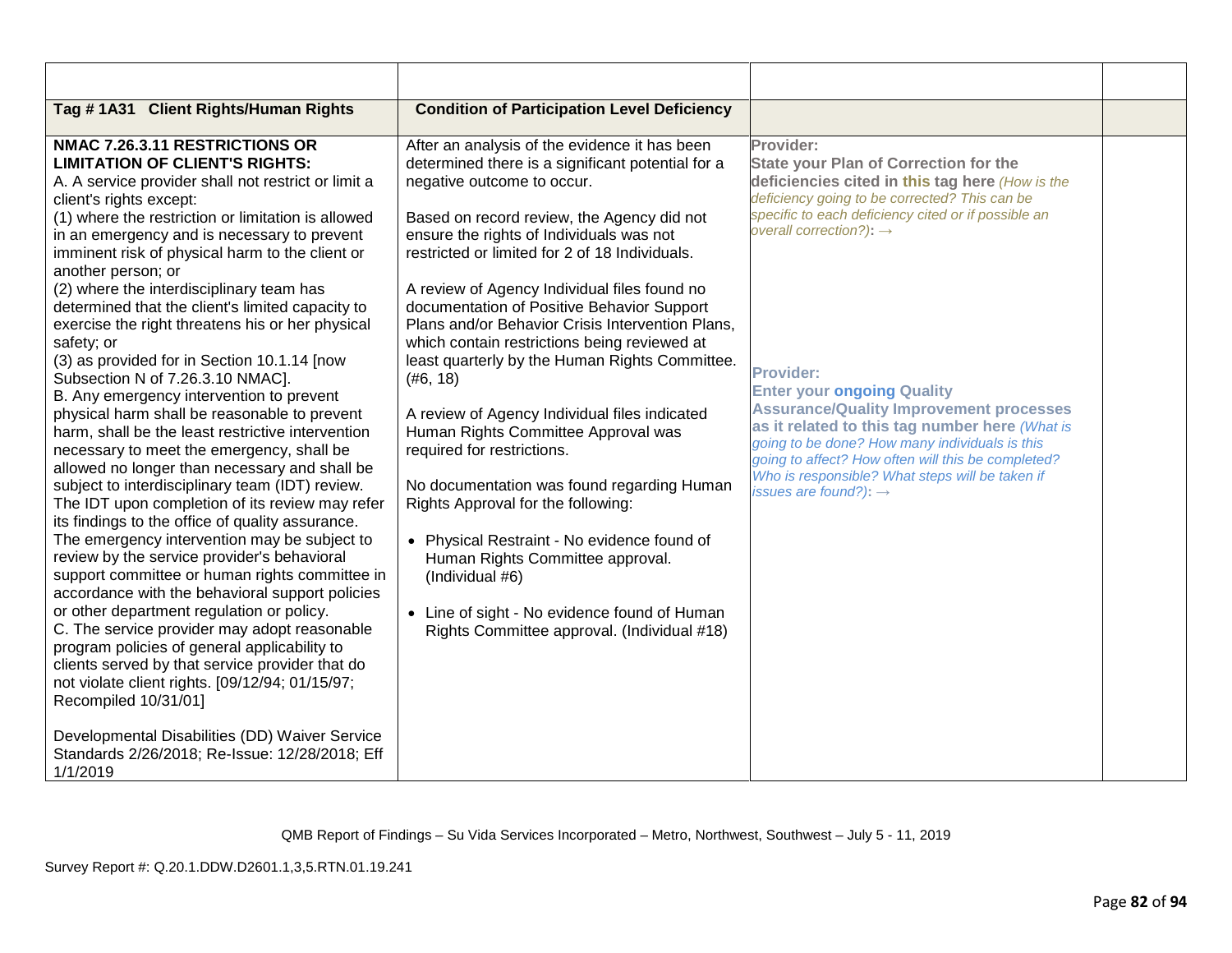| Chapter 2: Human Rights: Civil rights apply to                                                        |  |  |
|-------------------------------------------------------------------------------------------------------|--|--|
| everyone, including all waiver participants,                                                          |  |  |
| family members, guardians, natural supports,                                                          |  |  |
| and Provider Agencies. Everyone has a                                                                 |  |  |
| responsibility to make sure those rights are not                                                      |  |  |
| violated. All Provider Agencies play a role in                                                        |  |  |
| person-centered planning (PCP) and have an                                                            |  |  |
| obligation to contribute to the planning process,                                                     |  |  |
| always focusing on how to best support the                                                            |  |  |
| person.                                                                                               |  |  |
| Chapter 3 Safeguards: 3.3.1 HRC Procedural                                                            |  |  |
| <b>Requirements:</b>                                                                                  |  |  |
| 1. An invitation to participate in the HRC meeting                                                    |  |  |
| of a rights restriction review will be given to the                                                   |  |  |
| person (regardless of verbal or cognitive ability),                                                   |  |  |
| his/her guardian, and/or a family member (if                                                          |  |  |
| desired by the person), and the Behavior                                                              |  |  |
| Support Consultant (BSC) at least 10 working                                                          |  |  |
| days prior to the meeting (except for in                                                              |  |  |
| emergency situations). If the person (and/or the                                                      |  |  |
| guardian) does not wish to attend, his/her stated                                                     |  |  |
| preferences may be brought to the meeting by                                                          |  |  |
|                                                                                                       |  |  |
| someone whom the person chooses as his/her                                                            |  |  |
| representative.                                                                                       |  |  |
| 2. The Provider Agencies that are seeking to<br>temporarily limit the person's right(s) (e.g., Living |  |  |
| Supports, Community Inclusion, or BSC) are                                                            |  |  |
| required to support the person's informed                                                             |  |  |
| consent regarding the rights restriction, as well                                                     |  |  |
| as their timely participation in the review.                                                          |  |  |
| 3. The plan's author, designated staff (e.g.,                                                         |  |  |
| agency service coordinator) and/or the CM                                                             |  |  |
| makes a written or oral presentation to the HRC.                                                      |  |  |
| 4. The results of the HRC review are reported in                                                      |  |  |
| writing to the person supported, the guardian,                                                        |  |  |
| the BSC, the mental health or other specialized                                                       |  |  |
| therapy provider, and the CM within three                                                             |  |  |
| working days of the meeting.                                                                          |  |  |
| 5. HRC committees are required to meet at least                                                       |  |  |
| on a quarterly basis.                                                                                 |  |  |
|                                                                                                       |  |  |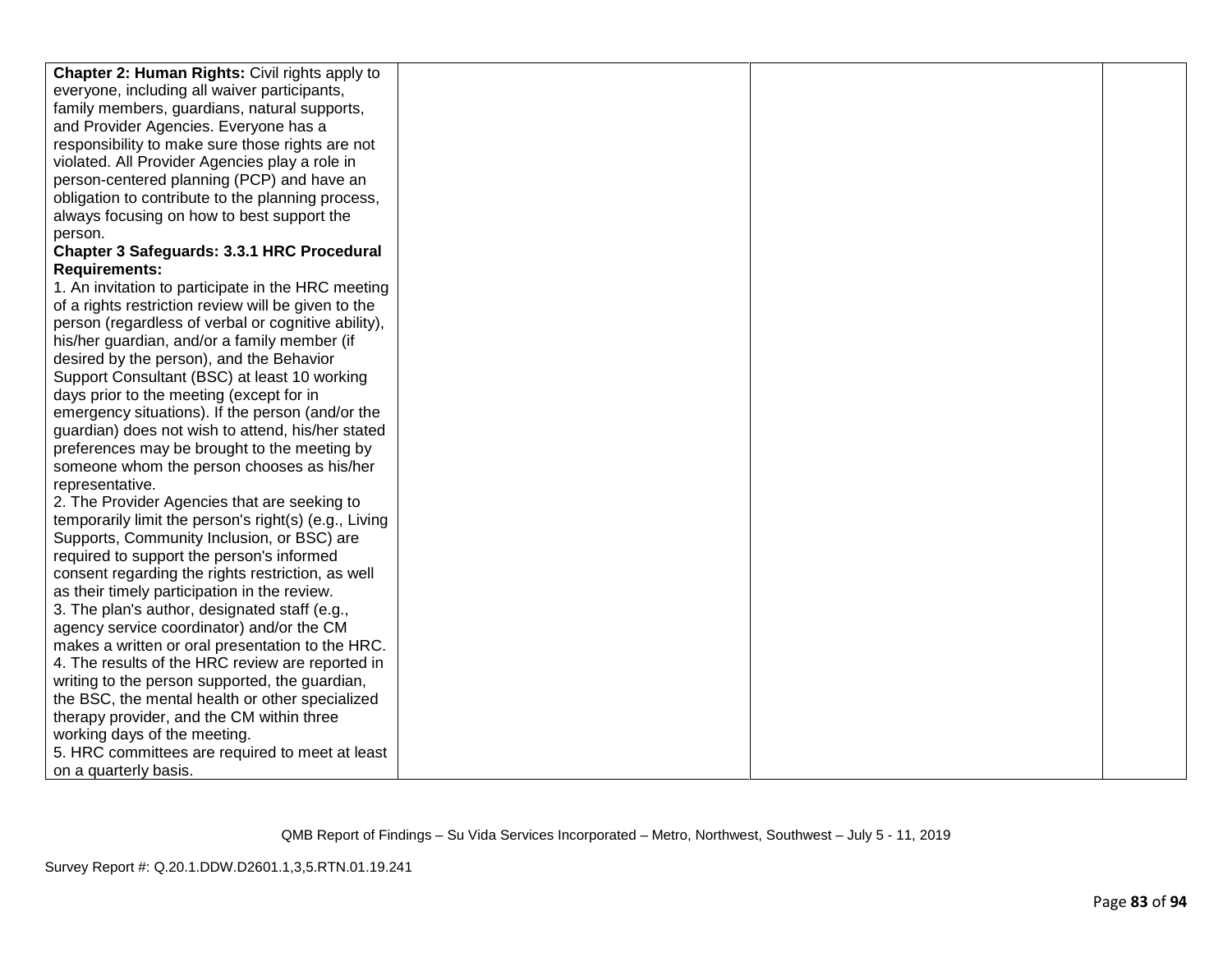| 6. A quorum to conduct an HRC meeting is at        |  |  |
|----------------------------------------------------|--|--|
| least three voting members eligible to vote in     |  |  |
| each situation and at least one must be a          |  |  |
| community member at large.                         |  |  |
| 7. HRC members who are directly involved in        |  |  |
| the services provided to the person must excuse    |  |  |
| themselves from voting in that situation.          |  |  |
| Each HRC is required to have a provision for       |  |  |
| emergency approval of rights restrictions based    |  |  |
| upon credible threats of harm against self or      |  |  |
| others that may arise between scheduled HRC        |  |  |
| meetings (e.g., locking up sharp knives after a    |  |  |
| serious attempt to injure self or others or a      |  |  |
| disclosure, with a credible plan, to seriously     |  |  |
| injure or kill someone). The confidential and      |  |  |
| HIPAA compliant emergency meeting may be           |  |  |
| via telephone, video or conference call, or        |  |  |
| secure email. Procedures may include an initial    |  |  |
| emergency phone meeting, and a subsequent          |  |  |
| follow-up emergency meeting in complex and/or      |  |  |
| ongoing situations.                                |  |  |
| 8. The HRC with primary responsibility for         |  |  |
| implementation of the rights restriction will      |  |  |
| record all meeting minutes on an individual        |  |  |
| basis, i.e., each meeting discussion for an        |  |  |
| individual will be recorded separately, and        |  |  |
| minutes of all meetings will be retained at the    |  |  |
| agency for at least six years from the final date  |  |  |
| of continuance of the restriction.                 |  |  |
| 3.3.3 HRC and Behavioral Support: The HRC          |  |  |
| reviews temporary restrictions of rights that are  |  |  |
| related to medical issues or health and safety     |  |  |
| considerations such as decreased mobility (e.g.,   |  |  |
| the use of bed rails due to risk of falling during |  |  |
| the night while getting out of bed). However,      |  |  |
| other temporary restrictions may be                |  |  |
| implemented because of health and safety           |  |  |
| considerations arising from behavioral issues.     |  |  |
| Positive Behavioral Supports (PBS) are             |  |  |
| mandated and used when behavioral support is       |  |  |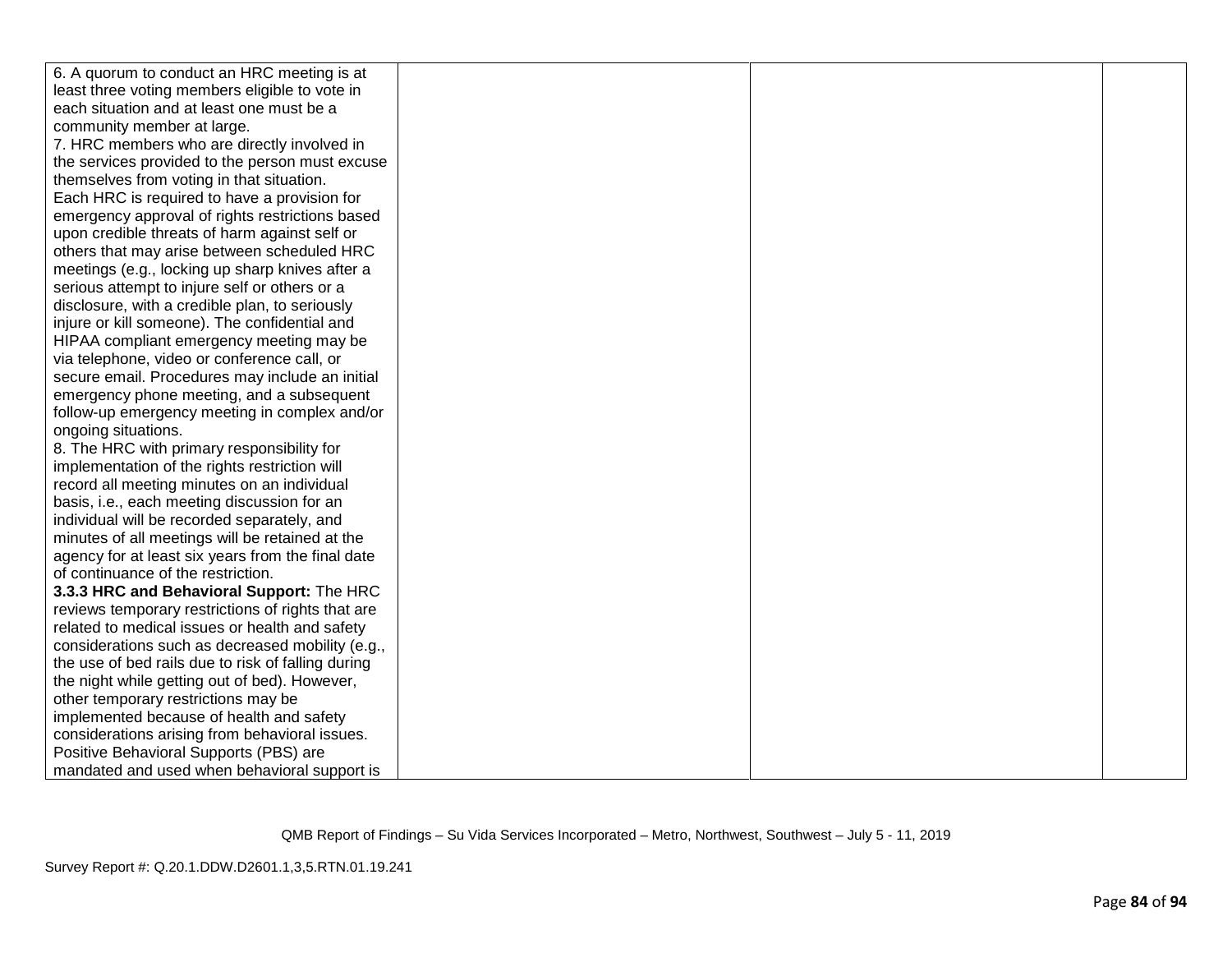| needed and desired by the person and/or the       |  |  |
|---------------------------------------------------|--|--|
| IDT. PBS emphasizes the acquisition and           |  |  |
| maintenance of positive skills (e.g. building     |  |  |
| healthy relationships) to increase the person's   |  |  |
| quality of life understanding that a natural      |  |  |
| reduction in other challenging behaviors will     |  |  |
| follow. At times, aversive interventions may be   |  |  |
| temporarily included as a part of a person's      |  |  |
| behavioral support (usually in the BCIP), and     |  |  |
| therefore, need to be reviewed prior to           |  |  |
| implementation as well as periodically while the  |  |  |
| restrictive intervention is in place. PBSPs not   |  |  |
| containing aversive interventions do not require  |  |  |
| HRC review or approval.                           |  |  |
| Plans (e.g., ISPs, PBSPs, BCIPs PPMPs, and/or     |  |  |
| RMPs) that contain any aversive interventions     |  |  |
| are submitted to the HRC in advance of a          |  |  |
| meeting, except in emergency situations.          |  |  |
| 3.3.4 Interventions Requiring HRC Review          |  |  |
| and Approval: HRCs must review prior to           |  |  |
| implementation, any plans (e.g. ISPs, PBSPs,      |  |  |
| BCIPs and/or PPMPs, RMPs), with strategies,       |  |  |
| including but not limited to:                     |  |  |
| 1. response cost;                                 |  |  |
| 2. restitution;                                   |  |  |
| 3. emergency physical restraint (EPR);            |  |  |
| 4. routine use of law enforcement as part of a    |  |  |
| BCIP;                                             |  |  |
| 5. routine use of emergency hospitalization       |  |  |
| procedures as part of a BCIP;                     |  |  |
| 6. use of point systems;                          |  |  |
| 7. use of intense, highly structured, and         |  |  |
| specialized treatment strategies, including level |  |  |
| systems with response cost or failure to earn     |  |  |
| components;                                       |  |  |
| 8. a 1:1 staff to person ratio for behavioral     |  |  |
| reasons, or, very rarely, a 2:1 staff to person   |  |  |
| ratio for behavioral or medical reasons;          |  |  |
| 9. use of PRN psychotropic medications;           |  |  |
| 10. use of protective devices for behavioral      |  |  |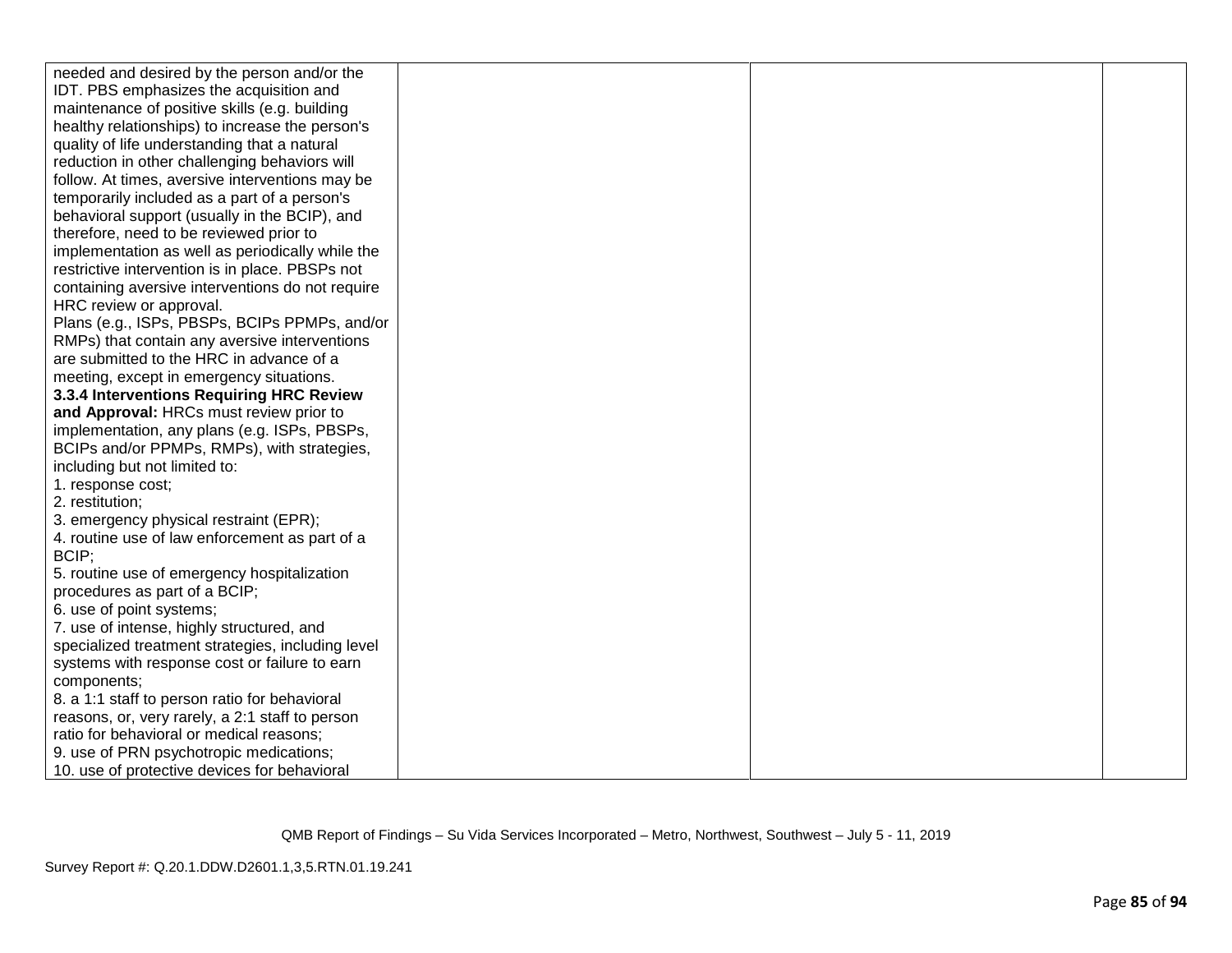| purposes (e.g., helmets for head banging, Posey    |  |  |
|----------------------------------------------------|--|--|
| gloves for biting hand);                           |  |  |
| 11. use of bed rails;                              |  |  |
| 12. use of a device and/or monitoring system       |  |  |
| through PST may impact the person's privacy or     |  |  |
| other rights; or                                   |  |  |
| 13. use of any alarms to alert staff to a person's |  |  |
| whereabouts.                                       |  |  |
| 3.4 Emergency Physical Restraint (EPR):            |  |  |
| Every person shall be free from the use of         |  |  |
| restrictive physical crisis intervention measures  |  |  |
| that are unnecessary. Provider Agencies who        |  |  |
| support people who may occasionally need           |  |  |
| intervention such as Emergency Physical            |  |  |
| Restraint (EPR) are required to institute          |  |  |
| procedures to maximize safety.                     |  |  |
| 3.4.5 Human Rights Committee: The HRC              |  |  |
| reviews use of EPR. The BCIP may not be            |  |  |
| implemented without HRC review and approval        |  |  |
| whenever EPR or other restrictive measure(s)       |  |  |
| are included. Provider Agencies with an HRC        |  |  |
| are required to ensure that the HRCs:              |  |  |
| 1. participate in training regarding required      |  |  |
| constitution and oversight activities for HRCs;    |  |  |
| 2. review any BCIP, that include the use of EPR;   |  |  |
| 3. occur at least annually, occur in any quarter   |  |  |
| where EPR is used, and occur whenever any          |  |  |
| change to the BCIP is considered;                  |  |  |
| 4. maintain HRC minutes approving or               |  |  |
| disallowing the use of EPR as written in a BCIP;   |  |  |
| and                                                |  |  |
| 5. maintain HRC minutes of meetings reviewing      |  |  |
| the implementation of the BCIP when EPR is         |  |  |
| used.                                              |  |  |
|                                                    |  |  |
|                                                    |  |  |
|                                                    |  |  |
|                                                    |  |  |
|                                                    |  |  |
|                                                    |  |  |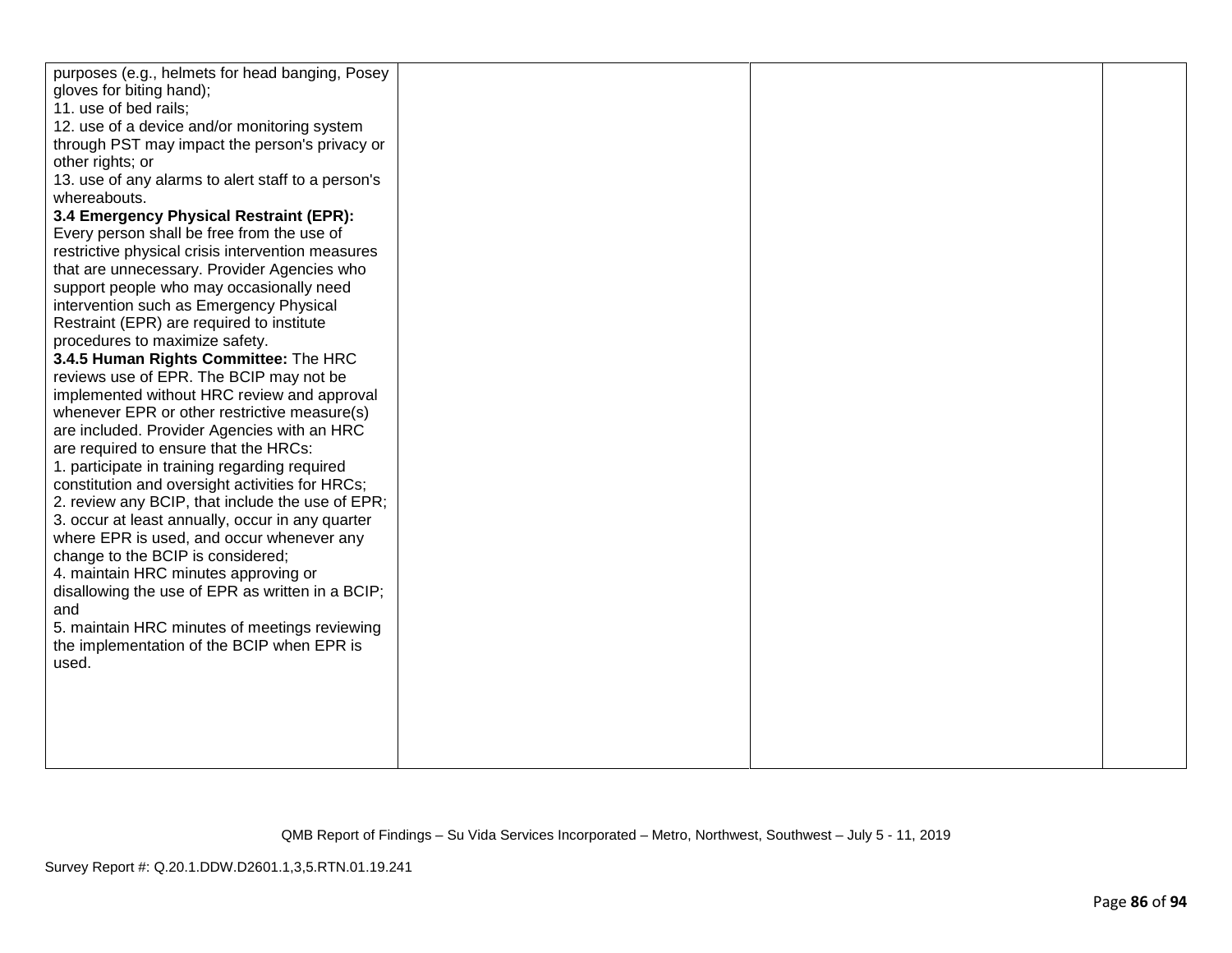| Tag # LS06 Family Living Requirements                                                                                                                                                                                                                                                                                                                                                                                                                                                                                                                                                                                                                                                                                                                                                                                                                                                                                                                                                                                                                                                                                                                                                                                                                                                                                                                                                                                                                                                                                      | <b>Standard Level Deficiency</b>                                                                                                                                                                                                                                                                                                                                                                                               |                                                                                                                                                                                                                                                                                                                                                                                                                                                                                                                                                                                                                          |  |
|----------------------------------------------------------------------------------------------------------------------------------------------------------------------------------------------------------------------------------------------------------------------------------------------------------------------------------------------------------------------------------------------------------------------------------------------------------------------------------------------------------------------------------------------------------------------------------------------------------------------------------------------------------------------------------------------------------------------------------------------------------------------------------------------------------------------------------------------------------------------------------------------------------------------------------------------------------------------------------------------------------------------------------------------------------------------------------------------------------------------------------------------------------------------------------------------------------------------------------------------------------------------------------------------------------------------------------------------------------------------------------------------------------------------------------------------------------------------------------------------------------------------------|--------------------------------------------------------------------------------------------------------------------------------------------------------------------------------------------------------------------------------------------------------------------------------------------------------------------------------------------------------------------------------------------------------------------------------|--------------------------------------------------------------------------------------------------------------------------------------------------------------------------------------------------------------------------------------------------------------------------------------------------------------------------------------------------------------------------------------------------------------------------------------------------------------------------------------------------------------------------------------------------------------------------------------------------------------------------|--|
| Developmental Disabilities (DD) Waiver Service<br>Standards 2/26/2018; Re-Issue: 12/28/2018; Eff<br>1/1/2019<br><b>Chapter 10: Living Care Arrangements (LCA)</b><br>10.3.8 Living Supports Family Living: 10.3.8.2<br><b>Family Living Agency Requirement</b><br>10.3.8.2.1 Monitoring and Supervision: Family<br>Living Provider Agencies must:<br>1. Provide and document monthly face-to-face<br>consultation in the Family Living home<br>conducted by agency supervisors or internal<br>service coordinators with the DSP and the<br>person receiving services to include:<br>a. reviewing implementation of the person's ISP,<br>Outcomes, Action Plans, and associated support<br>plans, including HCPs, MERPs, PBSP, CARMP,<br>WDSI;<br>b. scheduling of activities and appointments and<br>advising the DSP regarding expectations and<br>next steps, including the need for IST or<br>retraining from a nurse, nutritionist, therapists or<br>BSC; and<br>c. assisting with resolution of service or support<br>issues raised by the DSP or observed by the<br>supervisor, service coordinator, or other IDT<br>members.<br>2. Monitor that the DSP implement and<br>document progress of the AT inventory,<br>physician and nurse practitioner orders, therapy,<br>HCPs, PBSP, BCIP, PPMP, RMP, MERPs, and<br>CARMPs.<br>10.3.8.2.2 Home Studies: Family Living<br>Provider Agencies must complete all DDSD<br>requirements for an approved home study prior<br>to placement. After the initial home study, an | Based on record review, the Agency did not<br>complete all DDSD requirements for approval of<br>each direct support provider for 1 of 18<br>individuals.<br>Review of the Agency files revealed the<br>following items were not found, incomplete,<br>and/or not current:<br><b>Monthly Consultation with the Direct Support</b><br>Provider and the person receiving services:<br>• Individual $#5$ - None found for 11/2018. | Provider:<br><b>State your Plan of Correction for the</b><br>deficiencies cited in this tag here (How is the<br>deficiency going to be corrected? This can be<br>specific to each deficiency cited or if possible an<br>overall correction?): $\rightarrow$<br><b>Provider:</b><br><b>Enter your ongoing Quality</b><br><b>Assurance/Quality Improvement processes</b><br>as it related to this tag number here (What is<br>going to be done? How many individuals is this<br>going to affect? How often will this be completed?<br>Who is responsible? What steps will be taken if<br>issues are found?): $\rightarrow$ |  |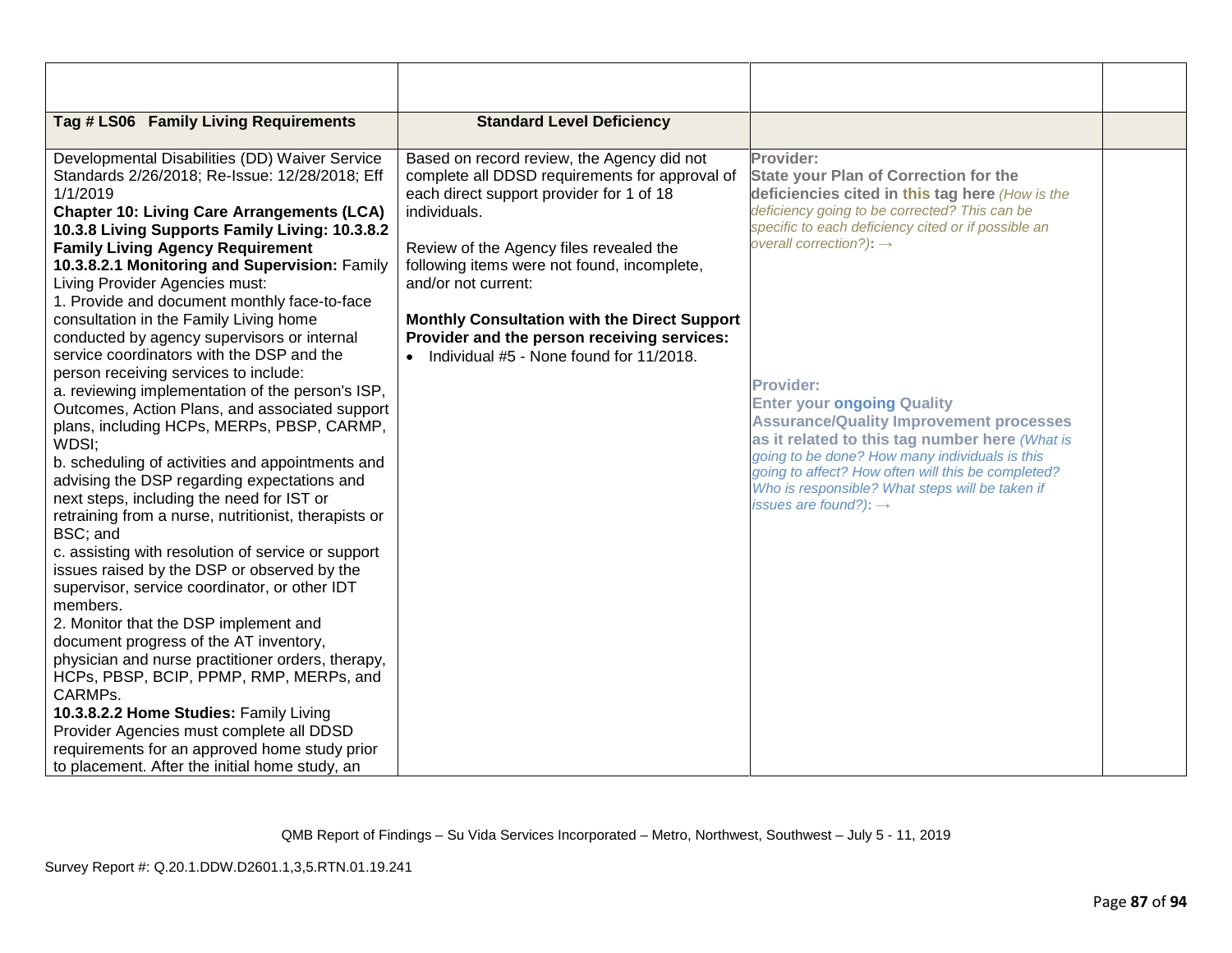| updated home study must be completed          |  |  |
|-----------------------------------------------|--|--|
| annually. The home study must also be updated |  |  |
| each time there is a change in family         |  |  |
| composition or when the family moves to a new |  |  |
| home. The content and procedures used by the  |  |  |
| Provider Agency to conduct home studies must  |  |  |
| be approved by DDSD and must comply with      |  |  |
|                                               |  |  |
| CMS settings requirements.                    |  |  |
|                                               |  |  |
|                                               |  |  |
|                                               |  |  |
|                                               |  |  |
|                                               |  |  |
|                                               |  |  |
|                                               |  |  |
|                                               |  |  |
|                                               |  |  |
|                                               |  |  |
|                                               |  |  |
|                                               |  |  |
|                                               |  |  |
|                                               |  |  |
|                                               |  |  |
|                                               |  |  |
|                                               |  |  |
|                                               |  |  |
|                                               |  |  |
|                                               |  |  |
|                                               |  |  |
|                                               |  |  |
|                                               |  |  |
|                                               |  |  |
|                                               |  |  |
|                                               |  |  |
|                                               |  |  |
|                                               |  |  |
|                                               |  |  |
|                                               |  |  |
|                                               |  |  |
|                                               |  |  |
|                                               |  |  |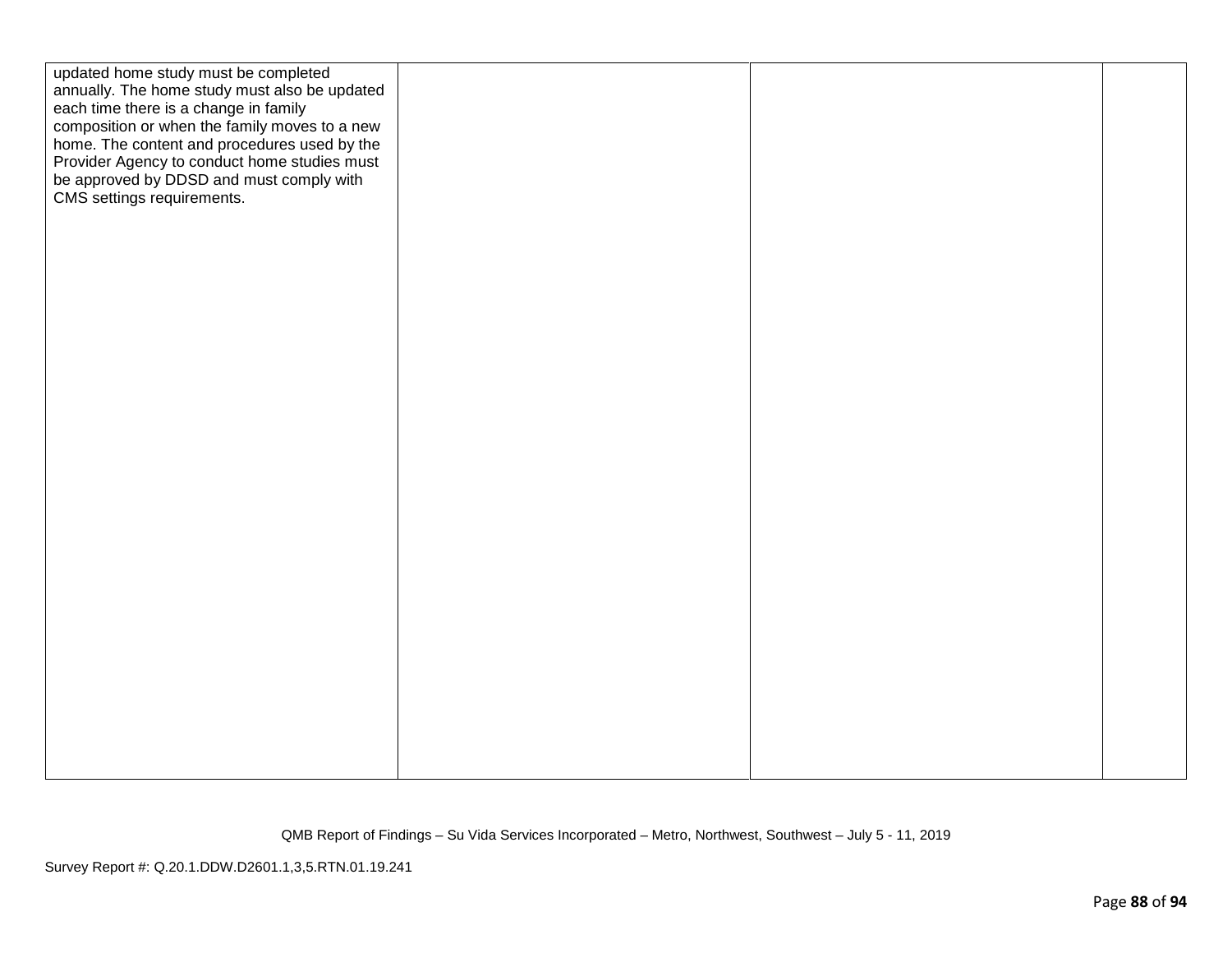| Tag # LS25 Residential Health and Safety                                                                                                                                                                                                                                                                                                                                                                                                                                                                                                                                                                                                                                                                                                                                                                                                                                                                                                 | <b>Standard Level Deficiency</b>                                                                                                                                                                                                                                                                                                                                                                                                                                                                                                                                                    |                                                                                                                                                                                                                                                                                                                                                           |  |
|------------------------------------------------------------------------------------------------------------------------------------------------------------------------------------------------------------------------------------------------------------------------------------------------------------------------------------------------------------------------------------------------------------------------------------------------------------------------------------------------------------------------------------------------------------------------------------------------------------------------------------------------------------------------------------------------------------------------------------------------------------------------------------------------------------------------------------------------------------------------------------------------------------------------------------------|-------------------------------------------------------------------------------------------------------------------------------------------------------------------------------------------------------------------------------------------------------------------------------------------------------------------------------------------------------------------------------------------------------------------------------------------------------------------------------------------------------------------------------------------------------------------------------------|-----------------------------------------------------------------------------------------------------------------------------------------------------------------------------------------------------------------------------------------------------------------------------------------------------------------------------------------------------------|--|
| (Supported Living & Family Living)                                                                                                                                                                                                                                                                                                                                                                                                                                                                                                                                                                                                                                                                                                                                                                                                                                                                                                       |                                                                                                                                                                                                                                                                                                                                                                                                                                                                                                                                                                                     |                                                                                                                                                                                                                                                                                                                                                           |  |
| Developmental Disabilities (DD) Waiver Service<br>Standards 2/26/2018; Re-Issue: 12/28/2018; Eff<br>1/1/2019<br><b>Chapter 10: Living Care Arrangements (LCA)</b><br>10.3.6 Requirements for Each Residence:<br>Provider Agencies must assure that each<br>residence is clean, safe, and comfortable, and<br>each residence accommodates individual daily<br>living, social and leisure activities. In addition,<br>the Provider Agency must ensure the residence:<br>1. has basic utilities, i.e., gas, power, water, and                                                                                                                                                                                                                                                                                                                                                                                                               | Based on record review and / or observation, the<br>Agency did not ensure that each individuals'<br>residence met all requirements within the<br>standard for 7 of 11 Living Care Arrangement<br>residences.<br>Review of the residential records and<br>observation of the residence revealed the<br>following items were not found, not functioning<br>or incomplete:                                                                                                                                                                                                             | Provider:<br><b>State your Plan of Correction for the</b><br>deficiencies cited in this tag here (How is the<br>deficiency going to be corrected? This can be<br>specific to each deficiency cited or if possible an<br>overall correction?): $\rightarrow$                                                                                               |  |
| telephone;                                                                                                                                                                                                                                                                                                                                                                                                                                                                                                                                                                                                                                                                                                                                                                                                                                                                                                                               | <b>Supported Living Requirements:</b>                                                                                                                                                                                                                                                                                                                                                                                                                                                                                                                                               |                                                                                                                                                                                                                                                                                                                                                           |  |
| 2. has a battery operated or electric smoke<br>detectors or a sprinkler system, carbon<br>monoxide detectors, and fire extinguisher;<br>3. has a general-purpose first aid kit;<br>4. has accessible written documentation of<br>evacuation drills occurring at least three times a<br>year overall, one time a year for each shift;<br>5. has water temperature that does not exceed a<br>safe temperature (1100 F);<br>6. has safe storage of all medications with<br>dispensing instructions for each person that are<br>consistent with the Assistance with Medication<br>(AWMD) training or each person's ISP;<br>7. has an emergency placement plan for<br>relocation of people in the event of an<br>emergency evacuation that makes the residence<br>unsuitable for occupancy;<br>8. has emergency evacuation procedures that<br>address, but are not limited to, fire, chemical<br>and/or hazardous waste spills, and flooding; | • Emergency placement plan for relocation of<br>people in the event of an emergency<br>evacuation that makes the residence<br>unsuitable for occupancy (#3, 17)<br>Note: The following Individuals share a<br>residence:<br>$\triangleright$ #3, 17<br><b>Family Living Requirements:</b><br>• Emergency evacuation procedures that<br>address, but are not limited to, fire, chemical<br>and/or hazardous waste spills, and flooding<br>(#8, 14, 19)<br>• Emergency placement plan for relocation of<br>people in the event of an emergency<br>evacuation that makes the residence | <b>Provider:</b><br><b>Enter your ongoing Quality</b><br><b>Assurance/Quality Improvement processes</b><br>as it related to this tag number here (What is<br>going to be done? How many individuals is this<br>going to affect? How often will this be completed?<br>Who is responsible? What steps will be taken if<br>issues are found?): $\rightarrow$ |  |
| 9. supports environmental modifications and<br>assistive technology devices, including<br>modifications to the bathroom (i.e., shower                                                                                                                                                                                                                                                                                                                                                                                                                                                                                                                                                                                                                                                                                                                                                                                                    | unsuitable for occupancy (#13, 14, 15, 18)                                                                                                                                                                                                                                                                                                                                                                                                                                                                                                                                          |                                                                                                                                                                                                                                                                                                                                                           |  |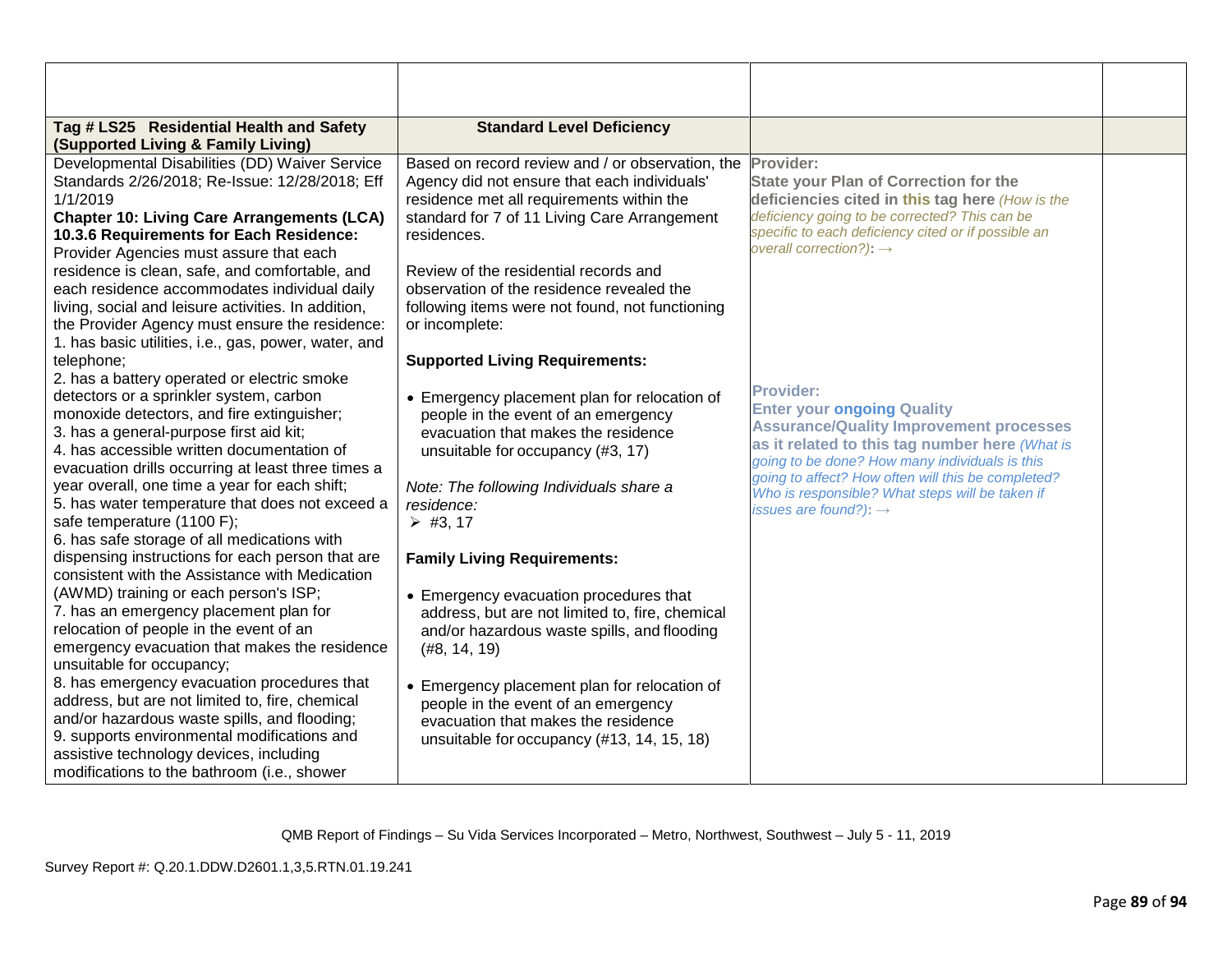| chairs, grab bars, walk in shower, raised toilets, |  |  |
|----------------------------------------------------|--|--|
| etc.) based on the unique needs of the individual  |  |  |
| in consultation with the IDT;                      |  |  |
| 10. has or arranges for necessary equipment for    |  |  |
| bathing and transfers to support health and        |  |  |
| safety with consultation from therapists as        |  |  |
| needed;                                            |  |  |
| 11. has the phone number for poison control        |  |  |
| within line of site of the telephone;              |  |  |
| 12. has general household appliances, and          |  |  |
| kitchen and dining utensils;                       |  |  |
| 13. has proper food storage and cleaning           |  |  |
| supplies;                                          |  |  |
| 14. has adequate food for three meals a day        |  |  |
| and individual preferences; and                    |  |  |
| 15. has at least two bathrooms for residences      |  |  |
| with more than two residents.                      |  |  |
|                                                    |  |  |
|                                                    |  |  |
|                                                    |  |  |
|                                                    |  |  |
|                                                    |  |  |
|                                                    |  |  |
|                                                    |  |  |
|                                                    |  |  |
|                                                    |  |  |
|                                                    |  |  |
|                                                    |  |  |
|                                                    |  |  |
|                                                    |  |  |
|                                                    |  |  |
|                                                    |  |  |
|                                                    |  |  |
|                                                    |  |  |
|                                                    |  |  |
|                                                    |  |  |
|                                                    |  |  |
|                                                    |  |  |
|                                                    |  |  |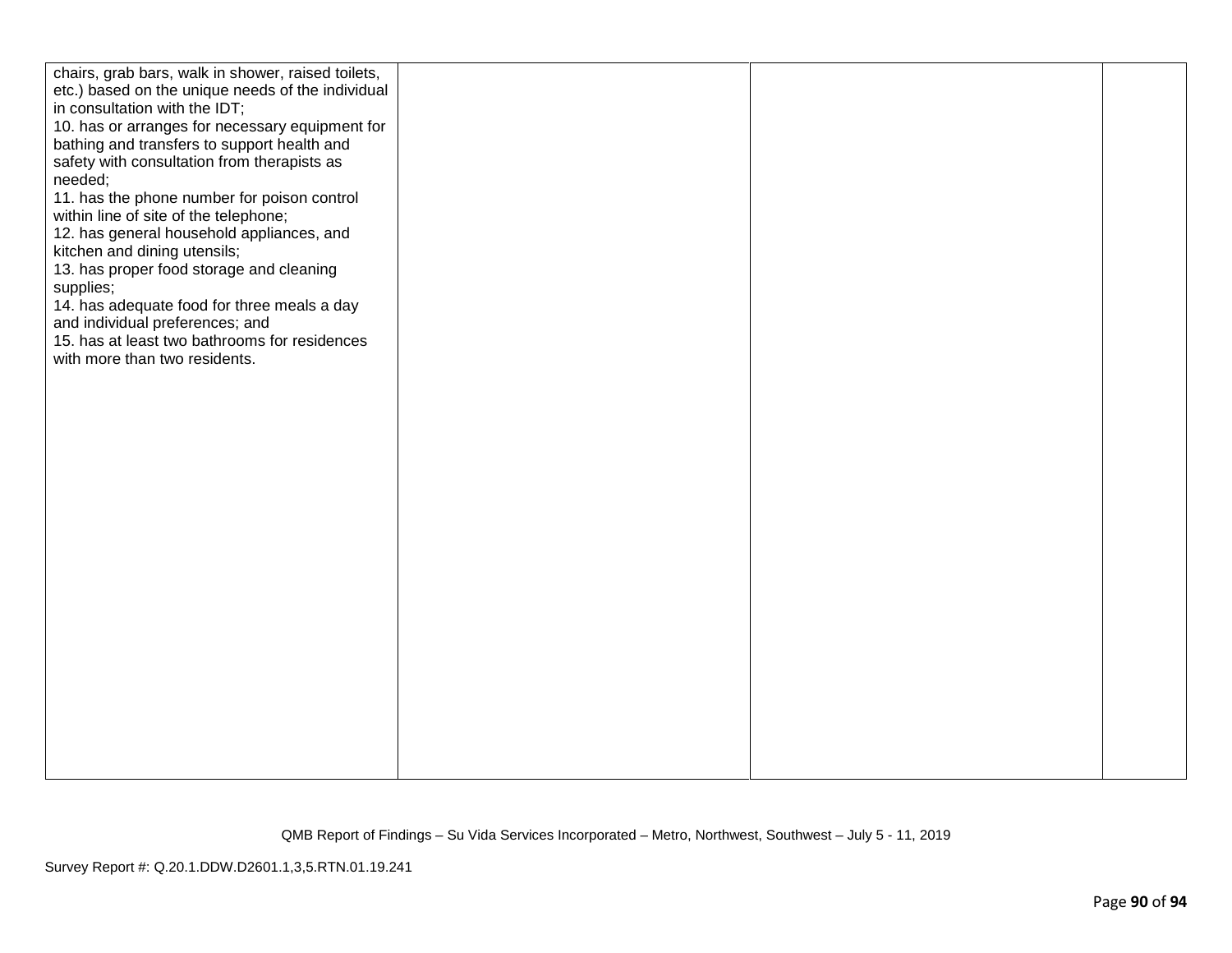| <b>Standard of Care</b>                                                                          | <b>Deficiencies</b>                                                                                                                         | Agency Plan of Correction, On-going QA/QI<br>& Responsible Party                                                                                      | <b>Date</b><br><b>Due</b> |
|--------------------------------------------------------------------------------------------------|---------------------------------------------------------------------------------------------------------------------------------------------|-------------------------------------------------------------------------------------------------------------------------------------------------------|---------------------------|
|                                                                                                  |                                                                                                                                             | Service Domain: Medicaid Billing/Reimbursement - State financial oversight exists to assure that claims are coded and paid for in accordance with the |                           |
| reimbursement methodology specified in the approved waiver.                                      |                                                                                                                                             |                                                                                                                                                       |                           |
| Tag # LS26 Supported Living<br><b>Reimbursement</b>                                              | <b>Standard Level Deficiency</b>                                                                                                            |                                                                                                                                                       |                           |
| Developmental Disabilities (DD) Waiver Service                                                   |                                                                                                                                             | Provider:                                                                                                                                             |                           |
| Standards 2/26/2018; Re-Issue: 12/28/2018; Eff<br>1/1/2019                                       | Based on record review, the Agency did not<br>provide written or electronic documentation as<br>evidence for each unit billed for Supported | <b>State your Plan of Correction for the</b><br>deficiencies cited in this tag here (How is the                                                       |                           |
| <b>Chapter 21: Billing Requirements: 21.4</b>                                                    | Living Services for 2 of 3 individuals.                                                                                                     | deficiency going to be corrected? This can be                                                                                                         |                           |
| <b>Recording Keeping and Documentation</b>                                                       |                                                                                                                                             | specific to each deficiency cited or if possible an<br>overall correction?): $\rightarrow$                                                            |                           |
| <b>Requirements: DD Waiver Provider Agencies</b>                                                 | Individual #3                                                                                                                               |                                                                                                                                                       |                           |
| must maintain all records necessary to                                                           | May 2018                                                                                                                                    |                                                                                                                                                       |                           |
| demonstrate proper provision of services for                                                     | • The Agency billed 5 units of Supported                                                                                                    |                                                                                                                                                       |                           |
| Medicaid billing. At a minimum, Provider                                                         | Living (T2016 HB U6) from 5/4/2019                                                                                                          |                                                                                                                                                       |                           |
| Agencies must adhere to the following:                                                           | through 5/8/2019. No documentation was                                                                                                      |                                                                                                                                                       |                           |
| 1. The level and type of service provided must                                                   | found for 5/4/2019 through 5/8/2019 to                                                                                                      |                                                                                                                                                       |                           |
| be supported in the ISP and have an approved                                                     | justify the 5 units billed.                                                                                                                 |                                                                                                                                                       |                           |
| budget prior to service delivery and billing.                                                    |                                                                                                                                             | <b>Provider:</b>                                                                                                                                      |                           |
| 2. Comprehensive documentation of direct                                                         | Individual #6                                                                                                                               | <b>Enter your ongoing Quality</b>                                                                                                                     |                           |
| service delivery must include, at a minimum:                                                     | April 2019                                                                                                                                  | <b>Assurance/Quality Improvement processes</b>                                                                                                        |                           |
| a. the agency name;                                                                              | • The Agency billed 1 unit of Supported                                                                                                     | as it related to this tag number here (What is                                                                                                        |                           |
| b. the name of the recipient of the service;                                                     | Living (T2016 HB U5) on 4/5/2019.                                                                                                           | going to be done? How many individuals is this                                                                                                        |                           |
| c. the location of the service;                                                                  | Documentation received accounted for .5                                                                                                     | going to affect? How often will this be completed?                                                                                                    |                           |
| d. the date of the service;                                                                      | units. As indicated by the DDW Standards                                                                                                    | Who is responsible? What steps will be taken if                                                                                                       |                           |
| e. the type of service;                                                                          | at least 12 hours in a 24-hour period must                                                                                                  | issues are found?): $\rightarrow$                                                                                                                     |                           |
| f. the start and end times of the service;                                                       | be provided in order to bill a complete unit.                                                                                               |                                                                                                                                                       |                           |
| g. the signature and title of each staff member<br>who documents their time; and                 | Documentation received accounted for                                                                                                        |                                                                                                                                                       |                           |
|                                                                                                  | 10.75 hours, which is less than the required                                                                                                |                                                                                                                                                       |                           |
| h. the nature of services.                                                                       | amount.                                                                                                                                     |                                                                                                                                                       |                           |
| 3. A Provider Agency that receives payment for                                                   |                                                                                                                                             |                                                                                                                                                       |                           |
| treatment, services, or goods must retain all<br>medical and business records for a period of at | May 2019                                                                                                                                    |                                                                                                                                                       |                           |
|                                                                                                  | • The Agency billed 1 unit of Supported                                                                                                     |                                                                                                                                                       |                           |
| least six years from the last payment date, until                                                | Living (T2016 HB U5) on 5/25/2019.                                                                                                          |                                                                                                                                                       |                           |
| ongoing audits are settled, or until involvement                                                 | Documentation received accounted for .5                                                                                                     |                                                                                                                                                       |                           |
| of the state Attorney General is completed                                                       | units. As indicated by the DDW Standards                                                                                                    |                                                                                                                                                       |                           |
| regarding settlement of any claim, whichever is                                                  |                                                                                                                                             |                                                                                                                                                       |                           |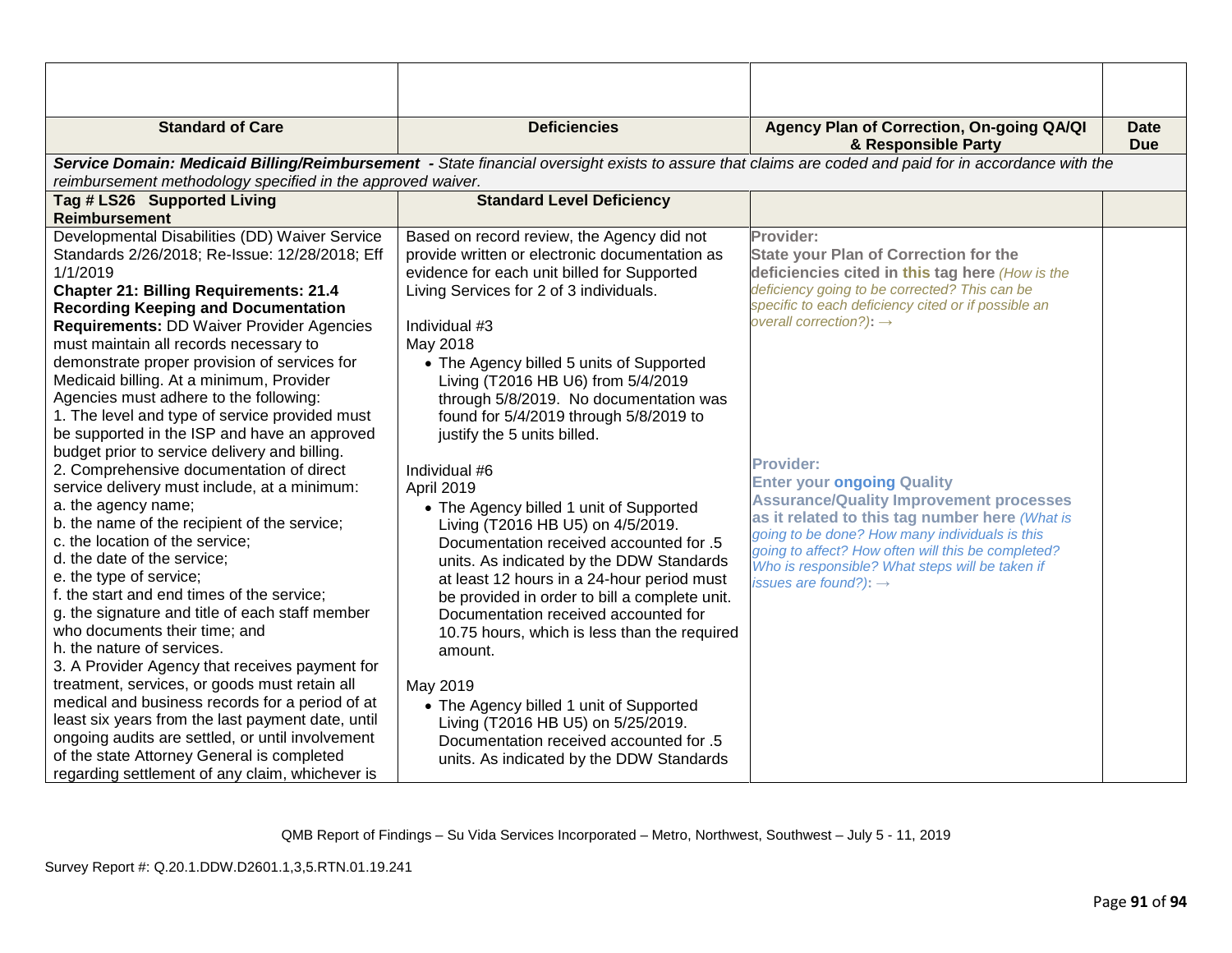| longer.                                             | at least 12 hours in a 24-hour period must    |  |
|-----------------------------------------------------|-----------------------------------------------|--|
| 4. A Provider Agency that receives payment for      | be provided in order to bill a complete unit. |  |
| treatment, services or goods must retain all        | Documentation received accounted for 9.75     |  |
| medical and business records relating to any of     | hours, which is less than the required        |  |
| the following for a period of at least six years    | amount.                                       |  |
| from the payment date:                              |                                               |  |
| a. treatment or care of any eligible recipient;     |                                               |  |
| b. services or goods provided to any eligible       |                                               |  |
| recipient;                                          |                                               |  |
| c. amounts paid by MAD on behalf of any             |                                               |  |
| eligible recipient; and                             |                                               |  |
| d. any records required by MAD for the              |                                               |  |
| administration of Medicaid.                         |                                               |  |
| 21.9 Billable Units: The unit of billing depends    |                                               |  |
| on the service type. The unit may be a 15-          |                                               |  |
| minute interval, a daily unit, a monthly unit or a  |                                               |  |
| dollar amount. The unit of billing is identified in |                                               |  |
| the current DD Waiver Rate Table. Provider          |                                               |  |
| Agencies must correctly report service units.       |                                               |  |
| 21.9.1 Requirements for Daily Units: For            |                                               |  |
| services billed in daily units, Provider Agencies   |                                               |  |
| must adhere to the following:                       |                                               |  |
| 1. A day is considered 24 hours from midnight to    |                                               |  |
| midnight.                                           |                                               |  |
| 2. If 12 or fewer hours of service are provided,    |                                               |  |
| then one-half unit shall be billed. A whole unit    |                                               |  |
| can be billed if more than 12 hours of service is   |                                               |  |
| provided during a 24-hour period.                   |                                               |  |
| 3. The maximum allowable billable units cannot      |                                               |  |
| exceed 340 calendar days per ISP year or 170        |                                               |  |
| calendar days per six months.                       |                                               |  |
| 4. When a person transitions from one Provider      |                                               |  |
| Agency to another during the ISP year, a            |                                               |  |
| standard formula to calculate the units billed by   |                                               |  |
| each Provider Agency must be applied as             |                                               |  |
| follows:                                            |                                               |  |
| a. The discharging Provider Agency bills the        |                                               |  |
| number of calendar days that services were          |                                               |  |
| provided multiplied by .93 (93%).                   |                                               |  |
| b. The receiving Provider Agency bills the          |                                               |  |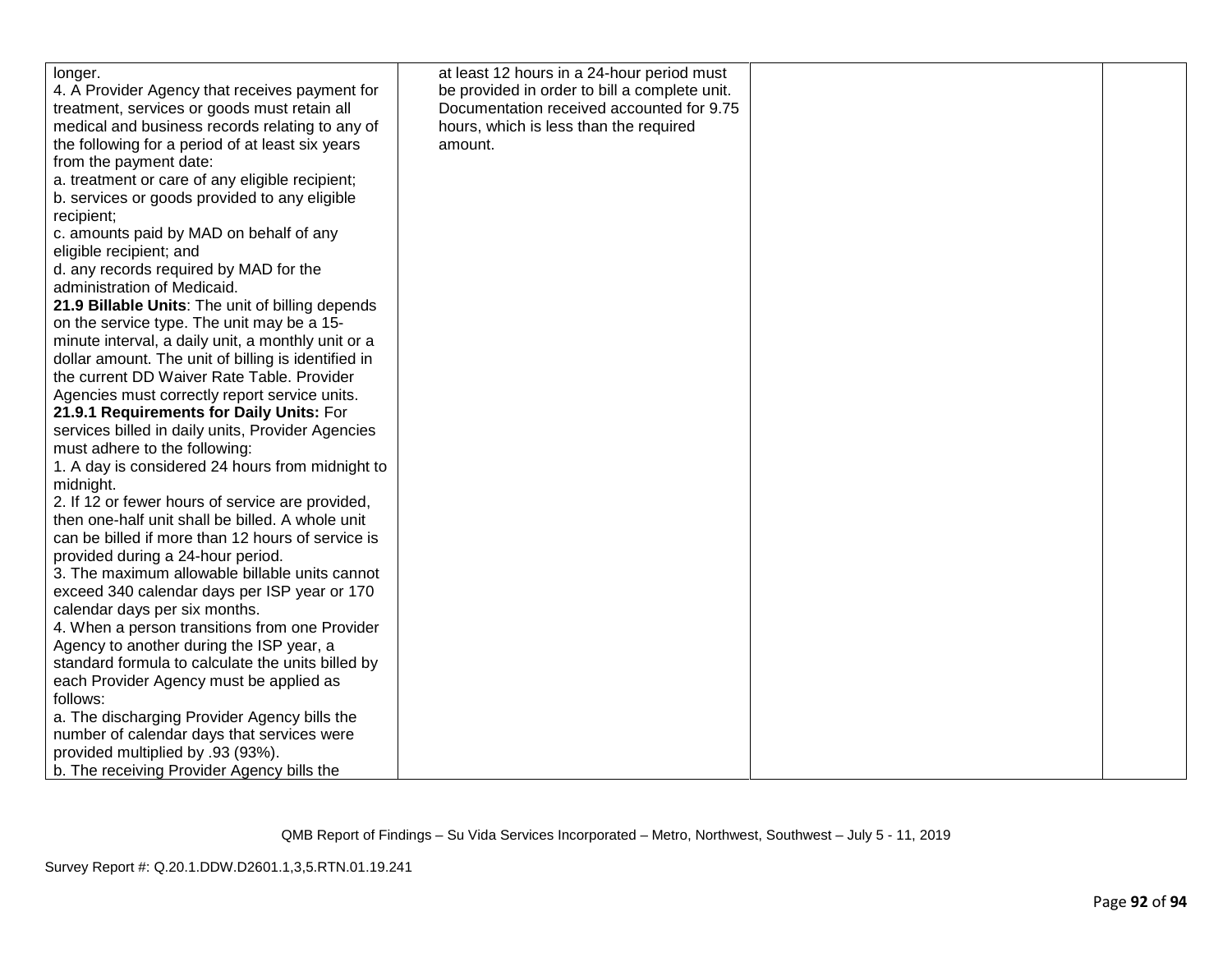| remaining days up to 340 for the ISP year.        |  |  |
|---------------------------------------------------|--|--|
| 21.9.2 Requirements for Monthly Units: For        |  |  |
| services billed in monthly units, a Provider      |  |  |
| Agency must adhere to the following:              |  |  |
| 1. A month is considered a period of 30 calendar  |  |  |
| days.                                             |  |  |
| 2. At least one hour of face-to-face billable     |  |  |
| services shall be provided during a calendar      |  |  |
| month where any portion of a monthly unit is      |  |  |
| billed.                                           |  |  |
| 3. Monthly units can be prorated by a half unit.  |  |  |
| 4. Agency transfers not occurring at the          |  |  |
| beginning of the 30-day interval are required to  |  |  |
| be coordinated in the middle of the 30-day        |  |  |
| interval so that the discharging and receiving    |  |  |
| agency receive a half unit.                       |  |  |
| 21.9.3 Requirements for 15-minute and             |  |  |
| hourly units: For services billed in 15-minute or |  |  |
| hourly intervals, Provider Agencies must adhere   |  |  |
| to the following:                                 |  |  |
| 1. When time spent providing the service is not   |  |  |
| exactly 15 minutes or one hour, Provider          |  |  |
| Agencies are responsible for reporting time       |  |  |
| correctly following NMAC 8.302.2.                 |  |  |
| 2. Services that last in their entirety less than |  |  |
| eight minutes cannot be billed.                   |  |  |